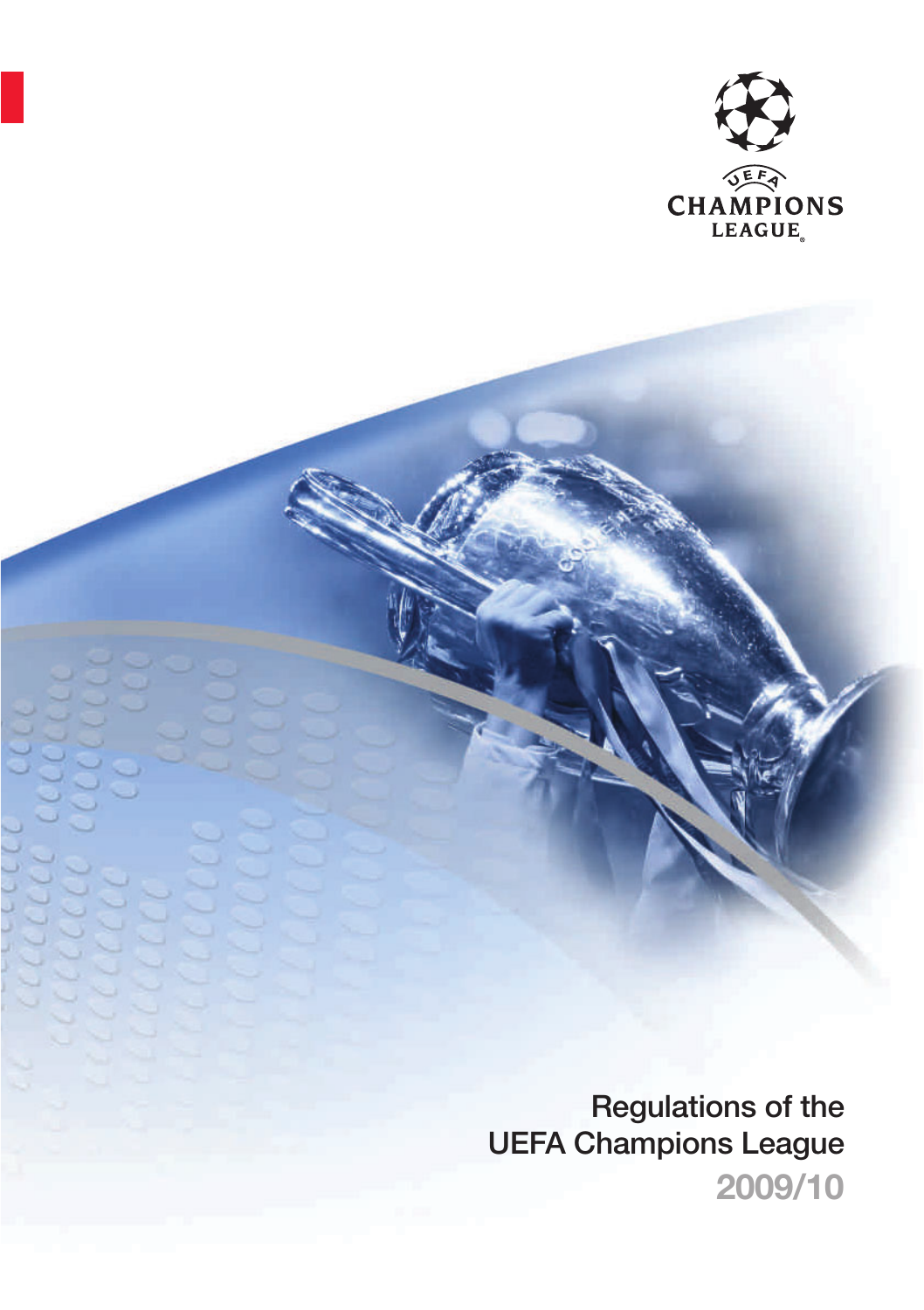# **CONTENTS**

| <b>General Provisions</b><br>п                                   | 1                       |
|------------------------------------------------------------------|-------------------------|
| Article 1                                                        | 1                       |
| <b>SCOPE OF APPLICATION</b>                                      | 1                       |
| Ш<br>Entries - Admission - Integrity of the Competition - Duties | 1                       |
| Article 2<br>NUMBER OF CLUBS PER UEFA MEMBER ASSOCIATION         | 1<br>1                  |
| <b>TITLEHOLDER</b>                                               | 1                       |
| <b>ADMISSION CRITERIA</b>                                        | $\overline{\mathbf{c}}$ |
| <b>ADMISSION PROCEDURE</b>                                       | 3                       |
| Article 3<br><b>INTEGRITY OF THE COMPETITION</b>                 | $\overline{4}$<br>4     |
| Article 4                                                        | 5                       |
| DUTIES OF THE CLUBS                                              | 5                       |
| Ш<br><b>Trophies and Medals</b>                                  | 7                       |
| Article 5                                                        | 7                       |
| <b>TROPHY</b><br><b>MEDALS</b>                                   | 7<br>$\overline{7}$     |
|                                                                  |                         |
| <b>Responsibilities</b><br>IV                                    | 7                       |
| Article 6<br><b>UEFA RESPONSIBILITIES</b>                        | 7<br>$\overline{7}$     |
| RESPONSIBILITIES OF THE ASSOCIATIONS AND CLUBS                   | 8                       |
| v<br><b>Competition System</b>                                   | 9                       |
| Article 7                                                        | 9                       |
| <b>NUMBER OF ROUNDS</b><br><b>QUALIFYING PHASE</b>               | 9<br>10                 |
| PLAY-OFFS                                                        | 10                      |
| <b>GROUP STAGE</b>                                               | 10                      |
| ROUND OF 16<br><b>QUARTER-FINALS</b>                             | 11<br>12                |
| <b>SEMI-FINALS</b>                                               | 12                      |
| FINAL                                                            | 12                      |
| Article 8                                                        | 12                      |
| AWAY GOALS AND EXTRA TIME                                        | 12                      |
| Article 9<br>SEEDING OF CLUBS                                    | 12<br>12                |
| TIES                                                             | 13                      |
|                                                                  |                         |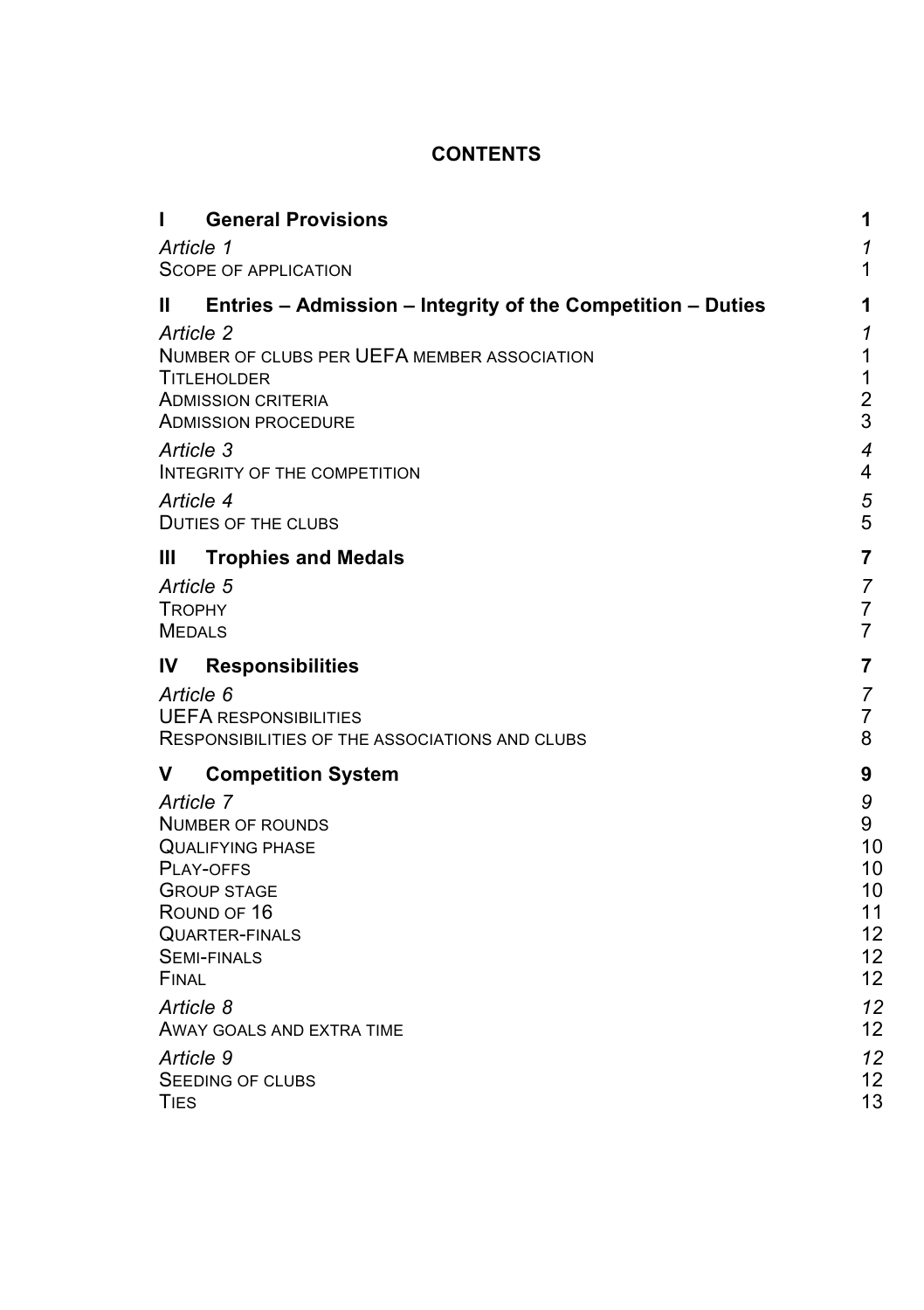| ۷ı                                        | Refusal to Play, Cancellation of a Match, Match Abandoned and<br><b>Similar Cases</b>                                                                                                                                                                                                                                                 | 13                                                                               |
|-------------------------------------------|---------------------------------------------------------------------------------------------------------------------------------------------------------------------------------------------------------------------------------------------------------------------------------------------------------------------------------------|----------------------------------------------------------------------------------|
| Article 10                                |                                                                                                                                                                                                                                                                                                                                       | 13                                                                               |
|                                           | REFUSAL TO PLAY AND SIMILAR CASES                                                                                                                                                                                                                                                                                                     | 13                                                                               |
| Article 11                                | CANCELLATION OF A MATCH<br>UNFIT FIELDS OF PLAY, BAD WEATHER<br><b>MATCH ABANDONED</b><br>REASONS BEYOND CONTROL<br><b>EXPENSES</b>                                                                                                                                                                                                   | 14<br>14<br>14<br>14<br>15<br>15                                                 |
| VII                                       | <b>Fixtures, Match Dates, Venues and Kick-off Times</b>                                                                                                                                                                                                                                                                               | 15                                                                               |
| Article 12<br>FINAL                       | <b>MATCH DATES</b><br>KICK-OFF TIME<br><b>AUTOMATIC REVERSALS</b><br><b>QUALIFYING PHASE</b>                                                                                                                                                                                                                                          | 15<br>15<br>15<br>16<br>16<br>16                                                 |
|                                           | <b>VIII</b> Stadiums and Match Organisation                                                                                                                                                                                                                                                                                           | 16                                                                               |
| Article 13<br><b>CLOCKS</b><br>Article 14 | <b>STADIUM CATEGORIES</b><br>EXCEPTIONS TO A STRUCTURAL CRITERION<br>STADIUM CERTIFICATE AND SAFETY CERTIFICATE<br><b>STADIUM INSPECTIONS</b><br>PITCH CONDITIONS<br><b>ALTERNATIVE VENUES</b><br><b>ARTIFICIAL TURF STANDARD</b><br><b>FLOODLIGHTS</b><br><b>GIANT SCREENS</b><br><b>PUBLIC SCREENS</b><br>RETRACTABLE STADIUM ROOFS | 16<br>16<br>17<br>17<br>17<br>17<br>17<br>18<br>18<br>19<br>19<br>20<br>20<br>20 |
|                                           | <b>MATCH ORGANISATION</b>                                                                                                                                                                                                                                                                                                             | 20                                                                               |
| IX                                        | <b>Laws of the Game</b>                                                                                                                                                                                                                                                                                                               | 22                                                                               |
| Article 15                                | SUBSTITUTION OF PLAYERS<br><b>MATCH SHEET</b><br>REPLACEMENT OF PLAYERS ON THE MATCH SHEET                                                                                                                                                                                                                                            | 22<br>22<br>22<br>23                                                             |
| Article 16                                |                                                                                                                                                                                                                                                                                                                                       | 23                                                                               |
|                                           | HALF-TIME INTERVAL, BREAK BEFORE EXTRA TIME                                                                                                                                                                                                                                                                                           | 23                                                                               |
| Article 17                                | <b>KICKS FROM THE PENALTY MARK</b>                                                                                                                                                                                                                                                                                                    | 23<br>23                                                                         |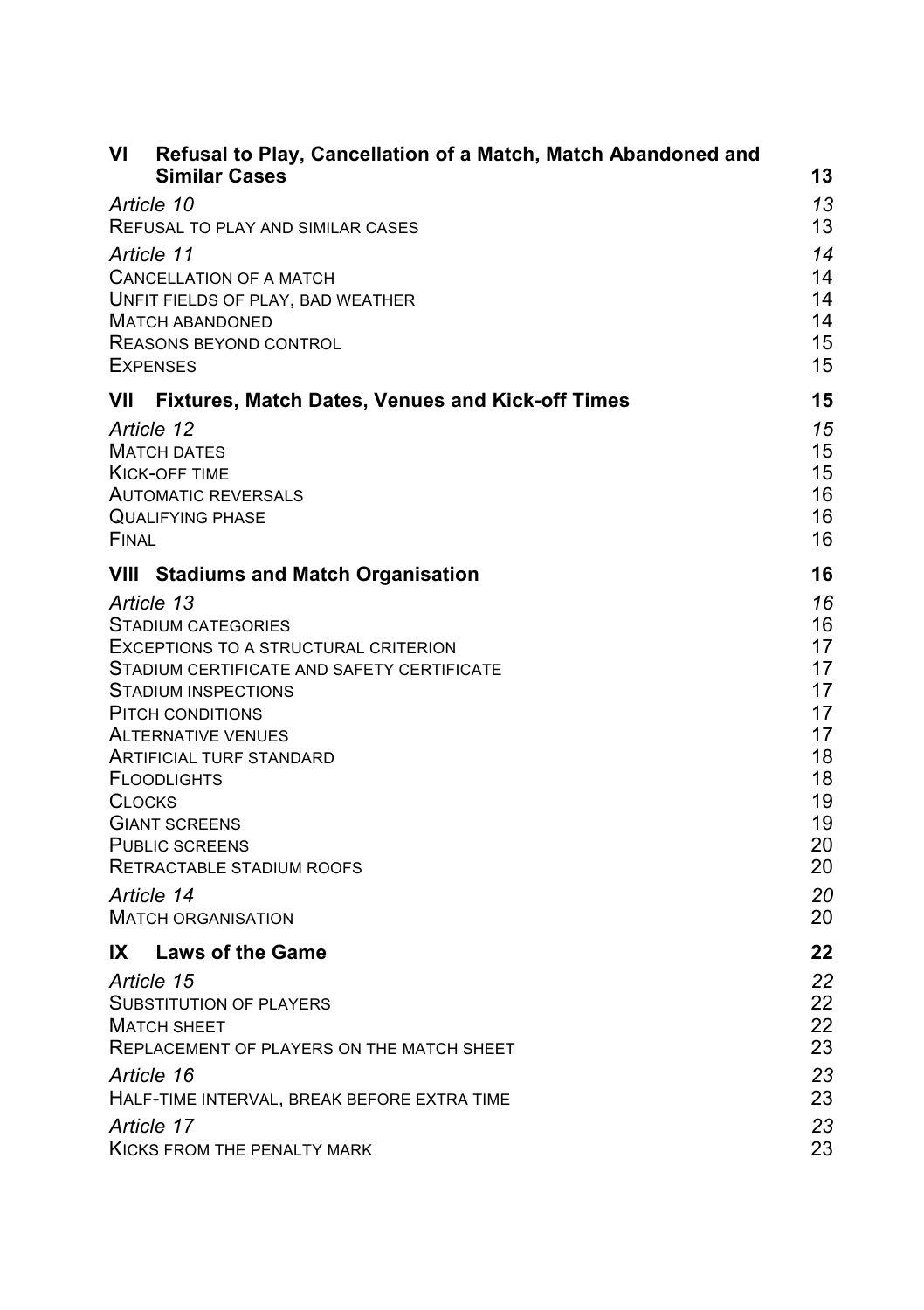| x<br><b>Player Eligibility</b><br>Article 18<br><b>GENERAL PROVISIONS</b><br><b>CONDITIONS FOR REGISTRATION: LIST A</b><br>CONDITIONS FOR REGISTRATION: LIST B<br><b>SUBSEQUENT REGISTRATION</b>                                                                                                                                                                                                                                                                       | 24<br>24<br>24<br>25<br>26<br>26                                                             |
|------------------------------------------------------------------------------------------------------------------------------------------------------------------------------------------------------------------------------------------------------------------------------------------------------------------------------------------------------------------------------------------------------------------------------------------------------------------------|----------------------------------------------------------------------------------------------|
| ΧI<br>Kit                                                                                                                                                                                                                                                                                                                                                                                                                                                              | 27                                                                                           |
| Article 19<br><b>UEFA KIT REGULATIONS</b><br>KIT APPROVAL PROCEDURE<br>COLOURS<br><b>PLAYER NAMES AND NUMBERS</b><br>CHOICE OF SPONSOR<br><b>CHANGE OF SHIRT SPONSOR</b><br>DEADLINE FOR SHIRT SPONSOR<br><b>CLASH OF SHIRT SPONSOR</b><br><b>COMPETITION LOGO</b><br><b>TITLEHOLDER LOGO</b><br>RESPECT LOGO<br>MULTIPLE-WINNER BADGE<br><b>ITEMS WHICH DO NOT FORM PART OF THE PLAYING ATTIRE</b><br>SPECIAL MATERIAL USED IN THE STADIUM<br>BALLS AND OFFICIAL BALL | 27<br>27<br>27<br>27<br>28<br>28<br>28<br>29<br>29<br>29<br>29<br>29<br>29<br>30<br>30<br>30 |
| XII<br><b>Referees</b>                                                                                                                                                                                                                                                                                                                                                                                                                                                 | 30                                                                                           |
| Article 20<br>APPOINTMENT<br>ARRIVAL<br><b>UNFIT REFEREE</b><br><b>REFEREE'S REPORT</b><br><b>REFEREE LIAISON OFFICER</b>                                                                                                                                                                                                                                                                                                                                              | 30<br>30<br>31<br>31<br>31<br>31                                                             |
| XIII Disciplinary Law and Procedures - Doping                                                                                                                                                                                                                                                                                                                                                                                                                          | 32                                                                                           |
| Article 21<br><b>UEFA DISCIPLINARY REGULATIONS</b><br>Article 22<br>YELLOW AND RED CARDS<br>Article 23<br><b>DECLARATION OF PROTESTS</b><br>Article 24<br><b>REASONS FOR PROTEST</b><br>Article 25<br>APPEALS                                                                                                                                                                                                                                                          | 32<br>32<br>32<br>32<br>33<br>33<br>33<br>33<br>33<br>33                                     |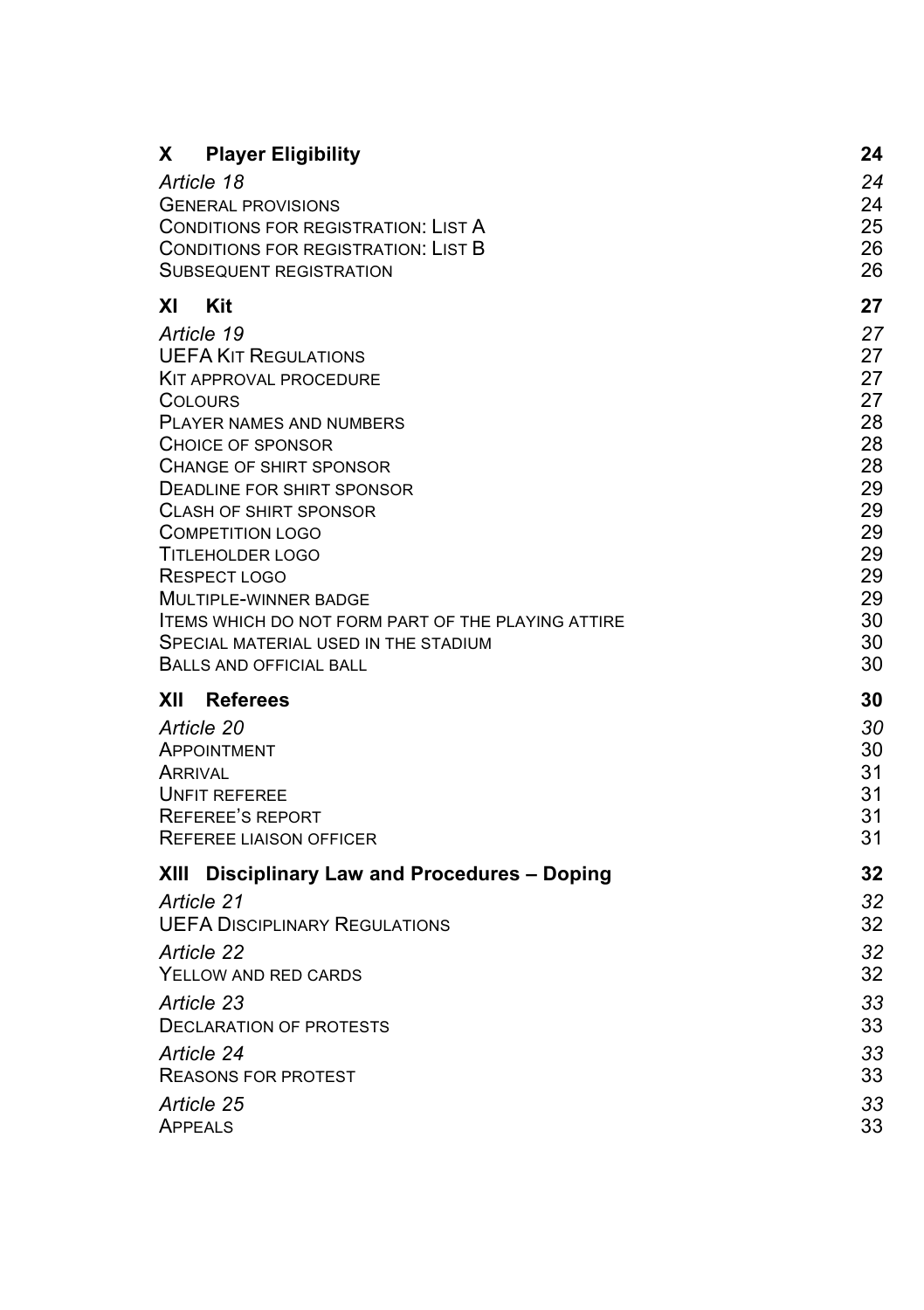| Article 26<br><b>DOPING</b>                                                                                                               |                                                                                                   | 33<br>33                               |
|-------------------------------------------------------------------------------------------------------------------------------------------|---------------------------------------------------------------------------------------------------|----------------------------------------|
|                                                                                                                                           | <b>XIV Financial Provisions</b>                                                                   | 34                                     |
| Article 27<br>REFEREES' COSTS<br><b>QUALIFYING ROUNDS</b><br>FINAL<br><b>UEFA PAYMENTS TO CLUBS</b>                                       | PLAY-OFFS AND UEFA CHAMPIONS LEAGUE<br>REVENUE FROM PLAY-OFFS AND UEFA CHAMPIONS LEAGUE CONTRACTS | 34<br>34<br>34<br>34<br>34<br>35<br>36 |
| XV                                                                                                                                        | <b>Exploitation of the Commercial Rights</b>                                                      | 36                                     |
| Article 28<br><b>COMMERCIAL RIGHTS</b><br><b>PROMOTIONAL PURPOSES</b><br><b>QUALIFYING PHASE</b><br><b>DISCLAIMER</b><br><b>INDEMNITY</b> | <b>COMPLIANCE WITH LAWS AND REGULATIONS</b>                                                       | 36<br>36<br>38<br>38<br>39<br>40<br>40 |
|                                                                                                                                           | <b>XVI</b> Intellectual Property Rights                                                           | 40                                     |
| Article 29                                                                                                                                |                                                                                                   | 40                                     |
|                                                                                                                                           | XVII Court of Arbitration for Sport (CAS)                                                         | 40                                     |
| Article 30                                                                                                                                |                                                                                                   | 40                                     |
|                                                                                                                                           | <b>XVIII Unforeseen Circumstances</b>                                                             | 40                                     |
| Article 31                                                                                                                                |                                                                                                   | 40                                     |
| <b>XIX Closing Provisions</b>                                                                                                             |                                                                                                   | 41                                     |
| Article 32                                                                                                                                |                                                                                                   | 41                                     |
|                                                                                                                                           |                                                                                                   |                                        |
| ANNEX IA:                                                                                                                                 | ACCESS LIST FOR THE 2009/10 UEFA CLUB COMPETITIONS                                                | 42                                     |
| <b>ANNEX IB:</b>                                                                                                                          | <b>UEFA CHAMPIONS LEAGUE COMPETITION SYSTEM</b>                                                   | 43                                     |
| ANNEX IC:<br>ANNEX II:                                                                                                                    | <b>UEFA MATCH CALENDAR 2009/10</b><br><b>COEFFICIENT RANKING SYSTEM</b>                           | 44<br>45                               |
| ANNEX III:                                                                                                                                | <b>MEDIA MATTERS</b>                                                                              | 47                                     |
|                                                                                                                                           | ANNEX IVA: MEDIA POSITIONING AT UEFA MATCHES                                                      | 57                                     |
| ANNEX IVв:                                                                                                                                | <b>TV CAMERA POSITIONS</b>                                                                        | 58                                     |
| ANNEX V:                                                                                                                                  | <b>RESPECT FAIR PLAY ASSESSMENT</b>                                                               | 59                                     |
| ANNEX VI:                                                                                                                                 | <b>COMMERCIAL MATTERS</b>                                                                         | 64                                     |
| <b>ANNEX VII:</b><br><b>UEFA CHAMPIONS LEAGUE CLUB MEDIA RIGHTS GUIDELINES</b><br>72                                                      |                                                                                                   |                                        |
| ANNEX VIII:                                                                                                                               | <b>LOCALLY TRAINED PLAYERS</b>                                                                    | 82                                     |
| ANNEX IX:                                                                                                                                 | <b>MEDICAL CARE OF PLAYERS</b>                                                                    | 84                                     |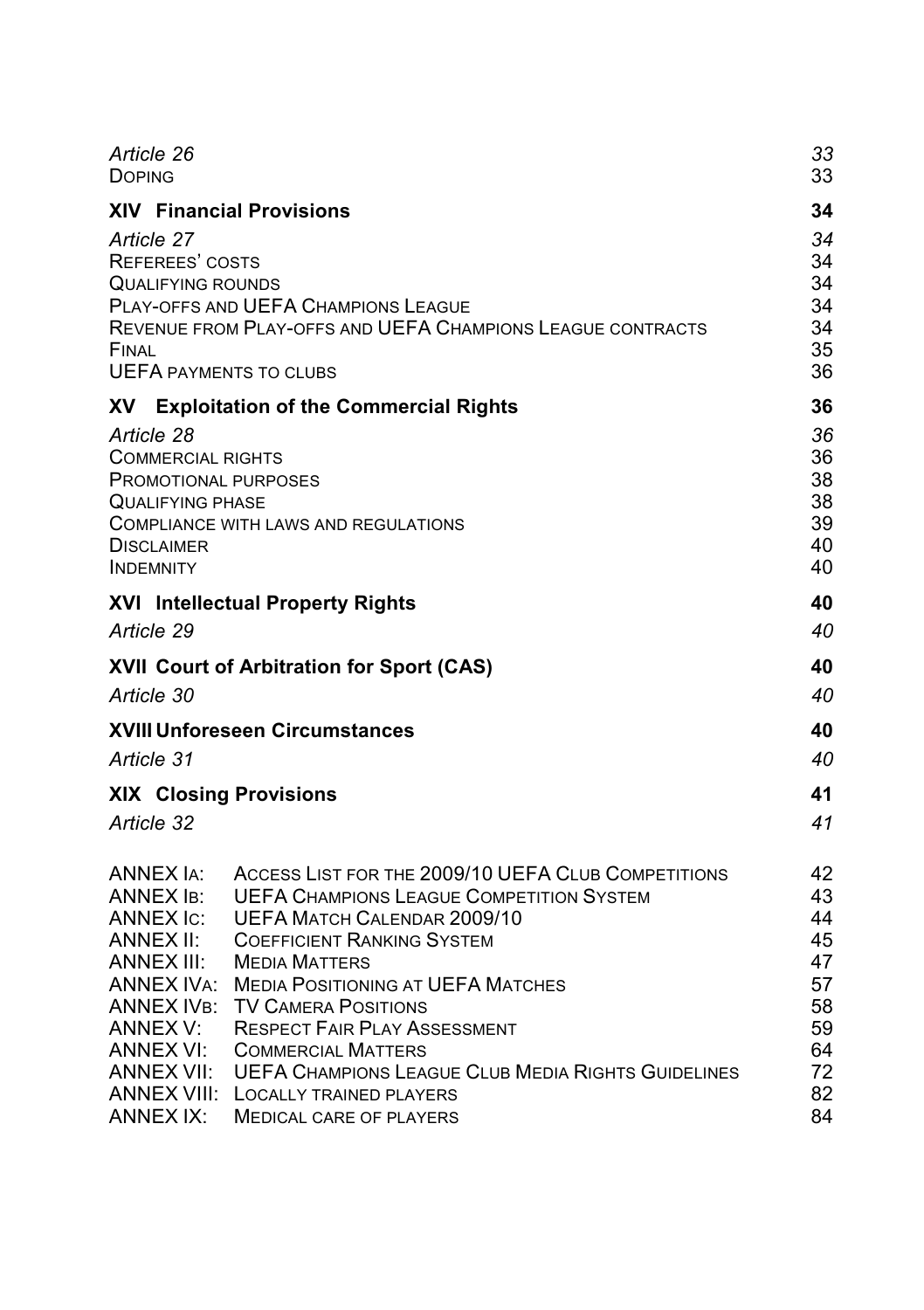## **Preamble**

The following regulations have been adopted on the basis of Article 49(2)(b) and Article 50(1) of the *UEFA Statutes*.

## **I General Provisions**

## **Article 1**

## **Scope of application**

1.01 The present regulations govern the rights, duties and responsibilities of all parties participating and involved in the preparation and organisation of the 2009/10 UEFA Champions League including its qualifying phase and the play-offs (hereinafter the competition).

## **II Entries – Admission – Integrity of the Competition – Duties**

## **Article 2**

## **Number of clubs per UEFA member association**

- 2.01 UEFA member associations may enter a certain number of clubs for the competition, in accordance with their position in the coefficient rankings in Annex Ia, drawn up in accordance with Annex II of these regulations. However, no association may enter more than four clubs for the competition. These rankings also determine the stage at which clubs join the competition.
- 2.02 UEFA member associations are represented on the following basis:
	- a) One representative: winner of the top domestic league championship.
	- b) Two representatives: winner and runner-up of the top domestic league championship.
	- c) Three representatives: winner, runner-up and third-placed club in the top domestic league championship.
	- d) Four representatives: winner, runner-up, third- and fourth-placed clubs in the top domestic league championship.

## **Titleholder**

- 2.03 The UEFA Champions League titleholder is guaranteed a place in the group stage even if it does not qualify for the competition through its domestic championship.
	- a) If the titleholder comes from an association entitled to four places in the UEFA Champions League and qualifies for the UEFA Europa League through its domestic competitions, the lowest-ranked club of the association's UEFA Champions League representatives is automatically transferred to the UEFA Europa League (into the latest possible round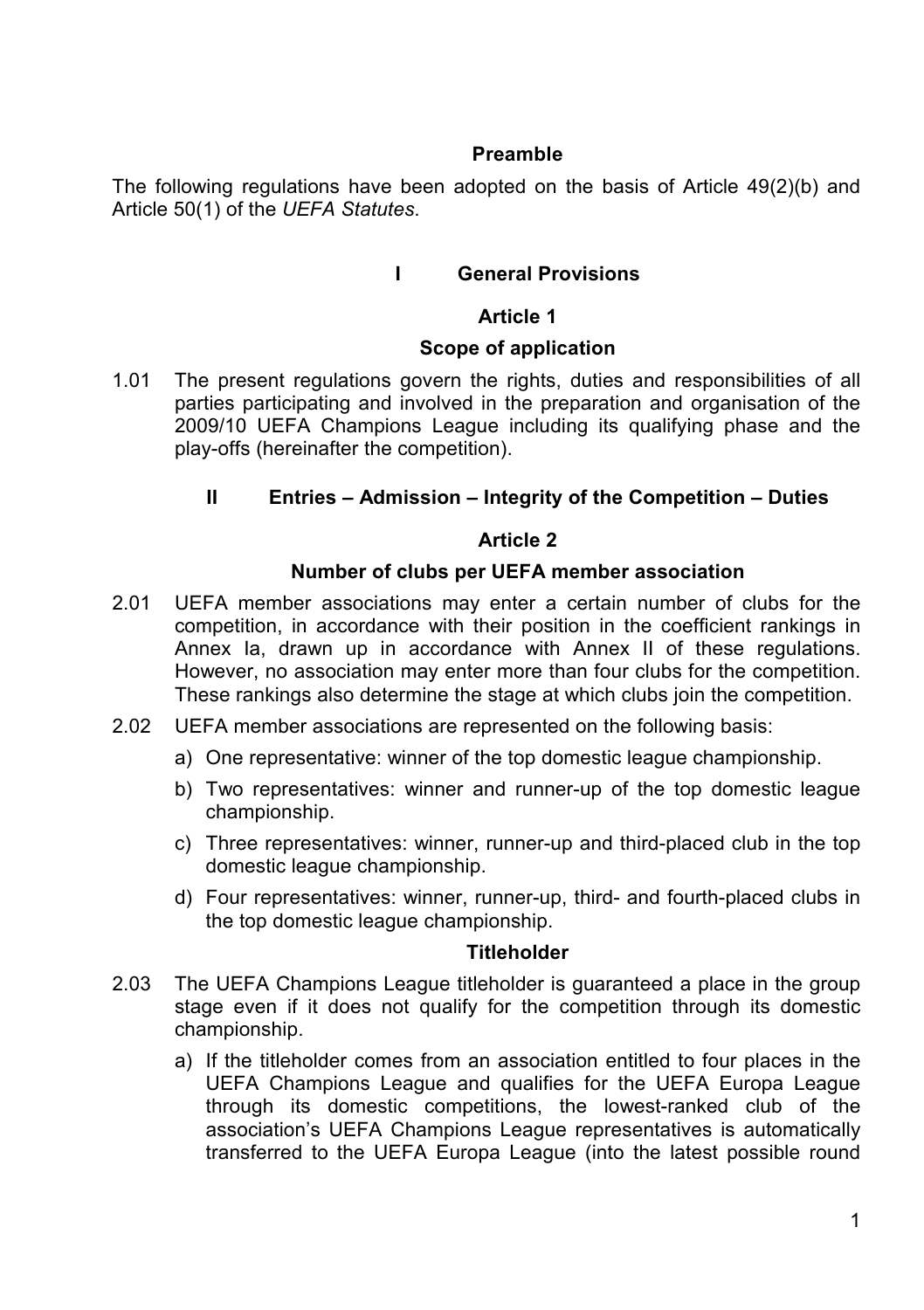where there is a vacancy). In this case, the number of places to which the titleholder's national association is entitled in the UEFA Champions League and the UEFA Europa League does not change.

- b) If the titleholder comes from an association entitled to four places in the UEFA Champions League and does not qualify for the UEFA Champions League or UEFA Europa League through its domestic competitions, the lowest-ranked club of the association's UEFA Champions League representatives is automatically transferred to the UEFA Europa League (into the latest possible round where there is a vacancy). In this case, the national association of the titleholder is entitled to one additional place in the UEFA Europa League.
- c) If the titleholder comes from an association entitled to fewer than four places in the UEFA Champions League and qualifies for the UEFA Europa League through its domestic competitions, it is entitled to play in the UEFA Champions League in addition to the association's other UEFA Champions League representative(s). In this case, the combined number of places to which the titleholder's national association is entitled in the UEFA Champions League and UEFA Europa League does not change.
- d) If the titleholder comes from an association entitled to fewer than four places in the UEFA Champions League and does not qualify for the UEFA Champions League or UEFA Europa League through its domestic competitions, it is entitled to play in the UEFA Champions League in addition to the association's other UEFA Champions League representative(s). In this case, the national association of the titleholder is entitled to one additional place in the UEFA Champions League.

## **Admission criteria**

- 2.04 To be eligible to participate in the competition, a club must fulfil the following criteria:
	- a) it must have qualified for the competition on sporting merit;
	- b) it must fill in the official entry documents (i.e. all documents containing all the information deemed necessary by the UEFA administration for ascertaining compliance with the admission criteria), which must reach the UEFA administration by 2 June 2009 (for administrative purposes, the UEFA administration may request the entry documents at an earlier date to be communicated by circular letter; in such a case, the national association shall confirm to the UEFA administration in writing by 2 June 2009 that the club fulfils all admission criteria set out in paragraph 2.04);
	- c) it must have obtained a licence issued by the competent national body in accordance with the *UEFA Club Licensing Regulations* (2008 edition) and be included in the list of licensing decisions to be submitted by this body to the UEFA administration by the given deadline;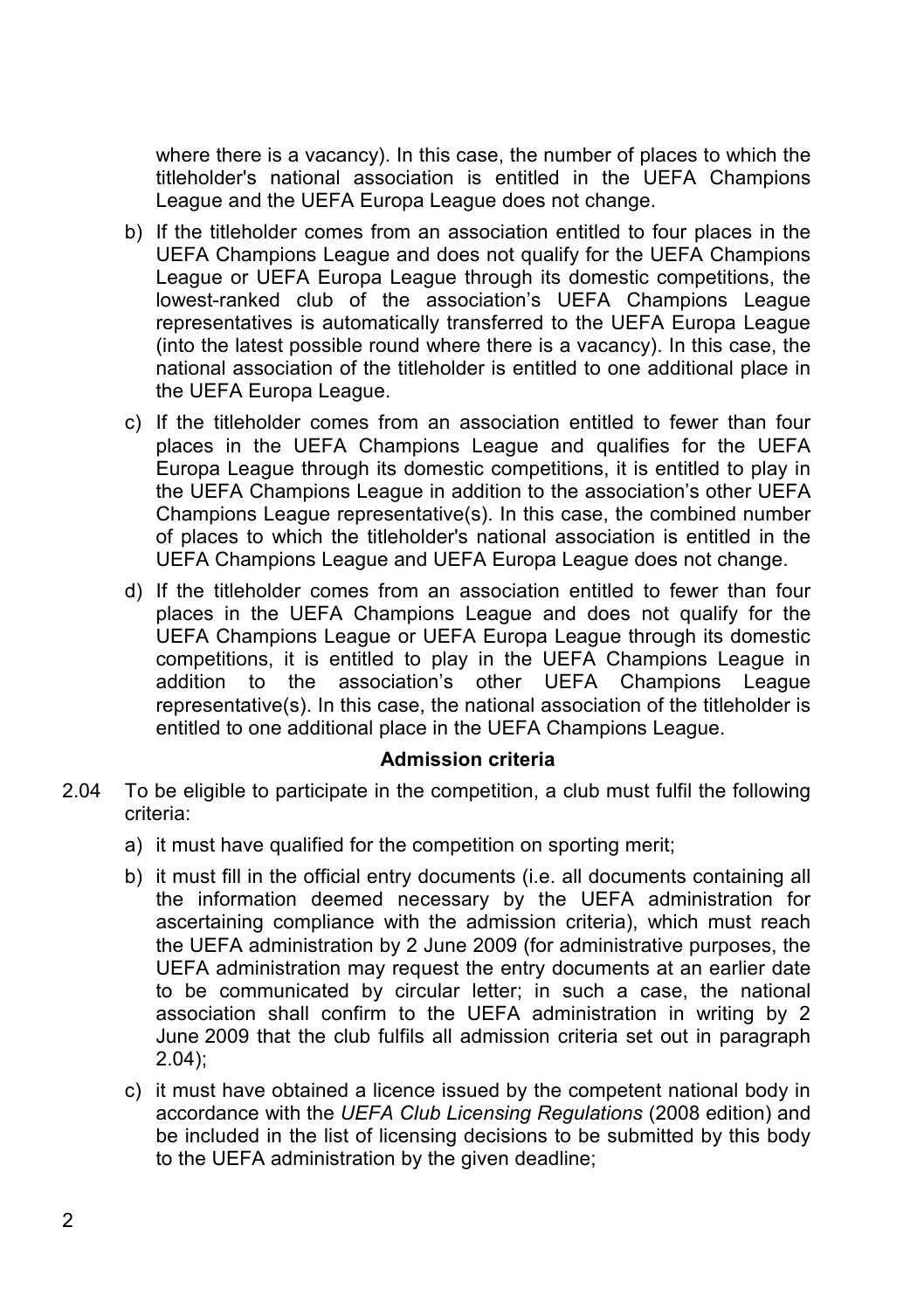- d) it must agree to comply with the rules aimed at ensuring the integrity of the competition as defined in Article 3;
- e) it must confirm in writing that the club itself, as well as its players and officials, agree to respect the statutes, regulations, directives and decisions of UEFA;
- f) it must confirm in writing that the club itself, as well as its players and officials, agree to recognise the jurisdiction of the Court of Arbitration for Sport (CAS) in Lausanne as defined in the relevant provisions of the *UEFA Statutes* and agree that any proceedings before the CAS concerning admission to or exclusion from the competition will be held in an expedited manner in accordance with the *Code of Sports-related Arbitration* of the CAS and with the directions issued by the CAS;
- g) it must not have been directly and/or indirectly involved, since the entry into force of Article 50(3) of the UEFA Statutes (edition 2007), i.e. 27 April 2007, in any activity aimed at arranging or influencing the outcome of a match at national or international level and must confirm this to the UEFA administration in writing.
- 2.05 If, on the basis of all the factual circumstances and information available to UEFA, UEFA concludes to its comfortable satisfaction that a club has been directly and/or indirectly involved, since the entry into force of Article 50(3) of the UEFA Statutes (edition 2007), i.e. 27 April 2007, in any activity aimed at arranging or influencing the outcome of a match at national or international level, UEFA shall declare such club ineligible to participate in the competition. Such ineligibility is effective only for one football season. When taking its decision, UEFA can rely on, but is not bound by, a decision of a national or international sporting body, arbitral tribunal or state court. UEFA can refrain from declaring a club ineligible to participate in the competition if UEFA is comfortably satisfied that the impact of a decision taken in connection with the same factual circumstances by a national or international sporting body, arbitral tribunal or state court has already had the effect to prevent that club from participating in a UEFA club competition.
- 2.06 In addition to the administrative measure of declaring a club ineligible, as provided for in paragraph 2.05, the UEFA Organs for the Administration of Justice can, if the circumstances so justify, also take disciplinary measures in accordance with the *UEFA Disciplinary Regulations*.

#### **Admission procedure**

- 2.07 The UEFA General Secretary communicates the decision on admission to the competition to the clubs in writing, through their national association. Such decisions are final.
- 2.08 If there is any doubt as to whether a club fulfils the admission criteria, the UEFA General Secretary refers the case to the UEFA Organs for the Administration of Justice, which decide without delay upon the admission in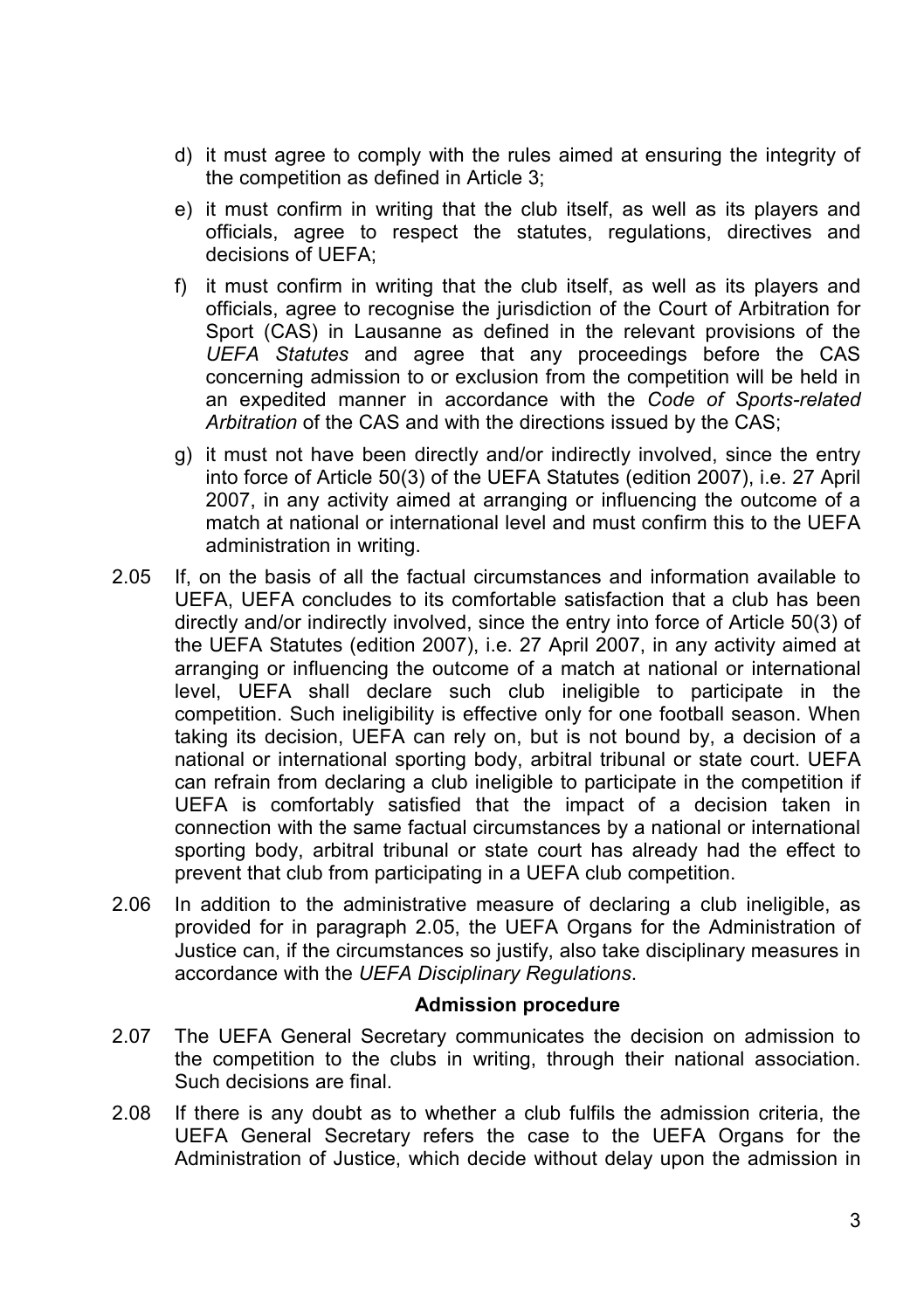accordance with the procedure defined in the *UEFA Disciplinary Regulations*  for urgent cases.

- 2.09 A club which is not admitted to the competition is replaced by the next bestplaced club in the top domestic league championship of the same national association, provided it fulfils the admission criteria. In this case, the access list for the UEFA club competitions (Annex Ia) is adjusted accordingly.
- 2.10 UEFA may carry out spot checks and/or investigations with clubs at any time after they have been admitted to the competition to ensure that the admission criteria continue to be met for as long as they remain in the competition. If such a spot check and/or investigation reveals that admission criteria were not fulfilled at the time a club entered the competition or are no longer being met in the course of the competition, the club concerned is liable to disciplinary measures in accordance with the *UEFA Disciplinary Regulations*.

## **Article 3**

## **Integrity of the competition**

- 3.01 To ensure the integrity of the UEFA club competitions, the following criteria apply:
	- a) no club participating in a UEFA club competition may, either directly or indirectly:
		- i) hold or deal in the securities or shares of any other club participating in a UEFA club competition,
		- ii) be a member of any other club participating in a UEFA club competition,
		- iii) be involved in any capacity whatsoever in the management, administration and/or sporting performance of any other club participating in a UEFA club competition, or
		- iv) have any power whatsoever in the management, administration and/or sporting performance of any other club participating in a UEFA club competition;
	- b) no one may simultaneously be involved, either directly or indirectly, in any capacity whatsoever in the management, administration and/or sporting performance of more than one club participating in a UEFA club competition;
	- c) no individual or legal entity may have control or influence over more than one club participating in a UEFA club competition, such control or influence being defined in this context as:
		- i) holding a majority of the shareholders' voting rights;
		- ii) having the right to appoint or remove a majority of the members of the administrative, management or supervisory body of the club;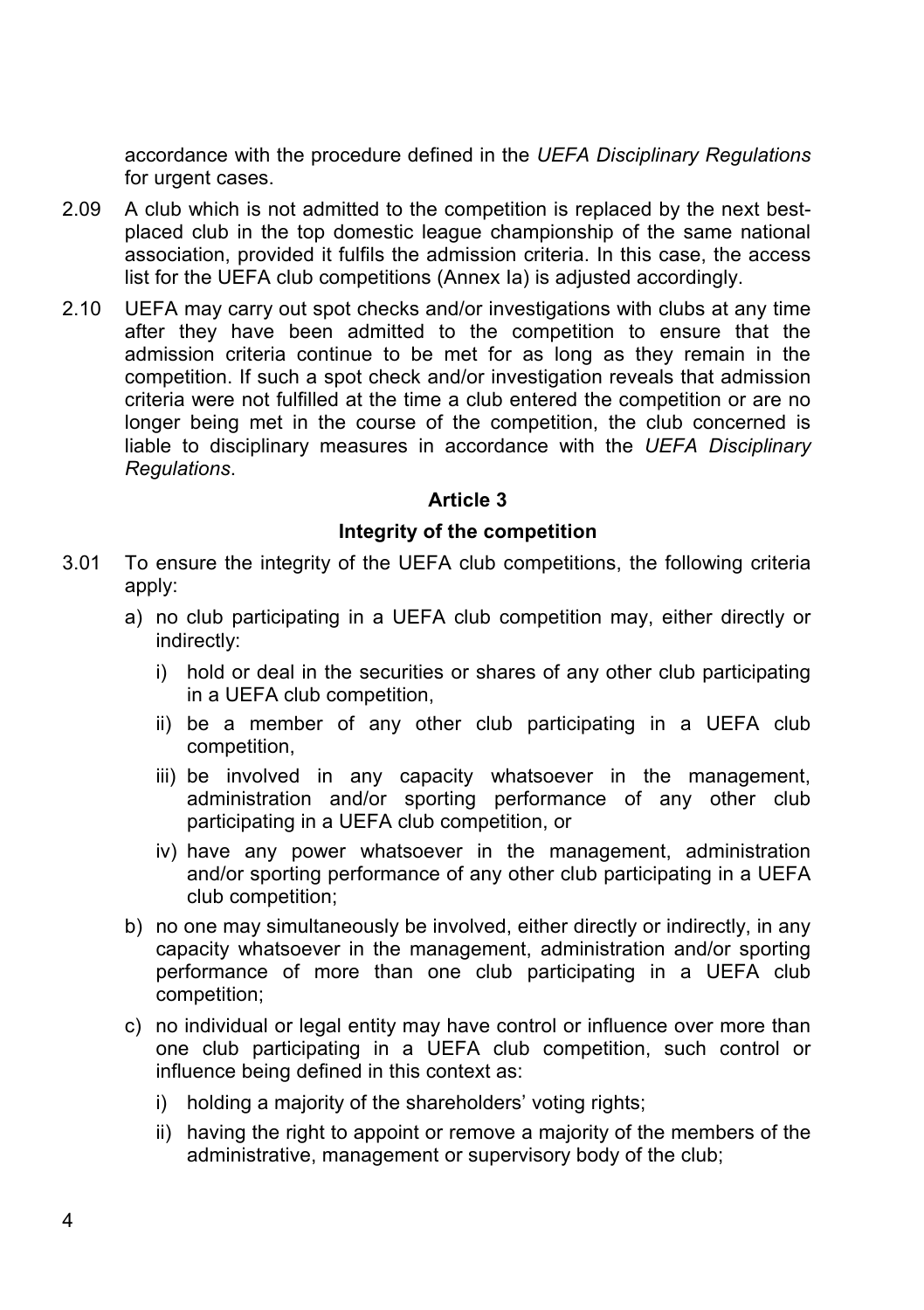- iii) being a shareholder and alone controlling a majority of the shareholders' voting rights pursuant to an agreement entered into with other shareholders of the club; or
- iv) being able to exercise by any means a decisive influence in the decision-making of the club.
- 3.02 If two or more clubs fail to meet the criteria aimed at ensuring the integrity of the competition, only one of them may be admitted to a UEFA club competition, in accordance with the following criteria (applicable in descending order):
	- a) the club which qualifies on sporting merit for the more prestigious UEFA club competition (i.e., in descending order: UEFA Champions League and UEFA Europa League);
	- b) the club which has the highest priority access by virtue of its performance in its top domestic league championship and as indicated in the 2009/10 access list (Annex Ia);
	- c) the club which has the best club coefficient ranking as established in accordance with paragraph 9.02.

Clubs that are not admitted are replaced in accordance with paragraph 2.09.

## **Article 4**

### **Duties of the clubs**

- 4.01 On entering the competition, participating clubs agree:
	- a) to pay an entry fee of EUR 200, to be debited directly by the UEFA administration from the account of the national association concerned ;
	- b) to comply with the *Laws of the Game* issued by the IFAB;
	- c) to respect the principles of fair play as defined in the *UEFA Statutes*;
	- d) to field their strongest team throughout the competition;
	- e) to stage all matches in the competition in accordance with the present regulations;
	- f) to comply with all decisions regarding the competition taken by the UEFA Executive Committee, the UEFA administration or any other competent body and communicated appropriately (by UEFA circular letter or official letter, fax or email);
	- g) to observe the *UEFA Safety and Security Regulations* (2006 edition) for all matches in the competition;
	- h) to stage all matches in the competition in a stadium meeting the structural criteria of the stadium category required by paragraph 13.01;
	- i) if appropriate, to confirm that the artificial turf meets the applicable FIFA quality standards and to send the UEFA administration a copy of the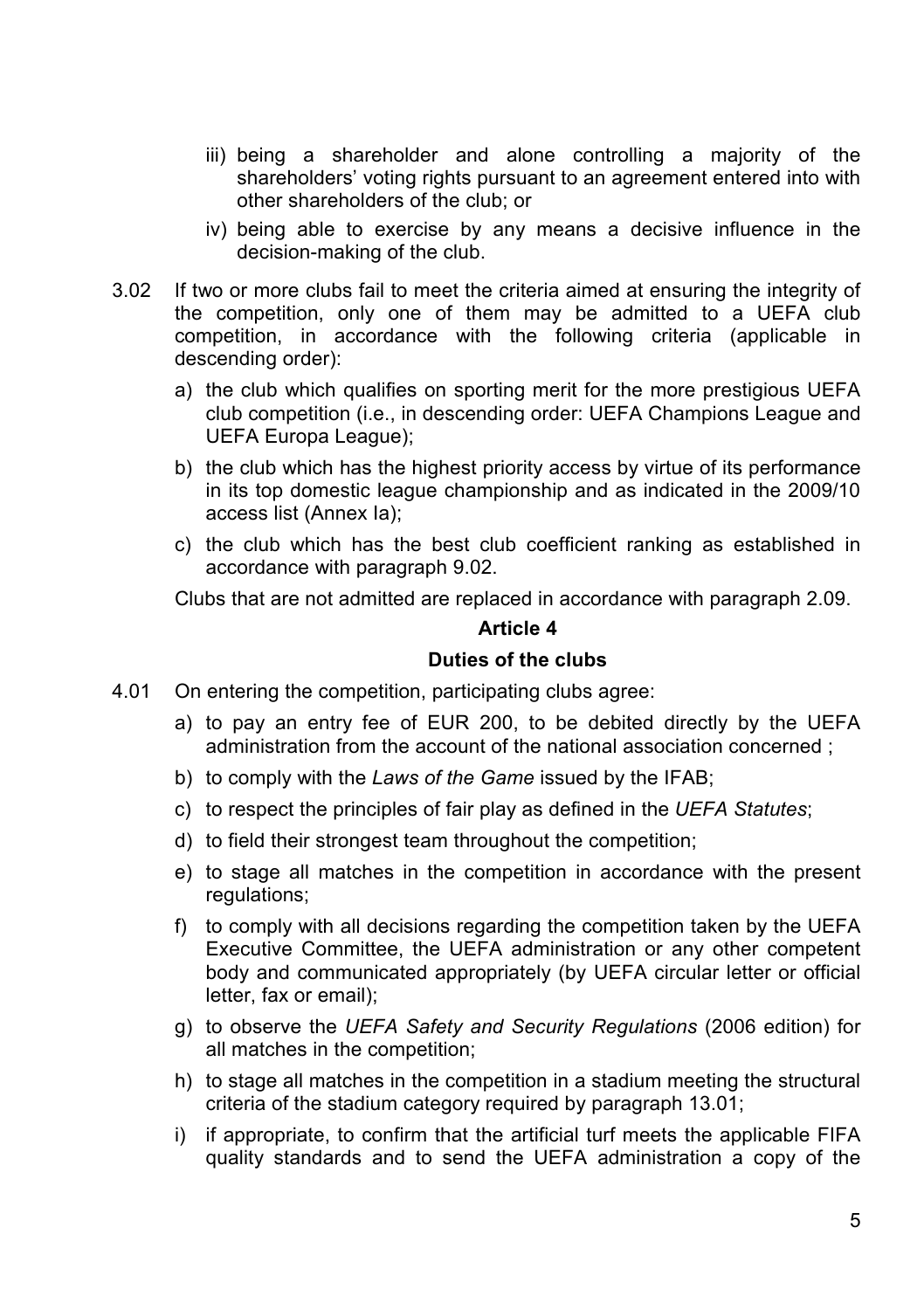required FIFA licensing certificate issued by a FIFA accredited laboratory within the 12 months before the entry deadline;

- j) to make every reasonable effort to make players who win official UEFA club football awards available for the awards ceremony ("UEFA Club Football Awards") at the start of the season;
- k) to cooperate with UEFA at any time and in particular at the end of matches – in the collection of items from the game and players' personal items that could be used by UEFA to create a memorabilia collection to illustrate the heritage of the competition, to the exclusion of any commercial use;
- l) not to represent UEFA or the UEFA Champions League without UEFA's prior written approval;
- m) to update the UEFA administration in writing within 14 working days about any facts and information related to the admission criteria (see paragraph 2.04) that have changed since the admission of the club (including changes affecting the official entry documents);
- n) to inform the UEFA administration about any disciplinary procedure opened against the club and/or its players and/or its officials by its association and/or its professional league for allegedly arranging or influencing the outcome of a match at national level. The same applies for any football-related procedure opened by a state authority against the club and/or its players and/or its officials based on the criminal code.
- 4.02 The winner of the UEFA Champions League agrees to take part in the following competitions:
	- the UEFA Super Cup:
	- $-$  the FIFA Club World Cup:
	- intercontinental competitions arranged by UEFA with other confederations.
- 4.03 The UEFA Champions League runner-up agrees to play these matches if the winner cannot take part.
- 4.04 The club may use its name and/or logo provided all the following requirements are satisfied:
	- a) the name is mentioned in the statutes of the club;
	- b) if required by national law, it is registered with the chamber of commerce or equivalent body;
	- c) it is registered at the national association and used in national competitions;
	- d) the name and logo do not refer to the name of a commercial partner. Exceptions to this rule may be granted by the UEFA administration in any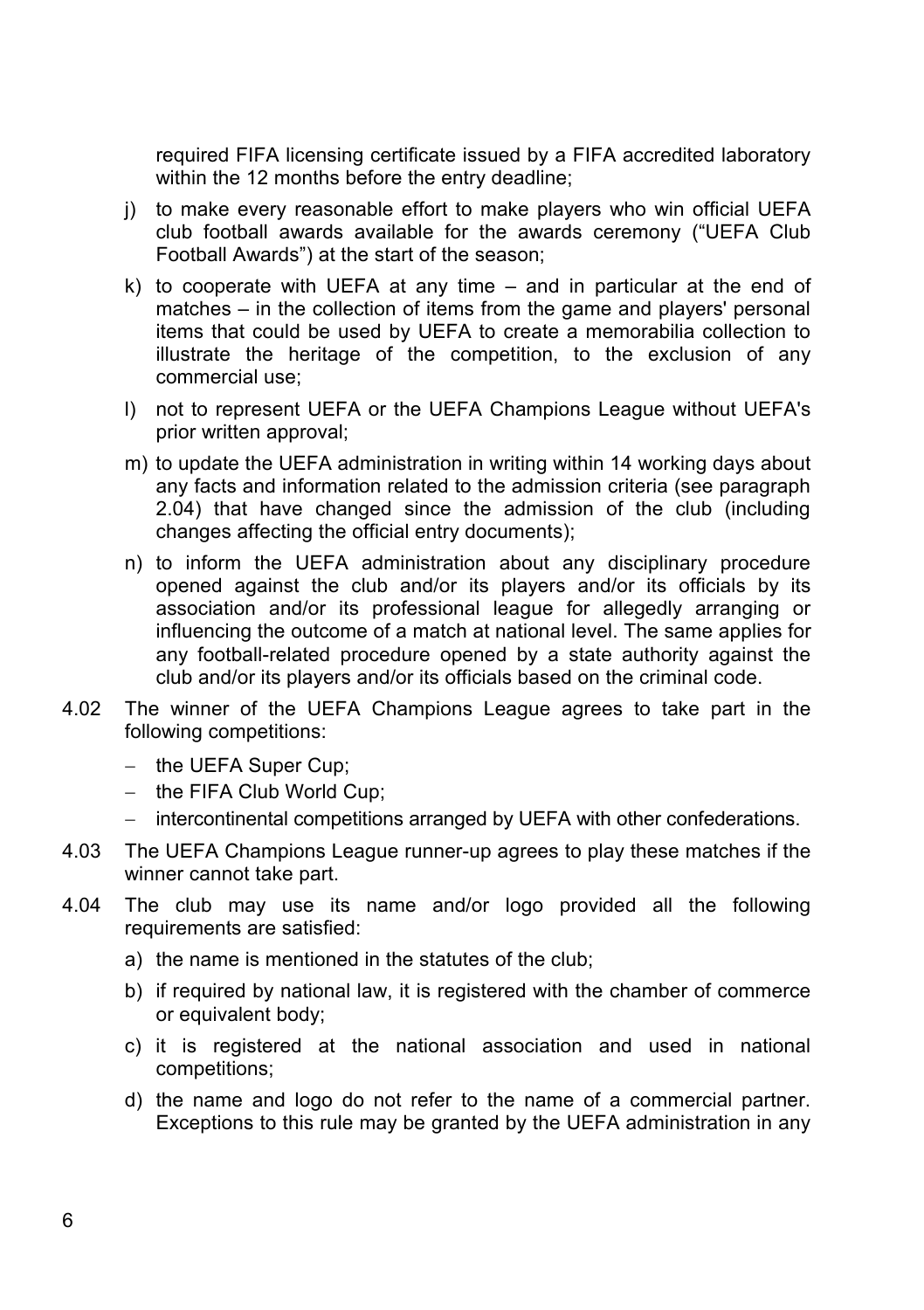case of particular hardship (e.g. long-term existing name, etc.) on reasoned request of the club concerned.

If so requested, the club must provide the UEFA administration with the necessary evidence.

## **III Trophies and Medals**

## **Article 5**

## **Trophy**

- 5.01 The original trophy, which is used for the official presentation ceremony at the final, remains in UEFA's keeping at all times. A full-size replica trophy, the UEFA Champions League winners trophy, is awarded to the winning club.
- 5.02 Any club which wins the trophy three consecutive times or five times in total receives a special mark of recognition. Once a cycle of three successive wins or five in total has been completed, the club concerned starts a new cycle from zero.
- 5.03 Replica trophies awarded to winners of the UEFA Champions League (past and current) must remain within the relevant club's control at all times and must not leave its region or the country of its association without UEFA's prior written consent. Clubs must not permit a replica trophy to be used in any context where a third party (including, without limitation, their sponsors and other commercial partners) is granted visibility or in any other way which could lead to an association between any third party and the trophy and/or the competition. Clubs must comply with any trophy use guidelines that may be issued by the UEFA administration from time to time.

## **Medals**

5.04 Thirty gold medals are presented to the winning club, and 30 silver medals to the runner-up. Additional medals may not be produced.

# **IV Responsibilities**

## **Article 6**

## **UEFA responsibilities**

- 6.01 UEFA insures its own area of responsibility in accordance with the present regulations:
	- $-$  third-party liability insurance
	- $-$  spectator accident insurance (for the final only)
	- group accident insurance for UEFA delegates
	- legal expenses insurance (restricted to criminal matters).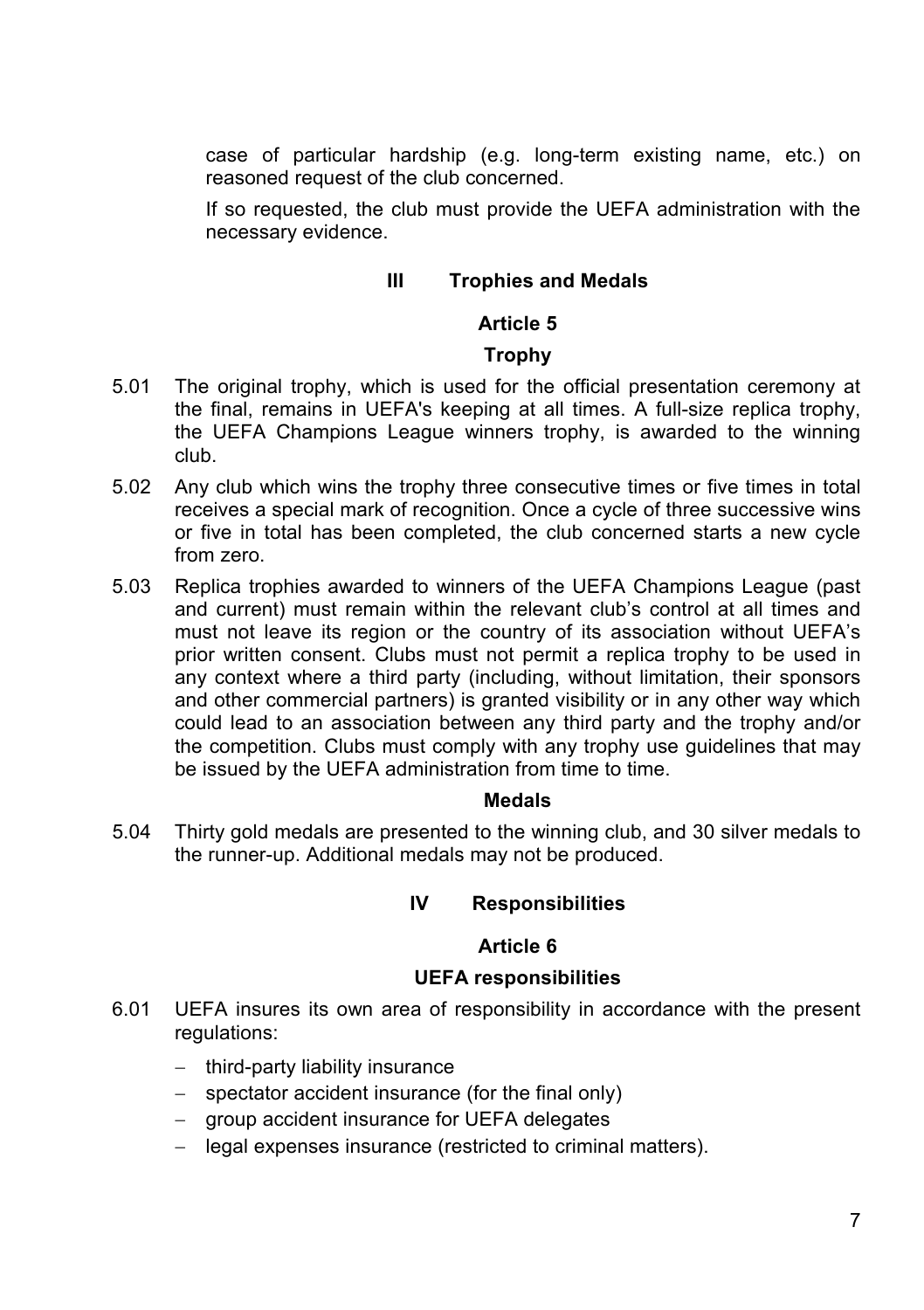## **Responsibilities of the associations and clubs**

- 6.02 The clubs are responsible for the behaviour of their players, officials, members, supporters and any person carrying out a function at a match on their behalf.
- 6.03 The home club (or the host association) is responsible for order and security before, during and after the match. The home club (or the host association) may be called to account for incidents of any kind and may be disciplined.
- 6.04 In principle, from the play-offs, a club must play all its matches in the competition at one and the same ground. Matches may be played either at the ground of the home club or at another ground in the same or another city within the territory of its national association, or, if so decided by the UEFA administration and/or the UEFA disciplinary bodies, in the territory of another UEFA member association for reasons of safety or as a result of a disciplinary measure. In principle, venues are approved only if direct international flights and/or charter flights are able to land within an acceptable distance of the venue in the country of the club concerned. If the match is being played in another city or country, the venue is subject to the approval of the UEFA administration.
- 6.05 The club considered the home club must stage the relevant matches at the ground in accordance with the instructions of UEFA (or of a third party acting on UEFA's behalf) and in cooperation with the national association concerned. However, the club is considered solely accountable for all of its obligations in this respect, unless the relevant body or bodies decide(s) otherwise.
- 6.06 Irrespective of UEFA's insurance coverage, each club and host association must conclude insurance coverage with reputable insurers at their own cost, in relation to any and all risks, according to the following principles:
	- a) each club must conclude and maintain insurance coverage to fully cover all of its risks in connection with its participation in the competition;
	- b) in addition, the home club or the host association must conclude and maintain insurance coverage for the risks in connection with staging and organising its home matches and which must include, without limitation, third-party liability insurance (for all third parties participating in matches or attending the relevant venue) providing for appropriate guaranteed sums for damages to persons, objects and property, as well as for pure economic losses corresponding to the specific circumstances of the club or association concerned;
	- c) to the same extent as in paragraph b) above, the host association of the final match must conclude and maintain insurance coverage to fully cover all of its risks in connection with the staging and organisation of the final match;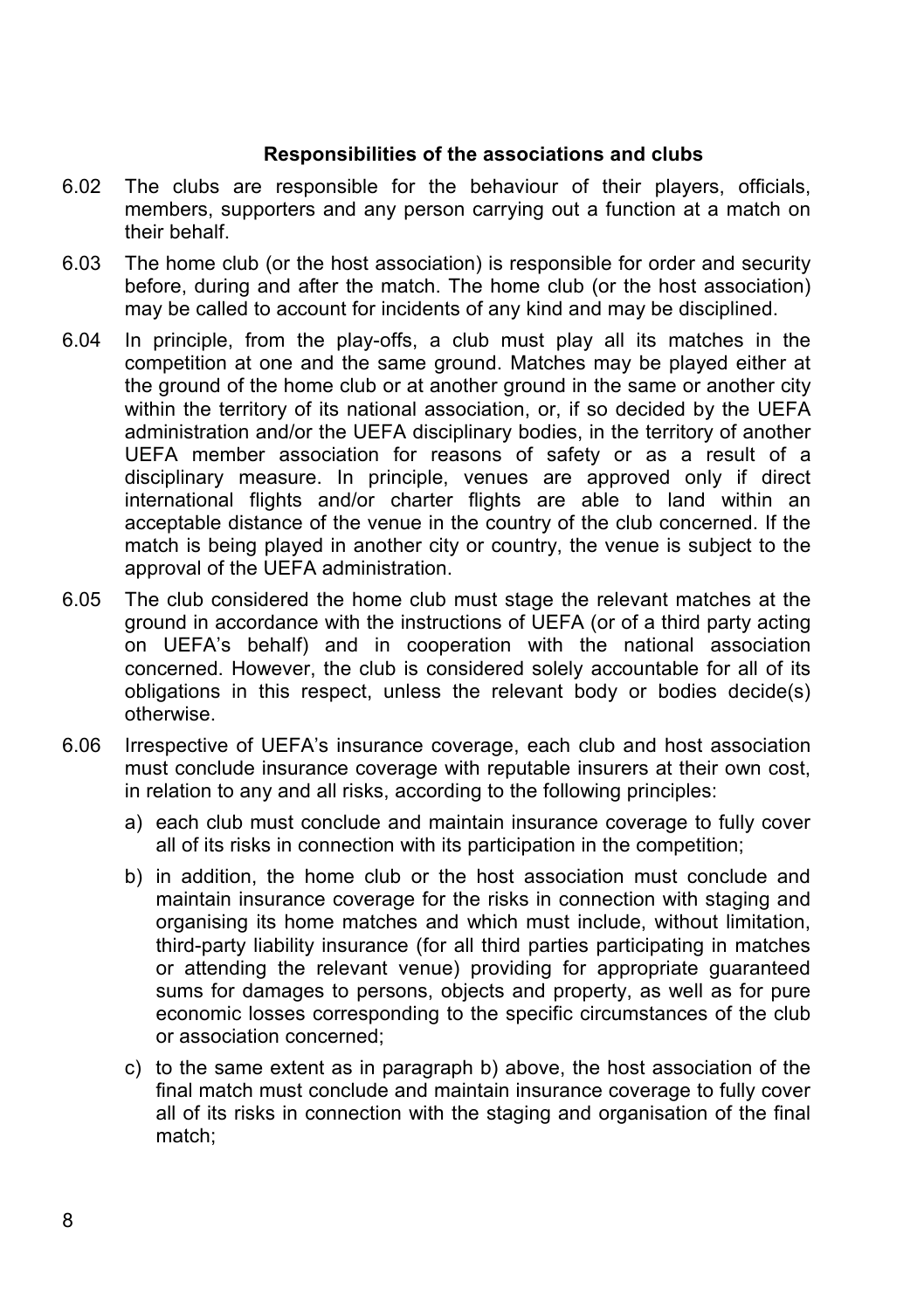- d) if the home club or the host association is not the owner of the relevant stadium in which matches are played, then it is also responsible for providing fully comprehensive insurance policies, including, without limitation, third-party liability and property insurance, taken out by the relevant stadium owner and/or tenant;
- e) in any case, the club and the host association must ensure that UEFA is included in all insurance policies as defined in the present paragraph and must hold UEFA harmless from any and all claims for liability accruing in relation to the staging and organising of the relevant matches;

At any time UEFA may request, from anyone involved, in writing and free of charge, releases of liability and/or hold harmless notes, and/or confirmations or copies of the policies concerned in one of UEFA's official languages.

- 6.07 The clubs undertake that their team will arrive at the match venue by the evening before the match at the latest and to fulfil their media obligations the day before the match.
- 6.08 Visiting clubs undertake not to play any other matches when travelling to and from away matches in this competition.

# **V Competition System**

## **Article 7**

## **Number of rounds**

- 7.01 As shown in annex Ib, the competition consists of:
	- a) the qualifying phase for the UEFA Champions League:
	- $-$  first qualifying round
	- $-$  second qualifying round
	- $-$  third qualifying round
	- b) play-offs
	- c) the UEFA Champions League:
	- $-$  group stage (six matchdays)
	- $-$  round of 16
	- quarter-finals
	- semi-finals
	- $-$  final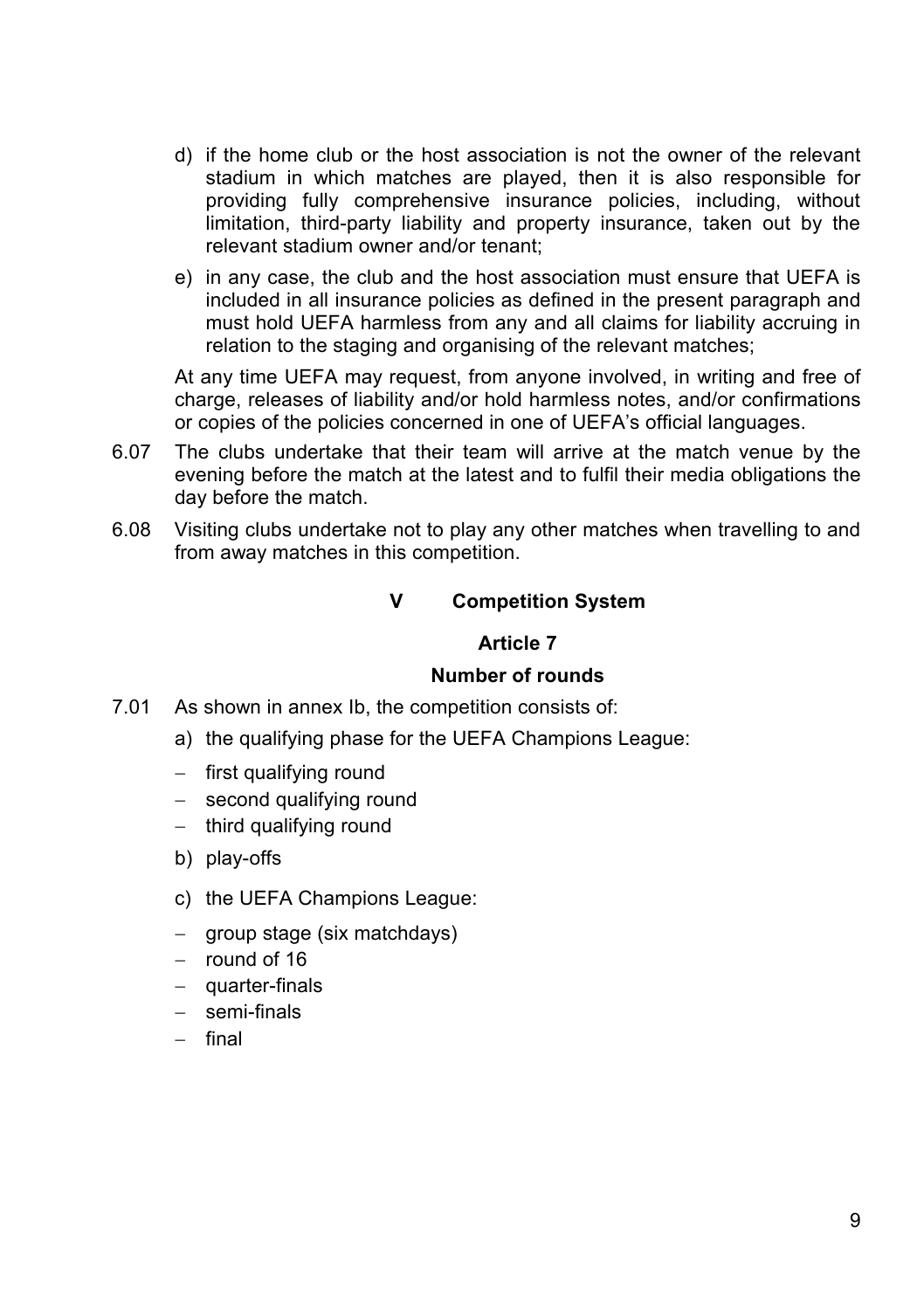## **Qualifying phase**

7.02 Qualifying-phase matches are played according to the cup (knockout) system, with each club playing each opponent twice, in home and away matches. The team which scores the greater aggregate of goals in the two matches qualifies for the next stage (second qualifying round, third qualifying round or play-offs, as applicable). Otherwise, the stipulations of Article 8 apply. The clubs defeated in the first and second qualifying rounds are eliminated from the competition. The clubs defeated in the third qualifying round are entitled to play in the play-offs of the UEFA Europa League in progress. Clubs from the same association cannot be drawn against each other.

## **Play-offs**

7.03 Play-off matches are played according to the cup (knockout) system, with each club playing each opponent twice, in home and away matches. The team which scores the greater aggregate of goals in the two matches qualifies for the UEFA Champions League group stage. Otherwise, the stipulations of Article 8 apply. The clubs defeated in the play-offs are entitled to play in the group stage of the UEFA Europa League in progress. Clubs from the same association cannot be drawn against each other.

#### **Group stage**

- 7.04 Once the play-offs have been completed, the 32 remaining clubs are drawn into eight groups of four. Clubs from the same association cannot be drawn into the same group.
- 7.05 Each club plays one home and one away match against each other club in its group. Three points are awarded for a win, one point for a draw, and no points for a defeat. The following match sequence applies:

| 1st matchday: | $2 \vee 3$     | 4th matchday: | $1v$ 3           |
|---------------|----------------|---------------|------------------|
|               | 4 v 1          |               | 4 v 2            |
| 2nd matchday: | 1 <sub>v</sub> | 5th matchday: | 3 <sub>v</sub> 2 |
|               | $3 \vee 4$     |               | 1 <sub>v</sub>   |
| 3rd matchday: | $3 \vee 1$     | 6th matchday: | 2 v 1            |
|               | 2 v 4          |               | 4 v 3            |

- 7.06 If two or more teams are equal on points on completion of the group matches, the following criteria are applied to determine the rankings (in descending order):
	- a) higher number of points obtained in the group matches played among the teams in question;
	- b) superior goal difference from the group matches played among the teams in question;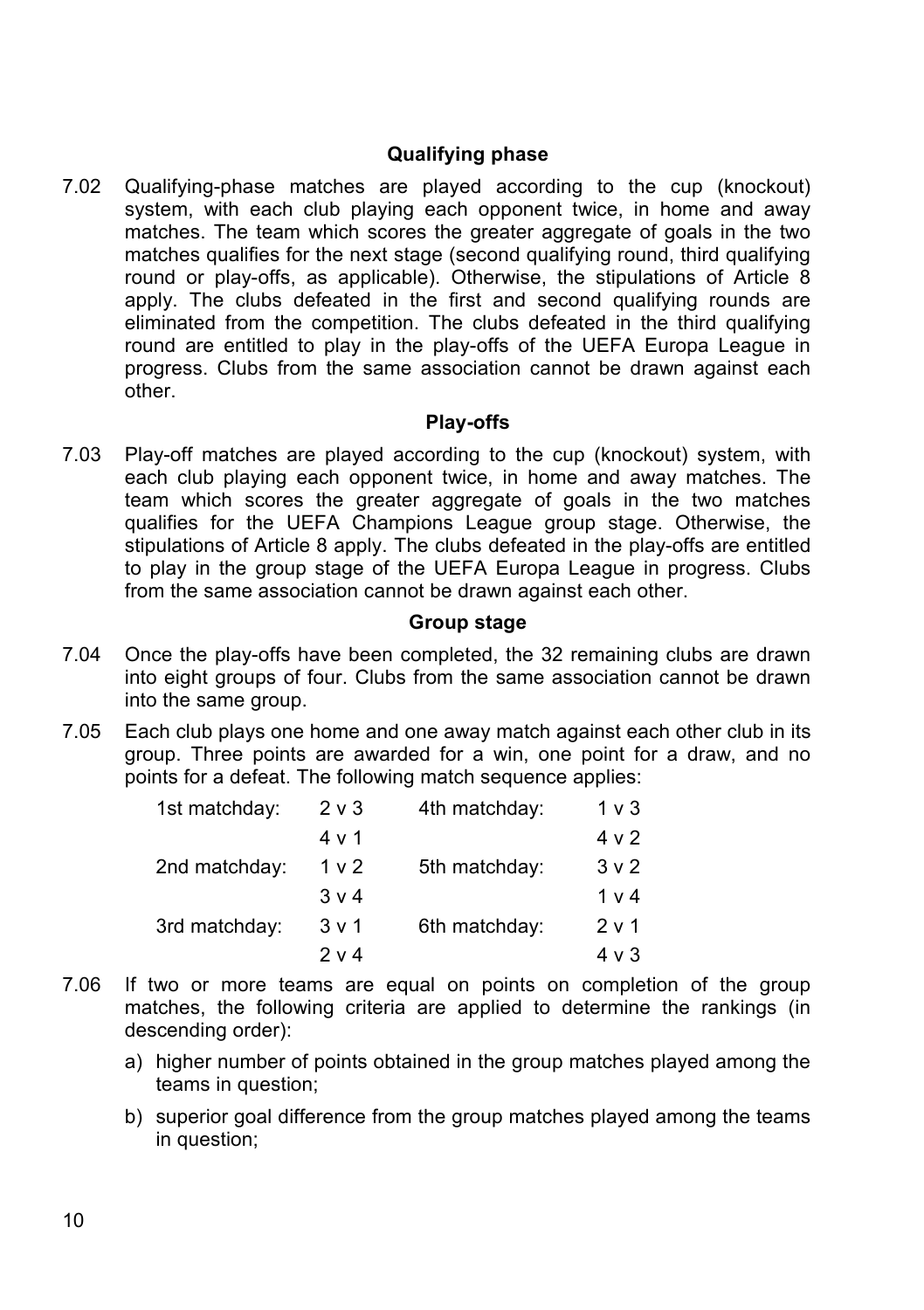- c) higher number of goals scored away from home in the group matches played among the teams in question;
- d) superior goal difference from all group matches played;
- e) higher number of goals scored;
- f) higher number of coefficient points accumulated by the club in question, as well as its association, over the previous five seasons (see paragraph 9.02).
- 7.07 The eight group-winners and eight runners-up of the group stage qualify for the round of 16. The clubs that finish this stage in third position in their group move into the round of 32 of the current UEFA Europa League. The clubs that finish this stage in fourth position in their group are eliminated.
- 7.08 The four best third-ranked teams are seeded for the UEFA Europa League round of 32. This ranking is determined in accordance with the following criteria (in descending order):
	- a) higher number of points obtained in the group matches
	- b) superior goal difference
	- c) higher number of goals scored
	- d) higher number of away goals scored
	- e) higher number of wins
	- f) higher number of away wins
	- g) higher number of coefficient points accumulated by the club in question, as well as its association, over the previous five seasons (see paragraph 9.02).

## **Round of 16**

- 7.09 The round of 16 pairings are determined by means of a draw. The round of 16 is played under the cup (knockout) system, on a home-and-away basis (two legs). The UEFA administration ensures that the following principles are respected.
	- a) Clubs from the same association cannot be drawn against each other.
	- b) The winners and runners-up of the same group cannot be drawn against each other.
	- c) The group-winners cannot be drawn against each other.
	- d) The runners-up cannot be drawn against each other.
	- e) The runners-up must play the first leg at home.
- 7.10 The team which scores the greater aggregate of goals in the two matches qualifies for the quarter-finals. Otherwise, the stipulations of Article 8 apply.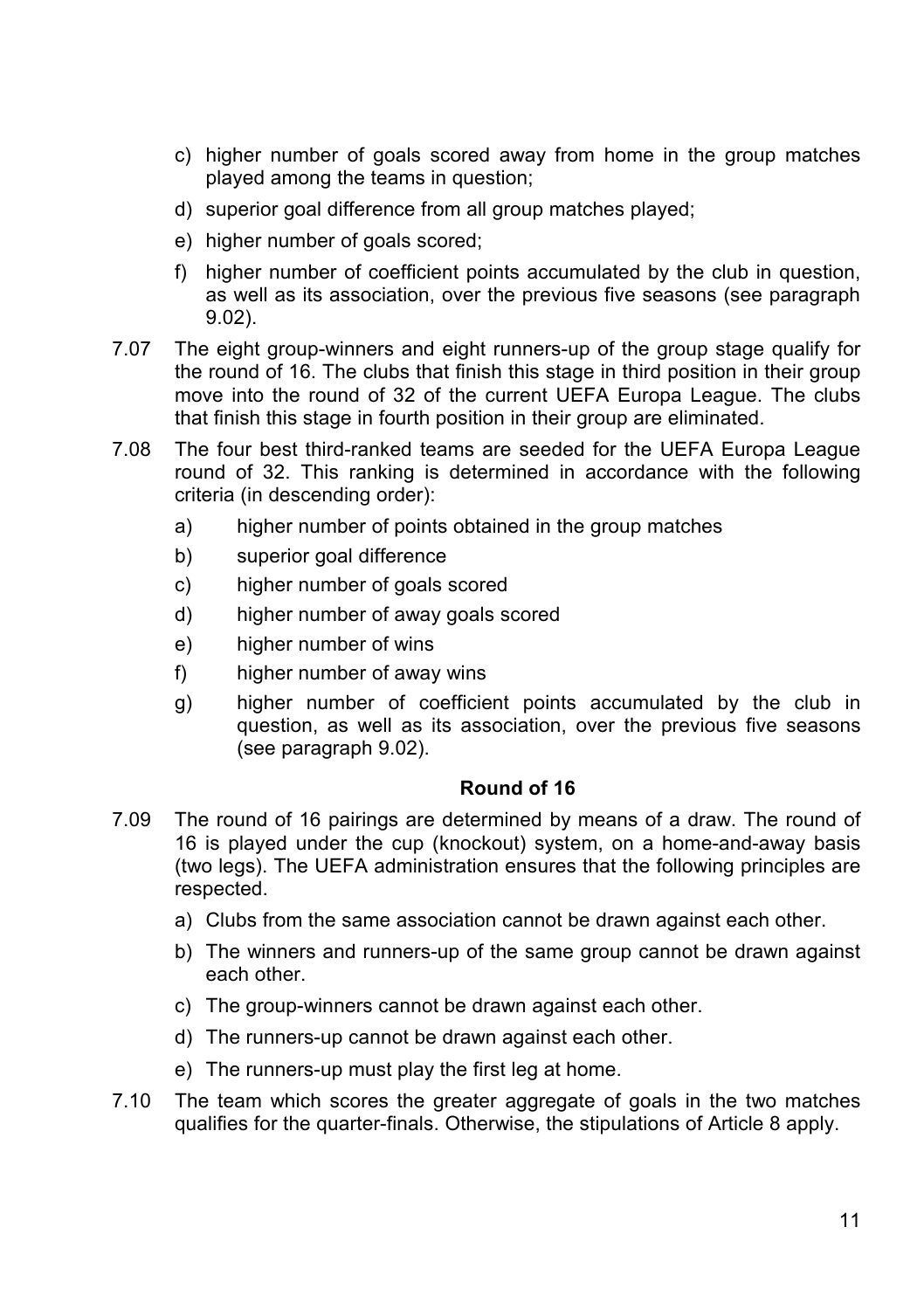## **Quarter-finals**

7.11 The eight winners of the round of 16 contest the quarter-finals. The quarterfinal pairings are determined by means of a draw. The quarter-finals are played under the cup (knockout) system, on a home-and-away basis (two legs). The team which scores the greater aggregate of goals in the two matches qualifies for the semi-finals. Otherwise, the stipulations of Article 8 apply.

### **Semi-finals**

7.12 The four winners of the quarter-finals contest the semi-finals. The semi-final pairings are determined by means of a draw. The semi-finals are played under the cup (knockout) system, on a home-and-away basis (two legs). The team which scores the greater aggregate of goals in the two matches qualifies for the final. Otherwise, the stipulations of Article 8 apply.

#### **Final**

7.13 The final is played as one single match at a neutral venue. If the result stands as a draw at the end of normal playing time, extra time of two periods of 15 minutes is played. If one of the teams scores more goals than the other during extra time, that team is declared the winner. If the two teams are still equal after extra time, the winner is determined by kicks from the penalty mark (Article 17). The provisions of Article 8 do not apply to the final.

## **Article 8**

## **Away goals and extra time**

8.01 For matches played under the knockout system, if the two teams involved in a tie score the same number of goals over the two legs, the team which scores more away goals qualifies for the next stage. If this procedure does not produce a result, i.e. if both teams score the same number of goals at home and away, two 15-minute periods of extra time are played at the end of the second leg. If, during extra time, both teams score the same number of goals, away goals count double (i.e. the visiting club qualifies). If no goals are scored during extra time, kicks from the penalty mark (Article 17) determine which club qualifies for the next stage.

## **Article 9**

## **Seeding of clubs**

9.01 The UEFA administration seeds clubs for the qualifying phase, the play-offs and the group stage in the UEFA Champions League, in accordance with the club coefficient rankings established at the beginning of the season and with the principles set by the Club Competitions Committee. If, for any unforeseen reason, any of the participants in such rounds are not known at the time of the draw, the coefficient of the club with the higher coefficient of the two clubs involved in an undecided tie will be used for the purposes of the draw.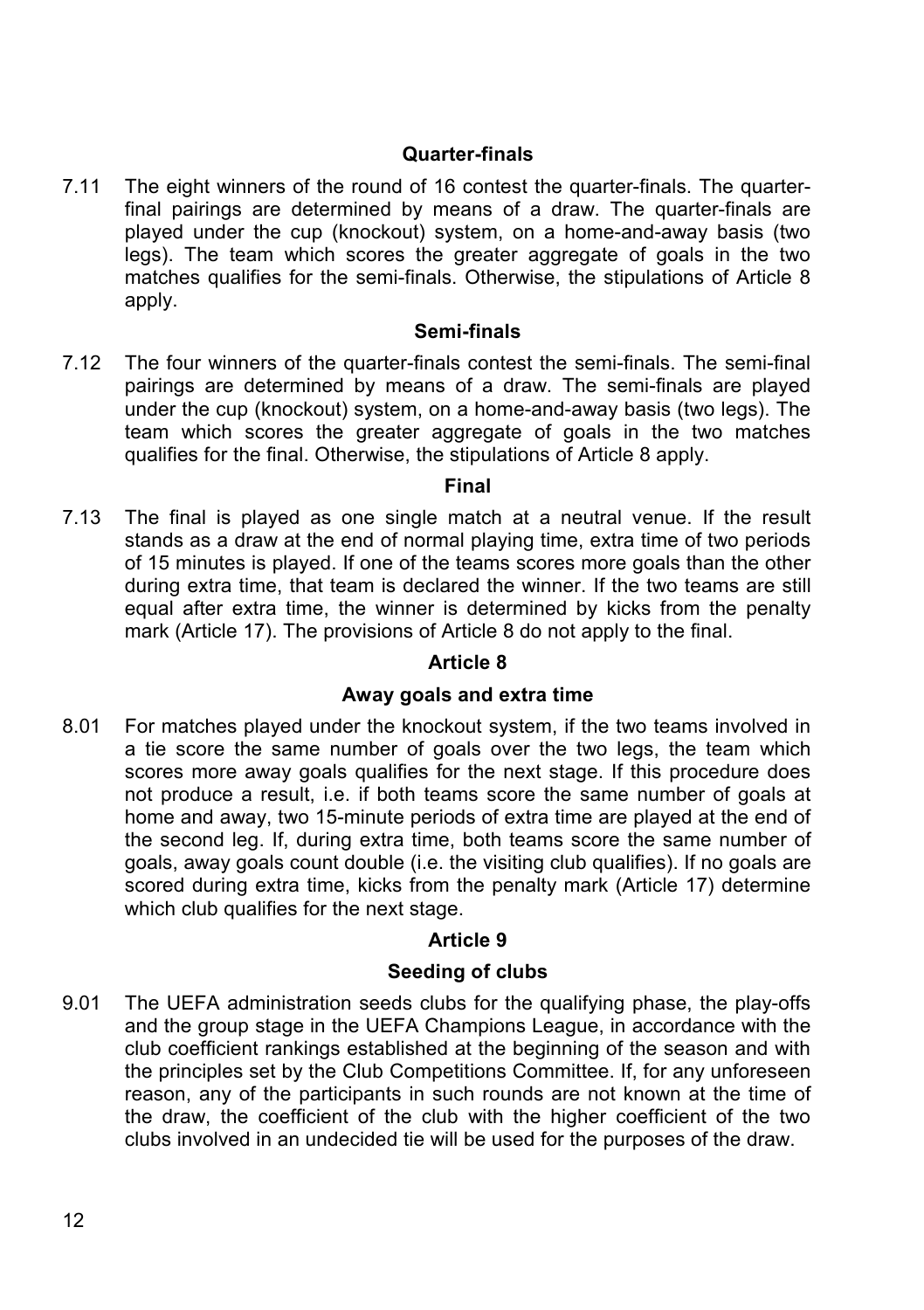- 9.02 These rankings are drawn up on the basis of a combination of 20% of the value of the respective national association's coefficient for the period from 2004/05 to 2008/09 inclusive and the clubs' individual performances in the UEFA club competitions during the same period. Each club retains the cumulative number of points obtained during this period.
- 9.03 For the qualifying phase and the play-offs, a draw between the same number of seeded and unseeded clubs determines the pairings, in accordance with the club coefficient ranking established at the beginning of the season (see 9.02). The UEFA administration may form groups, in accordance with the principles set by the Club Competitions Committee.
- 9.04 For the purpose of the draw, the 32 clubs involved in the group stage are seeded into four groups of eight, in accordance with the club coefficient ranking established at the beginning of the season (see 9.02). The titleholder is always the top seed.
- 9.05 For the round of 16, the group-winners are seeded above the runners-up.

#### **Ties**

- 9.06 The ties are determined by means of a draw. The club drawn first plays the first leg of the tie at home, subject to the provisions of articles 7 and 12.
- 9.07 The UEFA administration may decide that a tie be played in one leg, if circumstances so require, and will set the principles for determining the winner accordingly.

## **VI Refusal to Play, Cancellation of a Match, Match Abandoned and Similar Cases**

### **Article 10**

#### **Refusal to play and similar cases**

10.01 If a club refuses to play or is responsible for a match not taking place or not being played in full, the Control and Disciplinary Body declares the match forfeited and/or disqualifies the club concerned in combination with the following fines:

|    | a) prior to the first qualifying round  | <b>EUR</b> | 10,000    |
|----|-----------------------------------------|------------|-----------|
|    | b) prior to the second qualifying round | <b>EUR</b> | 10,000    |
|    | c) prior to the third qualifying round  | <b>EUR</b> | 10,000    |
|    | d) prior to the play-offs               | <b>EUR</b> | 50,000    |
|    | e) prior to the group stage             | <b>EUR</b> | 100.000   |
| f) | during the group stage                  | <b>EUR</b> | 250,000 * |
|    | g) prior to the round of 16             | <b>EUR</b> | 350,000   |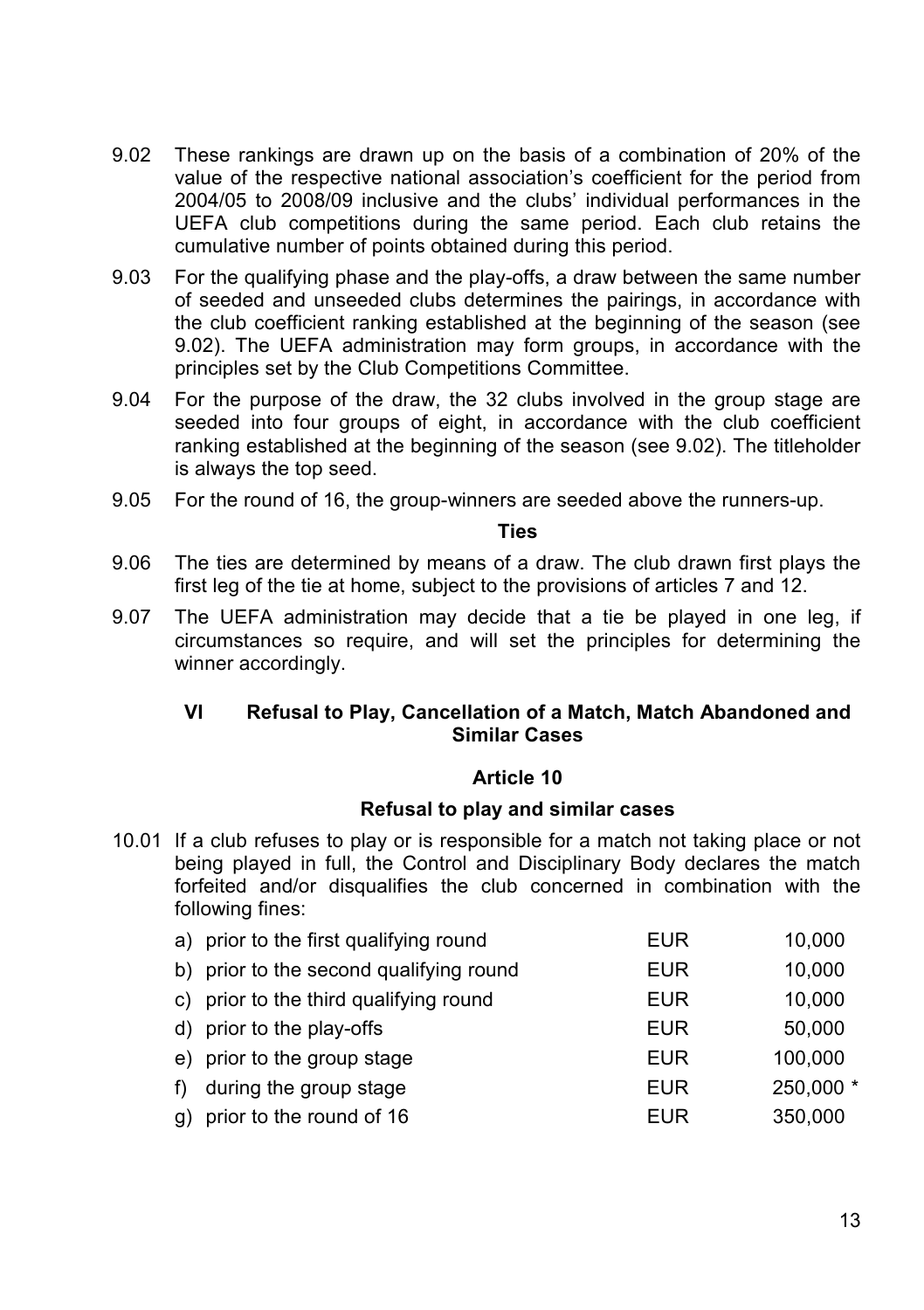| h) prior to the quarter-finals or semi-finals | EUR | 500.000   |
|-----------------------------------------------|-----|-----------|
| i) prior to the final                         | EUR | 1.000.000 |

\* minimum per outstanding match

- 10.02 Exceptionally, the Control and Disciplinary Body can validate the result as it stood at the moment when the match was abandoned if the match result was to the detriment of the club responsible for the match being abandoned.
- 10.03 In all cases, the Control and Disciplinary Body can take further measures if the circumstances so justify.
- 10.04 A club which refuses to play or is responsible for a match not taking place or not being played in full loses all rights to payments from UEFA.
- 10.05 Upon receipt of a reasoned and well-documented request from the club or clubs concerned, the UEFA administration may set an amount of compensation due for financial loss.

## **Article 11**

## **Cancellation of a match**

11.01 If the national association concerned deems that a field of play will not be fit for play, the home club must notify the visiting club and the referee before their departure and the UEFA administration at the same time. Otherwise, the home club is responsible for the travel, board and lodging expenses of the visiting club and the referees.

## **Unfit fields of play, bad weather**

- 11.02 If any doubt arises as to the condition of the field of play after the visiting club's departure from home, the referee decides on the field of play itself whether or not it is fit for play.
- 11.03 If the referee declares that the match cannot commence because the field is not fit for play, or because of the weather conditions, the match must be played either the next day or on a reserve date or other date set by the UEFA administration. A decision must be taken within two hours of the referee's decision to abandon the match, in consultation with the two clubs and the associations concerned. In case of dispute, the UEFA administration fixes the date and kick-off time of the match. Its decision is final.

## **Match abandoned**

11.04 If the match is abandoned before the end of normal time or during any extra time because the field is not fit for play, or because of the weather conditions, a 90-minute replay must be played either the next day or on a reserve date or other date set by the UEFA administration. A decision must be taken within two hours of the referee's decision to abandon the match, in consultation with the two clubs and the associations concerned. In case of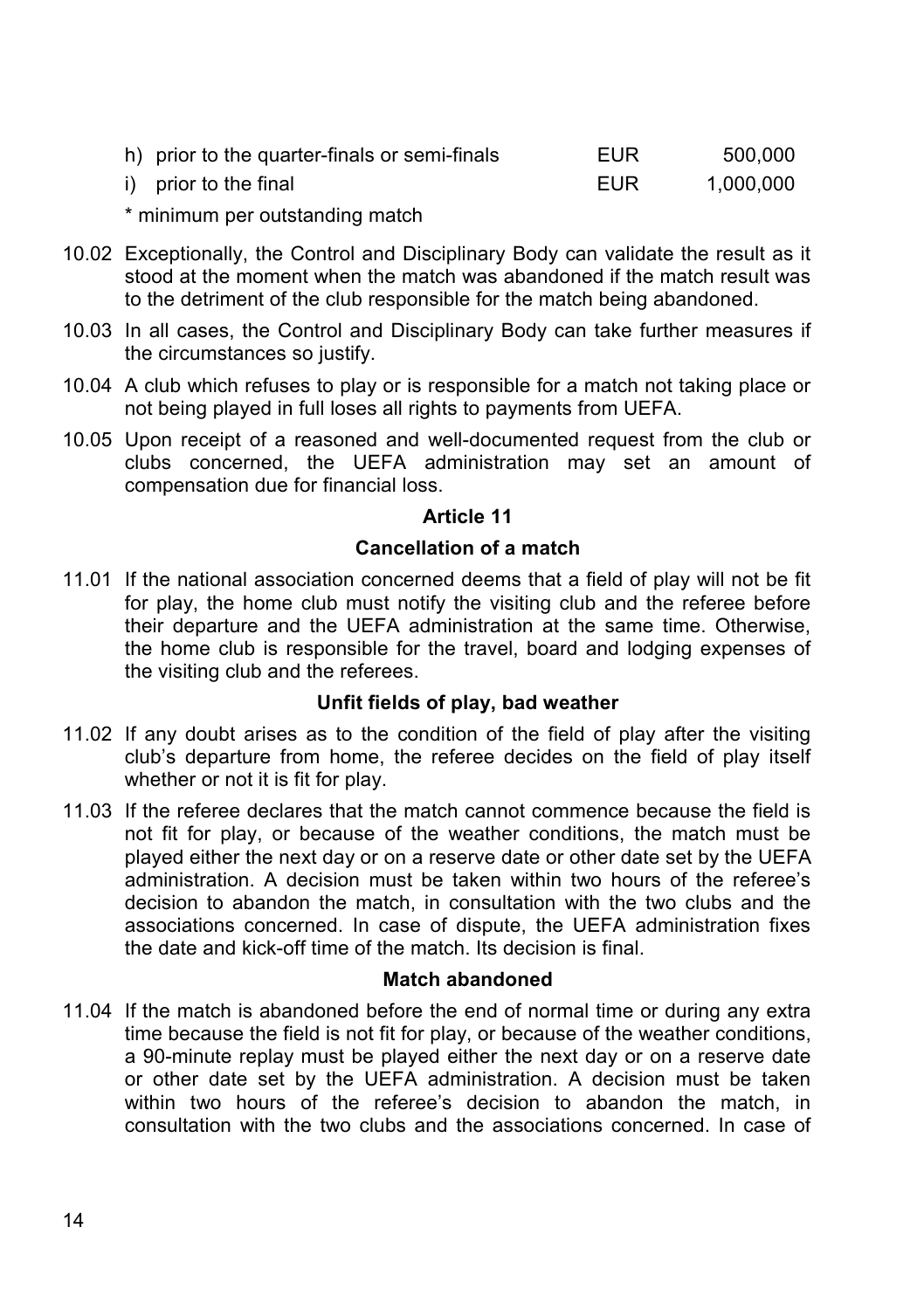dispute, the UEFA administration fixes the date and the kick-off time of the match. Its decision is final.

### **Reasons beyond control**

11.05 If the match cannot commence or is abandoned before the end of normal time or during any extra time for reasons beyond control, a 90-minute replay must be played either the next day or on a reserve date or other date set by the UEFA administration. A decision must be taken within two hours of the decision to postpone or to abandon the match, in consultation with the two clubs and the associations concerned. In case of dispute, the UEFA administration fixes the date and the kick-off time of the match. Its decision is final.

### **Expenses**

11.06 Except when the provisions of paragraphs 11.01 and 11.05 apply, each club bears its own expenses. If the match cannot take place at all for reasons beyond control, the travel, board and lodging expenses of the visiting club, as well as the relevant hosting costs, are borne by the two clubs in equal parts.

## **VII Fixtures, Match Dates, Venues and Kick-off Times**

## **Article 12**

### **Match dates**

- 12.01 All matches are played according to the UEFA Match Calendar (see Annex Ic). These dates are final and binding on all concerned, subject to the provisions of paragraphs 12.04, 12.05 and 12.06. The following principles apply to this competition:
	- a) With the exception of the final, which is played on a Saturday, UEFA Champions League matches are played on Tuesdays and Wednesdays.
	- b) On the basis of the draw, the UEFA administration decides which UEFA Champions League matches are to be played on Tuesdays and which on Wednesdays (this also applies for the play-offs). As a rule, each club plays the same number of matches on a Tuesday and on a Wednesday. Matches within the same group are played on the same day. Exceptions to this rule can be set by the UEFA administration.

### **Kick-off time**

- 12.02 As a rule, play-offs and matches in the group stage, round of 16, quarterfinals, semi-finals and final kick off at 20.45 hours CET. Exceptions to this rule can be set by the UEFA administration.
- 12.03 In principle, the fixtures within a group on the last matchday must be played simultaneously. The UEFA administration is authorised to fix the kick-off times.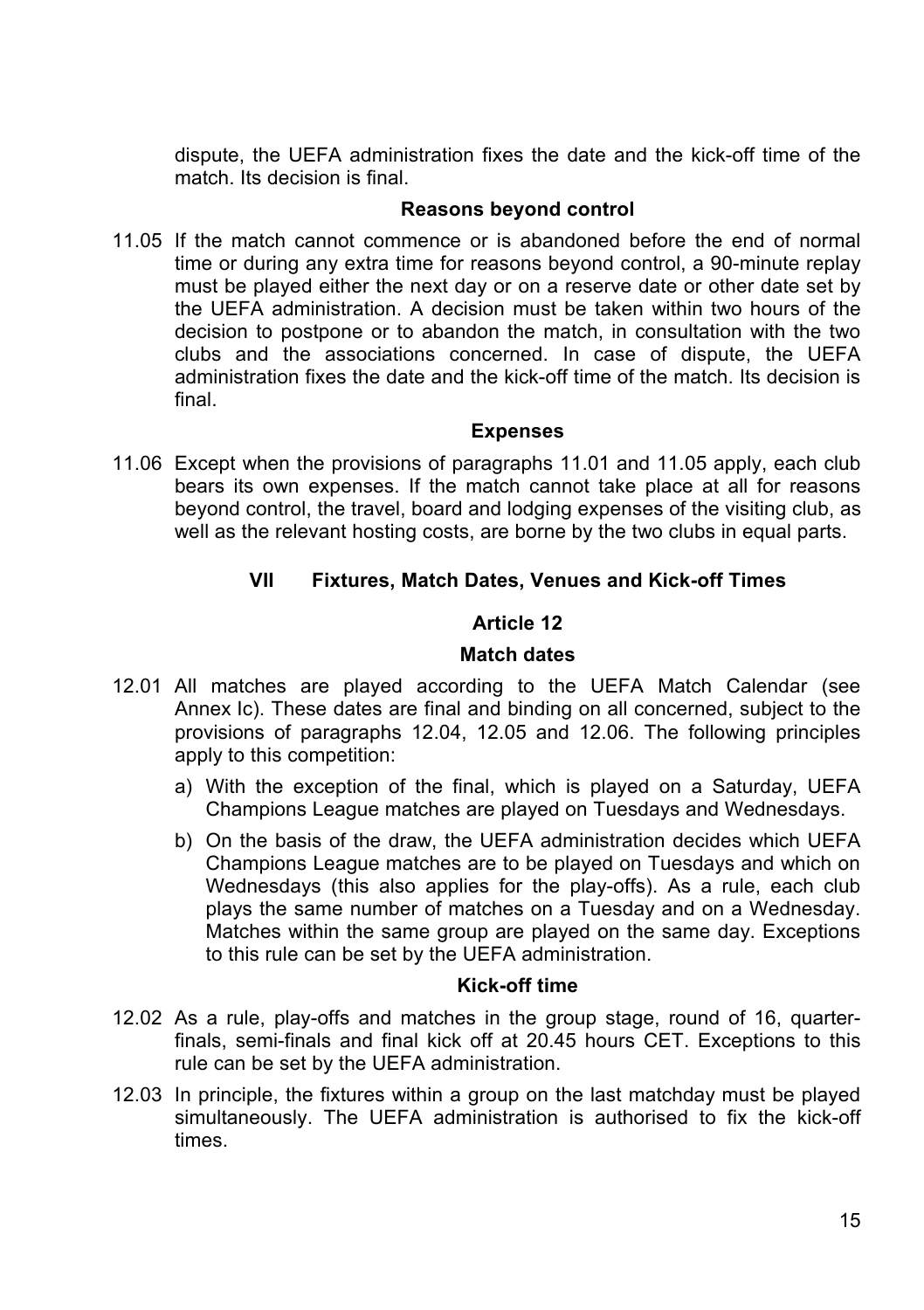### **Automatic reversals**

- 12.04 If more than one club from the same city, or within a radius of 50km (31 miles) of each other, are taking part in the UEFA Champions League competition and/or play in the same stadium, and if the national association and the clubs concerned explicitly declare when entering the clubs that their matches cannot be played on the same day, the UEFA administration may alter or confirm dates and kick-off times according to the principles set by the Club Competitions Committee.
- 12.05 If more than one club from the same city, or within a radius of 50km (31 miles) of each other, are taking part in any of the UEFA club competitions and/or play in the same stadium, and if the national association and the clubs concerned explicitly declare when entering the clubs that their matches cannot be played on the same day, priority is given to UEFA Champions League matches and UEFA Europa League matches are reversed.

### **Qualifying phase**

12.06 The venues, dates and kick-off times for matches in the three qualifying rounds must be confirmed and communicated to the UEFA administration in writing by the national associations of the clubs concerned by the deadline set by the UEFA administration. The UEFA administration may alter or confirm dates and kick-off times according to the principles set by the Club Competitions Committee. The non-respect of this provision may entail disciplinary measures.

#### **Final**

12.07 The final is organised by a local organising committee (LOC) on the basis of a contract between the host national association and UEFA. The date and venue are chosen by the Executive Committee. In principle, the local organisation of the final is entrusted to a different national association each year.

## **VIII Stadiums and Match Organisation**

## **Article 13**

#### **Stadium categories**

- 13.01 Unless stipulated otherwise in these regulations, matches in the competition must be played in a stadium which meets the structural criteria of the following categories as defined in the *UEFA Stadium Infrastructure Regulations*:
	- a) category 2 for the first, second and third qualifying rounds;
	- b) category 3 from the play-offs to the semi-finals;
	- c) elite category for the final.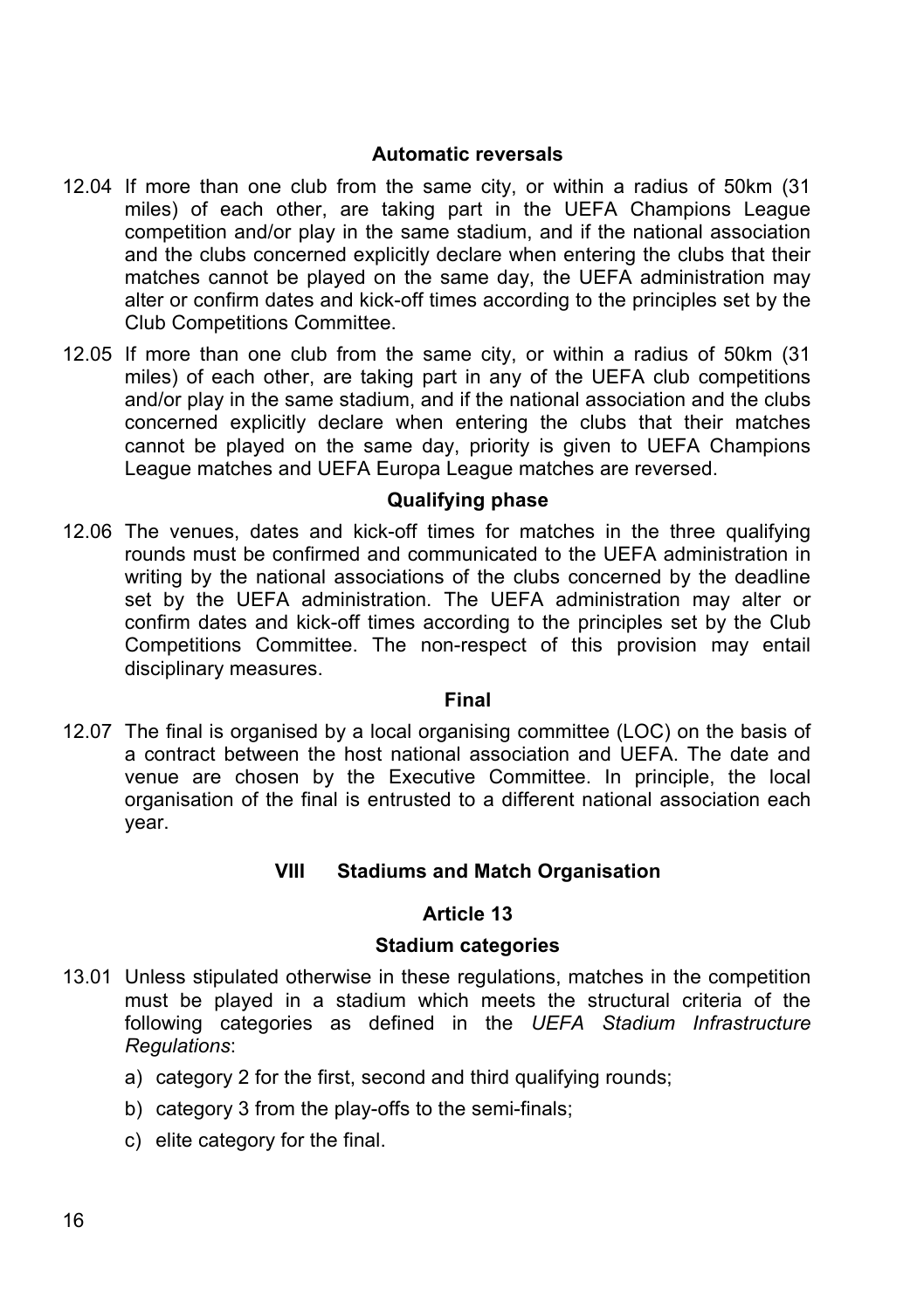## **Exceptions to a structural criterion**

13.02 The UEFA administration may grant an exception to a specific structural criterion for the stadium category in question in cases of particular hardship and upon reasoned request, for instance owing to the current national legislation or if the fulfilment of all the required criteria would force a club to play its home matches on the territory of another national association. An exception can be granted for one or more matches in the competition or for the whole duration of the competition. Such decisions are final.

## **Stadium certificate and safety certificate**

- 13.03 Each association on whose territory matches in the competition will be played is responsible for:
	- a) inspecting every stadium concerned and for issuing stadium certificates which have to be forwarded to the UEFA administration confirming that the stadiums meet the structural criteria of the required stadium category;
	- b) sending the UEFA administration a copy of the certificate issued by the competent public authorities confirming that the stadium, including its facilities (emergency lighting system, first aid facilities, type of protection against intrusion by spectators into the playing area, etc.), has been thoroughly inspected and meets all the safety requirements laid down by the applicable national law.
- 13.04 The UEFA administration accepts or rejects the stadiums on the basis of these certificates. Such decisions are final.

#### **Stadium inspections**

13.05 The UEFA administration may carry out stadium inspections at any time before and during the competition to check whether the required structural criteria have been and are still being met. Cases of non-conformity with an applicable structural criterion may be referred to the UEFA Control and Disciplinary Body, which will decide on appropriate measures in accordance with the *UEFA Disciplinary Regulations*.

## **Pitch conditions**

13.06 If the climatic conditions so require, facilities such as pitch heating must exist, to ensure that the field of play can be made available in a suitable condition on any match date. The home club undertakes to make every reasonable effort to ensure that the pitch is playable. If the home club does not implement the appropriate measures and, as a consequence, the match cannot take place, the home club bears all the costs of the visiting team (travel, board and lodging expenses).

## **Alternative venues**

13.07 If, at any time during the season, the UEFA administration deems that, for whatever reason, some venues may not be fit for staging a match. UEFA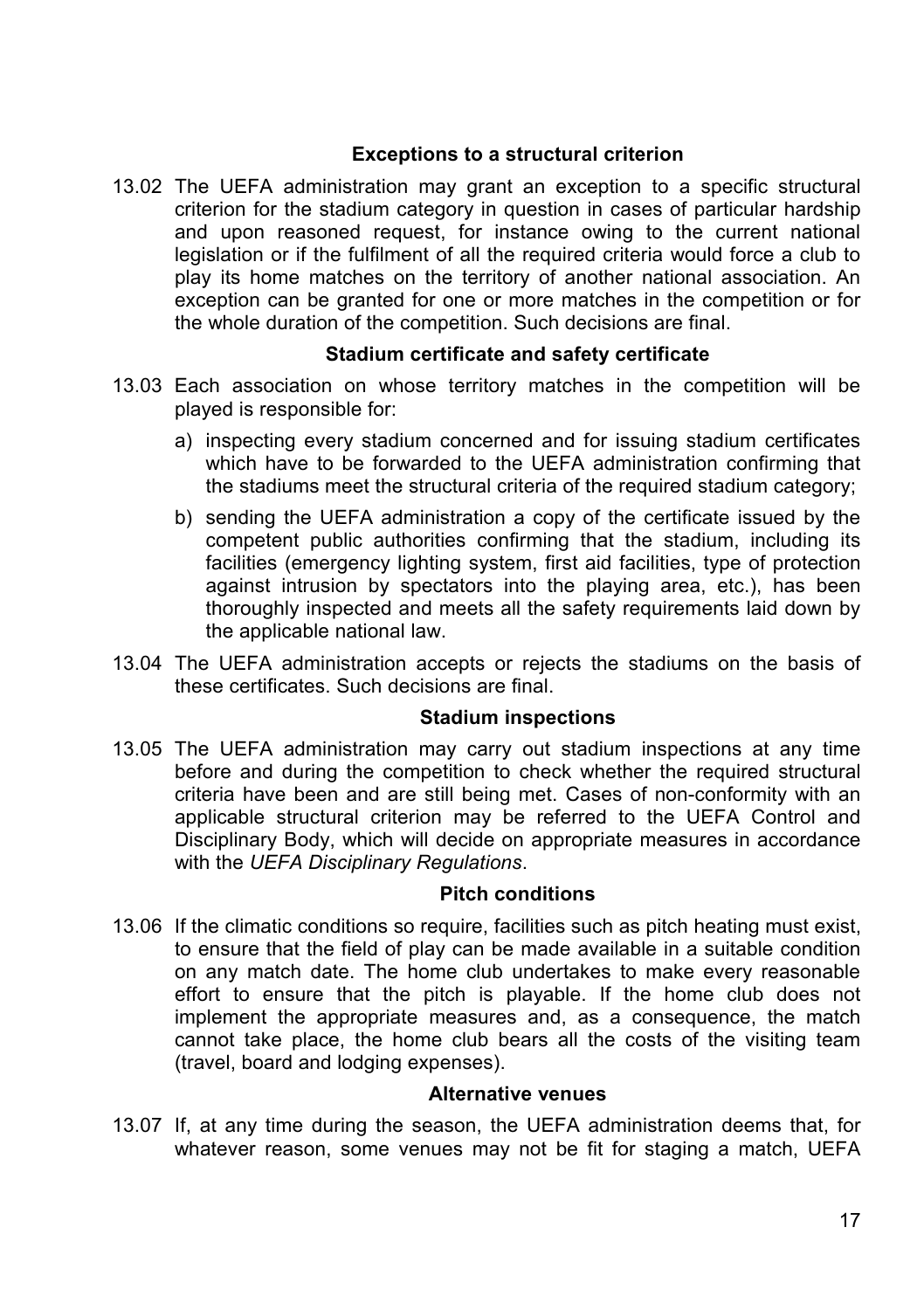may consult the associations and clubs concerned and ask them to propose an alternative venue, in accordance with the requirements of UEFA. Should such an association and club not be able to propose an acceptable alternative venue within the deadline set by the UEFA administration, UEFA will select an alternative neutral venue and make all the necessary arrangements for the staging of the match with the relevant association and local authorities. In both cases, the costs of staging the match are borne by the home club. The UEFA administration will take a final decision on the match venue in due time.

## **Artificial turf standard**

- 13.08 With the exception of the final which must be played on natural turf, matches in the competition may be played on artificial turf in accordance with the *UEFA Stadium Infrastructure Regulations* and provided that such artificial turf meets the *FIFA Recommended 2-Star Standard*, in compliance with the *FIFA Quality Concept – Handbook of Test Methods and Requirements for Artificial Turf Football Surfaces* dated January 2008.
- 13.09 The owner of the artificial turf and the home club are fully responsible for meeting the above requirements, in particular those related to:
	- maintenance work and ongoing improvement measures; and
	- safety and environment measures as set out in the *FIFA Quality Concept – Handbook of Test Methods and Requirements for Artificial Turf Football Surfaces*.
- 13.10 The owner of the artificial turf and the home club must obtain sufficient warranties and/or guarantees related to the material and the installation from the manufacturer and the installer of the artificial turf.
- 13.11 UEFA cannot be held responsible for any damages to third parties resulting from the use of the artificial turf.

## **Floodlights**

- 13.12 Matches in the three qualifying rounds may be played in daylight or under floodlights. If played under floodlights, the light average must correspond to Ev (lux) 1,000 towards the main camera(s) and Ev (lux) 700 towards areas of secondary interest.
- 13.13 From the play-offs onwards, matches must be played under floodlights.
	- a) For the play-offs, the light average must correspond to Ev (lux) 1,400 towards for the main camera(s) and Ev (lux) 1,000 towards areas of secondary interest.
	- b) From the group stage onwards, minimum horizontal and vertical illuminance levels of 1,500 (lux) must be guaranteed and lighting must be uniform. Full details are set out in the UEFA Champions League Club Manual.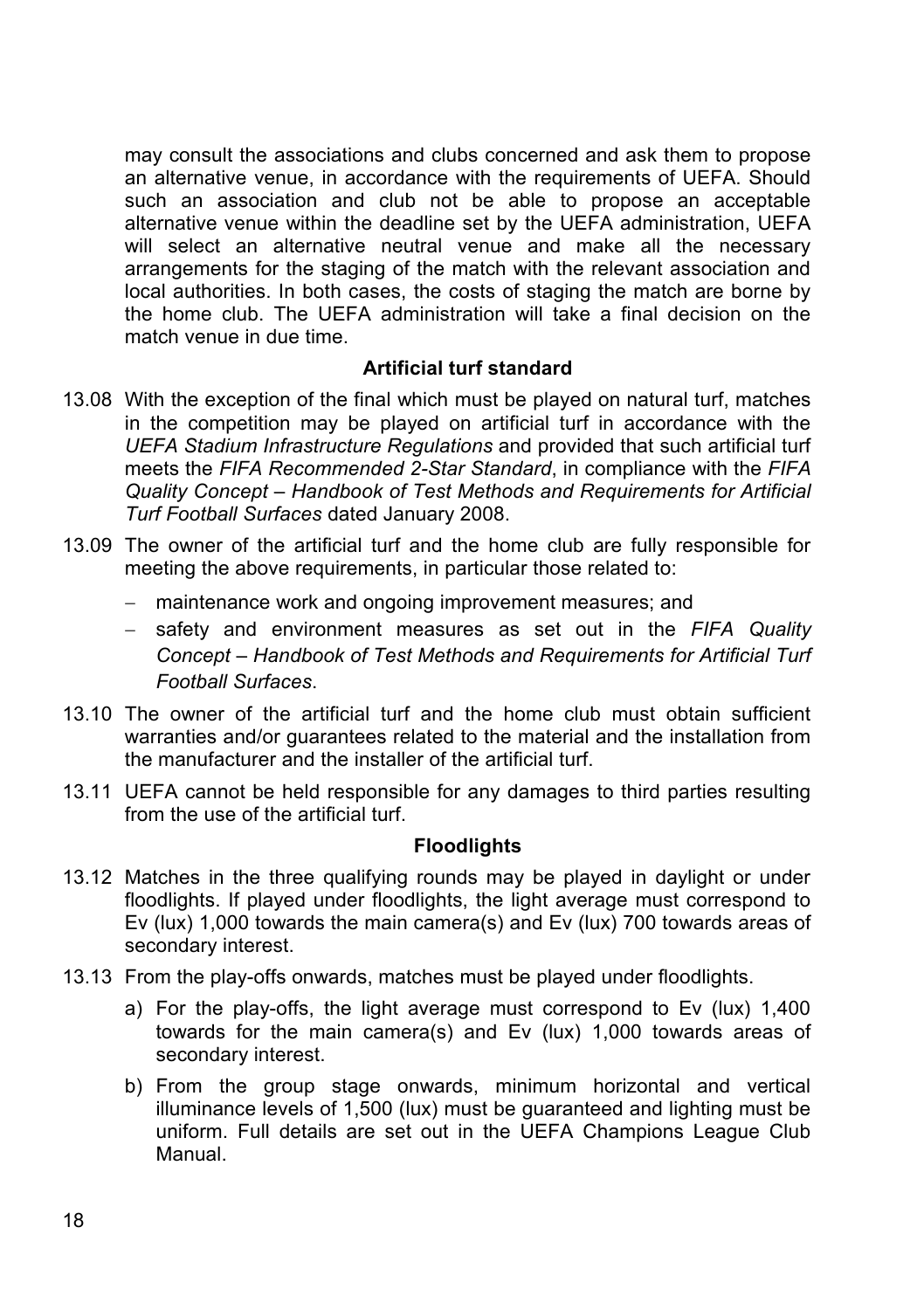13.14 Clubs must ensure that floodlighting installations are maintained and provide UEFA with a valid lighting certificate issued within the previous 12 months. UEFA may conduct an independent assessment of lighting levels in stadiums and will notify the clubs in good time of the results of such assessments and of any corrections to be made.

#### **Clocks**

13.15 Clocks in the stadium showing the amount of time played may run during the match, provided they are stopped at the end of normal time in each half, i.e. after 45 and 90 minutes respectively. This stipulation also applies in the event of extra time (i.e. after 15 and 30 minutes).

### **Giant screens**

- 13.16 The results of other matches can be shown on the scoreboard and/or giant screen during the match, while simultaneous transmissions and replays are authorised for press monitors and closed-circuit channels only. Delayed footage of the relevant match may be transmitted on the giant screen inside the stadium provided that the host club has obtained all the necessary third party permission to transmit such footage including (without limitation) permission from the relevant UEFA match officer and any relevant local authorities. Moreover, the host club must ensure that such footage is transmitted on the giant screen during the match only when the ball is out of play and/or during the half-time interval or break before extra time (if any) and that it does not include any images that:
	- a) may have an impact on the playing of the match;
	- b) may be reasonably considered as controversial insofar as they are likely to encourage or incite any form of crowd disorder;
	- c) may display any public disorder, civil disobedience or any commercial and/or offensive material within the crowd or on the pitch; or
	- d) may be deemed to criticise, undermine or damage the reputation, standing or authority of any player, match official and/or any other party at the stadium (including but not limited to any images that are aimed at highlighting, directly or indirectly, any offside offence, fault committed by a player, potential mistake of a match official and/or any behaviour which is contrary to the principle of fair play).
- 13.17 If requested by UEFA, clubs must exclusively display on giant screens in the stadium a special video feed featuring the UEFA Champions League branding and including information and images from all matches of the competition.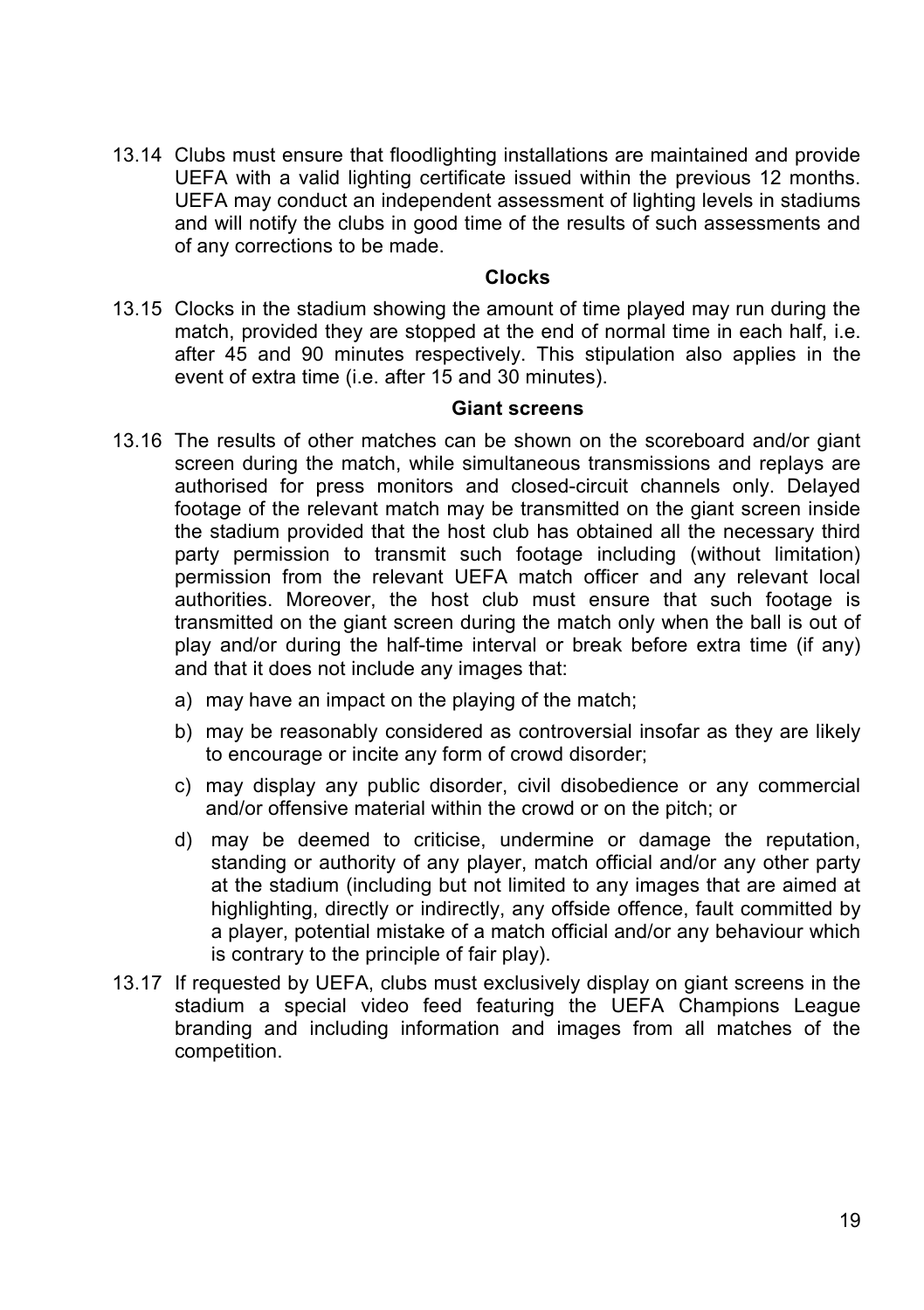## **Public screens**

- 13.18 From the play-offs onwards, simultaneous or delayed transmissions on public screens outside the stadium in which a match is played (e.g. in the stadium of the away club or in a public place anywhere) may be authorised subject to:
	- a licence being granted by UEFA; and
	- authorisation being granted by the audiovisual rights-holders in the territory of the screening and by the public authorities.
- 13.19 Until the third qualifying round (inclusive), such transmissions are subject to the terms of paragraph 28.05.

## **Retractable stadium roofs**

- 13.20 Before the match, the UEFA match delegate, in consultation with the referee, decides whether a stadium's retractable roof will be open or closed during the match. This decision must be announced at the matchday organisational meeting, although it may subsequently be altered at any time prior to kick-off if the weather conditions change, again in consultation with the referee.
- 13.21 If the match starts with the roof closed, it must remain closed for the entire match. If the match starts with the roof open, only the referee has the authority to order its closure during the match subject to any applicable laws issued by a competent state authority. Such a decision may only be taken if the weather conditions seriously deteriorate. If the referee does order the closure of the roof during the match, it must remain closed until the final whistle.

## **Article 14**

## **Match organisation**

- 14.01 The UEFA flag and the Respect flag must be flown at the stadium at all matches in the competition. These flags are available on loan from the national association. From the play-offs onwards, the UEFA Champions League flag must also be flown. Such flag will be provided by UEFA to the relevant clubs in due time. No national anthems are played.
- 14.02 At all matches in the competition, the players are invited to shake hands with their opponents and the referees after the line-up ceremony as well as after the final whistle, as a gesture of fair play. Furthermore, as from the play-offs, the UEFA Champions League anthem provided by UEFA must be played once the players and referees have lined up.
- 14.03 Only six team officials, one of whom must be a team doctor, and seven substitute players are allowed to sit on the substitutes' bench, i.e. a total of 13 persons. The names of all these persons and their functions must be listed on the match sheet.
- 14.04 If space so permits, up to five additional technical seats are allowed for club staff providing technical support to the team during the match (kit manager,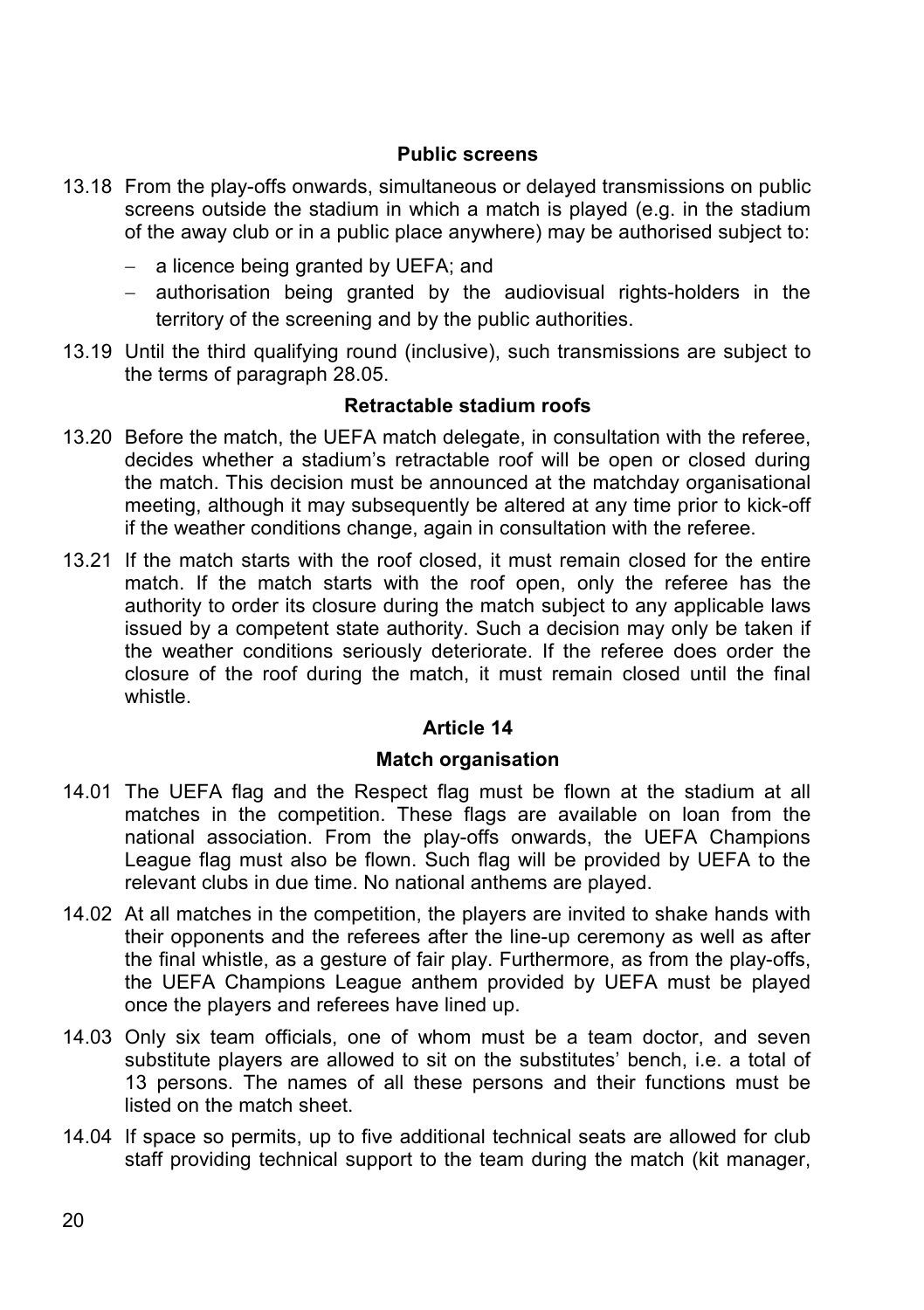assistant physiotherapist, etc.). Such seats must be outside the technical area and positioned at least five metres behind or to the side of the benches but with access to the dressing rooms. The names of all these persons and their functions must be listed on the match sheet.

- 14.05 Smoking is not allowed in the technical area during matches.
- 14.06 All clubs in the UEFA club competitions must make at least 5% of the total capacity of their stadium available exclusively to visiting supporters, in a segregated, safe area. In addition, visiting clubs are entitled to purchase up to 200 top-category tickets (unless otherwise agreed between the two clubs in question) for their VIP supporters, sponsors, etc. (see Articles 17 and 27 of the *UEFA Stadium Infrastructure Regulations* and Article 19 of the *UEFA Safety and Security Regulations*).
- 14.07 Visiting clubs which have requested an allocation of tickets for the whole or part of the segregated area may return any unused tickets to the home club without payment up to seven days prior to the match, unless otherwise agreed by the two clubs in writing. After this deadline the visiting club must pay for the whole allocation, irrespective of whether all the tickets have been sold.
- 14.08 The home club may reallocate tickets returned or not requested by the visiting club provided that all safety and security measures (as mentioned in these regulations and in *the UEFA Safety and Security Regulations*) are respected and that such tickets are not reallocated to supporters of the visiting club.
- 14.09 The official UEFA representatives and at least 20 representatives of the visiting club and its national association must be provided with top-category seats (and associated hospitality) in the VIP sector.
- 14.10 Weather permitting, the visiting club is allowed to train on the field where the match is to take place the day before the match. The length of the training session of the visiting club may not exceed one hour, unless agreed otherwise with the home club. In addition, the visiting club may hold private training sessions at a location to be agreed on with the home club, but not at the stadium where the match will be played.
- 14.11 The pitch watering schedule must be communicated by the home club at the matchday organisational meeting. The pitch must be watered evenly and not only in certain areas. As a general rule, pitch watering must finish 75 minutes before kick-off. However, pitch watering may also take place after that time if the referee and both clubs agree, and provided it takes place:
	- a) between 75 and 60 minutes before kick-off,
	- b) between 10 and 5 minutes before kick-off, or
	- c) during half-time (for a maximum of 5 minutes).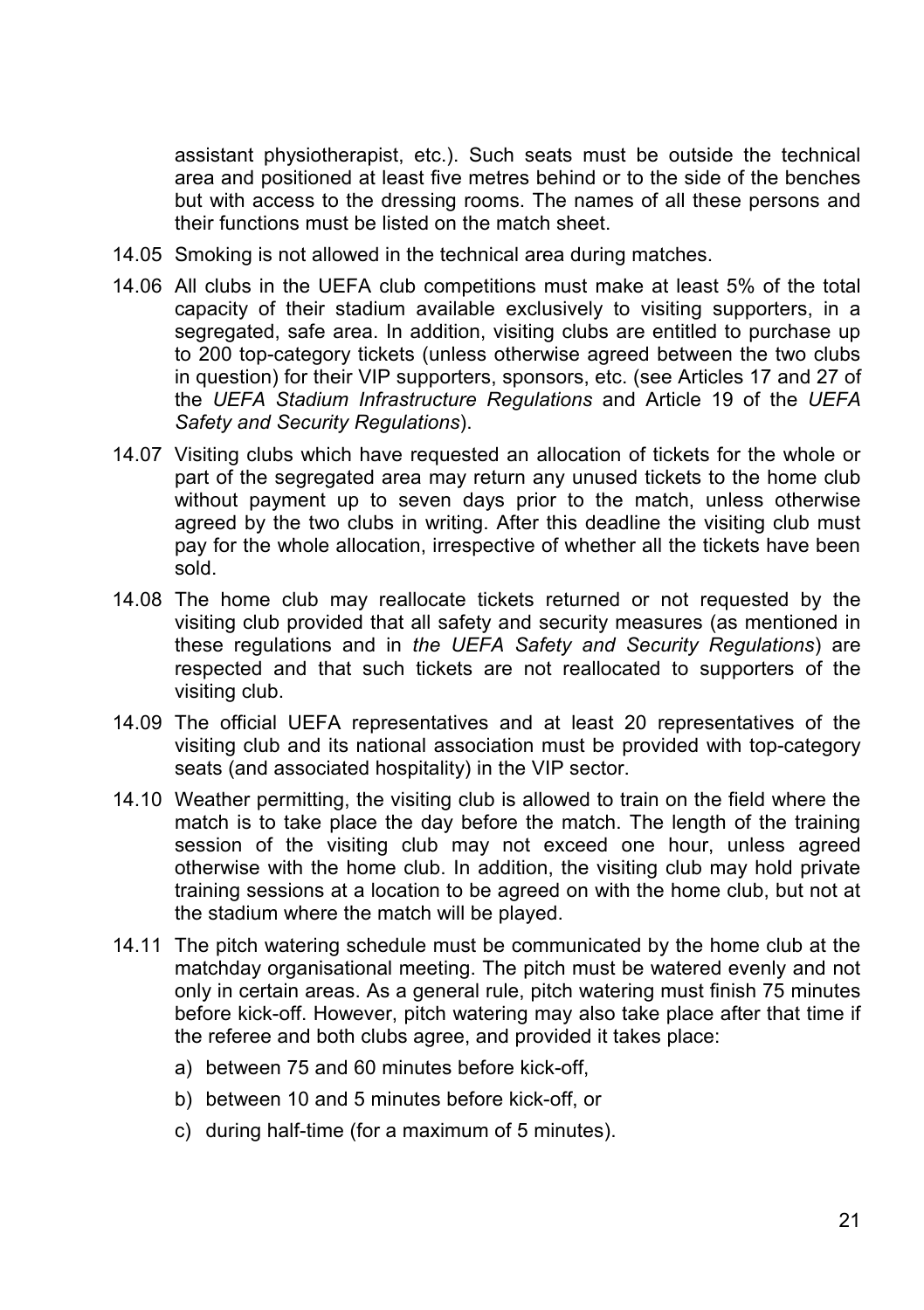## **IX Laws of the Game**

## **Article 15**

15.01 Matches are played in conformity with the *Laws of the Game* promulgated by the International Football Association Board (IFAB).

### **Substitution of players**

- 15.02 The substitution of three players per team is permitted in the course of the match. The use of substitution boards (preferably electronic) to indicate the substitution of players is compulsory. The substitution boards must be numbered on both sides.
- 15.03 During the game, substitutes are allowed to leave the technical area to warm up. At the pre-match organisational meeting, the referee determines exactly where they may warm up (behind the first assistant referee or behind the advertising boards behind the goal) and how many substitutes are allowed to warm up simultaneously. In principle, three substitutes per team are allowed to warm up at the same time; exceptionally, if space so permits, the referee can allow up to seven substitutes of each team to warm up simultaneously in the determined area.

#### **Match sheet**

- 15.04 Before each match, each team receives a match sheet on which the numbers, full names (and dates of birth for qualifying-phase and play-off matches) and, if applicable, the shirt names of the 18 players in the squad must be entered, together with the full names of the officials seated on the substitutes' bench and on the additional technical seats. The match sheet must be properly completed in block capitals, and signed by the captain and the competent club official.
- 15.05 The 11 first-named players must commence the match. The other seven are designated as substitutes. The numbers on the players' shirts must correspond with the numbers indicated on the match sheet. The goalkeepers and team captain must be identified.
- 15.06 Both clubs must hand their match sheets to the referee at least 75 minutes before kick-off.
- 15.07 The referee may ask to see the personal identity cards / passports of the players listed on the match sheet. Each player participating in a UEFA competition match must be in possession of a player's registration licence issued by his national association or an official personal identity card / passport, each containing his photograph and date of birth.
- 15.08 If the match sheet is not completed and returned in time, the matter will be submitted to the Control and Disciplinary Body.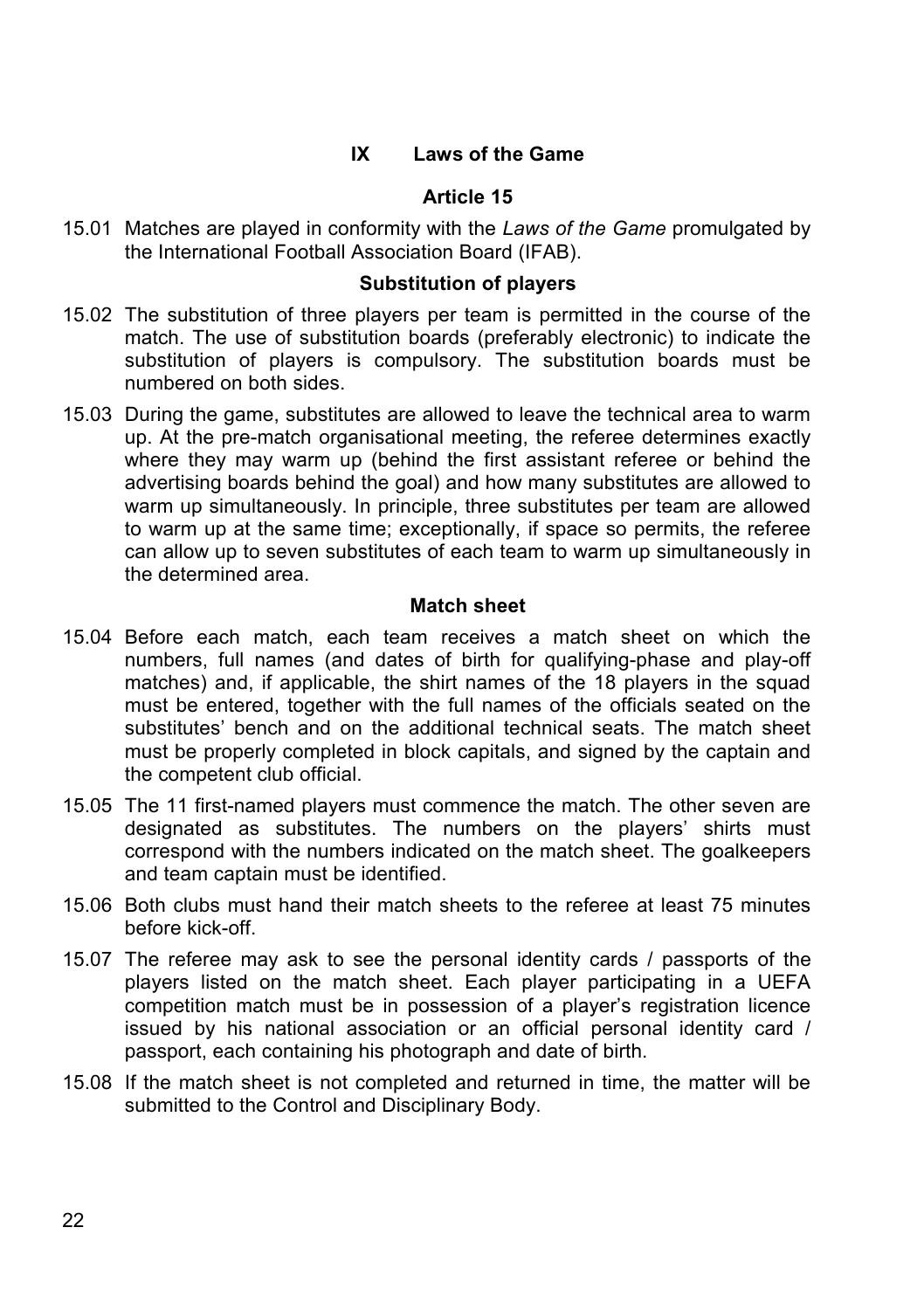- 15.09 Only three of the substitutes listed on the match sheet may take part in the match. A player who has been substituted may take no further part in the match.
- 15.10 If there are fewer than seven players on either of the teams, the match will be abandoned. In this case, the Control and Disciplinary Body decides on the consequences.

### **Replacement of players on the match sheet**

- 15.11 After the match sheets have been completed and signed by both teams and returned to the referee, and if the match has not yet kicked off, the following provisions apply.
	- a) If any of the first 11 players listed on the match sheet are not able to start the match due to unexpected physical incapacity, they may only be replaced by any of the seven substitutes listed on the initial match sheet. The substitute(s) in question may then only be replaced by a registered player (players) not listed on the initial match sheet, so that the quota of substitutes is not reduced. During the match, three players may still be substituted.
	- b) If any of the seven substitutes listed on the match sheet are not able to be fielded due to unexpected physical incapacity, they may only be replaced by a registered player not listed on the initial match sheet.
	- c) If none of the goalkeepers listed on the match sheet are able to be fielded due to unexpected physical incapacity, they may be replaced by registered goalkeepers not listed on the initial match sheet.

The club concerned must, upon request, provide the UEFA administration with the necessary medical certificates.

#### **Article 16**

### **Half-time interval, break before extra time**

16.01 The half-time interval lasts 15 minutes. If extra time is required, there is a five-minute break between the end of normal time and the start of extra time. As a rule, the players remain on the field of play during this five-minute break, at the discretion of the referee.

## **Article 17**

## **Kicks from the penalty mark**

17.01 For matches played under the cup (knockout) system (see paragraph 8.01) and the final (see paragraph 7.13), kicks from the penalty mark are taken in accordance with the procedure laid down in the *Laws of the Game* promulgated by the IFAB.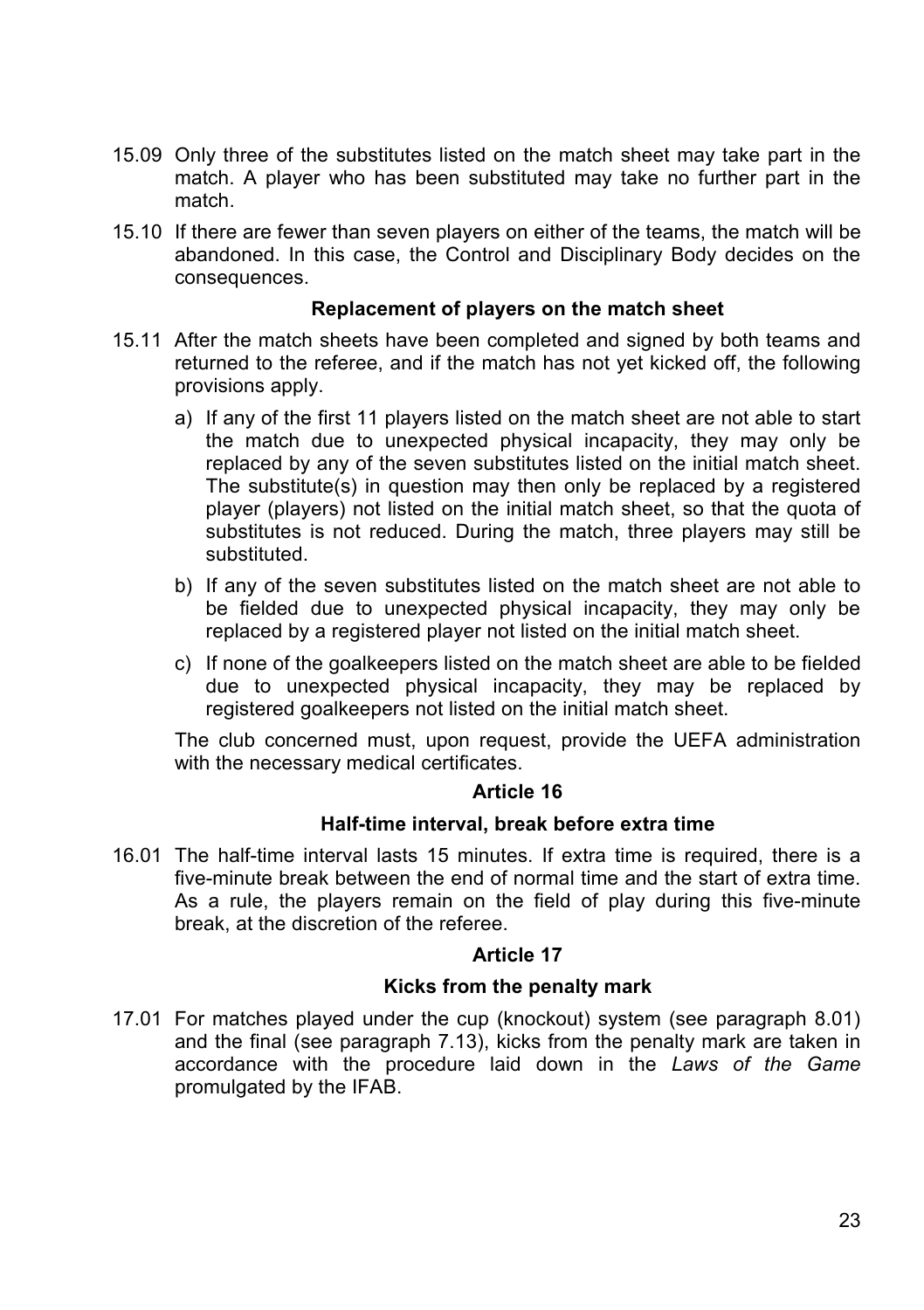- 17.02 The referee decides which goal will be used for the kicks:
	- a) For reasons of safety/security, state of the field of play, lighting or other similar reasons, the referee may choose which goal will be used without tossing a coin. In this case, he is not required to justify his decision, which is final.
	- b) If he considers that either goal can be used for the kicks, then, in the presence of the two captains, he decides that the head side of the coin corresponds to one goal and the tail side to the other. He then tosses the coin to determine which goal will be used.
- 17.03 To ensure that the procedure is strictly observed, the referee is assisted by the assistant referees and the fourth official, who also note down the numbers of the players on each team who take kicks from the penalty mark. The assistant referees position themselves according to the diagram in the *Laws of the Game*.
- 17.04 If the taking of kicks from the penalty mark cannot be completed because of weather conditions or for other reasons beyond control, the results will be decided by the drawing of lots by the referee in the presence of the UEFA match delegate and the two team captains.
- 17.05 If through the fault of a club, the taking of kicks from the penalty mark cannot be completed, the provisions of paragraphs 10.02 to 10.04 apply.

# **X Player Eligibility**

# **Article 18**

## **General provisions**

- 18.01 In order to be eligible to participate in the UEFA club competitions, players must be registered with UEFA within the requested deadlines to play for a club and fulfil all the conditions set out in the following provisions. Only eligible players can serve pending suspensions.
- 18.02 Players must be duly registered with the national association concerned in accordance with the national association's own rules and those of FIFA, notably the *FIFA Regulations for the Status and Transfer of Players*.
- 18.03 Players must have undergone a medical examination in accordance with the mandatory criteria as set out in Annex IX.
- 18.04 Each club is responsible for submitting an A list of players (List A) and a B list of players (List B), duly signed, to its national association for verification, validation, signature and forwarding to UEFA. These lists must include the name, date of birth, shirt number and name, nationality and national registration date of all players to be fielded in the UEFA club competition in question. In addition, the lists must include the confirmation by the club's doctor that all players have undergone the requested medical examination;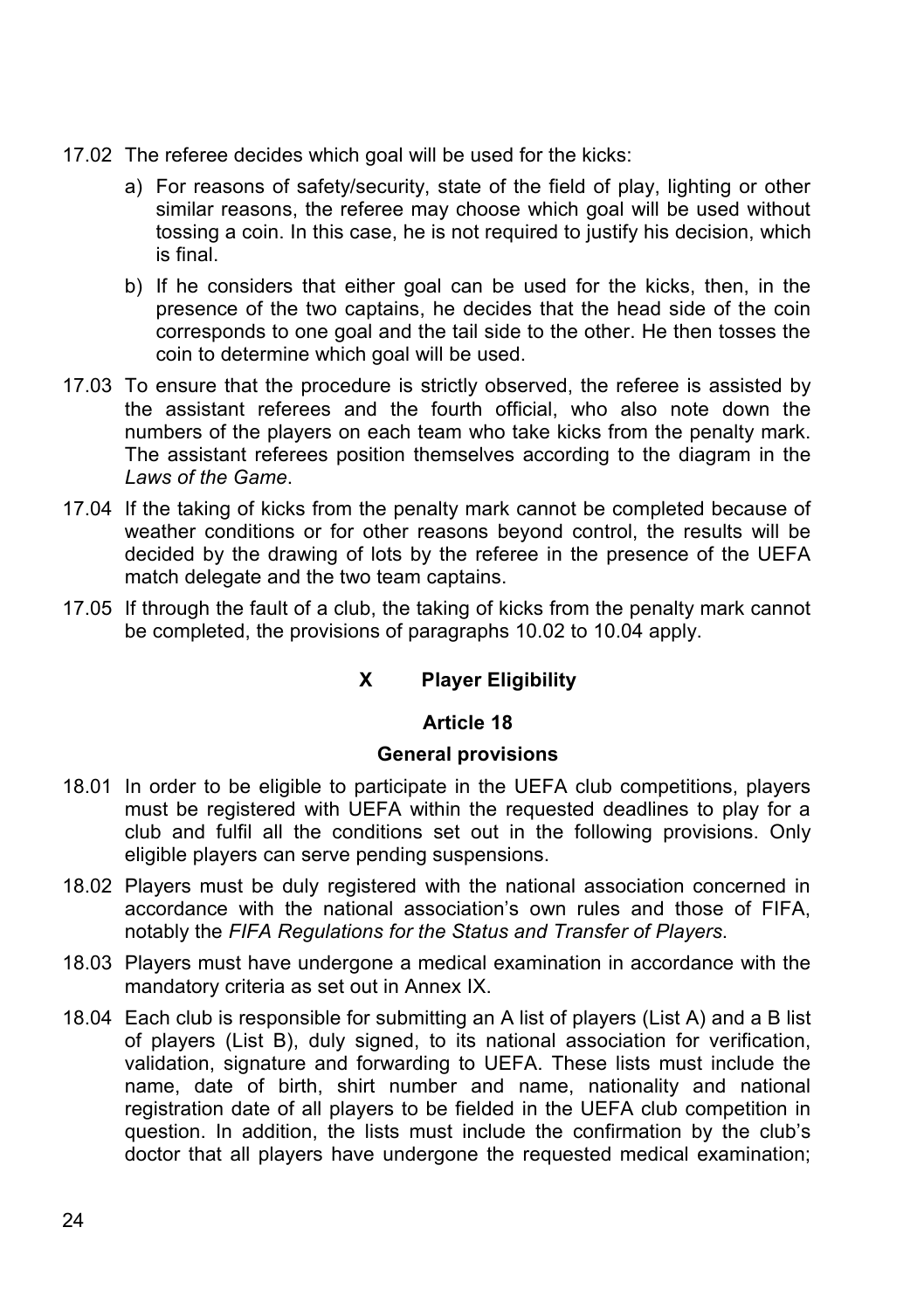the club's doctor is solely responsible that the requested players' medical examination has been duly performed.

- 18.05 The club bears the legal consequences for fielding a player who is not named on list A or B, or who is otherwise not eligible to play.
- 18.06 The UEFA administration decides on questions of player eligibility. Challenged decisions are dealt with by the Control and Disciplinary Body.
- 18.07 Excluding the UEFA Super Cup, and subject to paragraph 18.18 below, a player may not play UEFA club competition matches for more than one competing club in the course of the same season. A substitute player who is not fielded is entitled to play for another club competing in the same season's UEFA club competitions, provided that he is registered with the UEFA administration in accordance with the present regulations.

## **Conditions for registration: List A**

- 18.08 No club may have more than 25 players on List A during the season. As a minimum, places 18 to 25 on List A (eight places) are reserved exclusively for "locally trained players" and no club may have more than four "association-trained players" listed in places 18 to 25 on List A. List A must specify the eight players who qualify as being "locally trained", as well as whether they are "club-trained" or "association-trained". The possible combinations that enable clubs to comply with the List A requirements are set out in Annex VIII.
- 18.09 A "locally trained player" is either a "club-trained player" or an "associationtrained player".
- 18.10 A "club-trained player" is a player who, between the age of 15 (or the start of the season during which he turns 15) and 21 (or the end of the season during which he turns 21), and irrespective of his nationality and age, has been registered with his current club for a period, continuous or not, of three entire seasons (i.e. a period starting with the first official match of the relevant national championship and ending with the last official match of that relevant national championship) or of 36 months.
- 18.11 An "association-trained player" is a player who, between the age of 15 (or the start of the season during which the player turns 15) and 21 (or the end of the season during which the player turns 21), and irrespective of his nationality and age, has been registered with a club or with other clubs affiliated to the same national association as that of his current club for a period, continuous or not, of three entire seasons or of 36 months.
- 18.12 If a club has fewer than eight locally trained players in its squad (i.e. in places 18 to 25 on List A), then the maximum number of players on List A is reduced accordingly. Furthermore, if a club lists a player in places 18 to 25 on List A who does not fulfil the conditions set out in this article, that player is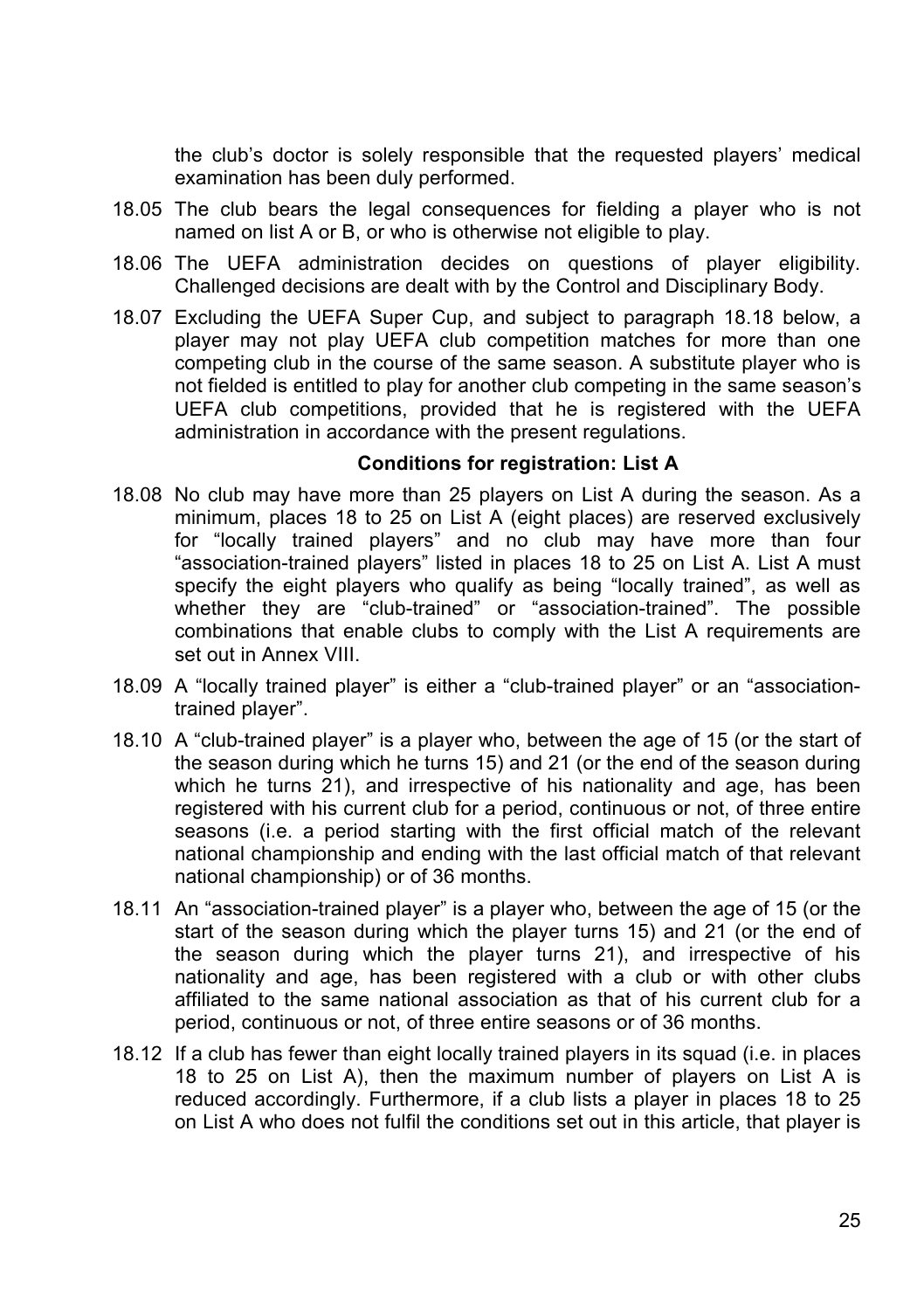not eligible to participate for the club in the UEFA club competition(s) in question and the club is unable to replace him on List A.

- 18.13 List A has to be submitted by the following fixed deadlines:
	- a) 22 June 2009 (24.00 CET) for all matches in the first qualifying round;
	- b) 9 July 2009 (24.00 CET) for all matches in the second qualifying round;
	- c) 23 July 2009 (24.00 CET) for all matches in the third qualifying round;
	- d) 10 August 2009 (24.00 CET) for all matches in the play-offs;
	- e) 1 September 2009 (24.00 CET) for all further matches from the first match in the group stage up to and including the final.
- 18.14 For the three qualifying rounds and the play-offs, after the above-mentioned qualifying dates, one player on List A may be changed until 24.00 CET on the day before the relevant first-leg match, provided that the club's national association confirms in writing that the new player is eligible to play at domestic level at this time.

# **Conditions for registration: List B**

- 18.15 Each club is entitled to register an unlimited number of players on List B during the season. The list must be submitted by no later than 24.00 CET on the day before the match in question.
- 18.16 A player may be registered on List B if he is born on or after 1 January 1988 and has been eligible to play for the club concerned for any uninterrupted period of two years since his 15th birthday by the time he is registered with UEFA. Players aged 16 may be registered on List B if they have been registered with the participating club for the previous two years without interruption.

## **Subsequent registration**

- 18.17 For all matches from the start of the round of 16, a club may register a maximum of three new eligible players for the remaining matches in the current competition. Such registration must be completed by 1 February 2010 at the latest. This deadline cannot be extended.
- 18.18 One player from the above quota of three who has played UEFA club competition matches for another competing club in the current season may exceptionally be registered, provided that the player has not been fielded:
	- in the same competition for another club; or
	- for another club that is currently in the same competition.

Furthermore, if the player's new club is playing in the UEFA Europa League, his former club must not have played in the UEFA Europa League at any point in the current season.

18.19 If the registration of such new players causes the authorised number of players on List A to exceed 25, the club must remove the necessary number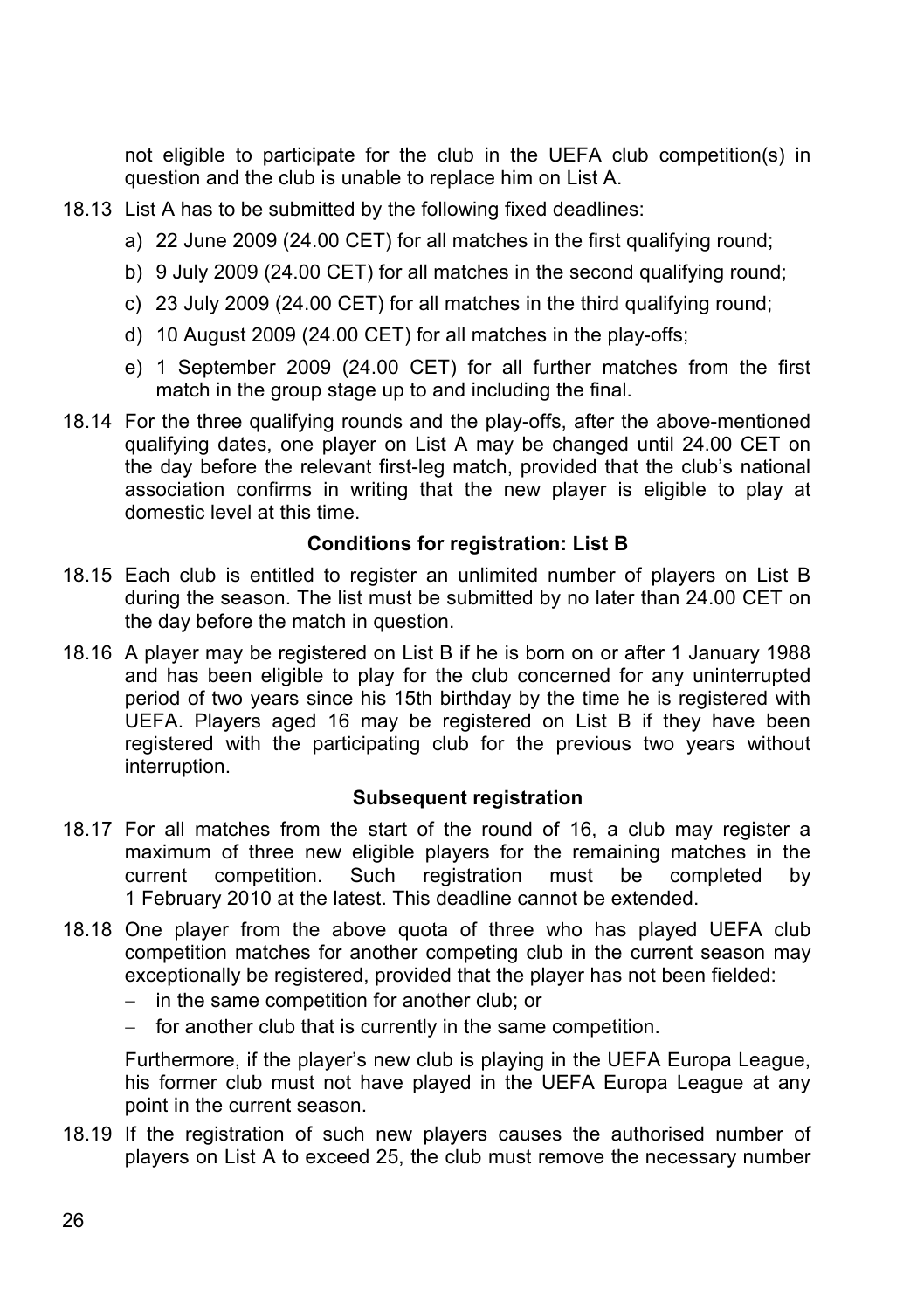of currently registered players to reduce the squad to 25 players again. If a club-trained player listed in places 18 to 25 on List A is removed, he must be replaced by another club-trained player; if an association-trained player listed in places 18 to 25 on List A is removed, he must be replaced by a clubtrained player or by another association-trained player. Newly registered players must wear set numbers which have not yet been assigned.

18.20 If a club cannot count on the services of at least two goalkeepers registered on List A because of long-term injury or illness, the club concerned may temporarily replace the goalkeeper concerned and register a new goalkeeper at any time during the season and complete the official registration list A with a goalkeeper fit to be fielded. If the replaced goalkeeper was registered as a locally trained player, the new goalkeeper does not need to be a locally trained player. The club must provide UEFA with the necessary medical evidence. UEFA may require further medical examination of the goalkeeper by an expert appointed by UEFA at the cost of the club. Once the injured or ill goalkeeper is fit to be fielded again he can resume his position in place of his nominated substitute. The change must be announced to the UEFA administration 24 hours before the next match in which the goalkeeper is due to play.

## **XI Kit**

#### **Article 19**

## **UEFA Kit Regulations**

19.01 The *UEFA Kit Regulations* (2008 edition) apply to all matches in the competition, including the qualifying phase and the play-offs.

## **Kit approval procedure**

- 19.02 All clubs must submit the kit application form together with the competition entry documents to the UEFA administration for approval.
- 19.03 Kit used by clubs that qualify for the play-offs and group stage of the competition must be approved by the UEFA administration. The following deadlines apply for the submission to the UEFA administration of samples of the first-choice, second-choice and any additional kit, including the goalkeeper's (shirt, shorts and socks):
	- a) 1 July 2009 for clubs that qualify directly for the play-offs and the group stage;
	- b) 27 July 2009 for clubs that qualify for the play-offs from the qualifying phase.

### **Colours**

19.04 The home team should always wear the official first-choice kit announced to the UEFA administration on the entry form, unless the teams concerned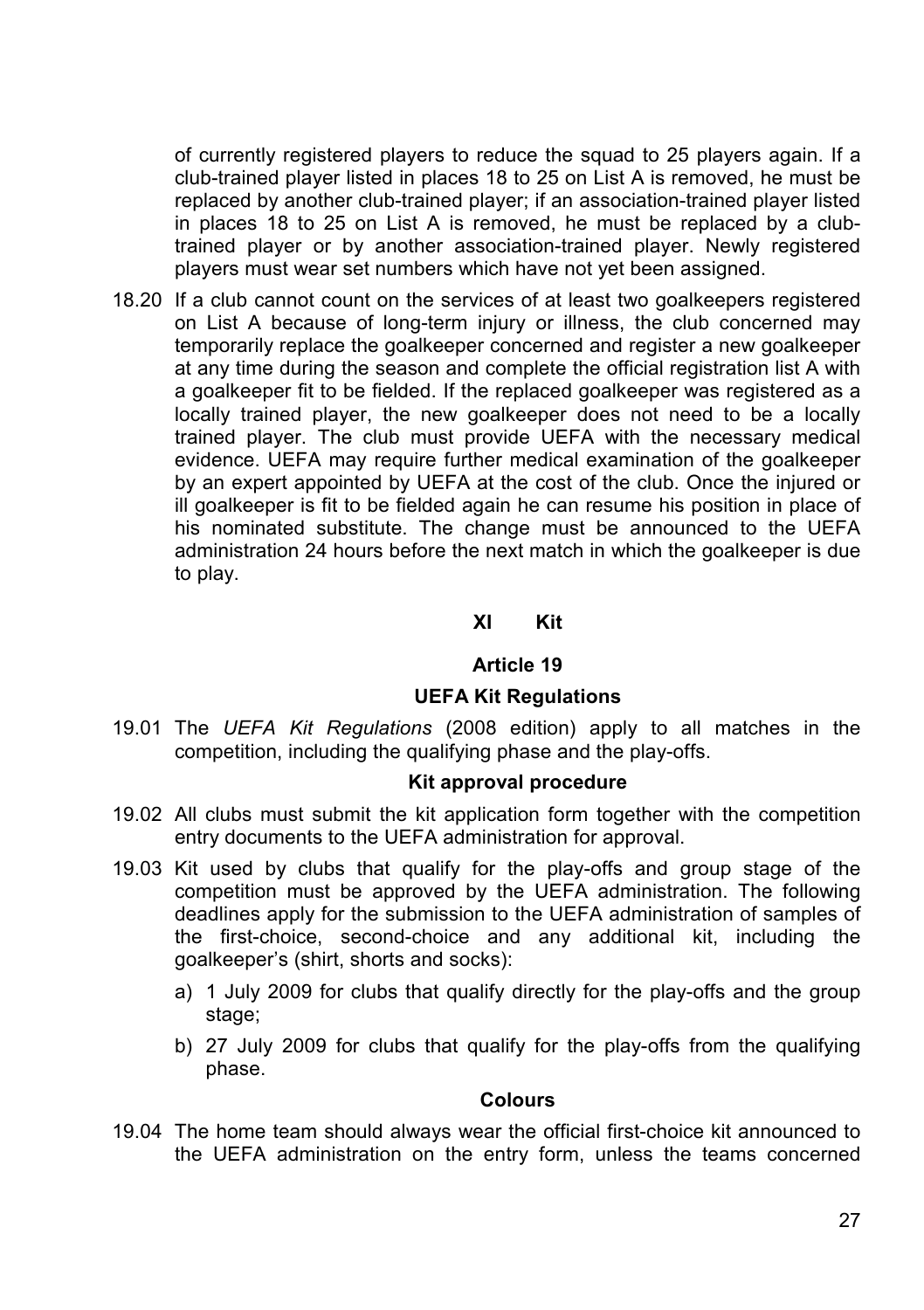agree otherwise in due time, in which case details must be submitted to the UEFA administration in writing. If the clubs are unable to agree on the colours to be worn by their teams, the UEFA administration decides. If the referee notices on the spot that the colours of the two teams could lead to confusion, he decides on the colours, after consulting the UEFA match delegate and the UEFA administration. As a rule, in such cases it is the home team that has to change colours, for practical reasons. For the final, both teams may wear their home colours. However, if there is a clash, the team designated as the away team must wear alternative colours. If a clash still exists and the team officials are unable to agree, the UEFA administration will decide on the colours.

## **Player names and numbers**

- 19.05 From the play-offs, player names must be shown on the back of shirts (see Article 11 of the *UEFA Kit Regulations*).
- 19.06 From the group stage, all registered players, including those registered at a later stage, must wear set numbers (on shirts and shorts) between 1 and 99. No number may be used by more than one player and no player may use more than one number in the course of a season.

## **Choice of sponsor**

19.07 The club may only use a sponsor approved beforehand by the national association and also used in one of the domestic competitions as shirt sponsor. From the first match in the group stage, this provision applies also the day before the match for the official training session and for any UEFA Champions League media activities.

## **Change of shirt sponsor**

- 19.08 According to Article 33 of the *UEFA Kit Regulations*, clubs may change their shirt sponsor during the season as follows:
	- a) clubs playing qualifying-phase and play-off matches may change the shirt sponsor no more than twice during the same UEFA season but only once from the beginning of the group stage;
	- b) clubs directly qualified for the group stage may change the shirt sponsor only once during the same UEFA season.

Starting the competition without a sponsor but subsequently using one is not considered as a change of sponsor.

A change regarding the content of the sponsor advertising is considered to be a change of sponsor, even if the sponsor remains the same. Cases falling under paragraph 19.10 are exempt from this rule.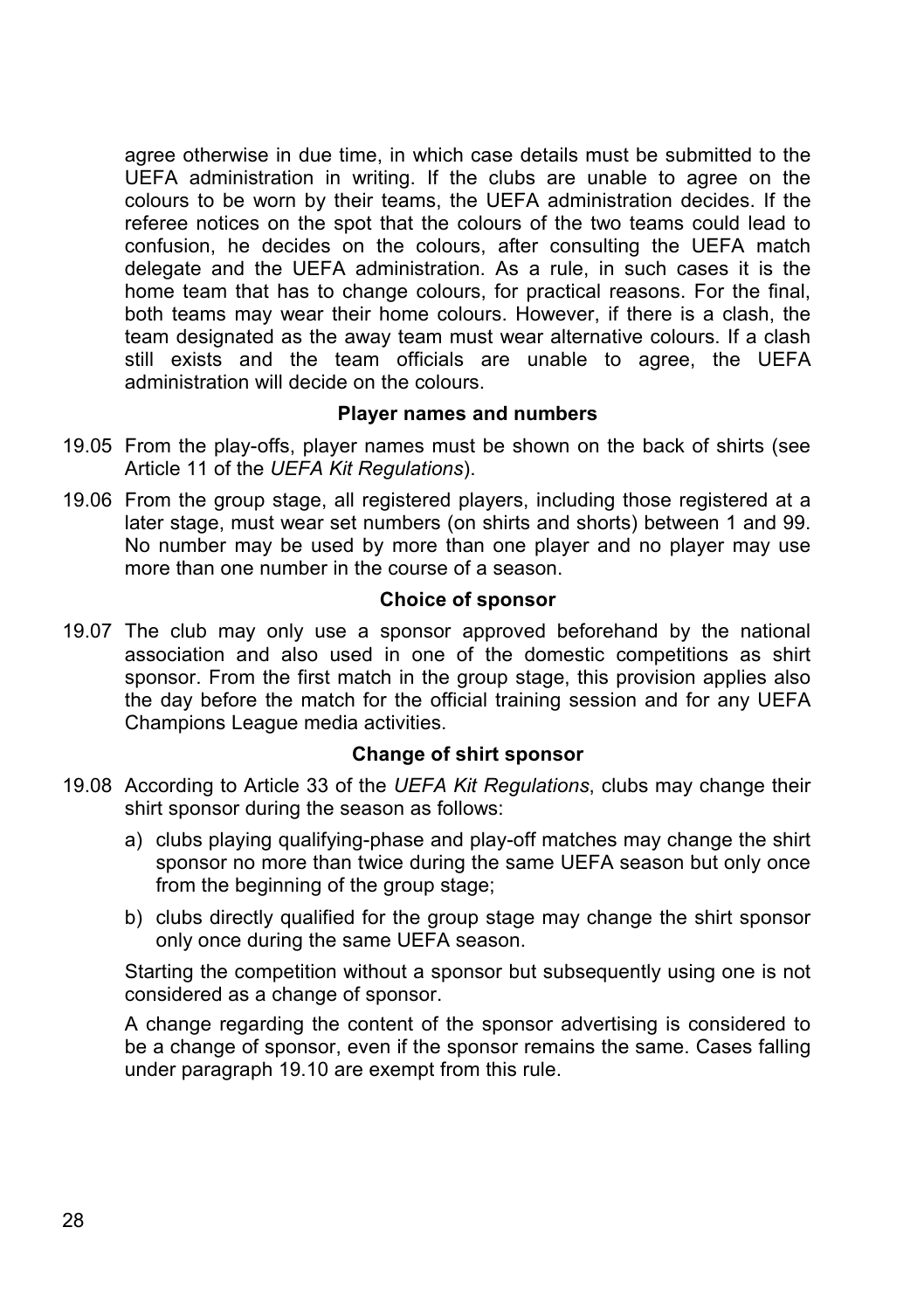## **Deadline for shirt sponsor**

- 19.09 Clubs which want to change their shirt sponsor in accordance with paragraph 19.08, must submit a written request to the UEFA administration by no later than the following deadlines:
	- a) 1 September 2009 (12.00 CET): for clubs playing qualifying-phase and play-off matches.
	- b) 1 February 2010 (12.00 CET): for clubs playing in the group stage and knockout rounds.

No change of shirt sponsor is allowed after the above-mentioned deadlines.

## **Clash of shirt sponsor**

19.10 If two clubs meeting in the competition have the same shirt sponsor, the home team may wear their regular sponsor advertising whereas the visiting team may only wear advertising for a product of the said sponsor. No identical advertising elements may appear on the shirts of the two teams in question. The visiting club must send a sample of such new shirts to the UEFA administration for approval.

## **Competition logo**

19.11 From the play-offs the UEFA Champions League competition logo badge must appear on the free zone of the right shirt sleeve. UEFA will provide the clubs concerned with sufficient badges to cover their needs (as determined by UEFA) throughout the competition. The UEFA Champions League logo may not be used in any other competition or at any earlier stage of the competition.

## **Titleholder logo**

19.12 The reigning titleholder must wear the UEFA Champions League titleholder logo badge instead of the UEFA Champions League competition logo badge on the free zone of the right shirt sleeve. UEFA will provide the club concerned with sufficient badges to cover its needs (as determined by UEFA) throughout the competition. The UEFA Champions League titleholder logo may not be used in any other competition.

## **Respect logo**

19.13 The UEFA Respect logo badge must be used on the free zone of the left shirt sleeve from the first match in the play-offs onwards. UEFA will provide the clubs concerned with sufficient badges to cover their needs (as determined by UEFA) throughout the competition.

## **Multiple-winner badge**

19.14 Subject to a licence being granted by UEFA, multiple winners of the UEFA Champions League (three consecutive times or a minimum of five times) may wear a multiple-winner badge on the free zone of the left shirt sleeve which should be placed above the UEFA Respect logo badge referred to in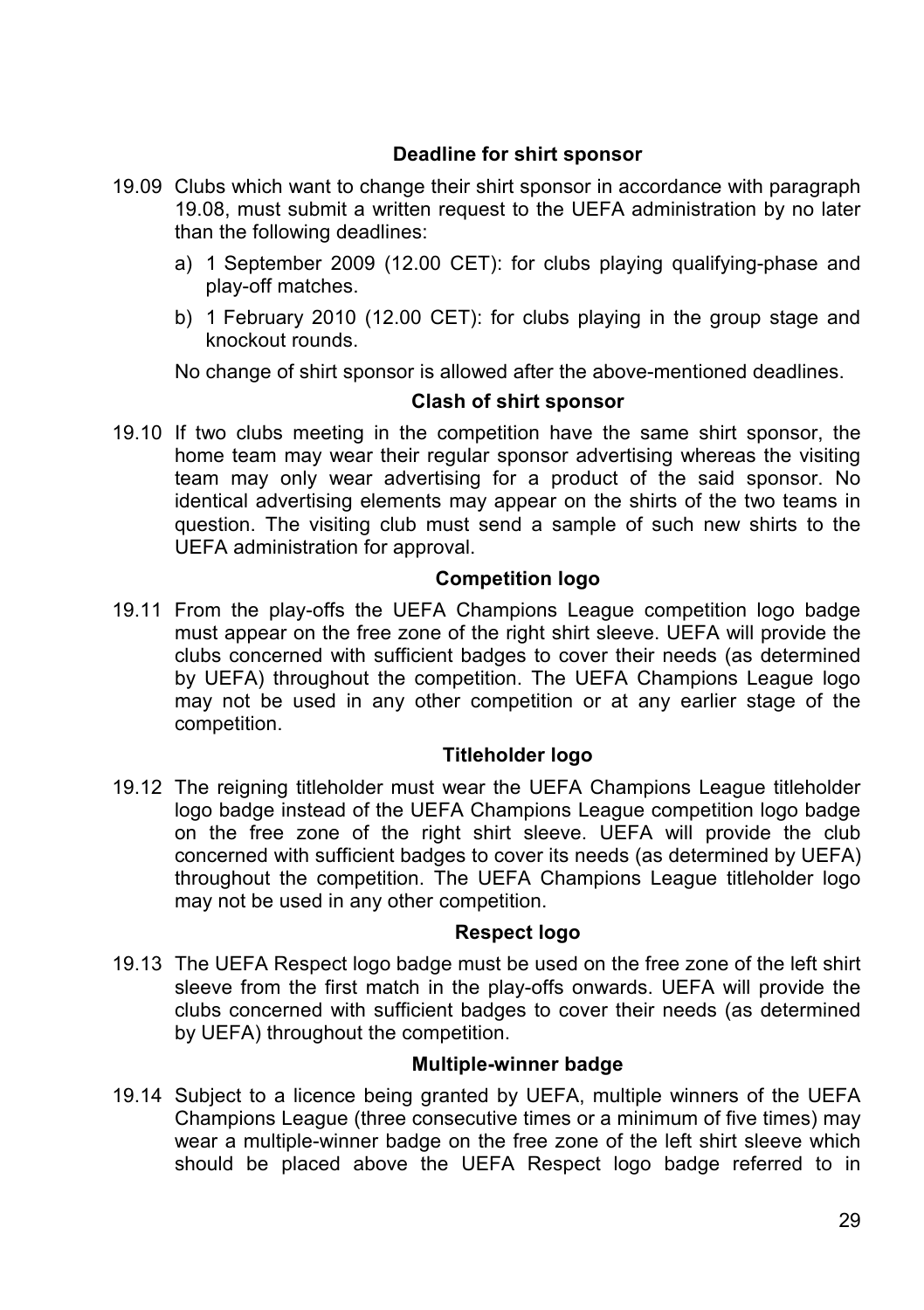paragraph 19.13. The club must source such multiple-winner badges from the supplier(s) selected by the UEFA administration.

## **Items which do not form part of the playing attire**

- 19.15 From the play-offs, all items worn by players and club officials which do not form part of the playing attire (shirt, shorts and socks) must be free of sponsor advertising. Manufacturer identification is allowed in accordance with chapters VIII, IX and X of the *UEFA Kit Regulations*. This provision applies:
	- a) to any official training session before the match;
	- b) to any media activities (in particular for interviews and press conferences and appearances in the mixed zone) before and after the match;
	- c) on the day of the match from arrival at the stadium until departure from the stadium.

## **Special material used in the stadium**

- 19.16 From the play-offs, all special material used in the stadium, such as kit bags, medical bags, drink containers, etc., must be free of any sponsor advertising and/or manufacturer identification. This provision applies:
	- a) to any official training session before the match;
	- b) to any media activities (in particular for interviews and press conferences and appearances in the mixed zone) before and after the match;
	- c) on the day of the match from arrival at the stadium until departure from the stadium.

## **Balls and official ball**

- 19.17 For the three qualifying rounds, balls must comply with the *Laws of the Game* as well as with Article 63 of the *UEFA Kit Regulations*. The home club must provide the visiting club with match balls of excellent quality for its training session on the day before the match (MD-1) as well as for warming up before the match. These match balls must be the same as those used for the match.
- 19.18 The applicable official UEFA Champions League match ball determined by the UEFA administration must be used for all matches from the play-offs and for the official training sessions before these matches.

## **XII Referees**

## **Article 20**

20.01 The *General Terms and Conditions for Referees* apply to the referee teams appointed for this competition.

#### **Appointment**

20.02 The Referees Committee, in cooperation with the UEFA administration, appoints a referee, two assistant referees and a fourth official for each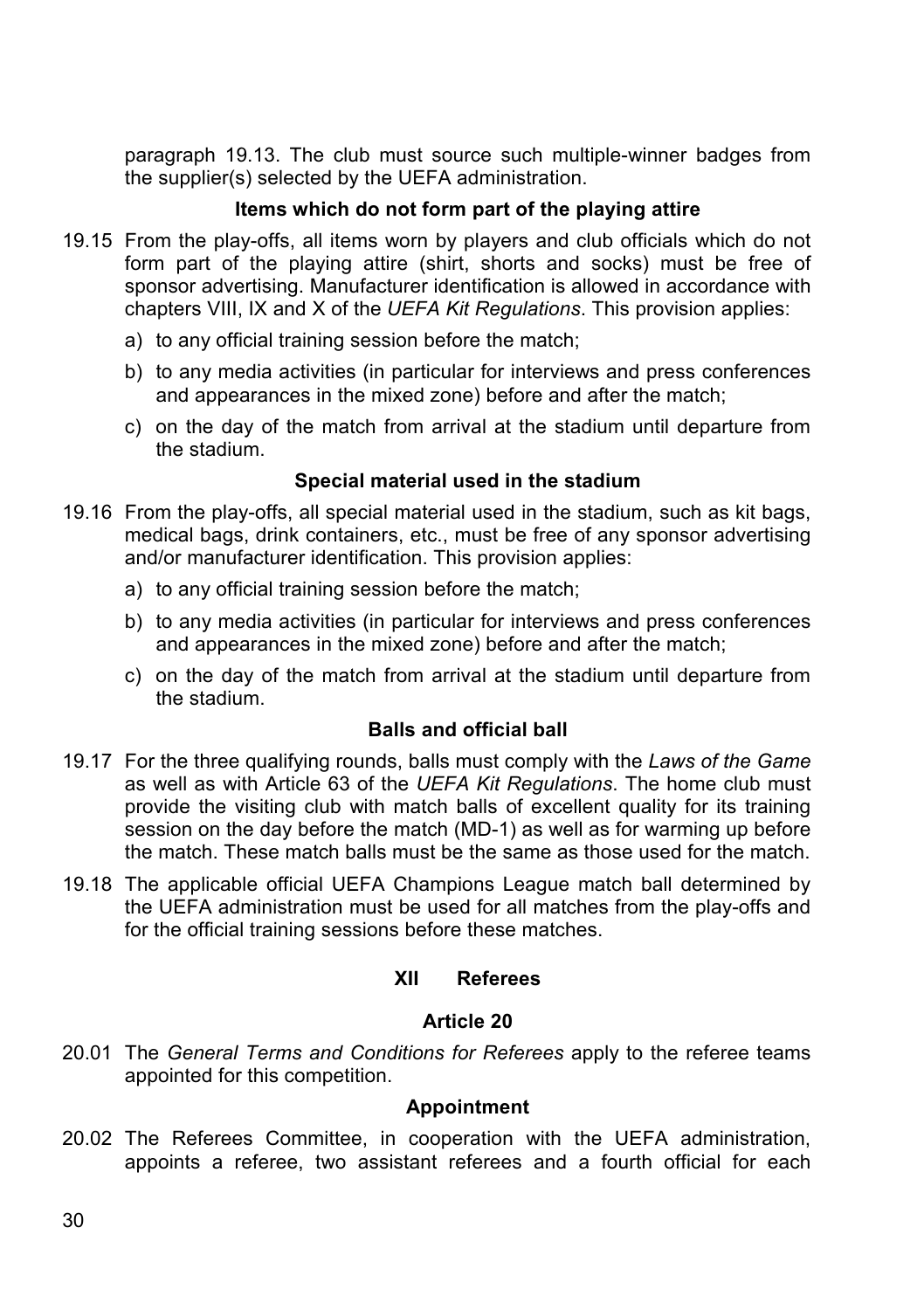match. Only referees whose names appear on the official FIFA list of referees are eligible. The fourth official and assistant referees are, in principle, proposed by the national association of the referee, in accordance with criteria established by the Referees Committee.

#### **Arrival**

- 20.03 Referees and assistant referees must arrange to arrive at the venue the day before the match.
- 20.04 If the referee and/or assistant referees do not arrive at the match venue by the evening before the game, the UEFA administration and both clubs must be informed immediately. The Referees Committee, in cooperation with the UEFA administration, takes the appropriate decisions. If the Referees Committee decides to replace the referee and/or assistant referees and/or fourth official, such a decision is final, and no protests against the person or nationality of the referee and/or assistant referees and/or fourth official are allowed.

#### **Unfit referee**

20.05 If a referee or assistant referee becomes unfit before or during a match through illness, injury, etc., and is unable to continue to officiate, he is replaced by the fourth official (see paragraph 20.02).

#### **Referee's report**

- 20.06 Directly after the match, the referee completes the official report, signs it and faxes it to the UEFA administration (+41 848 03 27 27), with both match sheets. In addition, the originals must be sent by post within 24 hours of the end of the match. The referee must always keep a copy of his report and both match sheets.
- 20.07 On his report, the referee reports in as much detail as possible on any incidents before, during or after the match, such as:
	- a) misconduct of players leading to caution or expulsion;
	- b) unsporting behaviour by officials, members, supporters or anyone carrying out a function at a match on behalf of an association or club;
	- c) any other incidents.

#### **Referee liaison officer**

20.08 During their stay at the match venue, the referees are taken care of by a referee liaison officer, who is an official representative of the national association of the home club.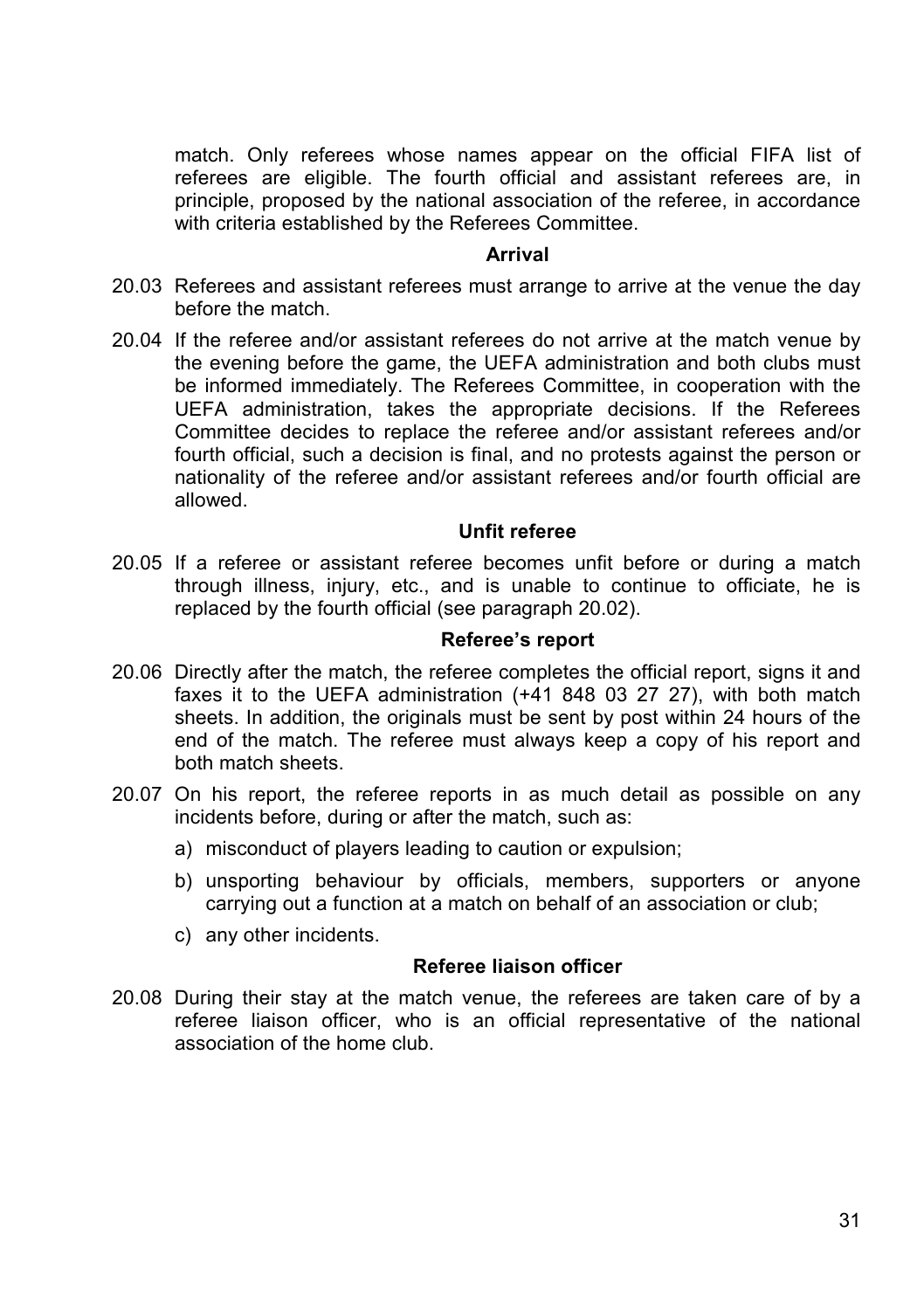# **XIII Disciplinary Law and Procedures – Doping**

## **Article 21**

### **UEFA Disciplinary Regulations**

- 21.01 The provisions of the *UEFA Disciplinary Regulations* apply for all disciplinary offences committed by clubs, officials, members or other individuals exercising a function at a match on behalf of an association or club, unless the present regulations stipulate otherwise.
- 21.02 Participating players agree to comply with the *Laws of the Game*, *UEFA Statutes*, *UEFA Disciplinary Regulations*, *UEFA Anti-Doping Regulations*, *UEFA Kit Regulations* as well as the present regulations. They must notably:
	- a) respect the spirit of fair play and non-violence, and behave accordingly;
	- b) refrain from any activities that endanger the integrity of the UEFA competitions or bring the sport of football into disrepute;
	- c) refrain from anti-doping rule violations as defined by the *UEFA Anti-Doping Regulations*.

### **Article 22**

### **Yellow and red cards**

- 22.01 As a rule, a player who is sent off the field of play is suspended for the next match in a UEFA club competition. The Control and Disciplinary Body is entitled to augment this punishment. For serious offences the punishment can be extended to all UEFA competition categories.
- 22.02 In case of repeated cautions:
	- a) before the group stage, a player is suspended for the next competition match after two cautions in two different matches, as well as after the fourth and sixth caution;
	- b) from the first match in the group stage, a player is suspended for the next competition match after three cautions in three different matches, as well as following any subsequent odd-numbered caution (fifth, seventh, ninth, etc.).
- 22.03 Single yellow cards and pending suspensions are always carried forward either to the next stage of the competition or to another club competition in the current season.
- 22.04 Exceptionally, single cautions that are received before the group stage and have not resulted in a suspension expire on completion of the play-offs.
- 22.05 Cautions and pending yellow-card suspensions from club competition matches expire at the end of the season.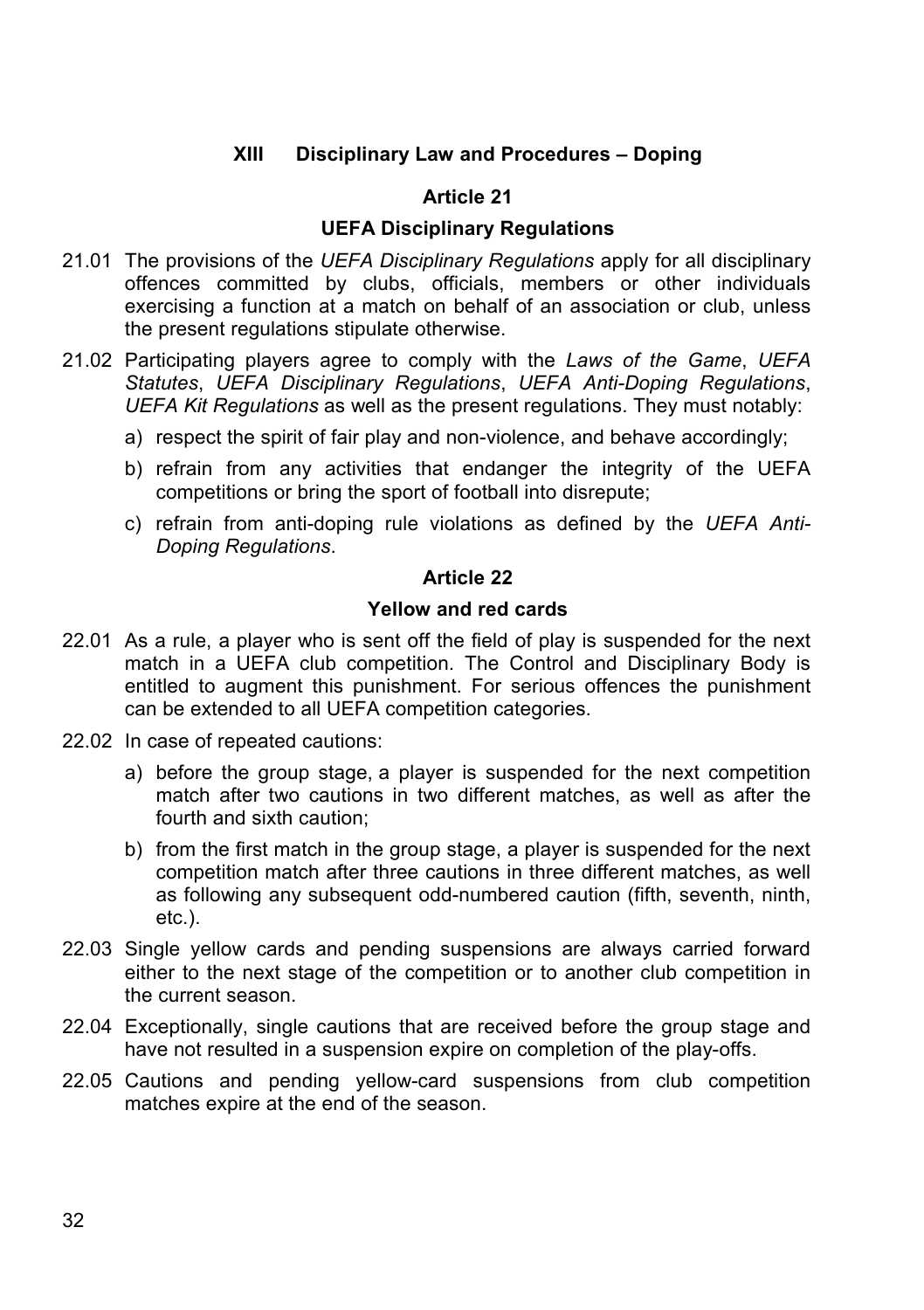# **Article 23**

### **Declaration of protests**

- 23.01 Member associations and their clubs are entitled to protest. The party protested against and the disciplinary inspector have party status.
- 23.02 Protests must reach the Control and Disciplinary Body in writing, stating the reasons, within 24 hours of a match.
- 23.03 This 24-hour time limit cannot be extended.
- 23.04 The protest fee is EUR 1,000. It must be paid at the same time as the protest is filed.

### **Article 24**

### **Reasons for protest**

- 24.01 A protest is directed against the validity of a match result. It is based on a player's eligibility to play, a decisive breach of the regulations by the referee, or other incidents influencing the match.
- 24.02 Protests concerning the state of the field of play must be submitted to the referee in writing by the relevant officials before the match. If the state of the field of play becomes questionable in the course of the match, the team captain must inform the referee, in the presence of the captain of the opposing team, orally without delay.
- 24.03 Protests cannot be lodged against factual decisions taken by the referee.
- 24.04 A protest against a caution or expulsion from the field of play after two cautions is admissible only if the referee's error was to mistake the identity of the player.

### **Article 25**

### **Appeals**

25.01 The Appeals Body deals with appeals lodged against decisions of the Control and Disciplinary Body. The *UEFA Disciplinary Regulations* apply.

### **Article 26**

### **Doping**

- 26.01 Doping is defined as the occurrence of one or more of the anti-doping rule violations set out in the *UEFA Anti-Doping Regulations*.
- 26.02 Doping is forbidden and is a punishable offence. In case of anti-doping rule violations, UEFA will instigate disciplinary proceedings against the perpetrators and take the appropriate disciplinary measures in accordance with the *UEFA Disciplinary Regulations* and *UEFA Anti-Doping Regulations*. This may include the imposition of provisional measures.
- 26.03 UEFA may test any player at any time.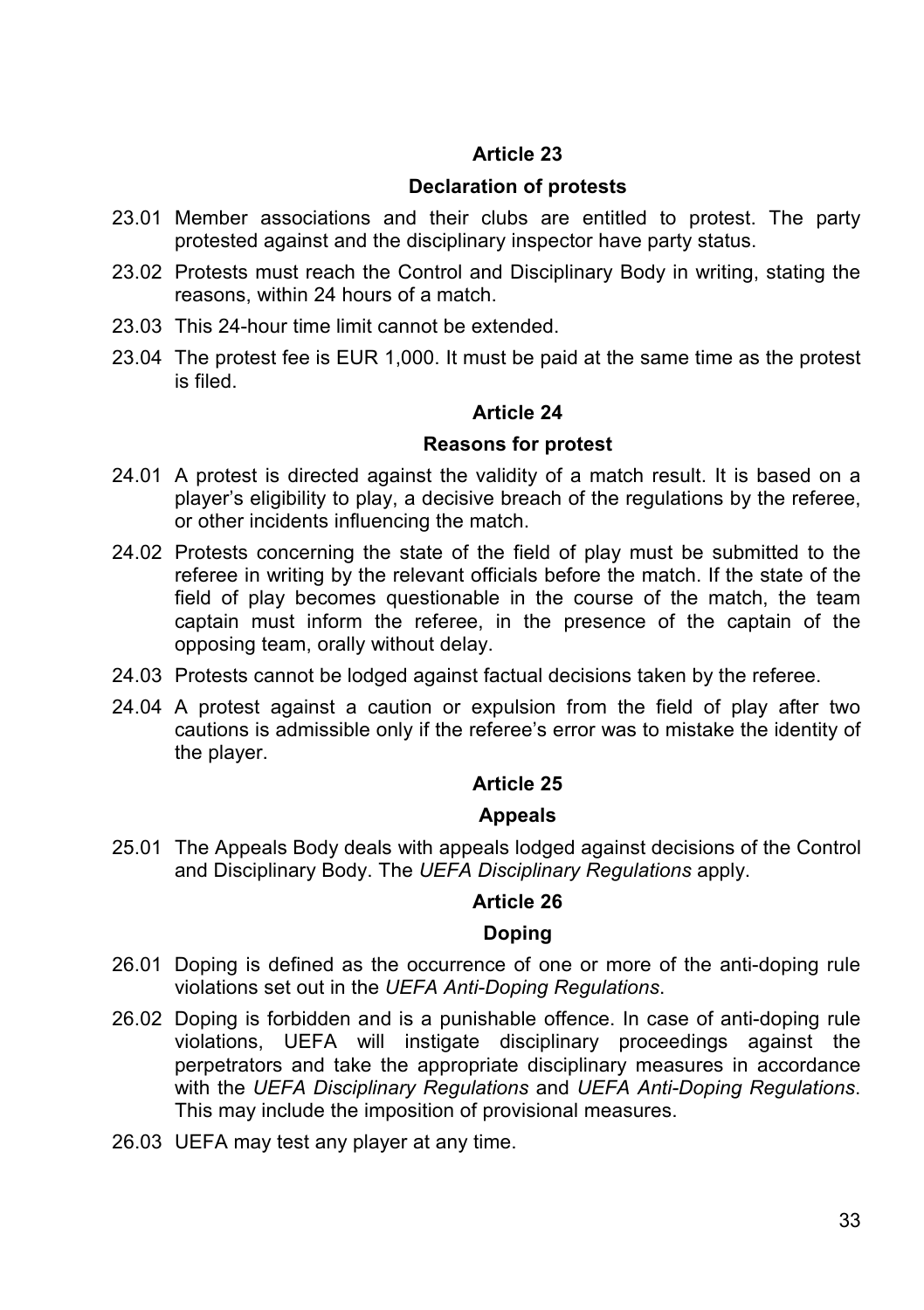26.04 Testing and any other anti-doping related matters that are not governed by the *UEFA Disciplinary Regulations* will be conducted in conformity with the *UEFA Anti-Doping Regulations*.

# **XIV Financial Provisions**

### **Article 27**

## **Referees' costs**

27.01 For all matches in this competition, the national association of the home club, on behalf of UEFA, assumes the costs of the board and lodging of the referee, assistant referees and fourth official, as well as their transport costs within the territory of the national association concerned. The international travel expenses and daily allowances of these officials are borne by UEFA.

### **Qualifying rounds**

- 27.02 Each club retains its receipts and bears all its expenses. The visiting club assumes its expenses for travel, board and lodging, unless the two clubs concerned agree otherwise. If necessary, the provisions of paragraph 11.06 must be observed. In the event of a match being moved for any reason whatsoever, the UEFA administration decides who assumes any expenses incurred by the visiting club as a result.
- 27.03 Top domestic league championship winners that do not qualify for the group stage of the UEFA Champions League receive a special bonus payment (see paragraph 27.06).

### **Play-offs and UEFA Champions League**

27.04 Each club retains its receipts from the sale of match tickets and bears all its expenses. The visiting club assumes its expenses for travel, board and lodging, unless the two clubs concerned agree otherwise. If necessary, the provisions of paragraph 11.06, must be observed. In the event of a match being moved for any reason whatsoever, the UEFA administration decides who assumes any expenses incurred by the visiting club as a result.

### **Revenue from Play-offs and UEFA Champions League contracts**

27.05 The exact amounts that UEFA pays to the associations and clubs, as per the provisions of paragraph 27.06, are determined by the Executive Committee before the start of the competition.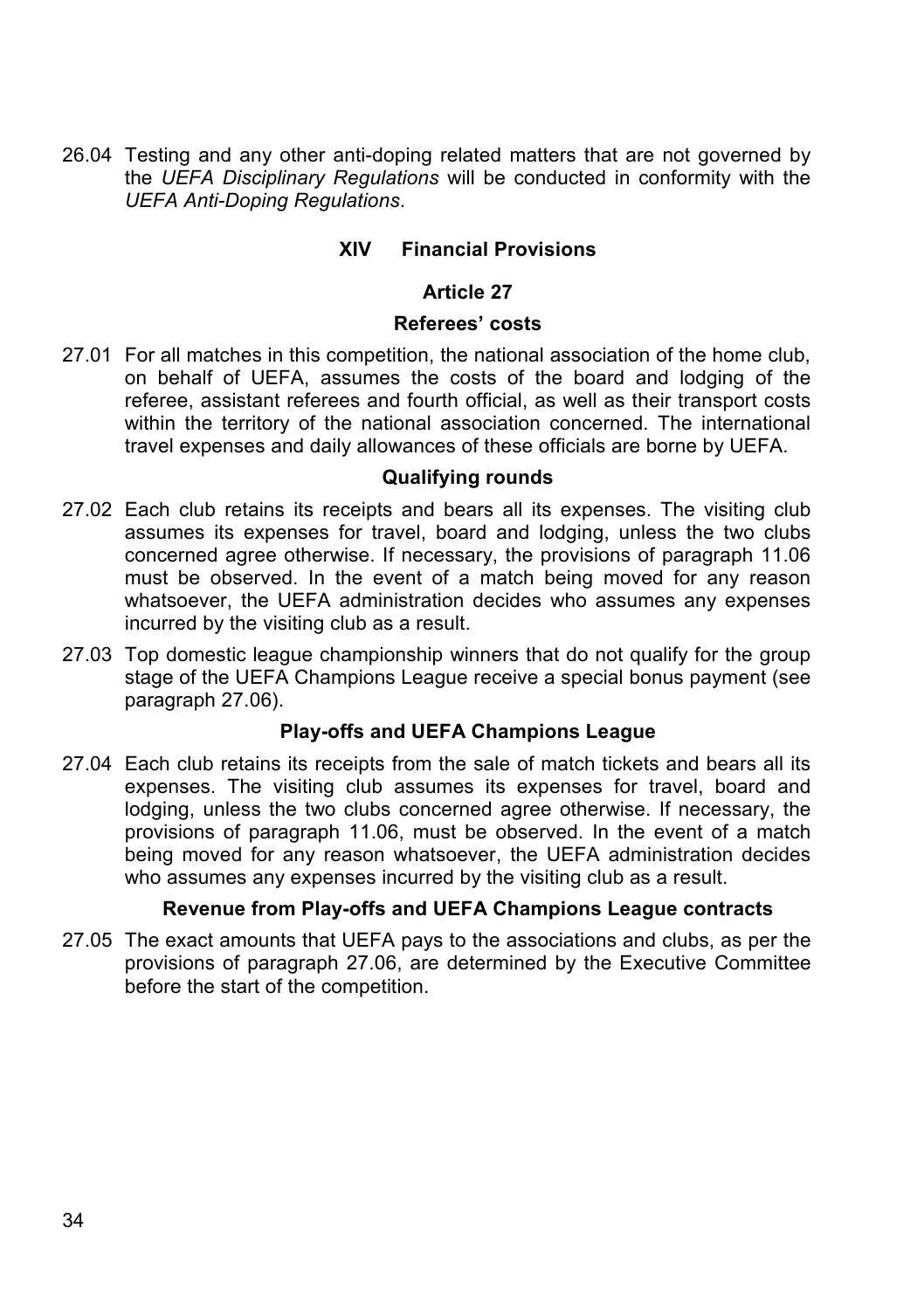- 27.06 The revenue earned from the contracts concluded by UEFA for the 20 playoff matches, 96 group matches, 16 round of 16 matches, eight quarter-final matches, four semi-final matches and the final of the UEFA Champions League is allocated as decided by the Executive Committee before the start of the season. As a rule:
	- a) 75% of the revenue received by UEFA from television and sponsorship (including, without limitation, licensing and merchandising) contracts will be paid to the 32 clubs taking part in the UEFA Champions League group matches.
	- b) 25% of the revenue received by UEFA from television and sponsorship contracts (including, without limitation, licensing and merchandising) will remain with UEFA to cover organisational and administrative costs and solidarity payments to its member associations. From this share, payments will also be made to the leagues not represented in the UEFA Champions League group matches, and to those clubs eliminated in the qualifying rounds of the UEFA Champions League or UEFA Europa League. A special bonus is also paid from this amount to the top domestic league championship winners that do not qualify for the group stage of the UEFA Champions League.
	- c) Any revenue received in excess of 530 million EUR will be distributed as follows: 82% to the 20 clubs involved in the play-offs and the 32 clubs involved in the group stage of the UEFA Champions League, and 18% remaining with UEFA (for the purposes mentioned in a) and b) above).
	- d) The allocation to the participating clubs mentioned in a) and c) above includes a minimum of five percent share for the distribution to clubs of the leagues which have one representative or more in the play-offs or the group stage of the UEFA Champions League.
- 27.07 On the basis of paragraph 27.06, and taking into account the running commercial contracts, UEFA issues a circular letter at the beginning of the season indicating the amounts available for distribution to all parties involved.

#### **Final**

27.08 For the final, UEFA owns all rights relating to tickets and decides on the number of tickets to be allocated to the finalists (these allocations do not necessarily have to be equal) and to the host association. In addition, the UEFA administration, in conjunction with the host association, fixes the ticket prices. UEFA may issue ticketing terms and conditions, as well as special instructions, guidelines and/or directives for the sale and/or distribution of tickets (including those contained in the *UEFA Safety and Security Regulations*). Such UEFA decisions and/or requirements are final. Furthermore, the host association and the finalists must provide all necessary cooperation to UEFA for enforcing such ticketing terms and conditions.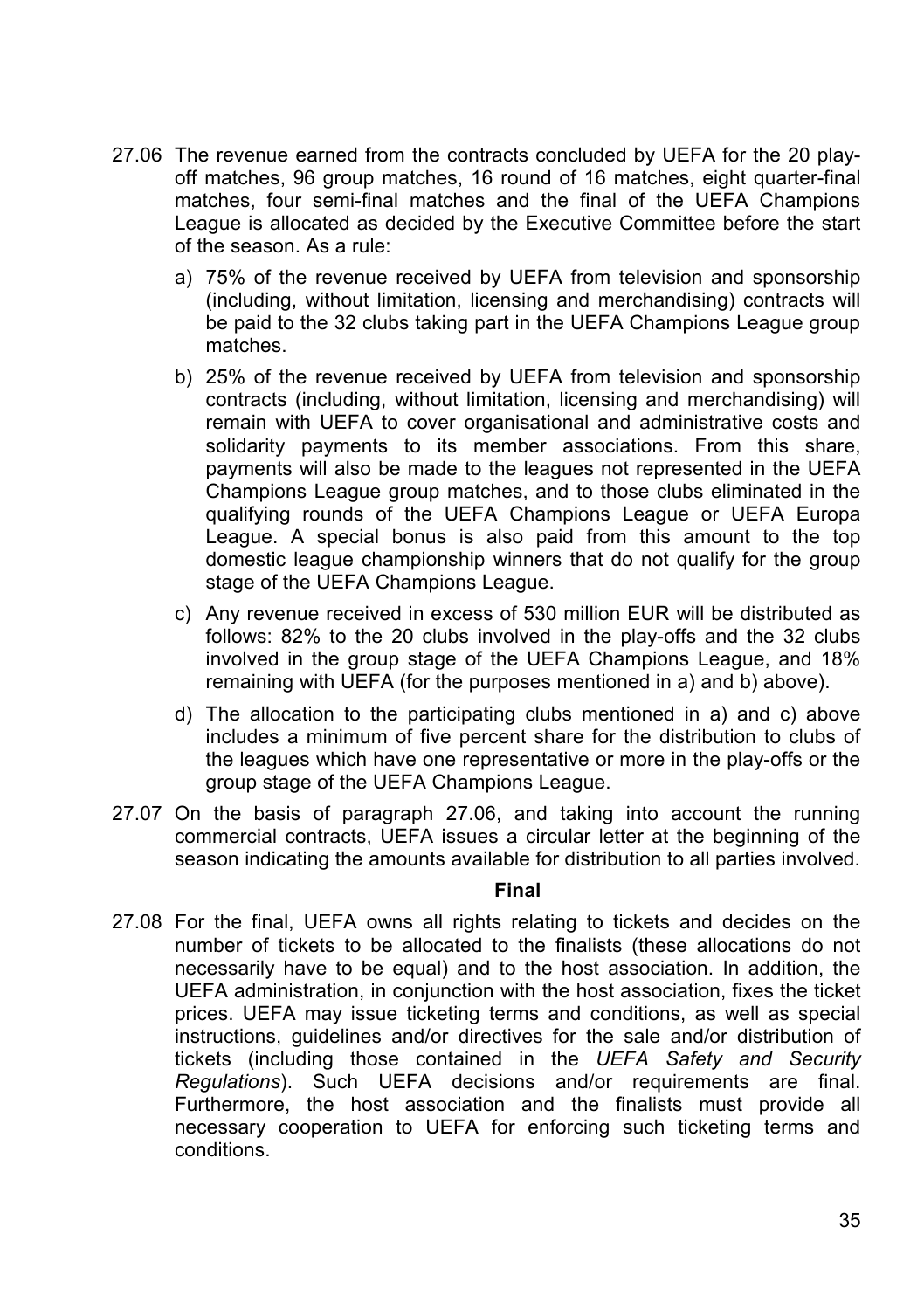- 27.09 Before the final, the Executive Committee decides on the financial distribution model in favour of:
	- a) the two finalists;
	- b) the host association (in accordance with the staging agreement);
	- c) UEFA.
- 27.10 Each club is responsible for its own expenses.
- 27.11 The accounts of the final must be submitted to the UEFA administration within one month of the final taking place.

### **UEFA payments to clubs**

- 27.12 All payments to the clubs will be made in EUR and will always be transferred to the respective association's bank account. It is the responsibility of the club to coordinate the transfer from the association's bank account to the club's bank account.
- 27.13 Unless so authorised by UEFA in writing, a club may not assign benefits from its participation in the UEFA Champions League to any third party.
- 27.14 The amounts paid by UEFA correspond to gross amounts. As such they cover any and all taxes, levies, charges, etc. (including, without limitation, value-added tax).

# **XV Exploitation of the Commercial Rights**

### **Article 28**

### **Commercial rights**

- 28.01 For the purposes of these regulations:
	- a) "commercial rights" means any and all commercial and media rights and opportunities in and in relation to the UEFA Champions League and the play-offs (including, without limitation, all UEFA Champions League and play-off matches), including, without limitation, media rights, marketing rights and data rights:
	- b) "media rights" means the right to create, distribute and transmit on a linear and/or on demand basis for reception on a live and/or delayed basis anywhere in the world by any and all means and in any and all media, whether now known or devised in the future (including, without limitation, all forms of television, radio, wireless and Internet distribution), audiovisual, visual and/or audio coverage of all UEFA Champions League and play-off matches ("match coverage") and all associated and/or related rights, including fixed media and interactive rights;
	- c) "marketing rights" means the right to advertise, promote, endorse and market the UEFA Champions League and the play-offs; to conduct public relations activities in relation to the UEFA Champions League and the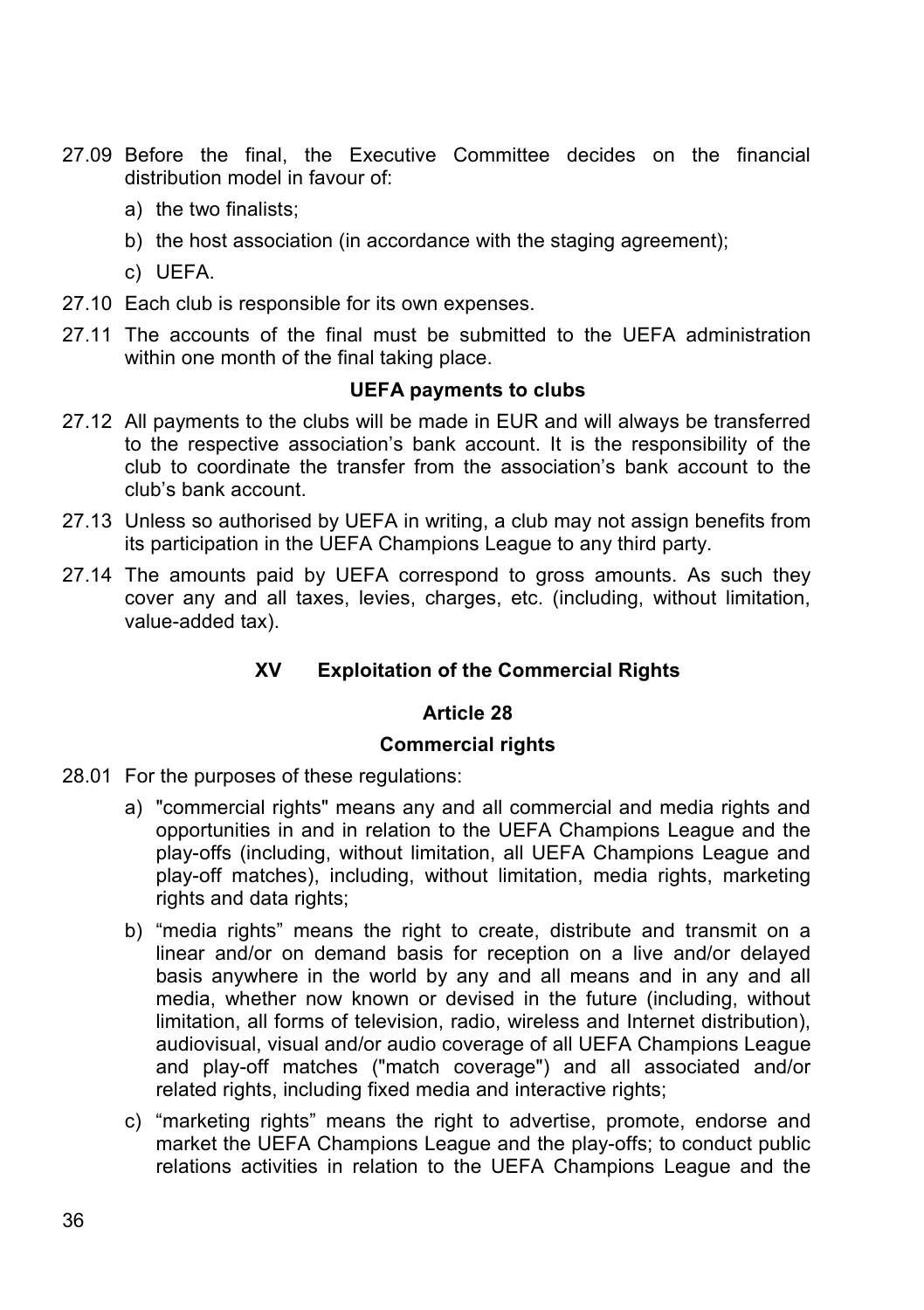play-offs; and to exploit all advertising, sponsorship, hospitality, licensing, merchandising, publishing, betting, gaming, retailing, music and franchising opportunities and all other commercial association rights (including through ticket promotions) in relation to the UEFA Champions League and the play-offs;

- d) "data rights" means the right to compile and exploit statistics and other data in relation to the UEFA Champions League and the play-offs.
- 28.02 UEFA is the exclusive, absolute legal and beneficial owner of the commercial rights. Subject to paragraph 28.03(c), UEFA expressly reserves all commercial rights and is exclusively entitled to exploit, retain and distribute all revenues derived from the exploitation of such commercial rights. UEFA may appoint third parties to act as brokers or agents on its behalf and/or as service providers in the exploitation of some or all of the commercial rights.
- 28.03 Exploitation of commercial rights for the UEFA Champions League and the play-offs:
	- a) Media rights

Subject to paragraph 28.03(c), all media rights in and to the UEFA Champions League and the play-offs, excluding any qualifying-phase matches, are exploited by UEFA.

b) All other commercial rights

UEFA has the exclusive right to exploit all other commercial rights and to appoint partners (as defined in Annex VI) for the competition (including the UEFA Champions League, the play-offs and the whole qualifying phase). Any such partners appointed by UEFA (and any other third party designated by UEFA) may have the exclusive right to exploit certain commercial rights (including in respect of their products and/or services) in and to the UEFA Champions League and the play-offs and their matches.

In accordance with Article 19 of the present regulations and the *UEFA Kit Regulations*, advertising on players' kits is exempt from this exclusivity.

c) Rights of the clubs participating in the UEFA Champions League and the play-offs

The clubs may exploit certain media rights in accordance with the *Club Media Rights Guidelines* as set out as Annex VII.

In addition and without prejudice to the *Club Media Rights Guidelines*, the clubs are entitled to (i) use the match coverage of their own matches as UEFA shall, at its sole discretion, decide to make available or (ii), in exceptional circumstances, produce their own coverage of their own matches (with a maximum of one camera and subject to UEFA's approval given in advance in writing and under conditions notified by UEFA) for the clubs' own non-commercial purposes, as defined in Annex VI, such as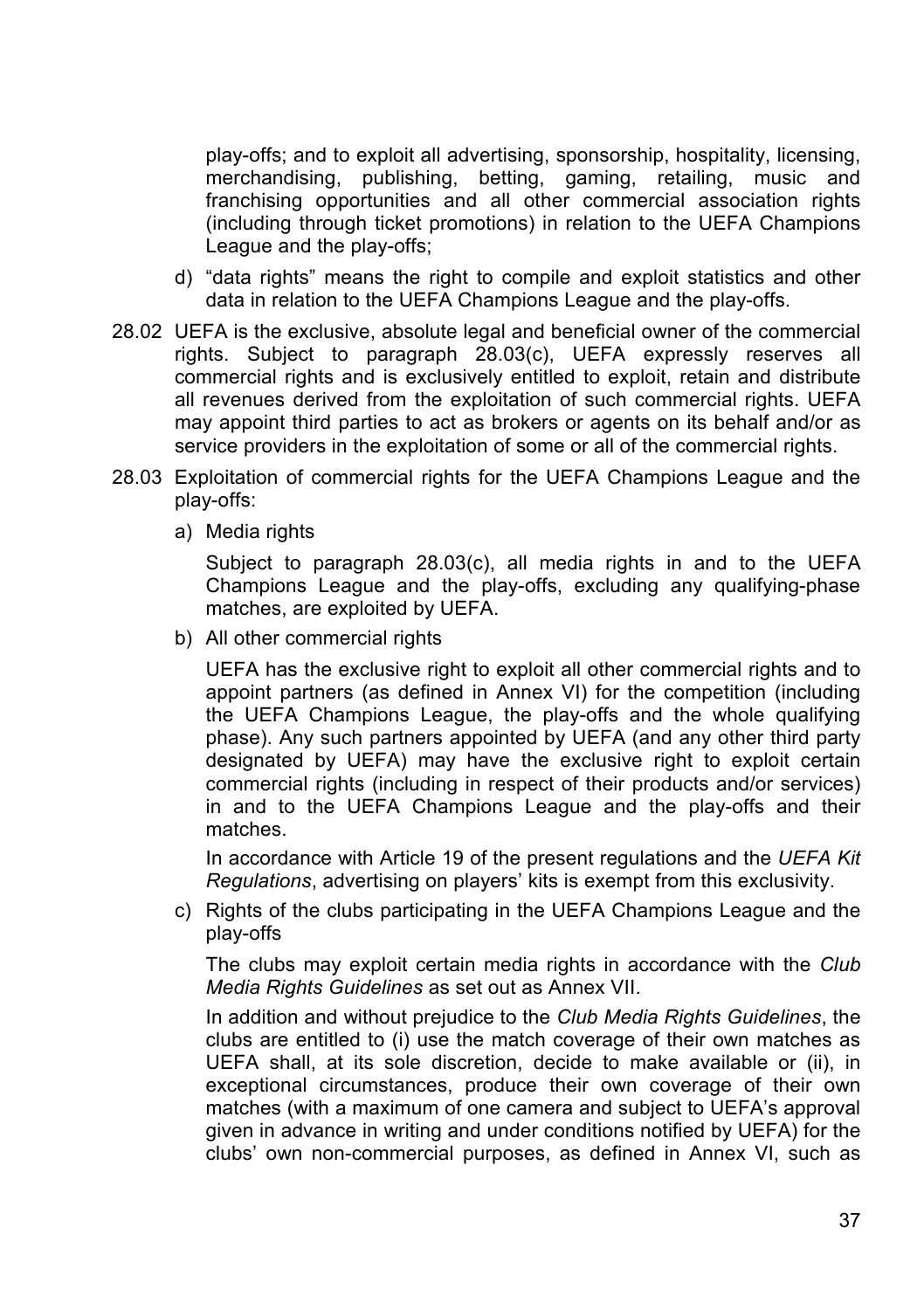their own internal training purposes. The licence granted by UEFA in respect of all such footage is strictly limited to the above uses. The clubs are responsible for any additional necessary rights or third party clearances required in relation to any such uses.

### **Promotional purposes**

28.04 All clubs participating in the UEFA Champions League must grant UEFA the right to use and authorise others to use photographic, audio-visual and visual material of the team, players and officials (including their names, relevant statistics, data and images), as well as the club name, logo, emblem and team shirt (including references to the shirt sponsors and kit manufacturers) free of charge worldwide for the full duration of any rights for (i) noncommercial, promotional and/or editorial purposes and/or (ii) as reasonably designated by UEFA. No direct association will be made by UEFA between individual players or clubs and any partner. On request, the clubs must supply UEFA free of charge with all appropriate material as well as the necessary documentation required to allow UEFA to use and exploit such rights in accordance with this article.

### **Qualifying phase**

- 28.05 Exploitation of commercial rights for qualifying-phase matches:
	- a) Member associations and their affiliated organisations or clubs are authorised to exploit the commercial rights of the home qualifying-phase matches which take place under their respective auspices ("the qualifying rights"). In doing so, they must observe the stipulations of Article 48 of the *UEFA Statutes*, as well as the regulations governing the implementation of said article and any other instructions or guidelines issued by UEFA from time to time. Clubs shall not participate or allow any third party to use rights granted by the club, in any aggregation of commercial rights in any way that would permit third parties to create an association with the qualifying phase, the play-offs and/or the UEFA Champions League generally whether through the use of a branded marketing programme or otherwise.
	- b) All agreements and arrangements pertaining to the exploitation of the qualifying rights must be presented to the UEFA administration on request.
	- c) All agreements and arrangements pertaining to the exploitation of qualifying rights that are media rights, must include Article 48 of the *UEFA Statutes* and the regulations governing its implementation as an integral part thereof. Furthermore, such agreements and arrangements must contain a stipulation guaranteeing that if any amendments are made to these regulations, or any other applicable codes, guidelines or regulations issued by UEFA from time to time, the said agreements and arrangements shall be amended as necessary to conform with the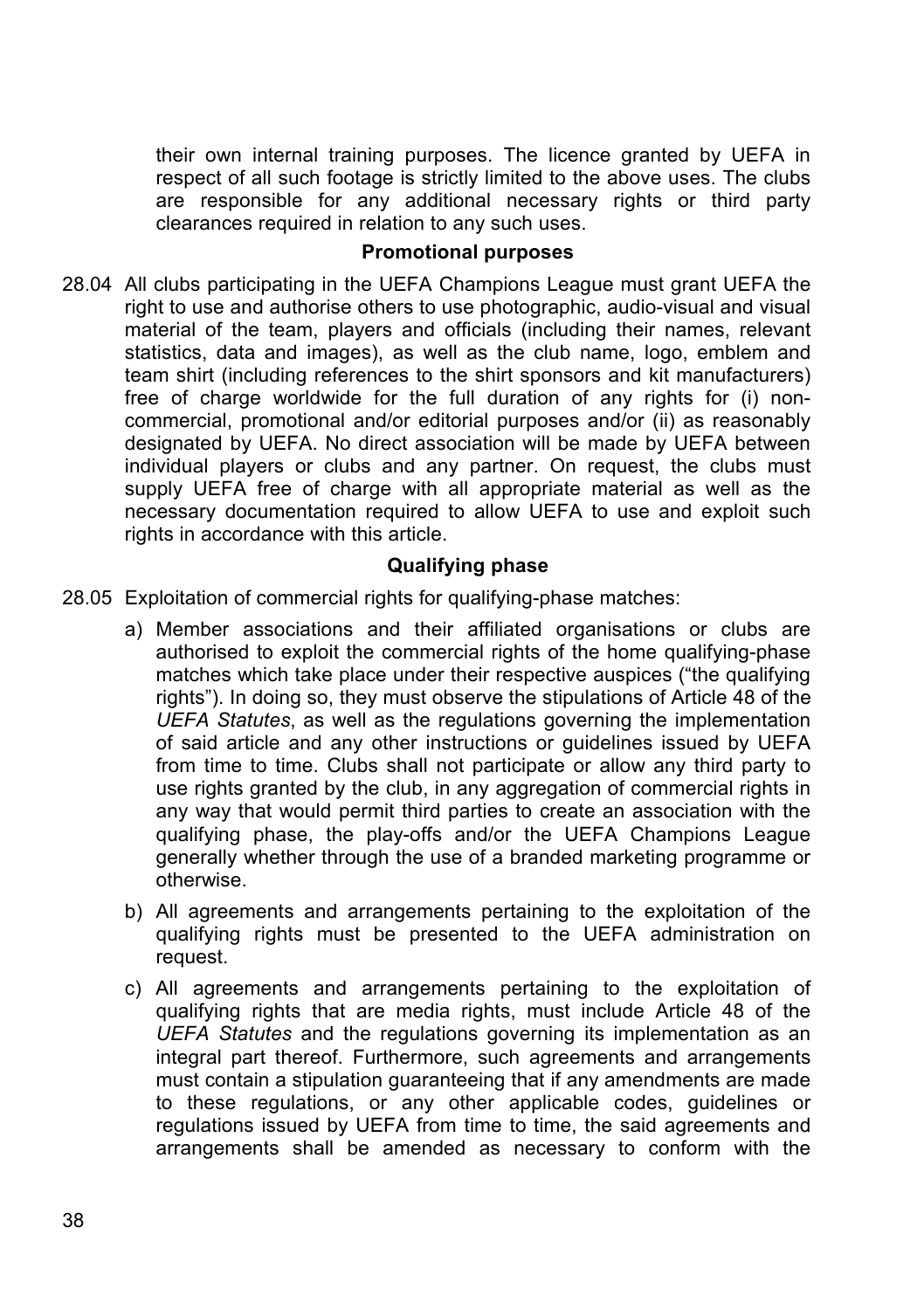relevant amended regulations, codes or guidelines within 30 days of their coming into force.

- d) For all qualifying-phase matches, member associations and their affiliated organisations or clubs envisaged in paragraph 28.05(a) undertake to provide UEFA free of charge and at least 24 hours prior to kick-off of each match with access to television frequency information for receiving the broadcast signal at a location of UEFA's choice. These broadcasts can be recorded by UEFA in particular for the purposes envisaged in paragraph 28.04 and this paragraph 28.05(d), and a copy of the recording shall be made available for the respective home club upon request. If the signal is unavailable for whatever reason, member associations and their affiliated organisations or clubs undertake to provide to UEFA free of charge, in Digibeta (or if not available, in Betacam SP) format (or such other format as may be requested by UEFA) a recording of the entire match, to be sent to a destination of UEFA's choice for receipt within seven days of the match. The club shall ensure that the person owning rights to the above materials grants UEFA the right to use and exploit and authorise others to use and exploit, by any and all means and in any and all media whether now known or invented in the future, throughout the world, for the full duration of such rights, up to 15 minutes of audio and/or visual material from each match, free of charge and without payment of any associated clearance costs. The club acknowledges that such use may be aimed in particular to directly or indirectly promote the UEFA Champions League and/or the play-offs, including within programmes produced by or on behalf of UEFA.
- e) Member associations and their affiliated organisations or clubs may not use or authorise any third party to use any of the UEFA Champions League and/or play-offs trademarks, music or any graphic material or artistic forms developed in connection with the UEFA Champions League and/or the play-offs in programmes, promotions, publications or advertising or otherwise without the prior written consent of UEFA or if not specifically permitted in these regulations including Annexes VI and VII hereto.

### **Compliance with laws and regulations**

- 28.06 The commercial rights shall be exploited in compliance with relevant laws and regulations.
- 28.07 All contracts that a club (or any third party acting on behalf of a club) enters into in respect of any commercial rights authorised by these regulations in relation to the competition must expire on 30 June 2012 at the latest or contain a clause allowing the club to terminate any such contract (or be able to release its rights) as of this date.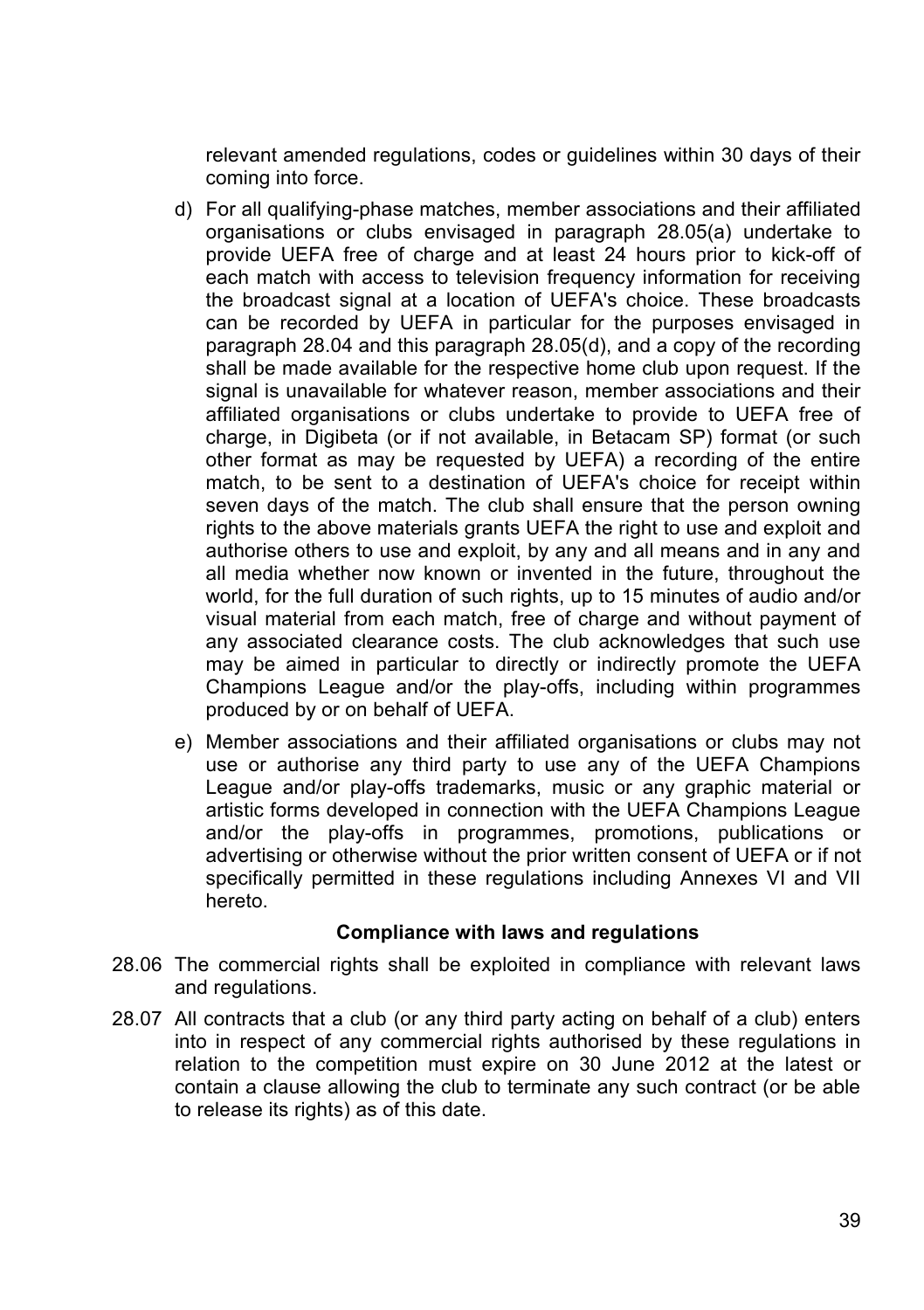#### **Disclaimer**

28.08 UEFA declines all responsibility in the event of conflicts arising from contracts between a club or any of its players, officials, employees, representatives or agents and any third party (including, without limitation, their sponsors, suppliers, manufacturers, broadcasters, agents and players) on account of the provisions of these regulations and/or any other UEFA regulations and such persons' obligations thereunder.

### **Indemnity**

28.09 Each club indemnifies, defends and holds UEFA, its subsidiaries and any LOC (as referred to in paragraph 12.07) and all of their officers, directors, employees, representatives, agents and other auxiliary persons free and harmless against any and all liabilities, obligations, losses, damages, penalties, claims, actions, fines and expenses (including reasonable legal expenses) of whatsoever kind or nature resulting from, arising out of, or attributable to any non-compliance by the club or any of its players, officials, employees, representatives or agents with the present regulations.

### **XVI Intellectual Property Rights**

### **Article 29**

- 29.01 UEFA is the exclusive owner of all intellectual property rights of the competition, including any current or future rights of UEFA's names, logos, brands, music, medals and trophies. Any use of the aforementioned rights requires the prior written approval of UEFA, and must comply with any conditions imposed by UEFA.
- 29.02 All rights to the fixture list, as well as any data and statistics in relation to the matches in the competition, are the sole and exclusive property of UEFA.

### **XVII Court of Arbitration for Sport (CAS)**

### **Article 30**

30.01 In case of litigation resulting from or in relation to these regulations, the provisions regarding the Court of Arbitration for Sport (CAS) laid down in the *UEFA Statutes* apply.

### **XVIII Unforeseen Circumstances**

### **Article 31**

31.01 Any matters not provided for in these regulations, such as cases of force majeure, will be decided by the Emergency Panel or, if not possible due to time constraints, by the President or, in his absence, by the General Secretary. Such decisions are final.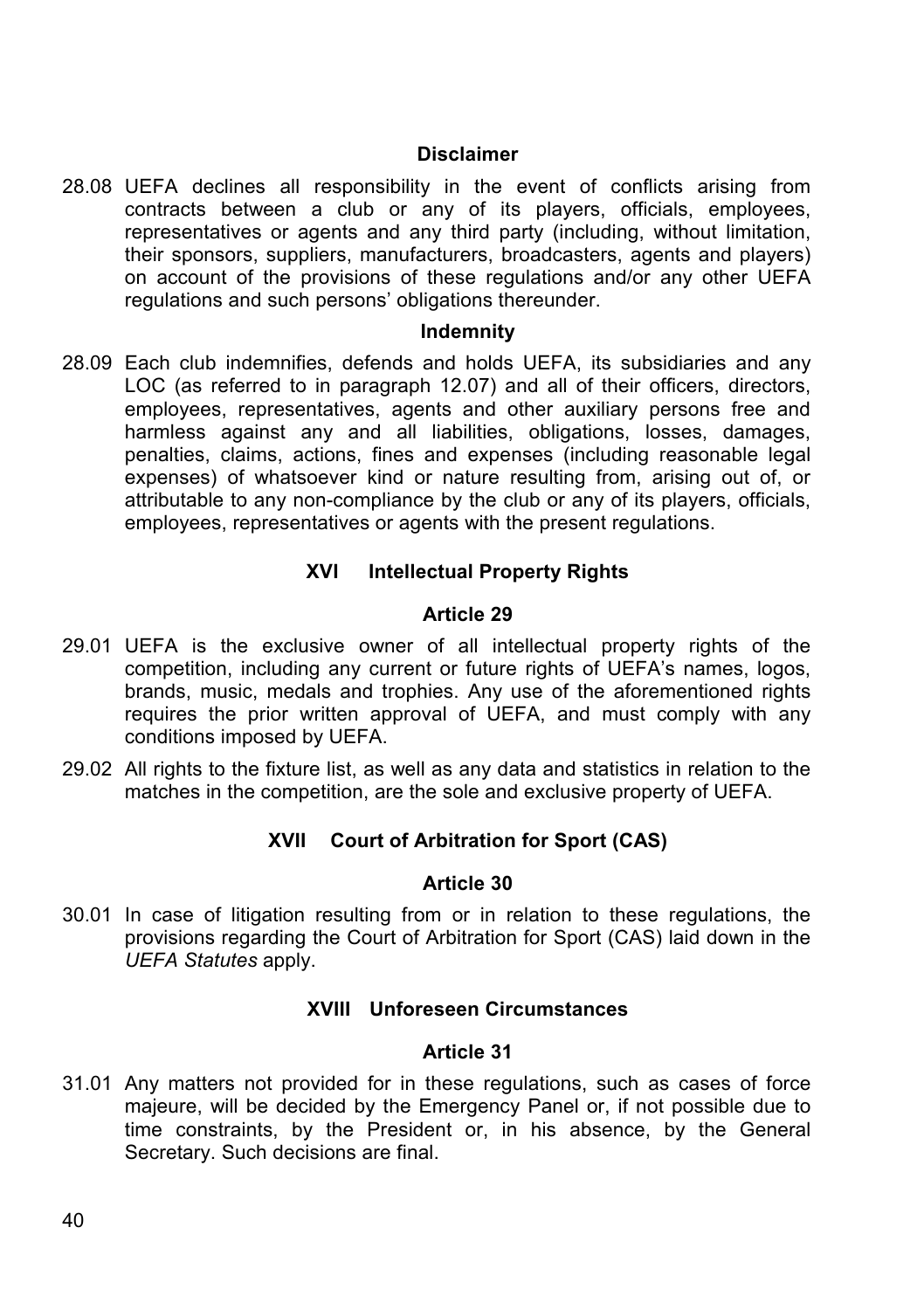# **XIX Closing Provisions**

### **Article 32**

- 32.01 The UEFA administration is entrusted with the operational management of the competition and is therefore entitled to take the decisions and adopt the detailed provisions necessary for implementing these regulations.
- 32.02 All annexes form an integral part of these regulations.
- 32.03 Any breach of these regulations may be penalised by UEFA in accordance with the *UEFA Disciplinary Regulations*.
- 32.04 If there is any discrepancy in the interpretation of the English, French or German versions of these regulations, the English version prevails.
- 32.05 These regulations were adopted by the UEFA Executive Committee at its meeting on 24 March 2009 and come into force on 1 May 2009.

For the UEFA Executive Committee:

Michel Platini David Taylor President General Secretary

Nyon, 24 March 2009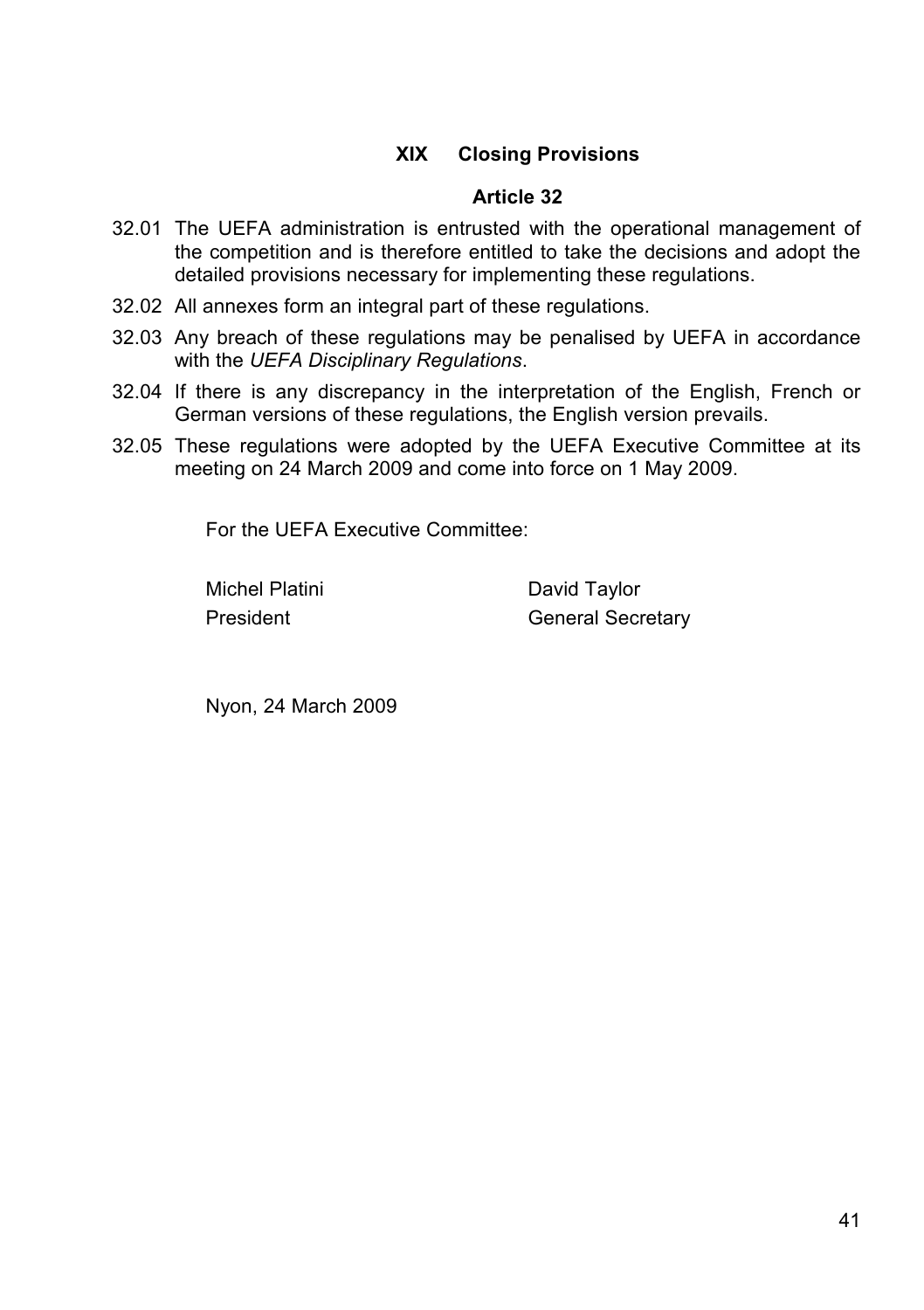## **ANNEX Ia: Access List for the 2009/10 UEFA Club Competitions**

| <b>UEFA Champions League</b>                      |                                           |                                  |                         | Association                | <b>UEFA Europa League</b> |                                          |                        |                             |                                                            |
|---------------------------------------------------|-------------------------------------------|----------------------------------|-------------------------|----------------------------|---------------------------|------------------------------------------|------------------------|-----------------------------|------------------------------------------------------------|
| Group                                             | Champions<br>$Q2$ $Q1$<br><b>PO</b><br>Q3 | <b>Non Champions</b><br>PO<br>Q3 | Rank.                   |                            | Group                     | PO                                       | Q <sub>3</sub>         | Q2                          | Q <sub>1</sub>                                             |
| <b>TH</b>                                         |                                           |                                  |                         |                            | TH + UCL 10 teams (PO)    | <b>UCL 15 teams (Q3)</b>                 |                        |                             | FP-3 teams                                                 |
| CH RU<br>N <sub>3</sub>                           |                                           | N <sub>4</sub>                   | $\mathbf{1}$            | England                    |                           | $\overline{\text{cw}}$<br>N <sub>5</sub> | N <sub>6</sub>         |                             |                                                            |
| <b>CH</b><br>RU<br>N <sub>3</sub>                 |                                           | N <sub>4</sub>                   | $\overline{\mathbf{c}}$ | Spain                      |                           | cw<br>N <sub>5</sub>                     | <b>N6</b>              |                             |                                                            |
| <b>CH</b><br>N <sub>3</sub><br><b>RU</b>          |                                           | <b>N4</b>                        | 3                       | Italy                      |                           | $\overline{\text{cw}}$<br>N <sub>5</sub> | N <sub>6</sub>         |                             |                                                            |
| CН<br><b>RU</b>                                   |                                           | N <sub>3</sub>                   | 4                       | France                     |                           | <b>CW</b><br>N <sub>4</sub>              | <b>N5</b>              |                             |                                                            |
| <b>RU</b><br>CH                                   |                                           | N <sub>3</sub>                   | 5                       | Germany                    |                           | <b>CW</b><br>N4                          | N <sub>5</sub>         |                             |                                                            |
| <b>CH</b><br><b>RU</b>                            |                                           | N3                               | 6                       | Russia                     |                           | <b>CW</b><br>N <sub>4</sub>              | <b>N5</b>              |                             |                                                            |
| CH                                                |                                           | <b>RU</b>                        | 7                       | Romania                    |                           | cw<br>N3                                 | N4                     | N <sub>5</sub>              |                                                            |
| <b>CH</b>                                         |                                           | <b>RU</b>                        | 8                       | Portugal                   |                           | cw<br>N3                                 | N4                     | N <sub>5</sub>              |                                                            |
| <b>CH</b>                                         |                                           | <b>RU</b>                        | 9                       | Netherlands                |                           | <b>CW</b><br>N3                          | N4                     | N <sub>5</sub>              |                                                            |
| <b>CH</b>                                         |                                           | <b>RU</b>                        | 10                      | Scotland                   |                           | <b>CW</b>                                | N <sub>3</sub>         | <b>N4</b>                   |                                                            |
| $\overline{\text{CH}}$                            |                                           | <b>RU</b>                        | 11                      | Turkey                     |                           | <b>CW</b>                                | N <sub>3</sub>         | <b>N4</b>                   |                                                            |
| <b>CH</b>                                         |                                           | <b>RU</b>                        | 12                      | Ukraine                    |                           | $\overline{\text{cw}}$                   | N <sub>3</sub>         | <b>N4</b>                   |                                                            |
|                                                   | CH                                        | RU                               | 13                      | Belgium                    |                           | <b>CW</b>                                | N <sub>3</sub>         | N4                          |                                                            |
|                                                   | CH                                        | <b>RU</b>                        | 14                      | Greece                     |                           | $\overline{\text{cw}}$                   | N3                     | <b>N4</b>                   |                                                            |
|                                                   | CH                                        | <b>RU</b>                        | 15                      | <b>Czech Republic</b>      |                           | $\overline{\text{cw}}$                   | N <sub>3</sub>         | <b>N4</b>                   |                                                            |
|                                                   | CH                                        |                                  | 16                      | Switzerland                |                           |                                          | CW RU                  | N <sub>3</sub>              |                                                            |
|                                                   | CH<br>÷                                   |                                  | 17                      | <b>Bulgaria</b>            |                           |                                          | cw<br><b>RU</b>        | N <sub>3</sub>              |                                                            |
|                                                   | CH                                        |                                  | 18                      | Norway                     |                           |                                          | cw<br><b>RU</b>        | N <sub>3</sub>              |                                                            |
|                                                   | CH                                        |                                  | 19                      | Denmark                    |                           |                                          | <b>CW</b>              | N <sub>3</sub><br><b>RU</b> |                                                            |
|                                                   | $\overline{CH}$                           |                                  | 20                      | Austria                    |                           |                                          | cw                     | <b>RU</b><br>N <sub>3</sub> |                                                            |
|                                                   | CH                                        |                                  | 21                      | Serbia                     |                           |                                          | <b>CW</b>              | <b>RU</b><br>N3             |                                                            |
|                                                   | CH                                        |                                  | 22                      | Israel                     |                           |                                          | cw                     | <b>RU</b>                   | N <sub>3</sub>                                             |
|                                                   | CH                                        |                                  | 23                      | Sweden                     |                           |                                          | <b>CW</b>              | <b>RU</b>                   | N <sub>3</sub>                                             |
|                                                   | CH                                        |                                  | 24                      | Slovakia                   |                           |                                          | <b>CW</b>              | <b>RU</b>                   | N <sub>3</sub>                                             |
|                                                   | CH                                        |                                  | 25                      | Poland                     |                           |                                          | <b>CW</b>              | RU                          | N <sub>3</sub>                                             |
|                                                   | CH                                        |                                  | 26                      | Hungary                    |                           |                                          | <b>CW</b>              | <b>RU</b>                   | N <sub>3</sub>                                             |
|                                                   | CH                                        |                                  | 27                      | Croatia                    |                           |                                          | cw                     | <b>RU</b>                   | N <sub>3</sub>                                             |
|                                                   | CH<br>×                                   |                                  | 28                      | Cyprus                     |                           |                                          |                        | <b>RU</b><br><b>CW</b>      | N <sub>3</sub>                                             |
|                                                   | CH                                        |                                  | 29                      | Slovenia                   |                           |                                          |                        | <b>CW</b><br><b>RU</b>      | N <sub>3</sub>                                             |
|                                                   | CH                                        |                                  | 30 <sup>2</sup>         | Finland                    |                           |                                          |                        | <b>RU</b><br><b>CW</b>      | N <sub>3</sub>                                             |
|                                                   | CH                                        |                                  | 31                      | Latvia                     |                           |                                          |                        | <b>CW</b><br><b>RU</b>      | N <sub>3</sub>                                             |
|                                                   | CH                                        |                                  | 32                      | Bosnia-Herzegovina         |                           |                                          |                        | <b>CW</b><br><b>RU</b>      | N <sub>3</sub>                                             |
|                                                   | CH<br>÷                                   |                                  | 33                      | Lithuania                  |                           |                                          |                        | <b>CW</b><br><b>RU</b>      | N <sub>3</sub>                                             |
|                                                   | CH<br>CH                                  |                                  | 34<br>35                | Moldova                    |                           |                                          |                        | cw<br><b>RU</b>             | N <sub>3</sub>                                             |
|                                                   | CH                                        |                                  | 36                      | <b>Republic of Ireland</b> |                           |                                          |                        | <b>CW</b><br>cw             | <b>RU</b><br>N <sub>3</sub><br><b>RU</b><br>N <sub>3</sub> |
|                                                   | CH                                        |                                  | 37                      | F.Y.R. Macedonia           |                           |                                          |                        | <b>CW</b>                   | <b>RU</b><br>N <sub>3</sub>                                |
|                                                   | CH                                        |                                  | 38                      | Iceland<br>Georgia         |                           |                                          |                        | <b>CW</b>                   | <b>RU</b><br>N <sub>3</sub>                                |
|                                                   | Π                                         |                                  | 39                      | Liechtenstein              |                           |                                          |                        | cw                          |                                                            |
|                                                   | CH                                        |                                  | 40                      | <b>Belarus</b>             |                           |                                          |                        | <b>CW</b>                   | <b>RU</b><br>N <sub>3</sub>                                |
|                                                   | CH                                        |                                  | 41                      | Estonia                    |                           |                                          |                        | cw                          | RU N3                                                      |
|                                                   | CH                                        |                                  | 42                      | Azerbaijan                 |                           |                                          |                        | <b>CW</b>                   | <b>RU</b><br>N <sub>3</sub>                                |
|                                                   | CH                                        |                                  | 43                      | Albania                    |                           |                                          |                        | <b>CW</b>                   | <b>RU</b><br>N <sub>3</sub>                                |
|                                                   | CH<br>$\cdot$                             |                                  | 44                      | Armenia                    |                           |                                          |                        | <b>CW</b>                   | <b>RU</b><br>N <sub>3</sub>                                |
|                                                   | CH<br>$\epsilon$                          |                                  | 45                      | Kazakhstan                 |                           |                                          |                        | <b>CW</b>                   | N <sub>3</sub><br><b>RU</b>                                |
|                                                   | CH                                        |                                  | 46                      | Northern Ireland           |                           |                                          |                        | <b>CW</b>                   | N <sub>3</sub><br><b>RU</b>                                |
|                                                   | CH                                        |                                  | 47                      | Wales                      |                           |                                          |                        | <b>CW</b>                   | N <sub>3</sub><br><b>RU</b>                                |
|                                                   | CH                                        |                                  | 48                      | <b>Faroe Islands</b>       |                           |                                          |                        | cw                          | N <sub>3</sub><br><b>RU</b>                                |
|                                                   | CH                                        |                                  | 49                      | Luxembourg                 |                           |                                          |                        | cw                          | <b>RU</b><br>N <sub>3</sub>                                |
|                                                   | CH                                        |                                  | 50                      | Malta                      |                           |                                          |                        | cw                          | RU N3                                                      |
|                                                   | CH                                        |                                  | 51                      | Montenegro                 |                           |                                          |                        | <b>CW</b>                   | <b>RU</b><br>N3                                            |
|                                                   | CH                                        |                                  | 52                      | Andorra                    |                           |                                          |                        |                             | cw                                                         |
|                                                   | CH                                        |                                  | 53                      | San Marino                 |                           |                                          |                        |                             | cw                                                         |
|                                                   | <b>5</b> qualified                        | 5 qualified                      |                         |                            |                           |                                          | 37 qualified           |                             |                                                            |
|                                                   |                                           |                                  |                         |                            |                           |                                          |                        |                             |                                                            |
| <b>Number of teams</b><br>Total                   |                                           |                                  |                         |                            |                           |                                          | <b>Number of teams</b> |                             |                                                            |
| 22<br>$\circ$<br>$3 \mid 31 \mid$<br>6<br>10<br>5 |                                           |                                  |                         | 237                        | 11                        | 39                                       | 30                     | 55                          | 50                                                         |
|                                                   |                                           |                                  |                         |                            |                           |                                          |                        |                             |                                                            |

TH = title-holder / tenant du titre / Titelhalter<br>CH = domestic champion club / champion national / Landesmeister<br>RU = domestic league runner-up / vice-champion national / Vizelandesmeister<br>N3 = domestic league 4th-placed

× = domestic league Sth-placed club /5e du championnat national /5. der nationalen Meisterschaft<br>N6 = domestic league Sth-placed club /6e du championnat national / 6. der nationalen Meisterschaft<br>CW = domestic cup-winner

Q = qualifyin<br>
PO = play-offs<br>
UCL = UEFA Ch **UCL = UEFA Champions League**

*N.B.:* If the access list needs to be adjusted once all the participants are known and admitted, priority for the UEFA Champions League will be given to the winners of the domestic championships (in accordance with the entry stage as per the access list). The adjusted list will be announced by circular letter.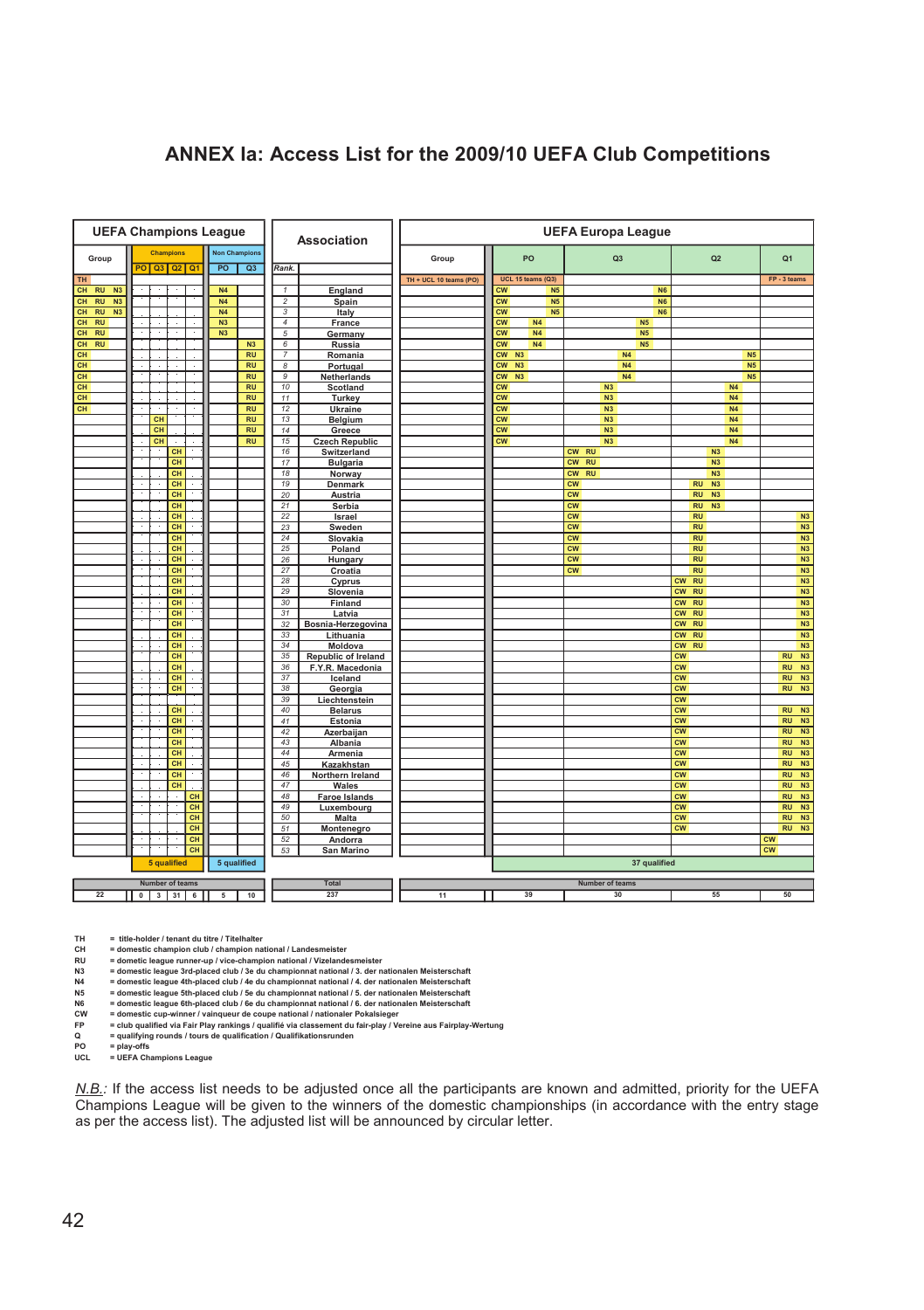

# **ANNEX Ib: UEFA Champions League Competition System**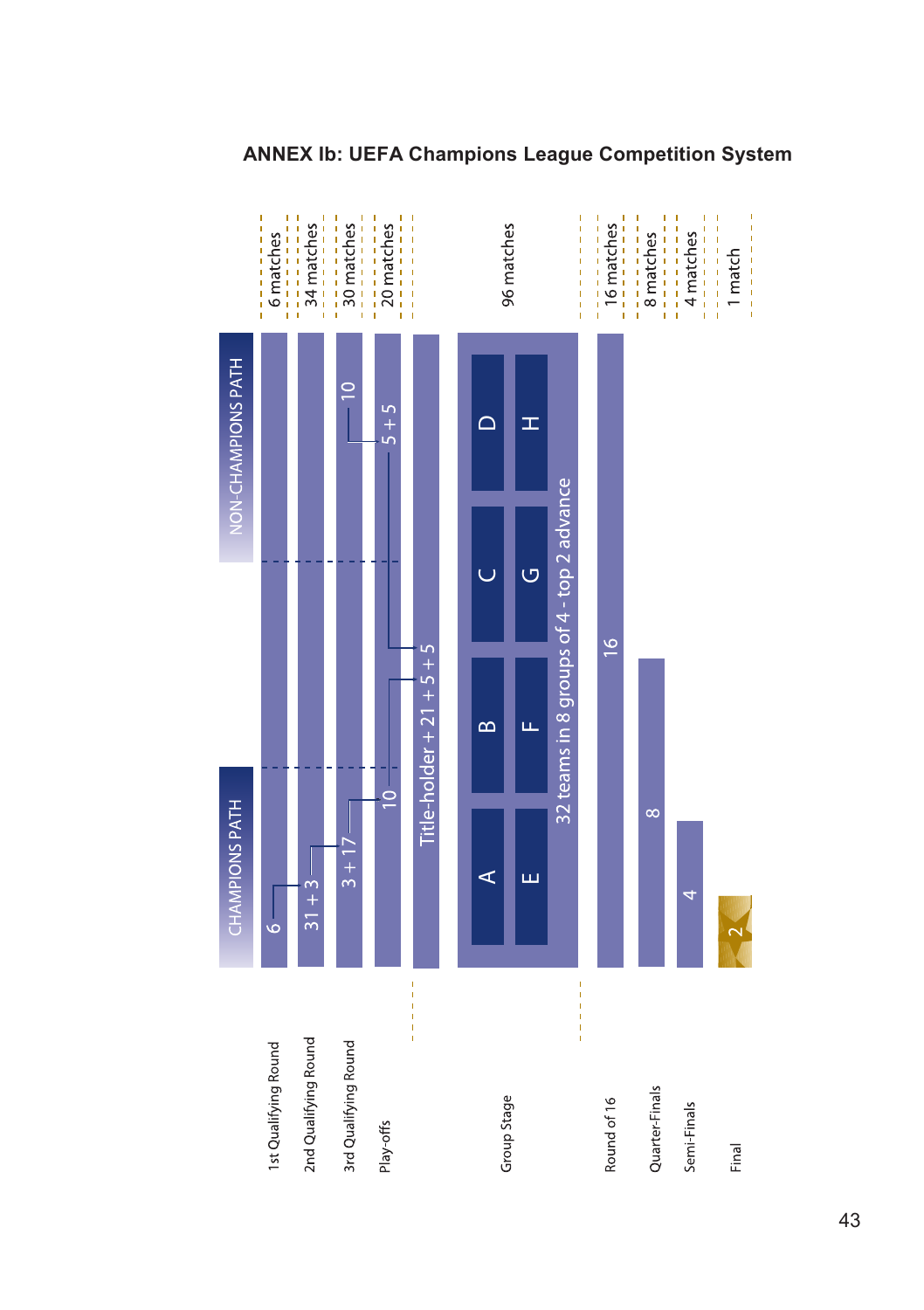

#### **ANNEX Ic: UEFA Match Calendar 2009/10**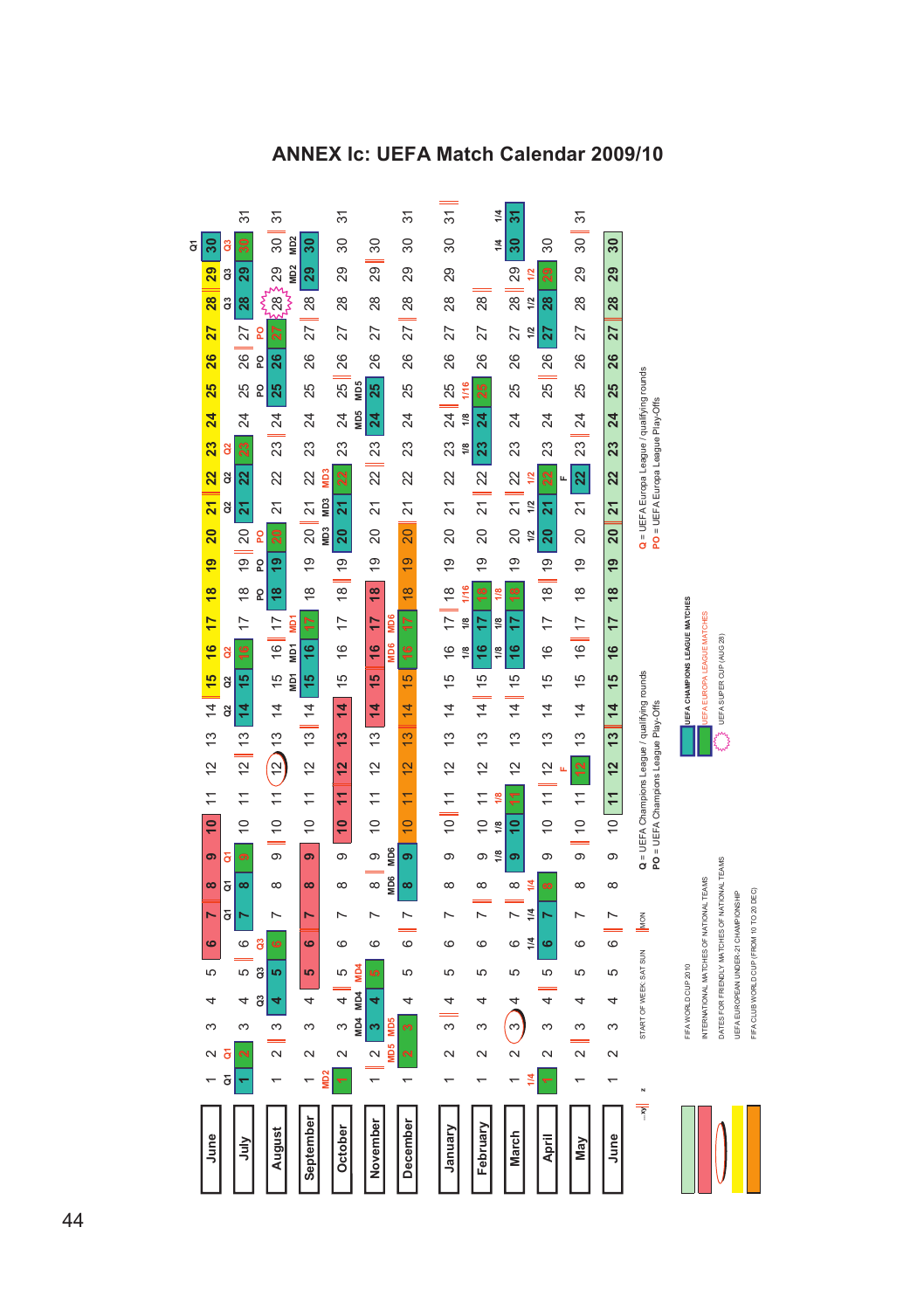# **ANNEX II: Coefficient Ranking System**

1. At the end of each season, UEFA compiles a performance table (UEFA association coefficient rankings) covering the five most recent UEFA Champions League and UEFA Cup/UEFA Europa League seasons in order to determine the number of places allocated to an association in the UEFA Champions League and UEFA Europa League (former UEFA Cup).

# 2. **Calculation of the association's coefficient in the UEFA Champions League and UEFA Europa League**

- 2 points (1 point for qualifying-phase and play-off matches) awarded for a win
- 1 point (0.5 point for qualifying-phase and play-off matches) awarded for a draw
- 0 points awarded for a defeat

Qualifying-phase and play-offs results are taken into account only for the calculation of the association's coefficient.

# 3. **Calculation of the club's coefficient in the UEFA Champions League**

# *a) Qualifying phase and play-offs*

- 0.5 points awarded to each club eliminated in the first qualifying round
- $-$  1 point awarded to each club eliminated in the second qualifying round
- 0 points awarded to each club eliminated in the third qualifying round and in the play-offs. The clubs eliminated at these stages move into the UEFA Europa League and join the UEFA Europa League coefficient calculation system.

# *b) Group stage onwards*

- $-$  2 points awarded for a win
- $-$  1 point awarded for a draw
- $-$  0 points awarded for a defeat

# 4. **Calculation of the club's coefficient in the UEFA Europa League**

# *a) Qualifying phase and play-offs*

- 0.25 points awarded to each club eliminated in the first qualifying round
- 0.5 points awarded to each club eliminated in the second qualifying round
- $-$  1 point awarded to each club eliminated in the third qualifying round
- $-$  1.5 points awarded to each club eliminated in the play-offs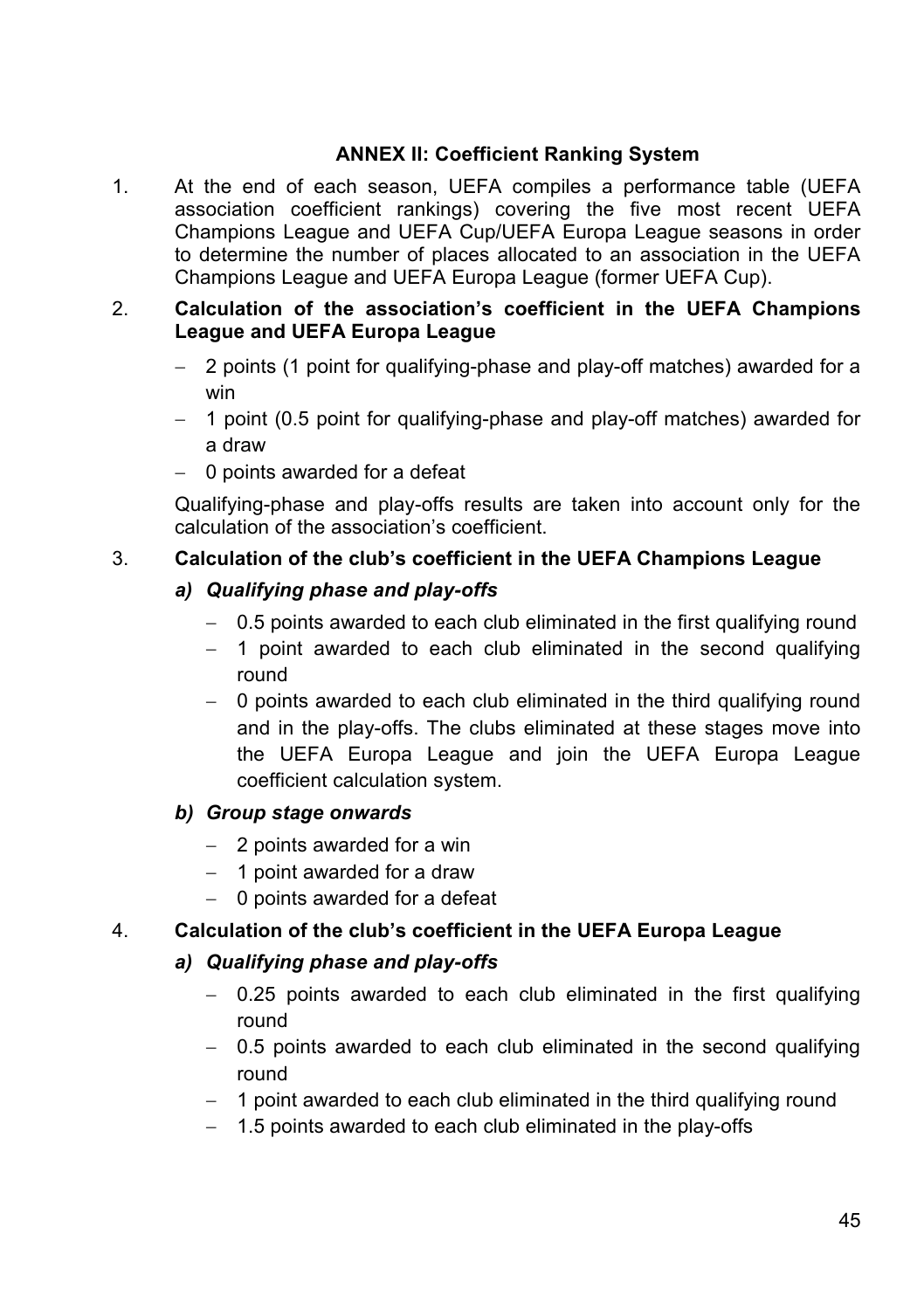# *b) Group stage onwards*

- $-$  2 points awarded for a win
- $-$  1 point awarded for a draw
- $-$  0 points awarded for a defeat

# *c) Guaranteed minimum*

From the 2009/10 season, clubs are guaranteed a minimum of two points in the group stage of the UEFA Europa League even if the number of points actually obtained during this stage is lower. This guaranteed minimum is not added to the points obtained by the clubs concerned during the group stage and is not taken into consideration for the calculation of the coefficient of the national association.

# 5. **Bonus points**

- a) From the 2009/10 season, clubs which reach the round of 16, quarterfinals, semi-finals or final of the UEFA Champions League or the quarterfinals, semi-finals or final of the UEFA Europa League are awarded an extra point for each such round. In addition, four points are awarded for participation in the group phase of UEFA Champions League and four points for qualifying for the round of 16.
- b) These bonus points are also taken into consideration for the calculation of the association's coefficient.
- 6. To calculate the coefficient of the national association concerned, the points obtained in a given season by its clubs are added, then divided by the total number of clubs from the association that took part in the two UEFA club competitions in question.
- 7. Coefficients are calculated to the thousandth and not rounded up.
- 8. In the case of equal coefficients, the UEFA administration takes a final decision on the order of the rankings, taking into consideration the individual coefficients of the most recent season.
- 9. Points are awarded only for matches which have actually been played, in accordance with the results ratified by UEFA. Penalty shoot-outs do not affect the result used to calculate the coefficient.
- 10. The new performance table is communicated to the member associations on completion of the most recent UEFA club competition season.
- 11. The UEFA administration takes final decisions on any matters not provided for in these provisions.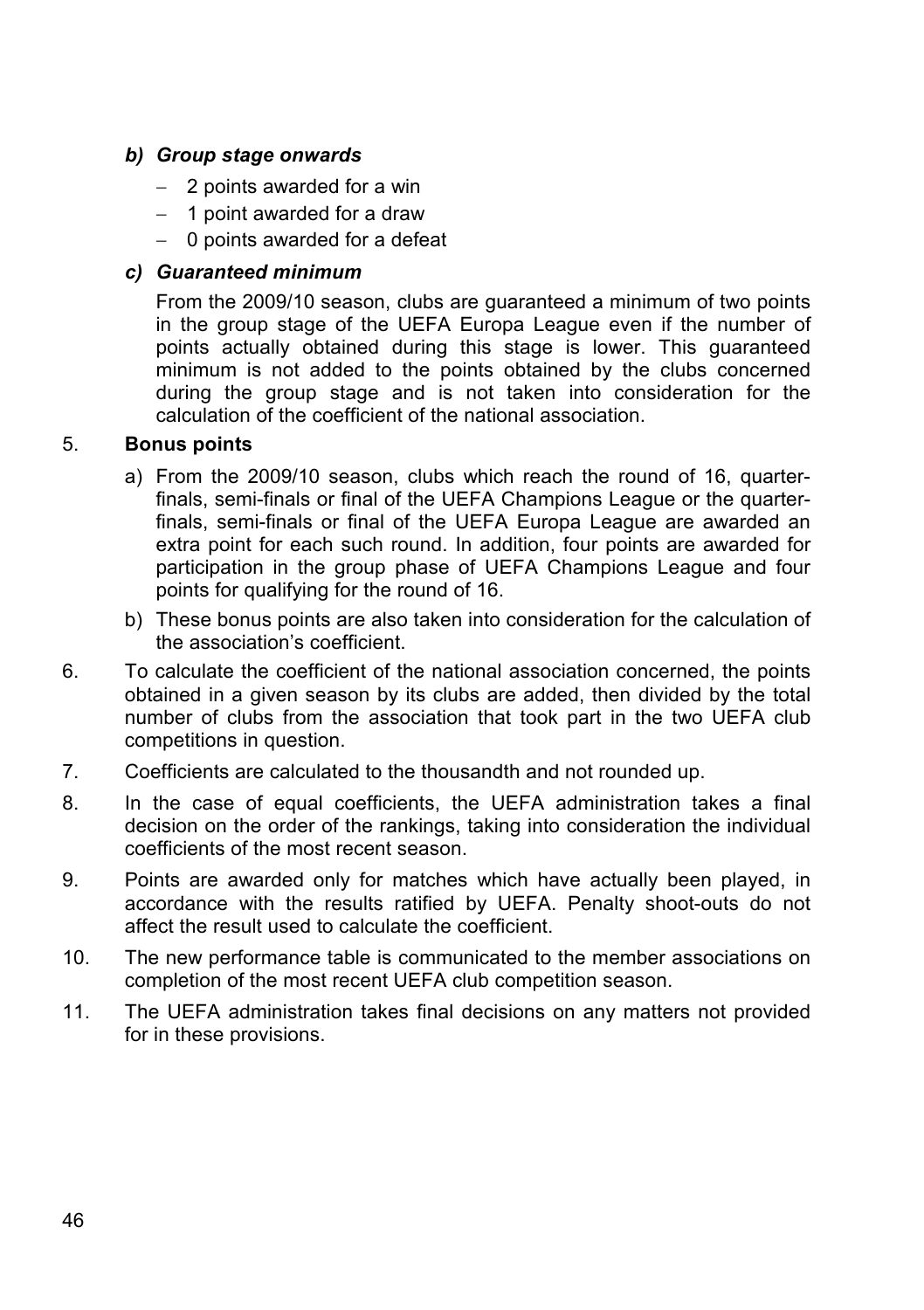### **ANNEX III: Media Matters**

### **1. General**

UEFA is entitled to control media access to the stadium and may deny access to any unauthorised member of the media irrespective of whether they are a rights-holder.

#### **2. Media requirements**

#### a) Pre-season requirements

Before the start of the season each club must, at UEFA's discretion, (i) provide UEFA with individual player and coach/manager statistics and photographs, historical information on and a photograph of its stadium, and any further data requested by UEFA for promotional purposes; or (ii) make all or part of the above available for UEFA to produce its own material.

b) Club press officer

Each club must appoint a press officer to coordinate cooperation between the club and the media in accordance with UEFA's regulations and guidelines, as well as the *UEFA Champions League Club Manual*. Where possible, the club press officer aims to assist UEFA in compiling editorial features in text or electronic format before and during the season, to help promote the competition. The club press officer must travel with the team to away fixtures in order to coordinate all media arrangements including pre-match and post-match press conferences and interviews, and to cooperate with the UEFA media officer at the venue.

The visiting team's press officer must send (by fax or email) a full list of accreditation requests to the home club's press officer, with a copy to the UEFA media officer and to UEFA, by the Friday before the match at the latest. The club press officer must also ensure that all accreditation requests come from bona fide football reporters.

c) Pre-match press conferences

Both clubs must hold a pre-match press conference the day before the match timed to respect the media deadlines in the two countries. The two press conferences must be arranged so that a media reporter can attend both. Ideally, the press conferences will be staged in the stadium but, in any case, they must take place in or near the city where the match is to be played. Each press conference must be attended by at least the manager/head coach of the team plus one or, preferably, two players. Unless alternative arrangements have been agreed beforehand by the two clubs, the home club is responsible for providing a qualified interpreter at pre-match and post-match press conferences. Wherever possible, simultaneous translation facilities should be offered (see *UEFA Guidelines for Media Facilities in Stadiums*, 1 January 2009).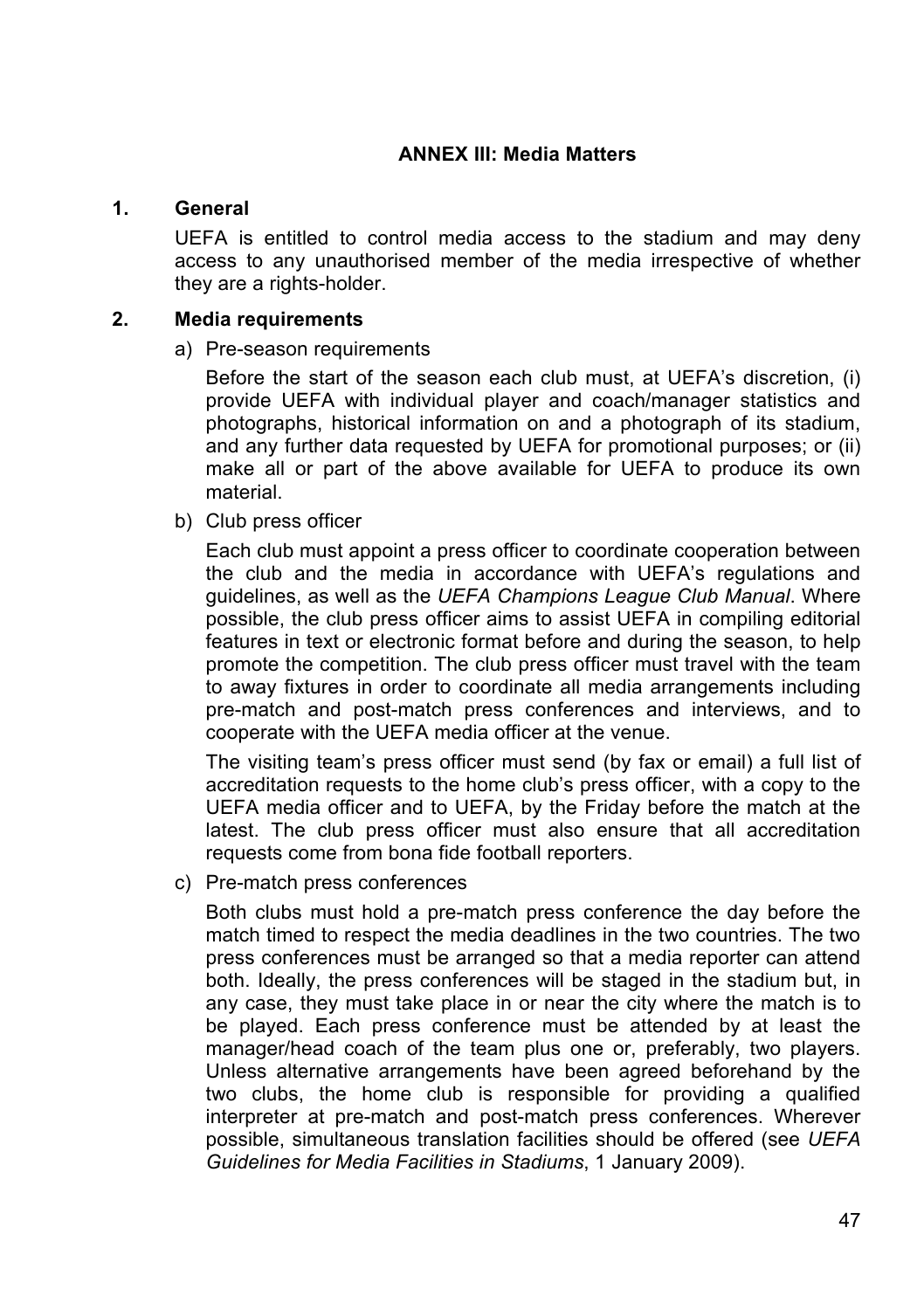d) Training sessions

Both teams must make their last training session before the match open to the media for at least 15 minutes. In principle, the visiting team will hold its official training session in the stadium where the match will take place. Each club may decide whether the entire training session in question or only the first or last 15 minutes will be open to the media. If a club decides to make only 15 minutes open, this will apply to all the media, i.e. audiovisual media, audio media, written press, photographers, the official club platforms and the club photographers.

Should the club decide to open the training session for only 15 minutes and if its own official club platform crew wishes to attend the entire session, then an ENG crew from both (i) the host broadcaster and (ii) the main visiting broadcaster must be given the same opportunity. This applies for both home and away matches.

Should the club allow its own photographer to attend the entire training session (of which only 15 minutes are open to the media), the club photographer must provide UEFA – upon request – with photos which UEFA will then make available to the international media.

e) Press seating

An adequate number of covered seats (see *UEFA Champions League Club Manual*) must be made available for the written press in a separate and secure area with desks big enough to accommodate a laptop computer and a notepad. There must be power supply and phone/modem connections at all seats with desks or alternative wi-fi facilities must be available.

Non-rights-holders may, if space permits, be allocated observer seats (without desks) in the press box. Applications for such seats should be addressed to the home club five days before the match at the latest. On entering the stadium, cameras and any other recording or broadcasting equipment must be deposited in the location indicated by the UEFA media officer. Such equipment may only be retrieved after the final whistle.

f) Interviews and pitch-side presentations

If requested by UEFA, both clubs must make the head coach and one player available the day before each match for an interview of up to five minutes, to be recorded by the main audiovisual rights-holder in the territory of the relevant team, for the purpose of worldwide newsexchange distribution to all audiovisual rights-holders.

Interviews are not permitted during the match on the field of play itself or in its immediate vicinity. However, upon arrival, half-time, super-flash and flash interviews can take place under the following circumstances. Upon arrival interviews are allowed with coaches and players – subject to their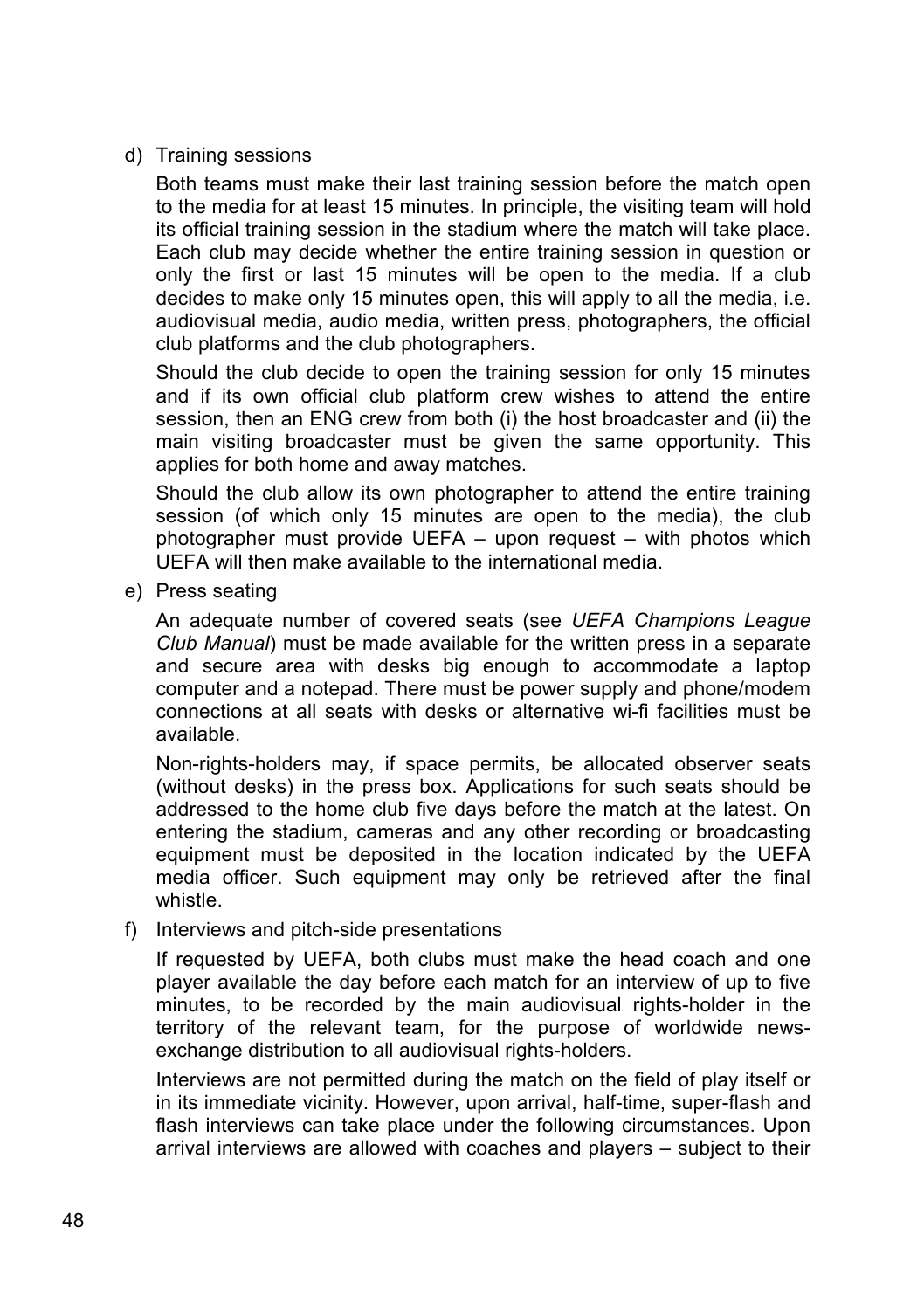agreement – upon their arrival at the stadium, at a pre-determined location where a fixed camera can be positioned. A half-time interview may only be conducted in the designated area (either super-flash or flash interview), and the clubs are obliged to make one of their listed team officials available for this purpose. Super-flash interviews can be conducted after the match in a designated pitch-side area located between the pitch and the players' tunnel. Flash interviews take place after the match has finished in a designated area between the pitch and the dressing-rooms. For post-match interviews, as a minimum requirement, both teams must make their team manager/coach, as well as at least two key players, i.e. players who had a decisive influence on the result, available for both (i) the host broadcaster and (ii) the main visiting broadcaster. These and other players must also be available for flash interviews with other audiovisual rights-holders. All interview locations must be pre-determined by the UEFA media officer and the home club.

g) Post-match press conferences and mixed zone

The post-match press conference at the venue must start no later than 20 minutes after the final whistle. The home club is responsible for providing the necessary infrastructure (interpreting and technical equipment). Both clubs are obliged to make their manager/head coach available for this press conference.

After the match, a mixed zone must be set up for the media on the way from the dressing rooms to the team transport area. This area – accessible only to coaches, players and representatives of the media, to offer reporters opportunities to conduct interviews – must be divided into separate areas for audiovisual media, audio media and written press. The home club must ensure that the area is safe for players and coaches to walk through. Players of both teams are obliged to pass through the mixed zone but they are not obliged to give interviews if they do not wish to do so.

h) Dressing rooms

The team dressing rooms are off limits to representatives of the media before, during and after the match. However, the club agrees that, subject to its prior agreement, one camera of the host broadcaster may enter the dressing room to film the players' shirts and equipment and also conduct one brief presentation involving the main reporter or presenter from such audiovisual rights-holder. This filming must be completed well before the arrival of the players, ideally some two hours before kick-off.

i) The field of play and the technical zone

No media representatives are allowed to go on to the field of play before, during or after the match, with the exception of the hand-held camera crew covering the team line-ups at the start of the match and up to two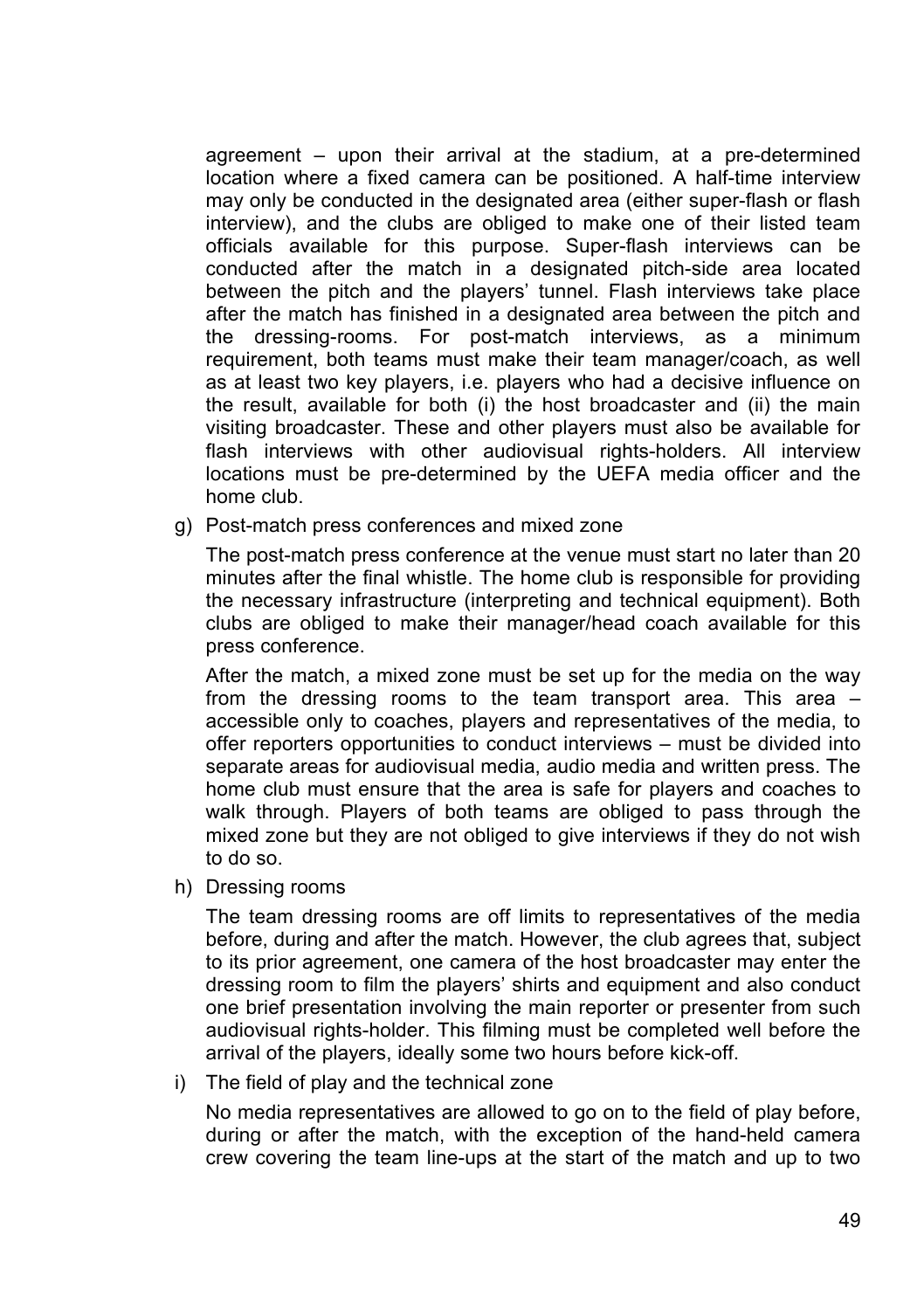cameras of the host broadcaster filming after the final whistle. The same applies to the tunnel and dressing-room area, with the exception of UEFA-approved flash interviews, pre- and post-match indoor studio presentations and a camera of the host broadcaster filming the following activities:

- team arrivals (as far as to the dressing-room area)
- players in tunnel prior to taking the field (before the match)

- players returning to the pitch at the start of the second half.

In terms of the mass media, only a limited number of photographers, cameramen and production staff of the audiovisual rights-holders – all equipped with the appropriate pitch-access accreditation – are allowed to work in the area between the boundaries of the field and the spectators (see Annex IVa and Annex IVb).

### **3. Audiovisual rights-holders**

Clubs involved in the play-offs and the UEFA Champions League have certain obligations towards the host broadcaster and other audiovisual rightsholders for these matches.

The clubs undertake to provide the audiovisual rights-holders with the necessary technical assistance, facilities and access for technical personnel.

UEFA media requirements include, but are not limited to, the facilities defined below. Clubs may not charge the audiovisual rights-holders and/or the UEFA audio media partners for any general installation costs relating to their production requirements.

Clubs are required to provide the facilities, including, where necessary, the removal of seats and the non-sale of tickets, for the construction of camera platforms, studios and commentary positions. Any temporary construction such as scaffolding must be checked and approved by the relevant safety authorities. Production plans, including camera and commentary positions, will be confirmed to clubs five days before the match at the latest.

Audiovisual rights-holder facilities to be provided by the club are defined below.

a) Camera positions: In order to guarantee a consistently high standard of coverage for all matches, there should be a minimum number of camera positions for the host broadcaster, plus additional positions available to audiovisual rights-holders, to supplement their coverage. Clubs must ensure that the camera positions described below can be accommodated, unless they present any safety or security risks. All cameras must respect the minimum distances from the touchlines and substitutes' benches, as indicated in Annex IVb.

Further optional camera positions are listed in the *UEFA Champions League Club Manual* and *UEFA Champions League Production Manual*.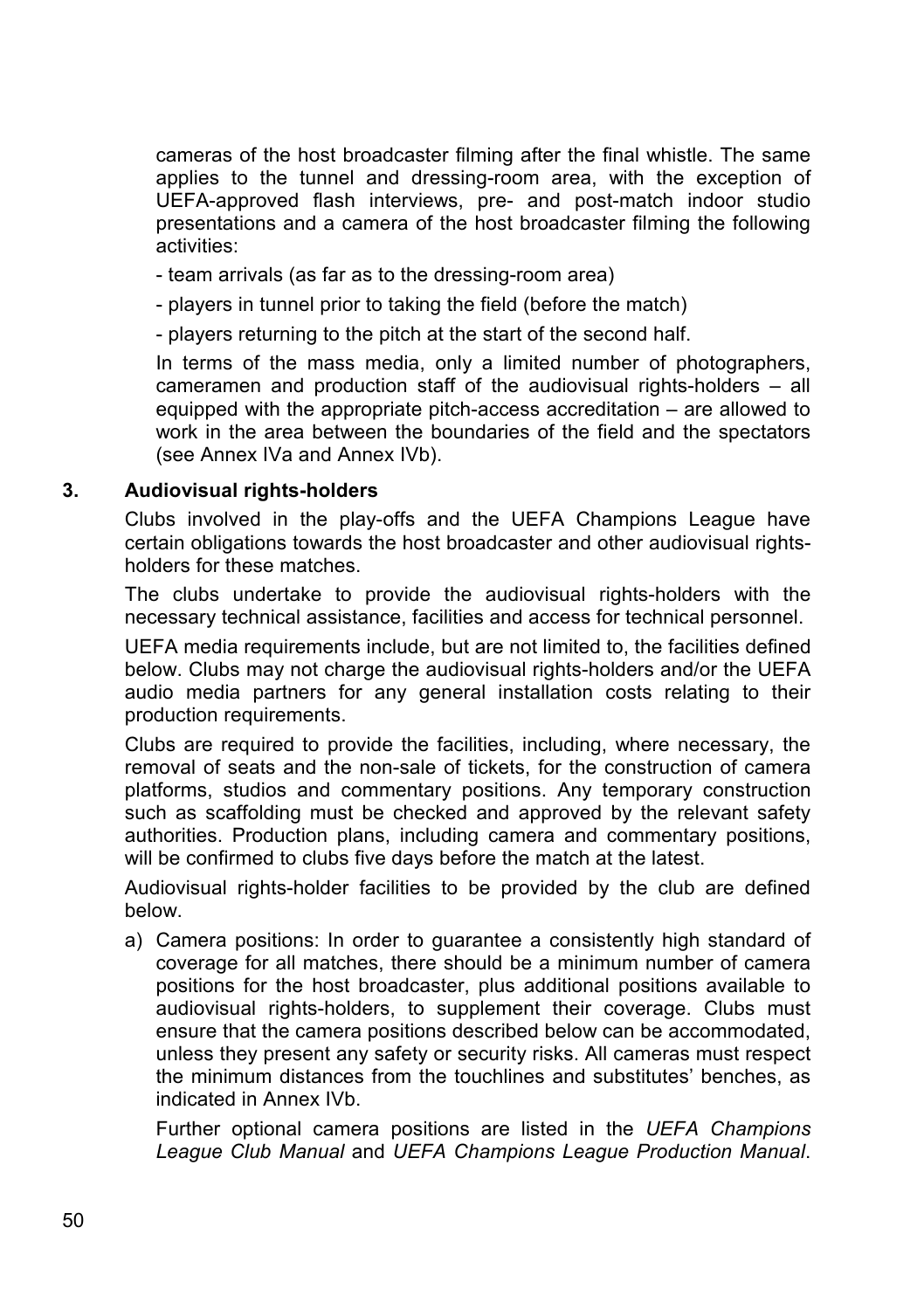Also, as a result of technological developments, new camera equipment may develop during the season, which may require new positions in the stadiums. Subject to space availability and safety and security considerations, such camera positions may be approved by UEFA on a case-by-case basis in consultation with the audiovisual rights-holders and clubs involved.

i) Main cameras:

Positioned in the main stand and situated exactly on the halfway line. These cameras should be facing away from the sun. Positions must be provided for at least three cameras for the play-offs and the group stage, and at least four cameras for the knockout stage.

ii) Pitch-side halfway camera:

Fixed camera on the halfway line at pitch level, near the touchline, for player close-ups. If it is proposed that this camera is to be placed between the substitutes' benches, a solution must be found to enable an unimpeded view of the field of play and substitutes' benches for the fourth official, and a clear view of the field of play for the club representatives seated on the substitutes' benches.

iii) 16-metre cameras:

Two cameras installed in the main stand at the same level as or higher than the main camera, facing each of the 16-metre lines.

iv) Low cameras behind the goal:

Two cameras at pitch level in fixed positions behind the goal-line, on the side closest to the main camera. Furthermore, an area ten metres long and two metres wide behind each goal should be made available for unilateral audiovisual rights-holders and ENG crews.

v) Bench camera:

One portable camera (in a fixed position unless agreed otherwise) may be positioned to cover the substitutes' benches for close-ups of players.

One portable camera used outside the substitutes' benches (cabled or wireless) can also be used on the field for player close-ups during the line-up and the toss of the coin, as well as after the final whistle for player close-ups.

vi) Beauty-shot camera:

Fixed camera mounted high in the stadium to give a panoramic static shot of the stadium.

vii) High cameras behind goals:

One camera installed in the stands behind each goal, at a height which permits the penalty spot to be seen above the goal crossbar.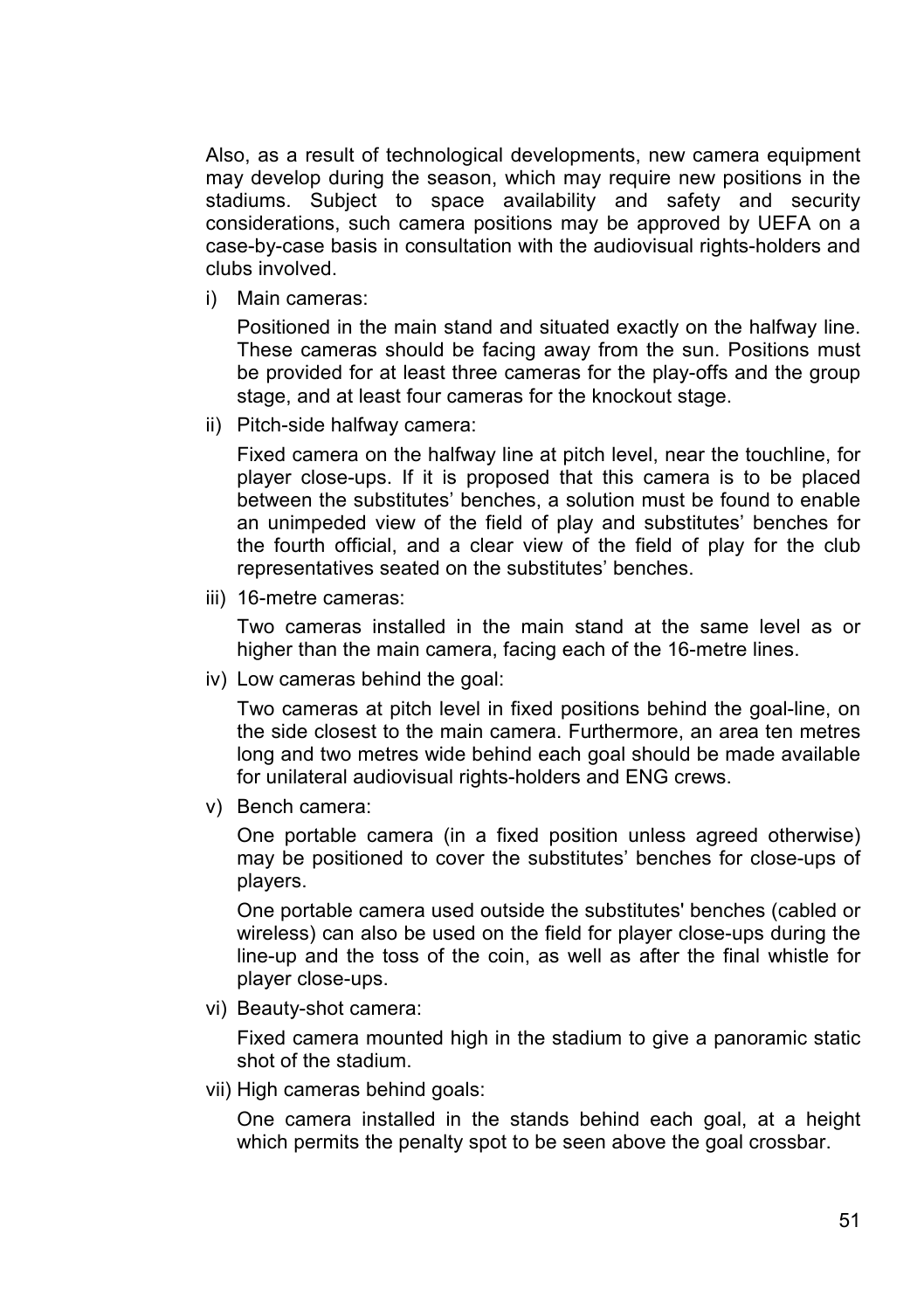viii) Reverse-angle cameras:

One camera located in the stands and up to three pitch-side cameras on the opposite side of the stadium to the main camera, for reverseangle coverage. For the knockout stage, space for an additional camera in the stands (two in total) must be made available.

ix) 20-metre cameras:

Two fixed pitch-side cameras installed on the same side as the main camera facing each of the imaginary 20-metre lines. These cameras must ensure that the players, coaches and referees are not disturbed and have a clear view of all corners of the field of play. The cameras must remain behind a line drawn from the substitutes' benches to the corner flags. The pitch must be marked to indicate these zones.

x) Tunnel camera:

A camera in a fixed position, approved by the UEFA media officer, in the area between the field of play and the dressing-room area (or the players' tunnel) may only be used before the teams exit the tunnel at the start of the first and second half.

xi) 6-metre cameras:

Two cameras between pitch level and five metres above pitch, located on same side as main camera and facing the 6-metre line. Subject to space permitting and as long as these cameras do not cause any view obstruction.

xii) Steadicams:

If space permits, up to two steadicams along the touchline, one covering each half of the pitch and located on the same side as the main camera. These cameras can only operate in a zone extending from the goal line to the 16-metre line.

xiii) Mini-cameras:

A mini-camera may be placed directly behind the goal net as long as it does not touch the net. A mini-camera may also be attached to the poles which support the net or the cable connecting the back of the net to the vertical stanchions directly behind the goal. However, no camera may be attached to the net or the actual goalposts or crossbar.

b) Commentary positions: These must be located in the same stand as the main cameras. Up to 30 positions are required for play-offs and group matches and up to 40 for the round of 16, quarter-finals and semi-finals. Commentary positions should have three seats each and must be equipped with the necessary power, lighting and phone/modem connections. Access to the commentary positions must be secure and not accessible for the general public.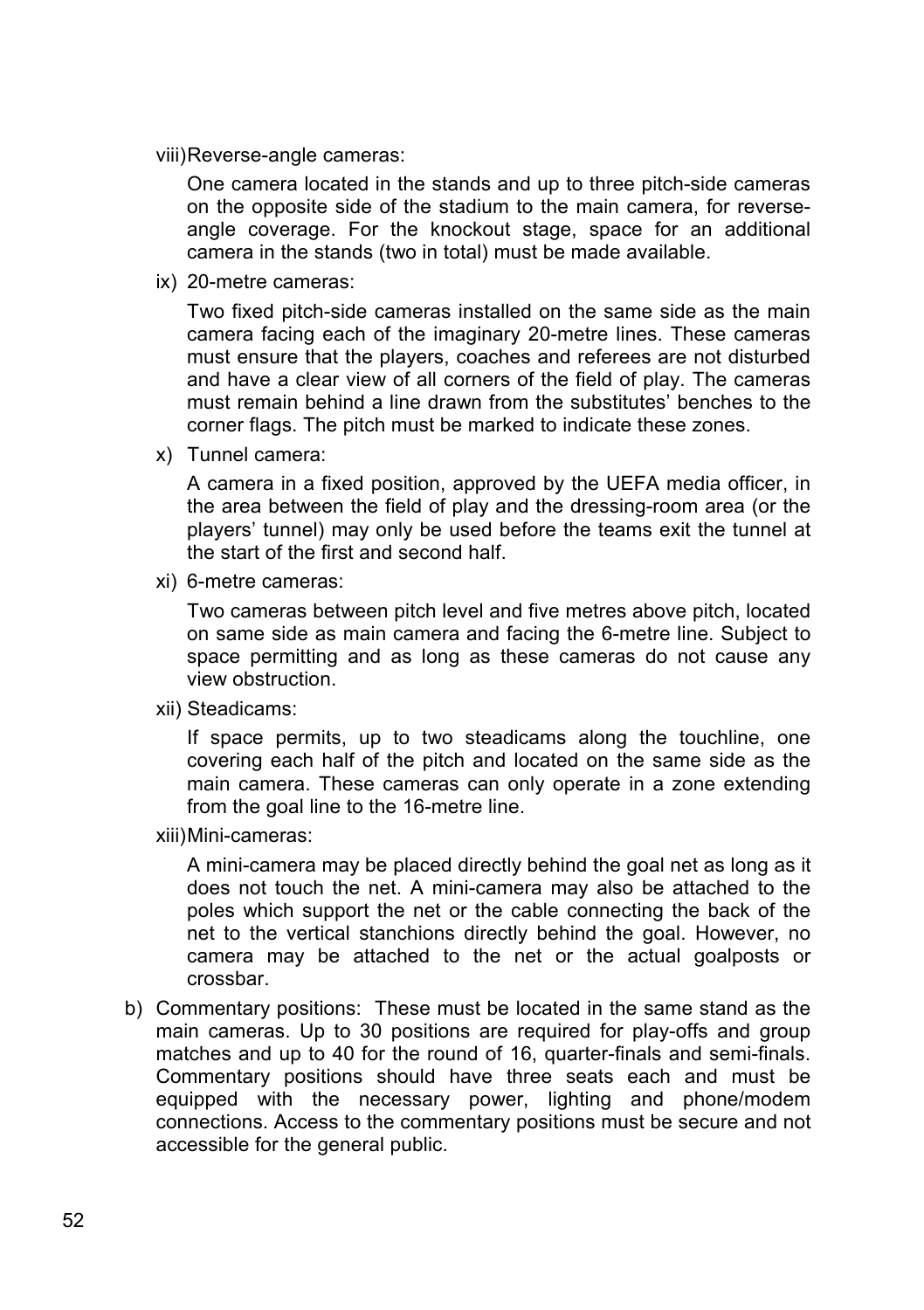- c) Indoor studios: Clubs must provide space for two studios, each individually enclosed and each measuring 5 x 5 x 2.3 metres. The studios should be close to the dressing rooms to allow easy access for coach and player interviews.
- d) Pitch-view studios: At the request of audiovisual rights-holders, clubs must provide one studio with an unrestricted view of the field of play e.g. an executive box or space for the installation of such a studio, if safety and security considerations permit.
- e) Flash interview positions: Clubs must provide space for at least four flashinterview positions and at least eight flash-interview positions for the knockout matches. These should be located between the substitutes' benches and the dressing rooms and should each measure 3 x 4 metres.
- f) Super-flash positions: At least two super-flash positions, each measuring 3 x 3 metres, must be provided between the pitch and the players' tunnel.
- g) Pitch-side presentations: Clubs must ensure that pre-match, half-time and post-match pitch-side presentations can be conducted by audiovisual rights-holders. To this end, clubs must make space available next to the playing surface. This space should be split into no more than two areas, each area totalling a minimum of 15 x 3 metres.
- h) Power supply: Existing technical power and back-up power must be provided to all audiovisual rights-holder areas, including, without limitation, camera positions, commentary positions, interview positions, studios and the outside broadcast (OB) van area.
- i) OB van area: Parking space of at least  $1000m<sup>2</sup>$  must be provided for playoffs and group matches and of up to 2000m² for matches in the round of 16, quarter-finals and semi-finals. The parking area should be on the same side as the main cameras and must be made secure from the public. The surface and the layout of such space must also be suitable for parking any OB vehicles.
- j) Security: All security measures that may be reasonably required to safeguard and control the audiovisual rights-holder areas (including, without limitation, the OB van area) are the responsibility of the club. The security of all audiovisual rights-holder areas is the responsibility of the club. These areas must not be accessible to the public and should have 24-hour manned security from the start of installations to the departure of all audiovisual rights-holder personnel and equipment.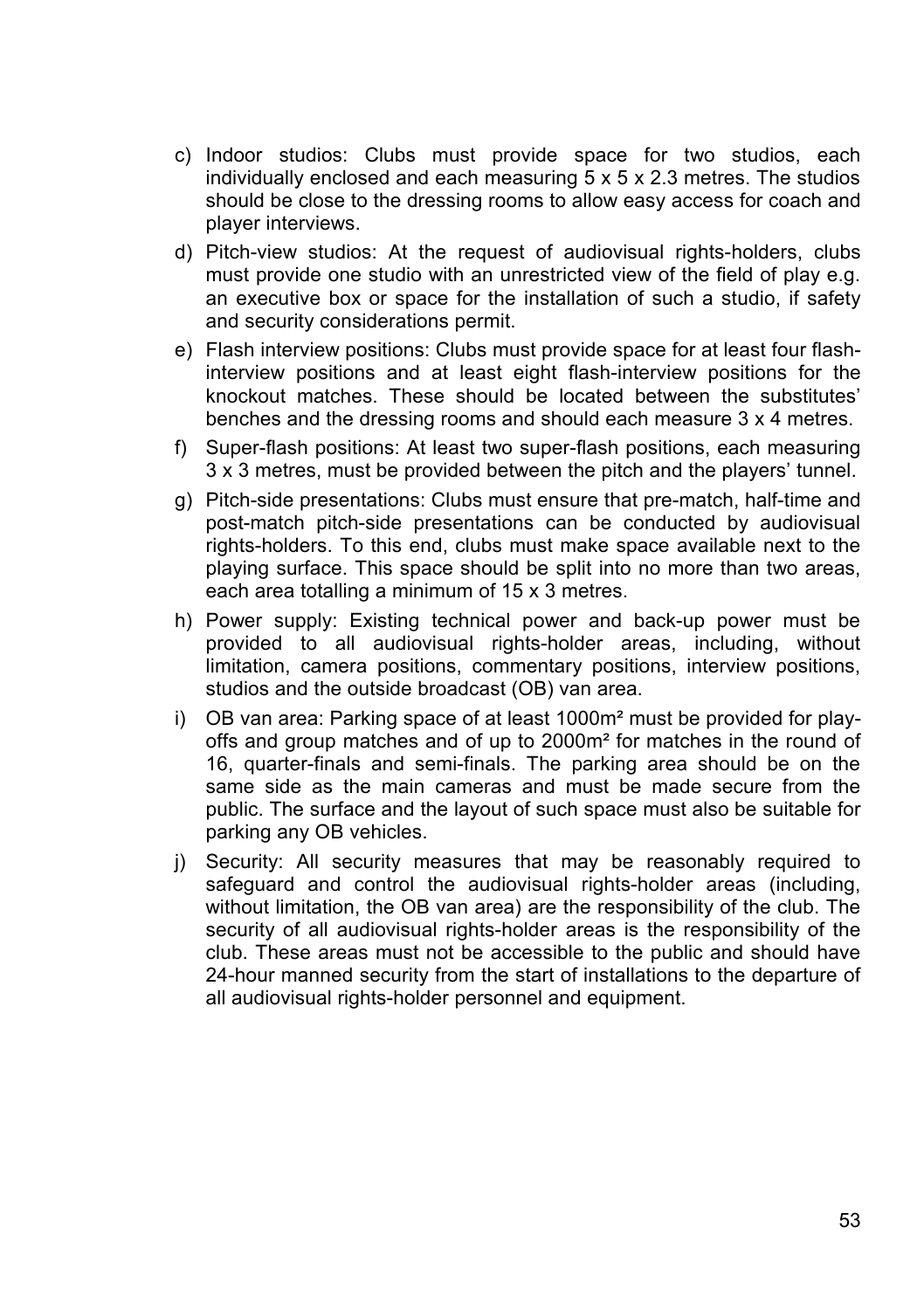- k) Cabling: Clubs must, in principle, provide the necessary cabling infrastructure (e.g. cable bridges, trenches) to enable the audiovisual rights-holders to install all cables safely and securely. Moreover, where requested, access to pre-cabled systems in stadiums should be free of charge to all audiovisual rights-holders.
- l) Clubs must provide space for the installation of a statistical data collection system. This includes, at least, space for two racks of small cameras (each rack being 2.5 metres long) and space for a desk for three seated technicians on either the main or reverse stands.

### **4. Club audio media partners**

The rules relating to the exploitation of the audio rights are set out in Annex VII, paragraph 4.

Audio reporters are not allowed to enter the field of play nor may they have access to the pitch, tunnel, dressing rooms or "flash interview" area. They may attend the post-match press conferences and will be granted access to the mixed zone.

Requests for audio accreditation and technical installations must be sent to the home club at least ten days before a match, and a list of club audio media partners who have requested accreditation must be submitted to the UEFA media officer.

### **5. Written press**

This section applies to media that are not covered by paragraphs 3 and 4 of this annex and report in writing only, whatever may be the support they use (e.g. newspaper, internet websites, mobile portals).

Clubs should accept accreditation applications from such media on condition that they do not cover the game live in sound and/or pictures (for the sake of clarity, this includes press conferences and the mixed zone).

Therefore, subject to places being available in the press box, they should be accredited as written press, with access to the post-match press conference and mixed zone.

### **6. Photographers**

A limited number of photographers may work in the areas behind the advertising boards behind the goals unless, in exceptional circumstances, special dispensation to work in other areas is given by the UEFA media officer. Photographers may only change ends at half-time or, if appropriate, during the interval before the start of extra time.

Photographers may attend the post-match press conferences subject to space restrictions.

Each photographer must obtain  $-$  and sign for  $-$  the appropriate UEFA Champions League photographer's bib before the match and must return it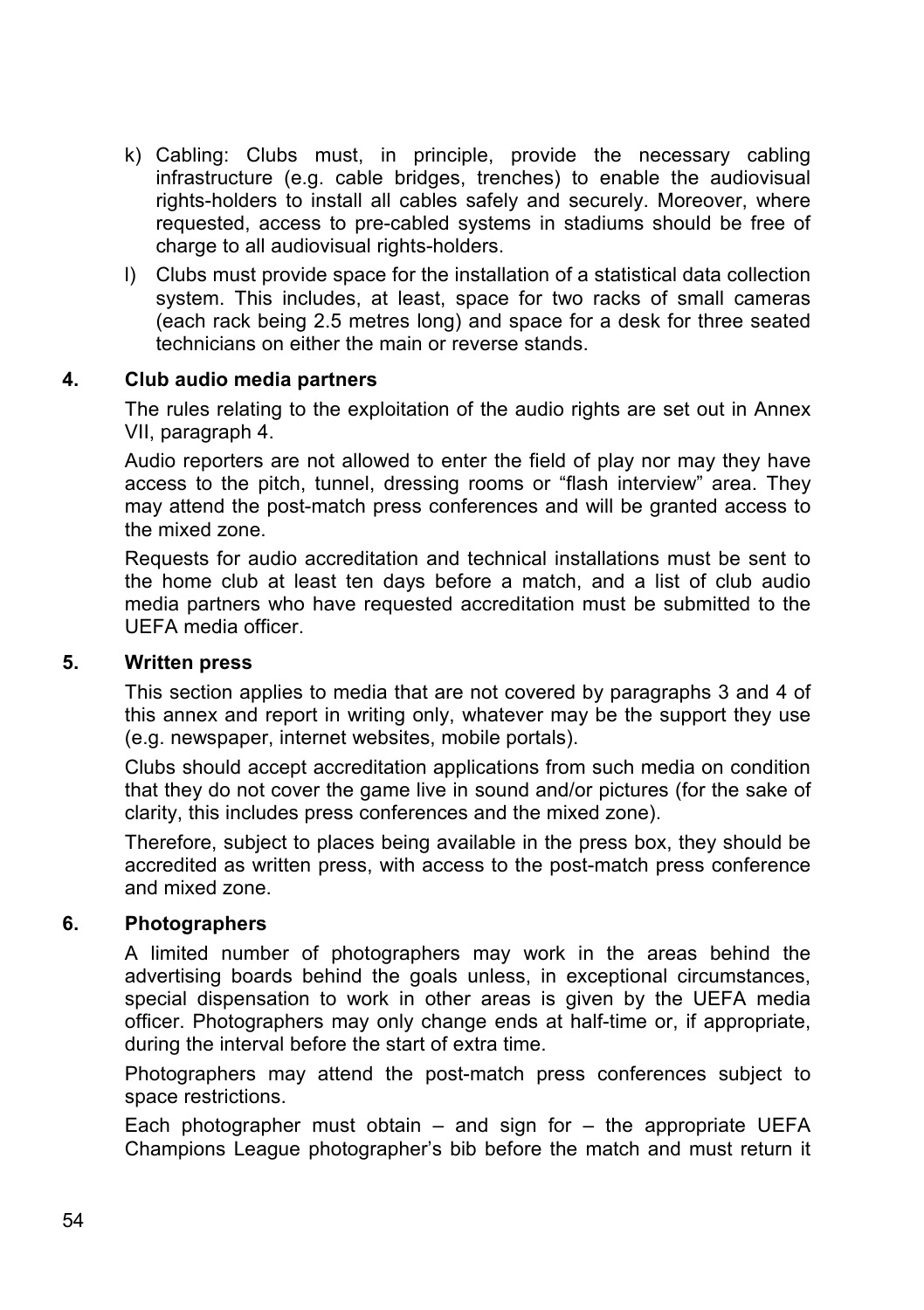before leaving the stadium. The bib must be worn at all times, with the number clearly visible on the back.

UEFA is responsible for the production of photographers' bibs (as well as bibs for audiovisual rights-holder personnel and ENG crews). The home club is responsible for assigning sufficient personnel for the distribution of photographers' bibs prior to the match and collection of the bibs when photographers leave the stadium (during or after the match).

The visiting team's press officer must provide the home club with a full list of photographers' accreditation requests by the Friday before the match at the latest.

Photographs taken by officially accredited photographers may be published online (including internet and mobile) for editorial purposes only, subject to the following conditions:

- a) they must appear as stills and not as moving pictures or quasi-video;
- b) there must be an interval of at least 20 seconds between postings of photographs.

### **7. Principles for the media**

a) Respect of the field of play:

Any media equipment and personnel must be positioned in such a way that they do not present any danger for players or referees. Generally, cameras should be four metres from touchlines and behind advertising boards on goal-lines. The field of play itself must always be kept free of cameras, cables and media personnel.

b) Respect of officials:

Media equipment and personnel may not obstruct the view or movement of, or cause confusion for referees or players/coaches.

c) Respect of spectators:

Media equipment and personnel should not obstruct the spectators' view of the field of play. Media cameras should not record the crowd in a manner which could cause any dangerous activity.

d) Respect of players/coaches:

Media must respect the needs of the players and coaches. Interviews may be arranged only outside the technical area, in areas defined and approved by UEFA. Reporters must not approach players or coaches for interviews or comments during play.

e) Respect of other media:

All media representatives must respect the needs of other media colleagues. For example, adequate positions for photographers must be available alongside audiovisual rights-holder cameras behind the advertising boards, in principle behind each goal, and media working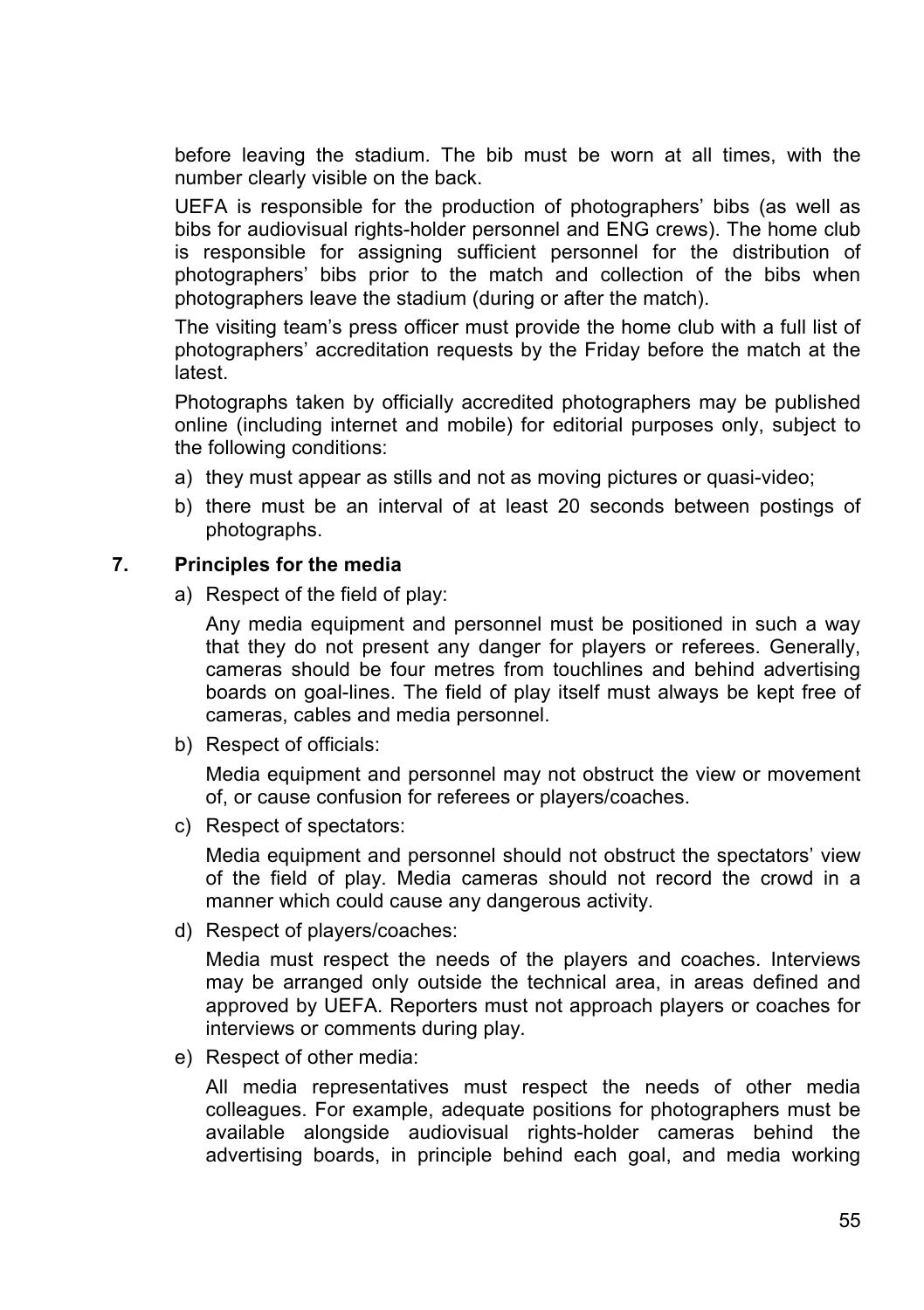areas must not be disturbed during the match by audiovisual rights-holder technical personnel or photographers.

# **8. UEFA Champions League Club Manual**

Please note also the relevant provisions in the *UEFA Champions League Club Manual*.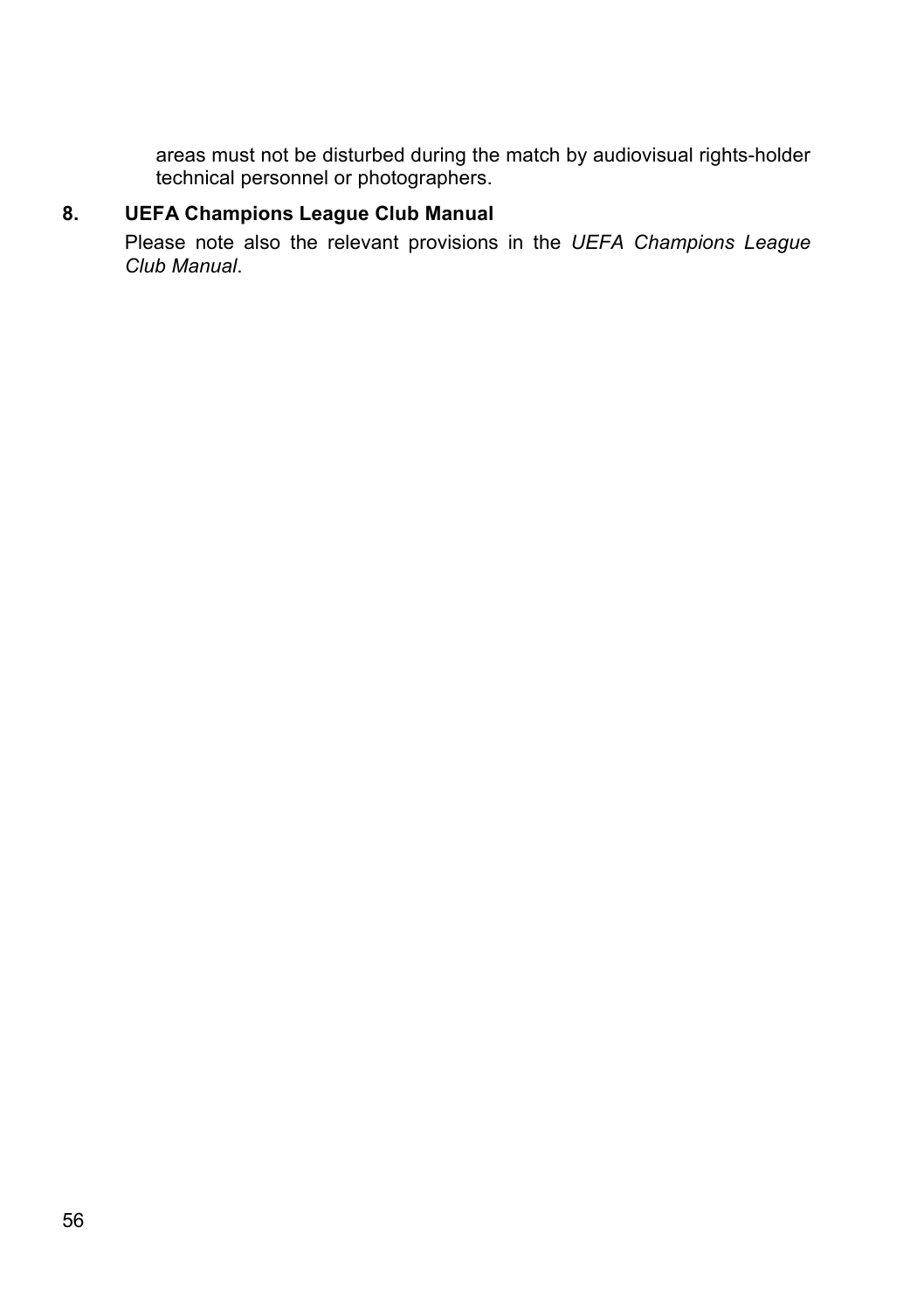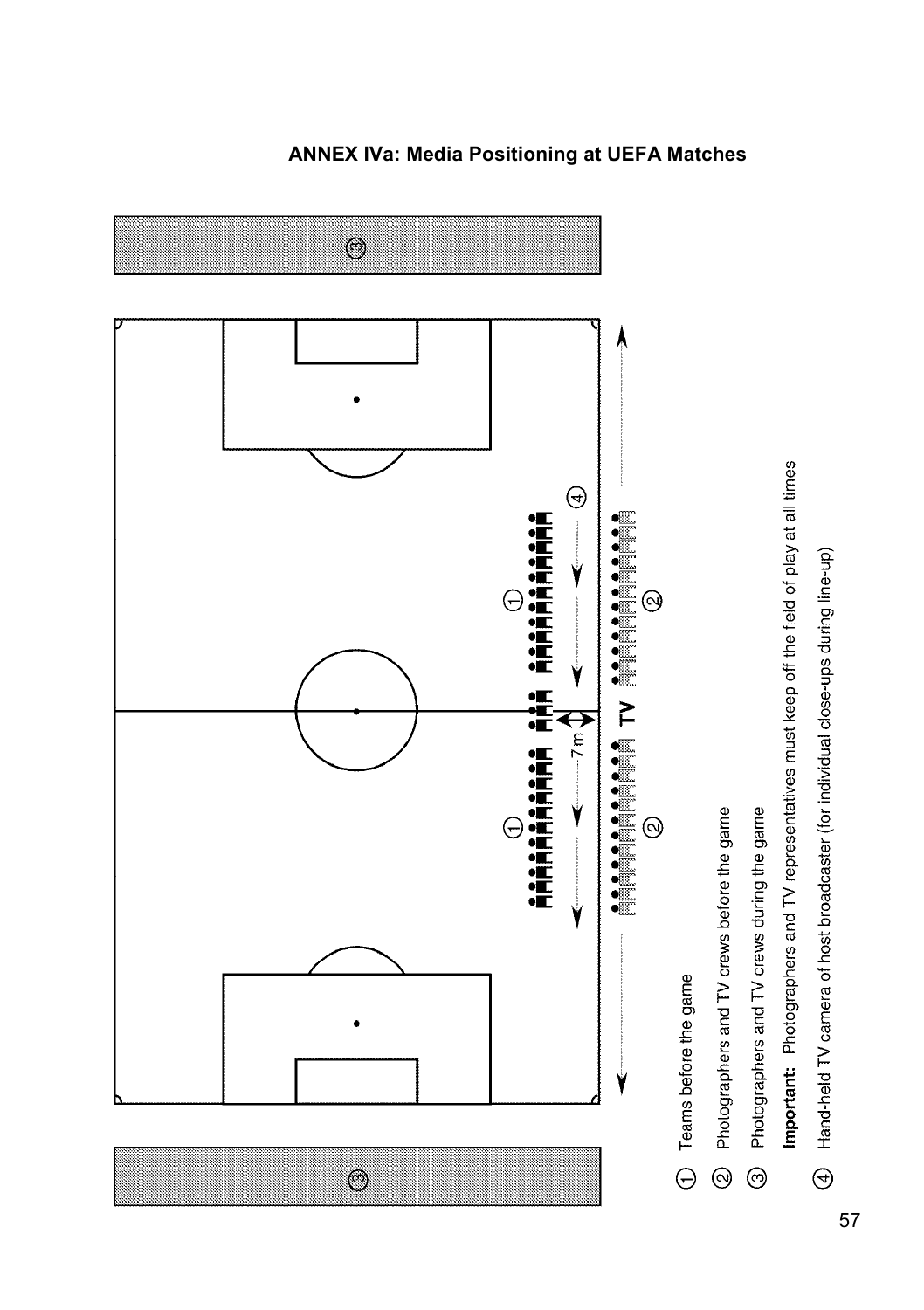

**ANNEX IVb: TV Camera Positions** 

*N.B.: Diagram reflects minimum distances; detailed pitch configuration is contained in the club manual.*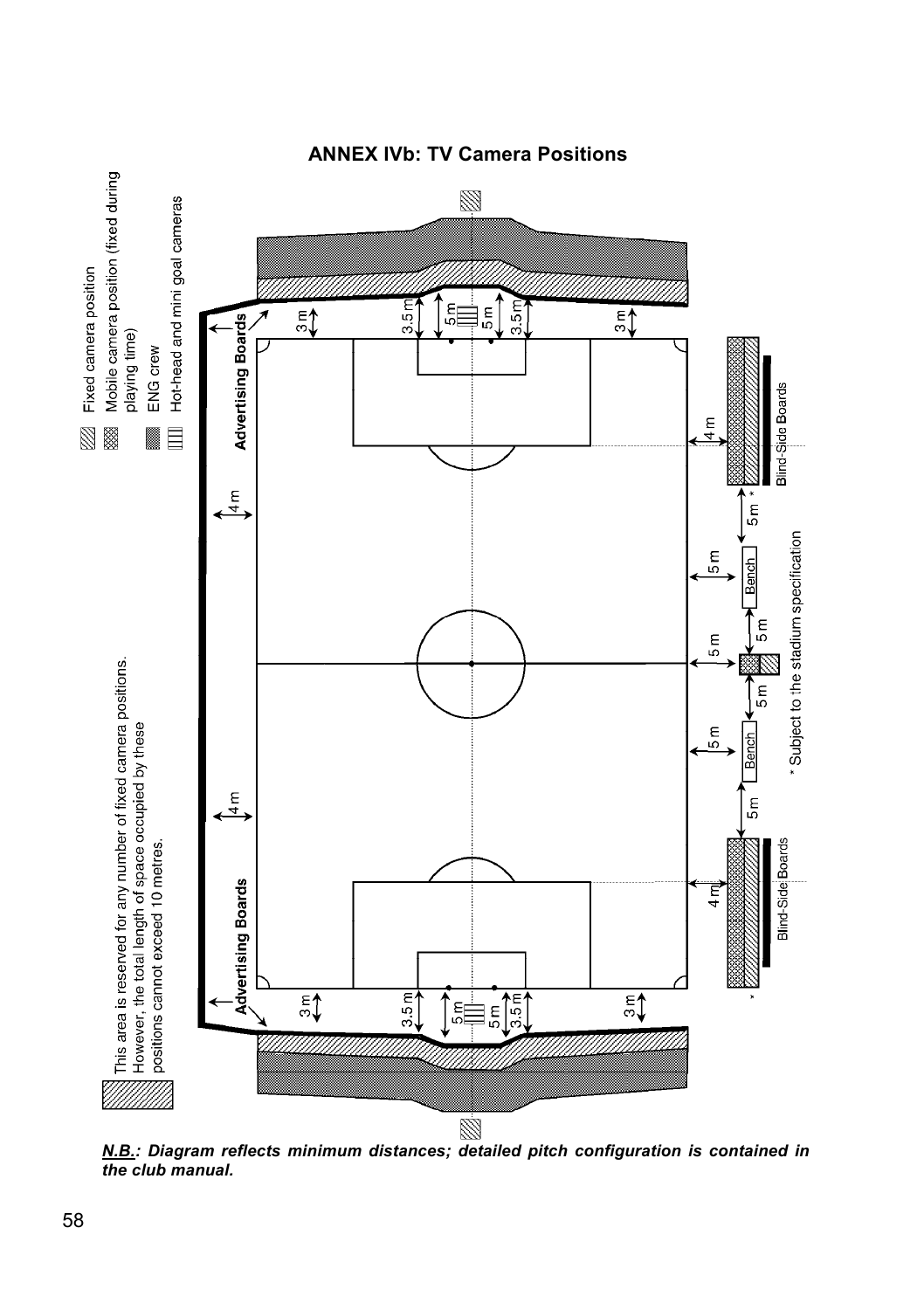# **ANNEX V: Respect Fair Play Assessment**

### **Introduction**

1. The fair play assessment forms part of the respect campaign. Conduct according to the spirit of fair play is essential for the successful promotion and development of and involvement in sport. The objective of activities in favour of fair play is to foster a sporting spirit, as well as the sporting behaviour of players, team officials and spectators, thereby increasing the enjoyment of all those involved in the game.

### **UEFA Respect fair play rankings**

2. In its efforts to promote fair play, UEFA establishes association fair play rankings for each season, based on all matches played in all UEFA competitions (national representative and club teams) between 1 May and 30 April. In establishing these rankings, only those associations whose teams have played at least the required number of matches (i.e. total number of matches assessed divided by the number of associations) are taken into account. For this purpose, fair play conduct is assessed by the appointed UEFA match delegate.

### **Criteria for an additional place in the UEFA Europa League**

3. In reward for the fair play example they set, a maximum of three associations which attain an average of 8.0 points or more in the rankings each receive one additional place in the next season's UEFA Europa League. If some associations are equal on points in the rankings, lots will be drawn by the UEFA administration to define the associations that receive an additional place. These additional places are reserved for the winners of the respective domestic top-division fair play competitions, provided that this national assessment is based at least on the following criteria: red and yellow cards, positive play, respect for the opponents as well as for the referee, and the behaviour of the team officials and of the crowd. If the winner of the domestic top-division fair play competition in question has already qualified for a UEFA club competition, the UEFA Europa League Respect fair play place goes to the next-ranked team in the domestic top-division fair play rankings which has not already qualified for a UEFA competition.

#### **Methods of assessment**

- 4. After the match, the match delegate is expected to complete a Respect fair play assessment form in consultation with the referee and, where applicable, the referee observer. The referee confirms that fair play aspects have been duly discussed by signing the fair play assessment form.
- 5. The assessment form identifies six criteria (items) for the evaluation of the fair play performance of the teams. Assessment should be based on positive rather than negative aspects. As a general rule, maximum assessment marks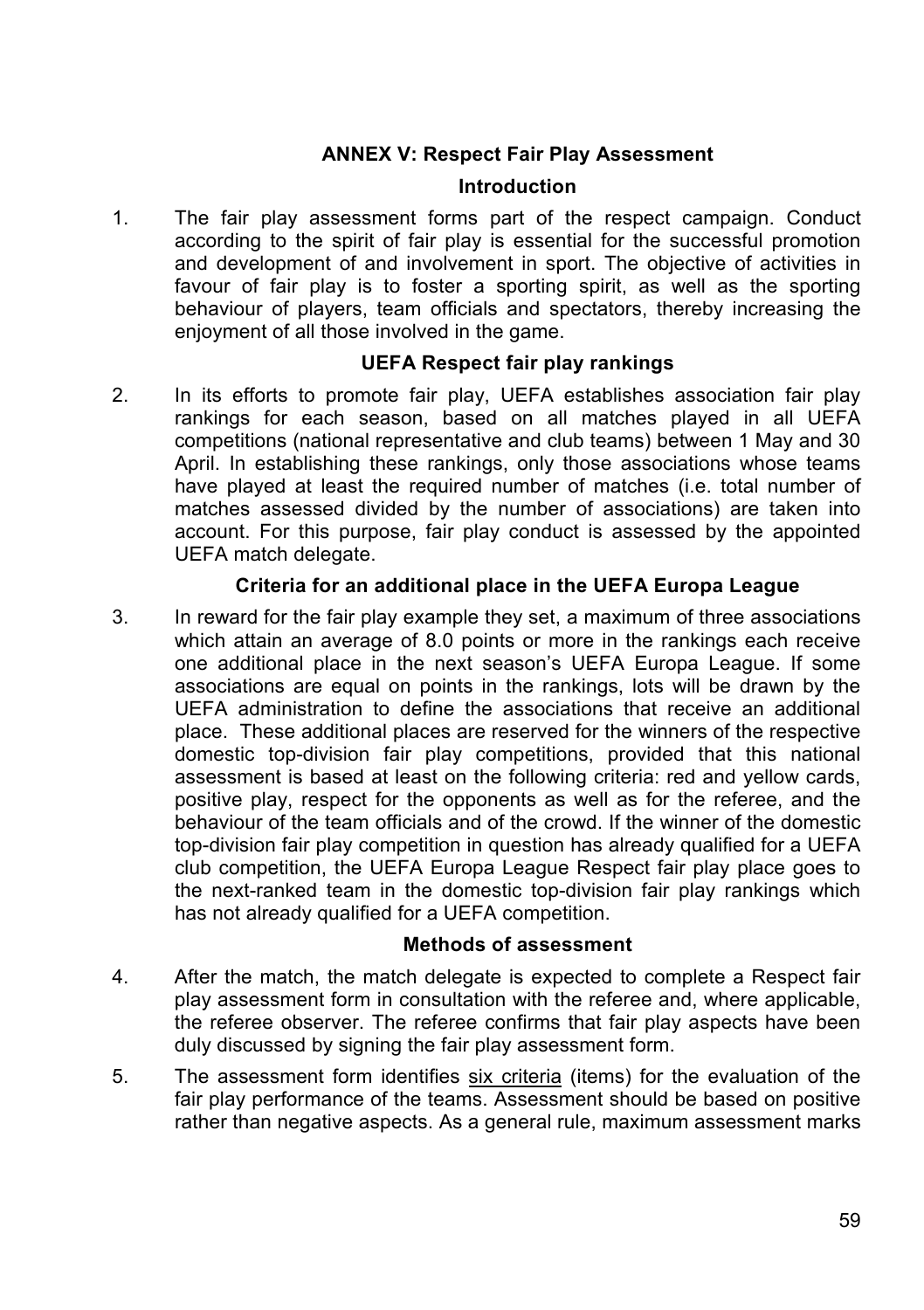should not be awarded unless the respective teams have displayed positive attitudes.

# **The individual items on the assessment form**

## 6. Red and yellow cards

Deduction from a maximum of 10 points:

- $-$  vellow card 1 point
- red card 3 points

If a player who has been cautioned with a yellow card commits another offence which would normally be punishable with a yellow card, but who must be sent off for this second offence (combined yellow and red card), only the red card counts, i.e. total of 3 points to be deducted.

If, however, a player who has been cautioned with a yellow card commits another offence for which the punishment is dismissal, a total of 4 points (1+3) must be deducted.

Red and yellow cards is the only item which may take a negative value.

# 7. Positive play

- $-$  maximum 10 points
- minimum 1 point

The aim of this item is to reward positive play which is attractive for the spectators. In assessing positive play, the following aspects should be taken into consideration:

### *Positive aspects:*

- $-$  attacking rather then defensive tactics
- $-$  acceleration of the game
- $-$  efforts to gain time, e.g. bringing the ball quickly back into play, even when in a winning position
- continued pursuit of goals, even if the desired result (e.g. qualification or an away draw) has already been achieved

### *Negative aspects:*

- $-$  deceleration of the game
- $-$  time-wasting
- $-$  tactics based on foul play
- $-$  play-acting, etc.

In general terms, positive play correlates with the number of goal-scoring chances created and the number of goals scored.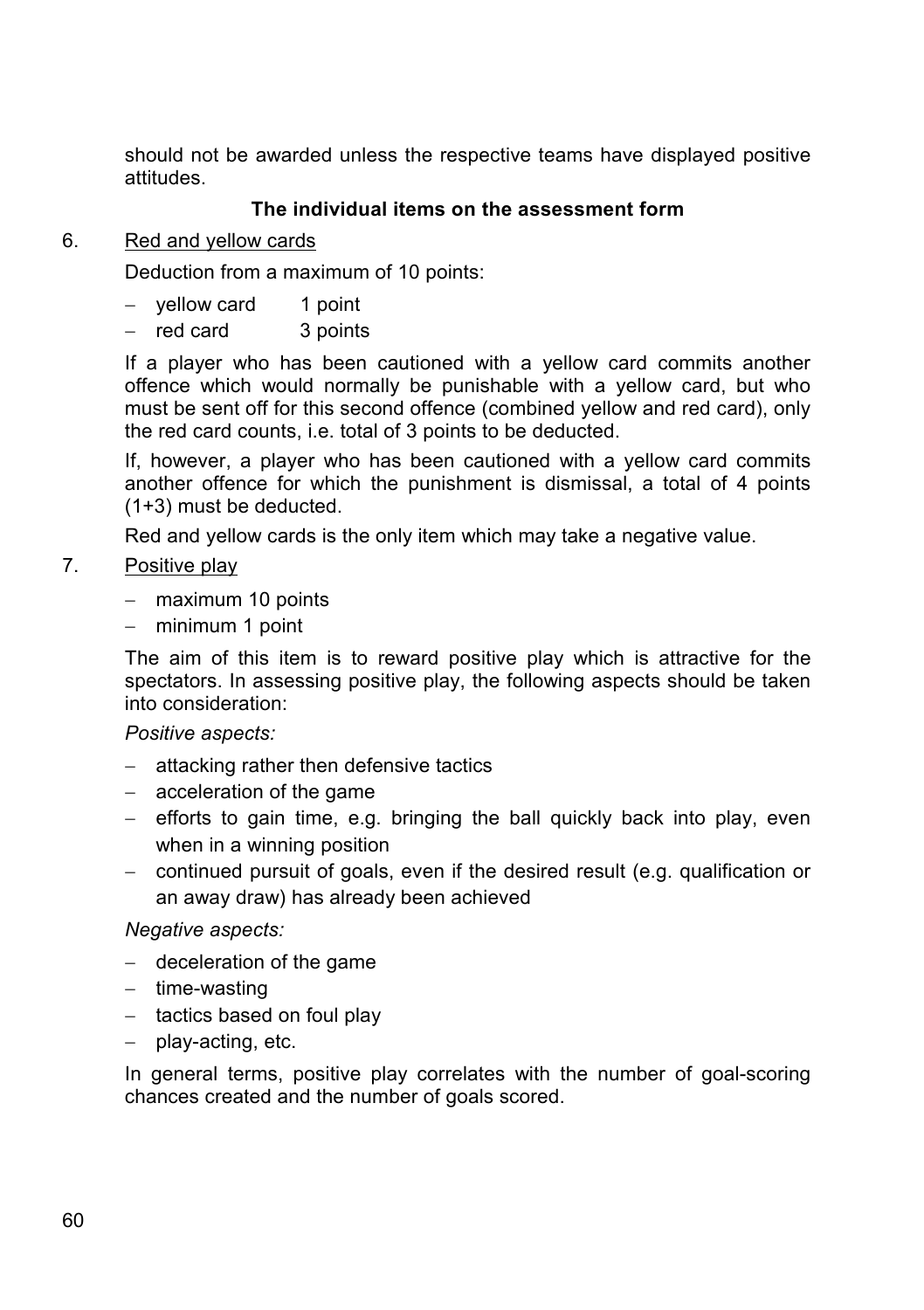### 8. Respect for the opponents

- $-$  maximum 5 points
- minimum 1 point

Players are expected to respect the *Laws of the Game*, the competition regulations, opponents, etc. They are also expected to ensure that fellow team members and everyone else involved in the team abide by the spirit of fair play as well.

In assessing the players' behaviour vis-à-vis the opposition, double counting against the item 'red and yellow cards' should be avoided. However, the UEFA match delegate may take into account the seriousness of the offences punished by cards, as well as offences overlooked by the referee.

Assessment should be based on positive attitudes (e.g. helping an injured opponent) rather than infringements. Blameless behaviour, but without any particularly positive attitude or gestures towards opponents, should be assessed with a mark of 4 rather than 5.

### 9. Respect for the referees

- $-$  maximum 5 points
- minimum 1 point

Players are expected to respect the referees (including assistant referees and fourth officials) as people, as well as for the decisions they take. Double counting against the item 'red and yellow cards' should be avoided. However, the UEFA match delegate may take into account the seriousness of the offences punished by cards.

A positive attitude towards the referees should be rewarded by high marks, including the acceptance of doubtful decisions without protest. Normal behaviour, but without any particularly positive attitude or gestures with respect to the referee team, should be assessed with a mark of 4 rather than 5.

### 10. Behaviour of the team officials

- $-$  maximum 5 points
- minimum 1 point

Team officials, including coaches, are expected to make every effort to develop the sporting, technical, tactical and moral level of their team through all permitted means. They are also expected to instruct their players to behave in a manner which is in accordance with the fair play principles.

Positive and negative aspects of the behaviour of team officials should be assessed; e.g. whether they calm or provoke angry players or fans, how they accept the referee's decisions, etc. Cooperation with the media should also be considered as a factor in the assessment. Blameless behaviour, but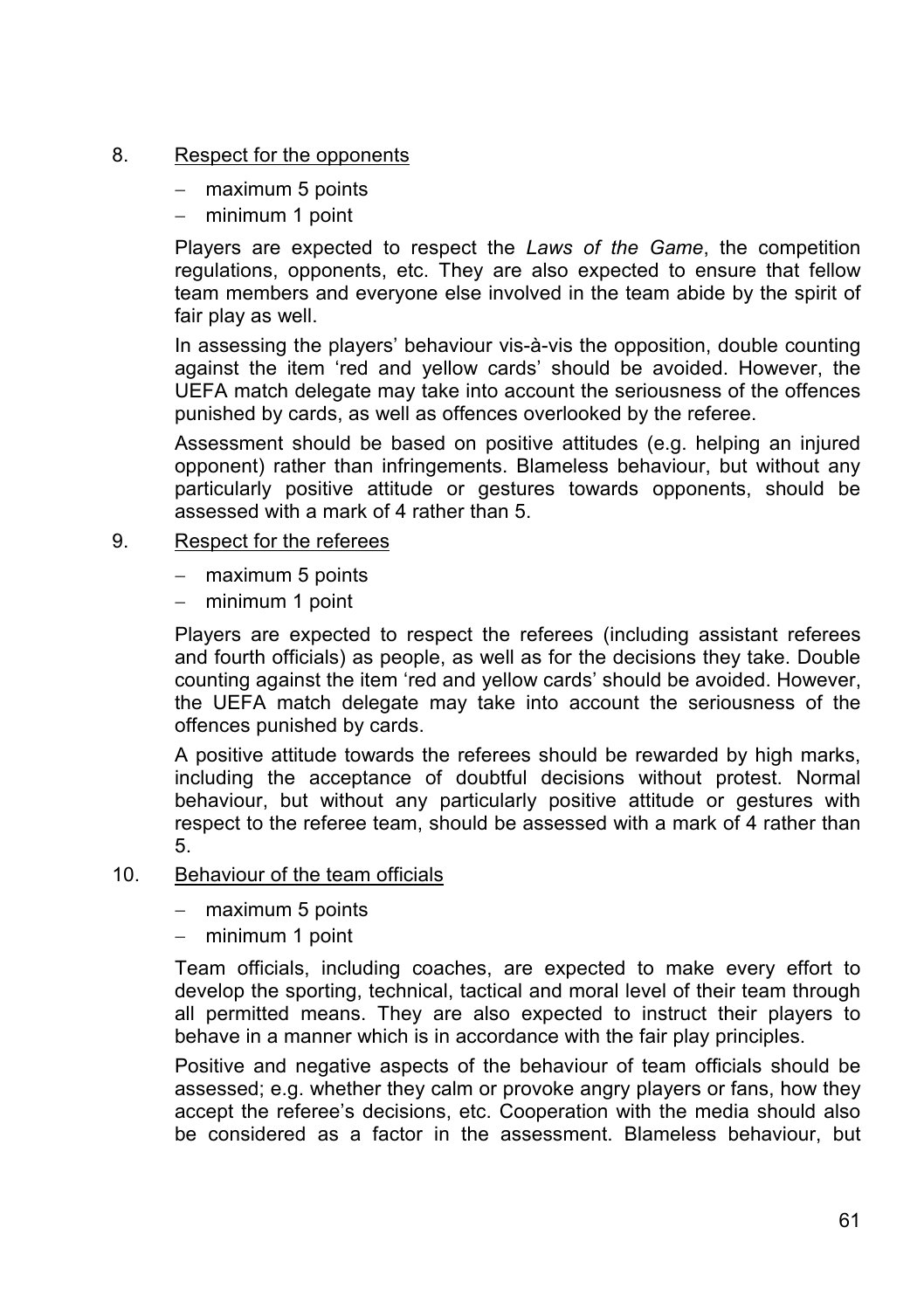without any particularly positive attitude or gestures, should be assessed with a mark of 4 rather than 5.

- 11. Behaviour of the crowd
	- $-$  maximum 5 points
	- $-$  minimum 1 point

The crowd is considered to be a natural component of a football game. The support of the fans may contribute to the success of their team. The crowd is not expected to watch the game in silence. Encouragement of teams by shouting, singing, etc. may have a positive influence on the atmosphere, in accordance with the spirit of fair play.

The spectators are, however, expected to respect the opposing team and the referee. They should appreciate the performance of the opposition, even if they emerge as the winners. They must in no way intimidate or frighten the opposing team, the referee or opposing supporters.

A maximum number of points (5) should not be awarded unless all these requirements are satisfied, especially with respect to the creation of a positive atmosphere.

This item is applicable only if a substantial number of fans of the team concerned are present. If the number of fans is negligible, 'N/A' (not applicable) should be recorded under this entry.

### **Overall assessment**

- 12. The overall assessment of a team is obtained by adding up the points given for the individual items, dividing this total by the maximum number of points and multiplying the result by 10.
- 13. The maximum number of points per game generally equals 40. If, however, a given team is being supported by a negligible amount of fans, and the item "Behaviour of the crowd" is not being assessed as a result ('N/A'  $-$  see paragraph 10 above), the maximum number of points obtainable will be 35.

Example:

The various items for team 1 are assessed as 8+7+3+4+5+4, giving a total of 31. The general assessment will therefore be:

### (31/40) x 10 = **7.75**

If team 2 had only a small number of fans, and the assessment for the other items was 7+8+2+5+2, with 24 as the total, the general assessment would be:

### (24/35) x 10 = **6.857**

The general assessment should be calculated to three decimal points and not rounded up.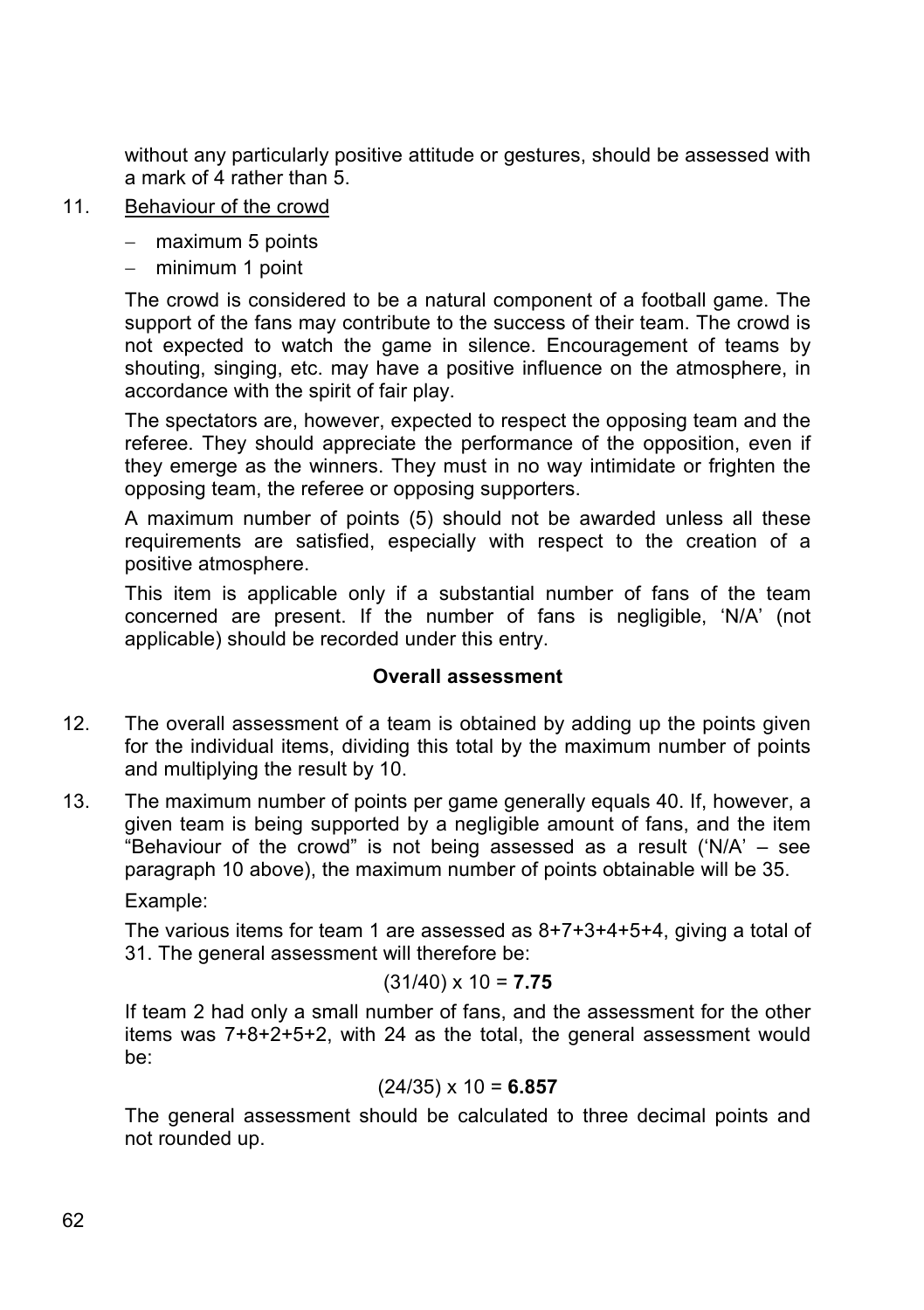14. In addition to this assessment, the UEFA match delegate should also give brief written comments on the fair play performance of the teams, to explain the positive and negative aspects which formed the basis for his assessment. This written explanation may also include outstanding individual gestures of fair play by players, officials, referees or any other persons.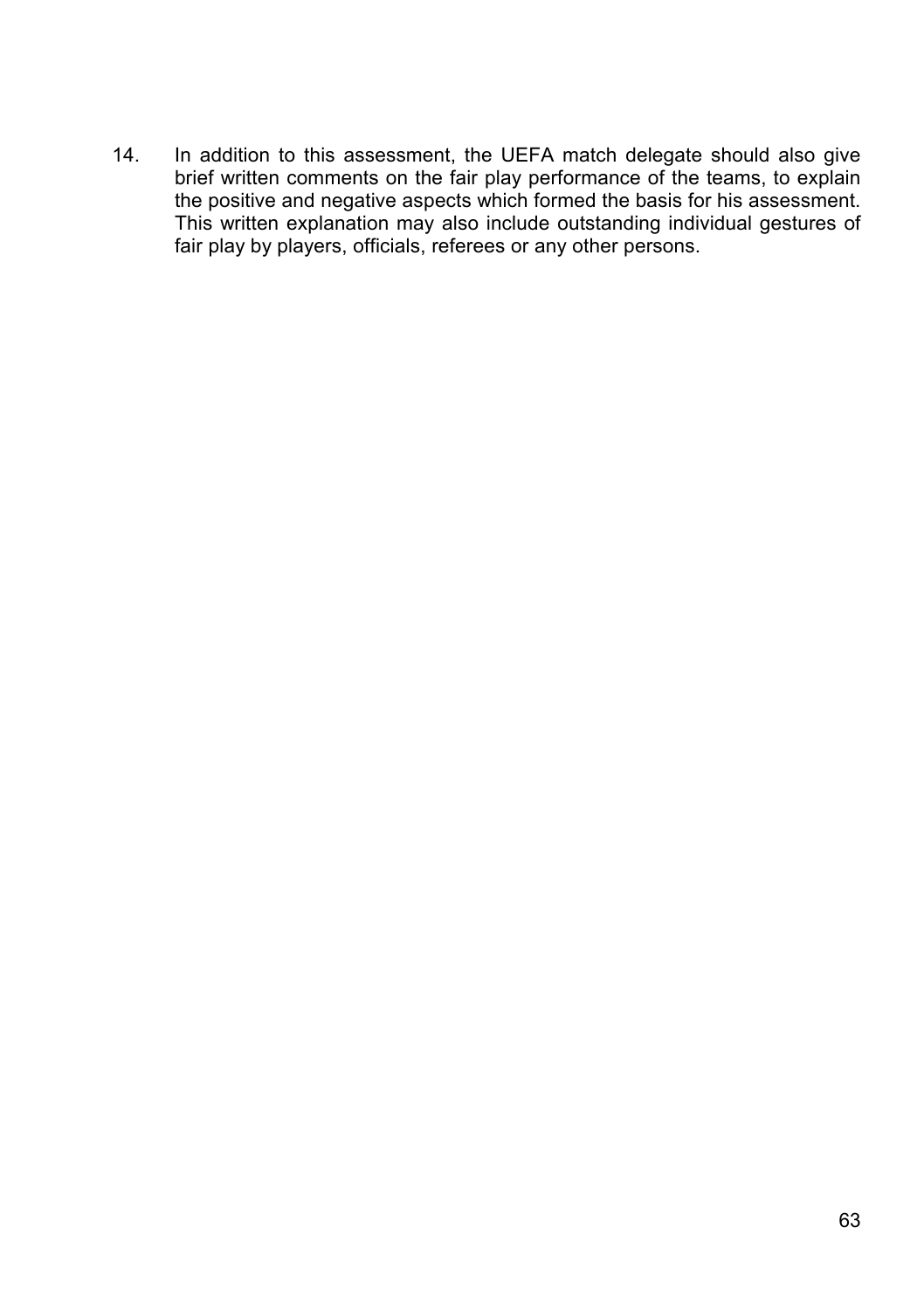# **ANNEX VI: Commercial Matters**

# **1. INTRODUCTION**

## **1.1. Intention**

In marketing the UEFA Champions League and play-offs commercial rights (as defined in paragraph 28.01), it is UEFA's duty to fulfil, within a market economy-oriented environment, its cultural and sporting mandate to protect and foster the interest of football, thereby endowing the game with a position which is stable in value. Furthermore, the financial prospects stemming from sensible marketing are used to guarantee European football's long-term existence, and to create new scope for the development of football in Europe, while taking into account the rules of the market economy.

For the implementation of the UEFA Champions League and the play-offs, UEFA may appoint third parties to act as brokers or agents on its behalf and/or as service providers.

# **1.2. Objectives**

a) Healthy growth of football

- $-$  In the stadium, the football fan should be able to experience, at close hand, the fascination of a football match.
- Football should have an appropriate presence on television.
- Football's interests should be supported and fostered in the area of the marketing of the commercial rights of the UEFA Champions League and the play-offs.
- b) Fostering of the image and enhancing the status and social acceptance of football
- UEFA's previous endeavours to promote high-quality football should be extended to include the Respect campaign.
- Fostering and integration of youth football (boys and girls).
- Fostering and integration of women's football.
- c) Priority of sport over financial interests
- Future-oriented financial stability for UEFA, its member associations and clubs, as well as the safeguarding of their independence.
- Fostering of solidarity within the European footballing community, through the sustained support of financially weaker clubs and national associations.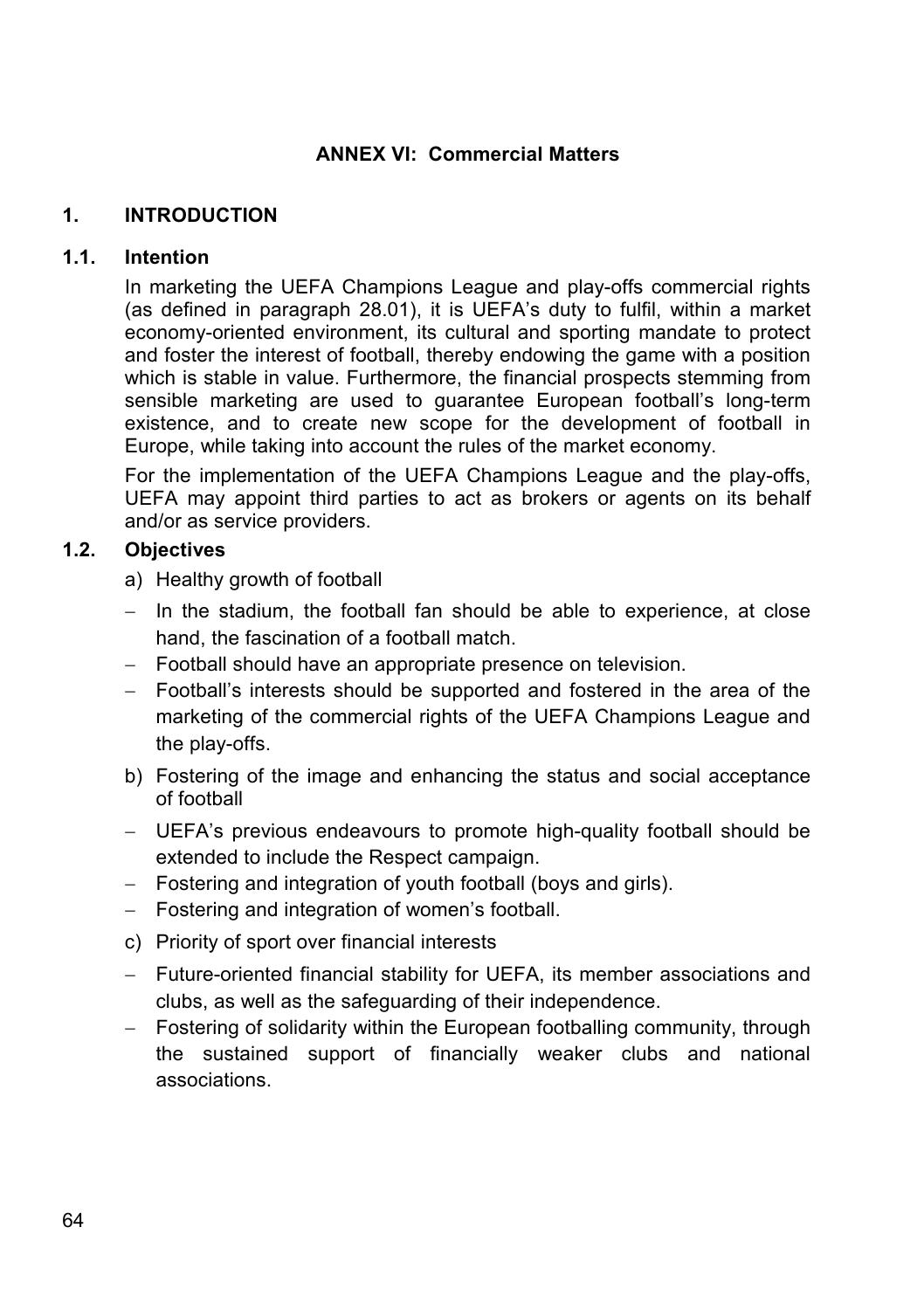# **2. DEFINITIONS**

**2.1. "Commercial rights**" has the meaning set out in Article 28 of these regulations.

# **2.2. "Exclusive area":**

Means the venue for a UEFA Champions League match or a play-off match, comprising the stadium itself (including scoreboards, video boards, giant screens, clocks, dressing rooms, players tunnel, technical zone and all seating, hospitality and VIP areas), all areas in the vicinity of the stadium owned, controlled, managed or operated by the club, as well as the area around it, up to and including the fencing surrounding it or roads which naturally demarcate the area of the stadium, the air space immediately above the stadium (if the LOC holds or controls such rights – or is reasonably able to do so), and the broadcaster, press and media areas.

### **2.3. "Partner":**

Means any party accepted by UEFA under contract to exercise the commercial rights (or any of them) of the UEFA Champions League and the play-offs, and thereby participating directly or indirectly in the financing of the UEFA Champions League.

### **2.4. "LOC" (local organising committee):**

Means the group of individuals who help organise home matches at the behest of the club participating in the UEFA Champions League (or a national association appointed by UEFA), and in close cooperation with UEFA, the minimum composition of which required by UEFA embraces representatives of the club's board or representatives of the national association, the stadium authorities, the safety/security services, and the club press officer.

### **2.5. "Non-commercial purposes":**

Means activities, without any direct or indirect third party association, necessary for (i) a club to advertise its own UEFA Champions League matches/play offs, (ii) internal archiving purposes and (iii) internal library purposes, but excluding commercial rights and any other activity UEFA considers commercial in nature.

### **3. MEDIA**

### **3.1. Responsibility**

The media rights (as defined in Article 28 of these regulations) for the UEFA Champions League and the play-offs are exploited by UEFA and the clubs in accordance with the *Club Media Rights Guidelines*.

As specified on the official entry form, the *Club Media Rights Guidelines* are contractually binding upon the clubs.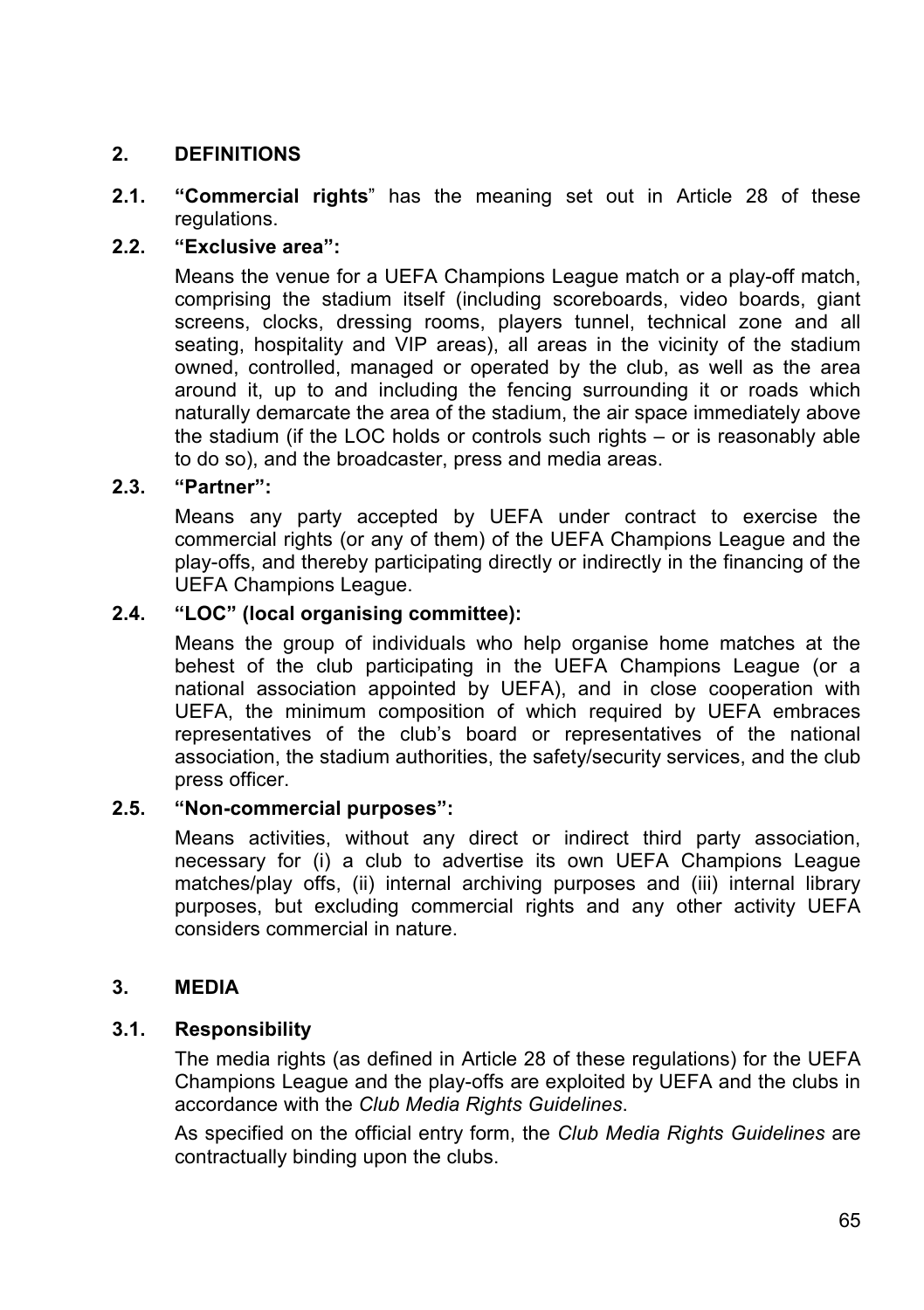# **3.2. Tasks of the clubs**

The clubs must comply with their obligations with regard to broadcasters and media matters as set out in Annex III (Media Matters).

# **4. ADVERTISING AND PROMOTION**

# **4.1. Responsibility**

With respect to UEFA Champions League and play-off matches, UEFA holds the sole right to nominate partners. In principle, the partners nominated by UEFA, as well as their products and services, enjoy the exclusive right to commercially exploit UEFA Champions League and play-off matches and to conduct commercial promotions related to the UEFA Champions League and the play-offs. All current or future names, terms, symbols (including the trophy), logos or mascots, or other artistic, graphic and musical forms concerning the UEFA Champions League and/or the play-offs, may be used only by the partners in connection with their commercial rights. In every case, the prior written approval of UEFA is required.

The use, for non-commercial purposes, of the above-mentioned forms by the clubs that qualify for the UEFA Champions League and the play-offs, is described in detail in the *UEFA Champions League Club Manual* and the *Brand Manual*.

# **4.2. Tasks of the clubs**

The clubs undertake to guarantee UEFA optimum support in the implementation of the commercial rights, and to refrain from taking any steps that would encroach upon the abovementioned rights of the partners. For UEFA Champions League and play-off matches, the clubs undertake to observe UEFA's instructions regarding the exclusive area. In particular the home club must provide a "clean stadium" by at least the morning of two days before a match, meaning that no advertising except that officially authorised by UEFA may be located within the exclusive area.

UEFA, or a third party acting on its behalf, will provide the advertising boards (at least 0.90m high) and be responsible for their installation and dismantling within two days of the match. The club is responsible for ensuring that the advertising boards are within the unimpaired range of view of the main camera.

Each club must support and ensure that its players, officials and other employees also support the "partner programme" established by UEFA for the exploitation of the commercial rights including without limitation the promotional programmes run by UEFA and the partners at UEFA Champions League and play-off matches (e.g. ball kids, centre circle carriers, flag bearers, player escorts, match ball carrier, referee escorts, man of the match and stadium tours).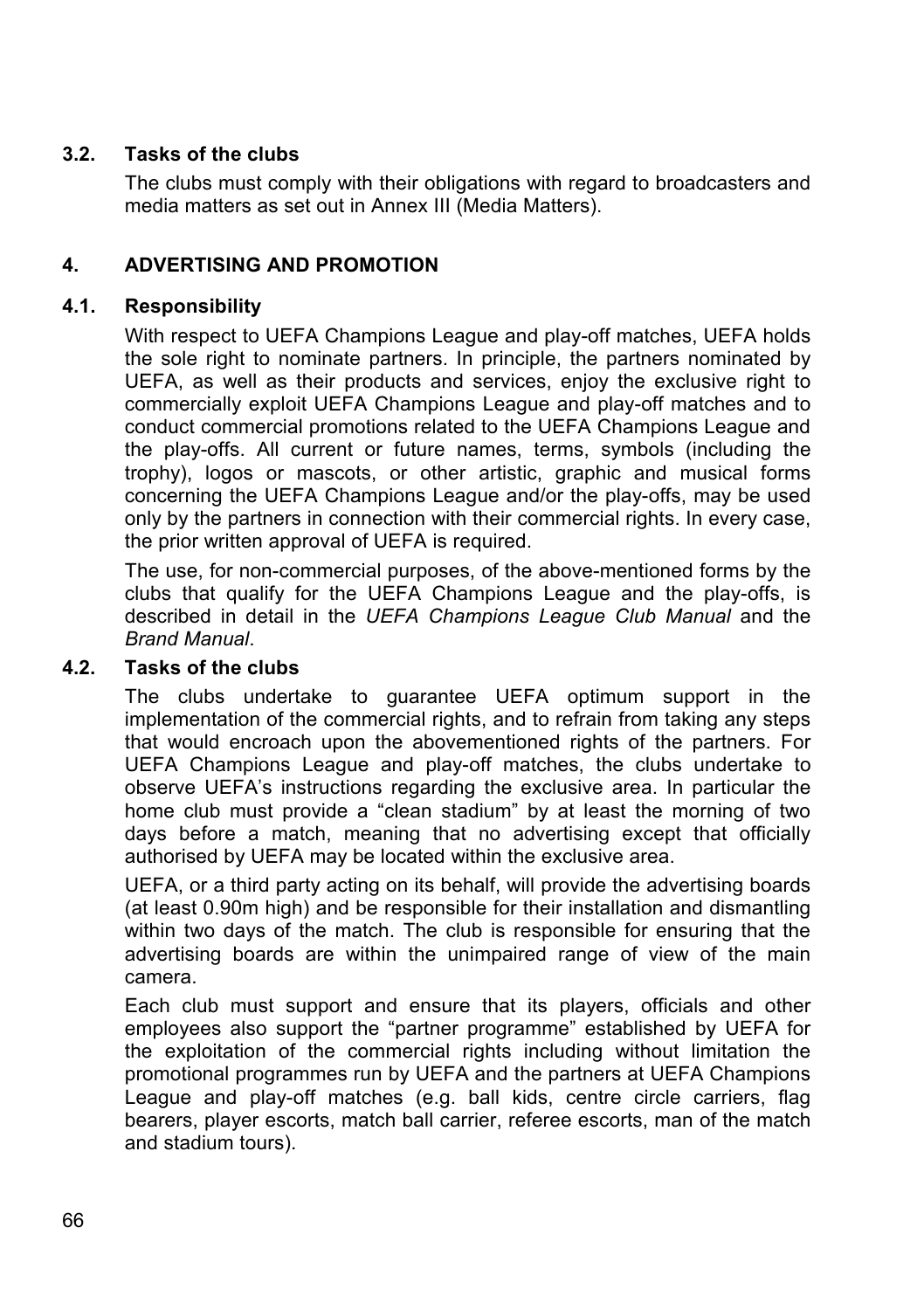Each club must (where applicable) assist UEFA in combating activities that undermine UEFA's commercial programme and the value of the commercial rights. In particular, no club may admit any person to a stadium who may reasonably be expected to act in a manner which undermines the commercial programme.

The club must also provide all relevant data and/or information for UEFA's promotional purposes and in particular its official website(s), and competitionrelated UEFA publications (e.g. the *Statistics Handbook* which constitutes the first volume of the *UEFA Champions League Tournament Guide*).

### **4.3. Commercial exclusivity**

During a site visit to each stadium (and as set out in the *UEFA Champions League Club Manual*), the exclusive area shall be defined in accordance with paragraph 2.2 of this Annexe VI.

Any stadium naming rights which have been granted by the club will be subject to the normal UEFA Champions League requirements regarding the exclusive area. This means that, subject to the following exceptions, no branding of the stadium sponsor (for example, any name, logo, trademark, design elements, slogan or corporate colours) may be visible in the exclusive area. Similarly, subject to the following exceptions, no such branding may be visible on any UEFA Champions League printed materials.

The following exceptions apply only in relation to one stadium sponsor which has been granted long-term stadium naming rights:

- a) The name of the stadium sponsor may be announced (as part of the stadium name) over the stadium PA system for the sole purpose of denominating the stadium if required for safety and security reasons. No additional identification connected with the stadium sponsor (for example, a jingle) may be included with the announcement.
- b) The name of the stadium sponsor may appear (as part of the stadium name) on printed materials for the UEFA Champions League and the play-offs, including match tickets, for the sole purpose of denominating the stadium if required for safety and security reasons and only in a noncommercial typeface, colour and without any logos.
- c) The name of the stadium sponsor may appear (as part of the permanent stadium name signage) on the outside of the stadium building. Existing signage must be determined during the site visit to ensure that no additional signage is subsequently added.

Commercial exclusivity granted to the partners in the exclusive area includes the right of UEFA to allow promotional activities by partners such as, without limitation, commercial spots on the stadium scoreboard, subject to the terms of the licence agreement, promotions involving the ball kids, the centre circle carriers, the flag bearers, the player escorts, man of the match, half-time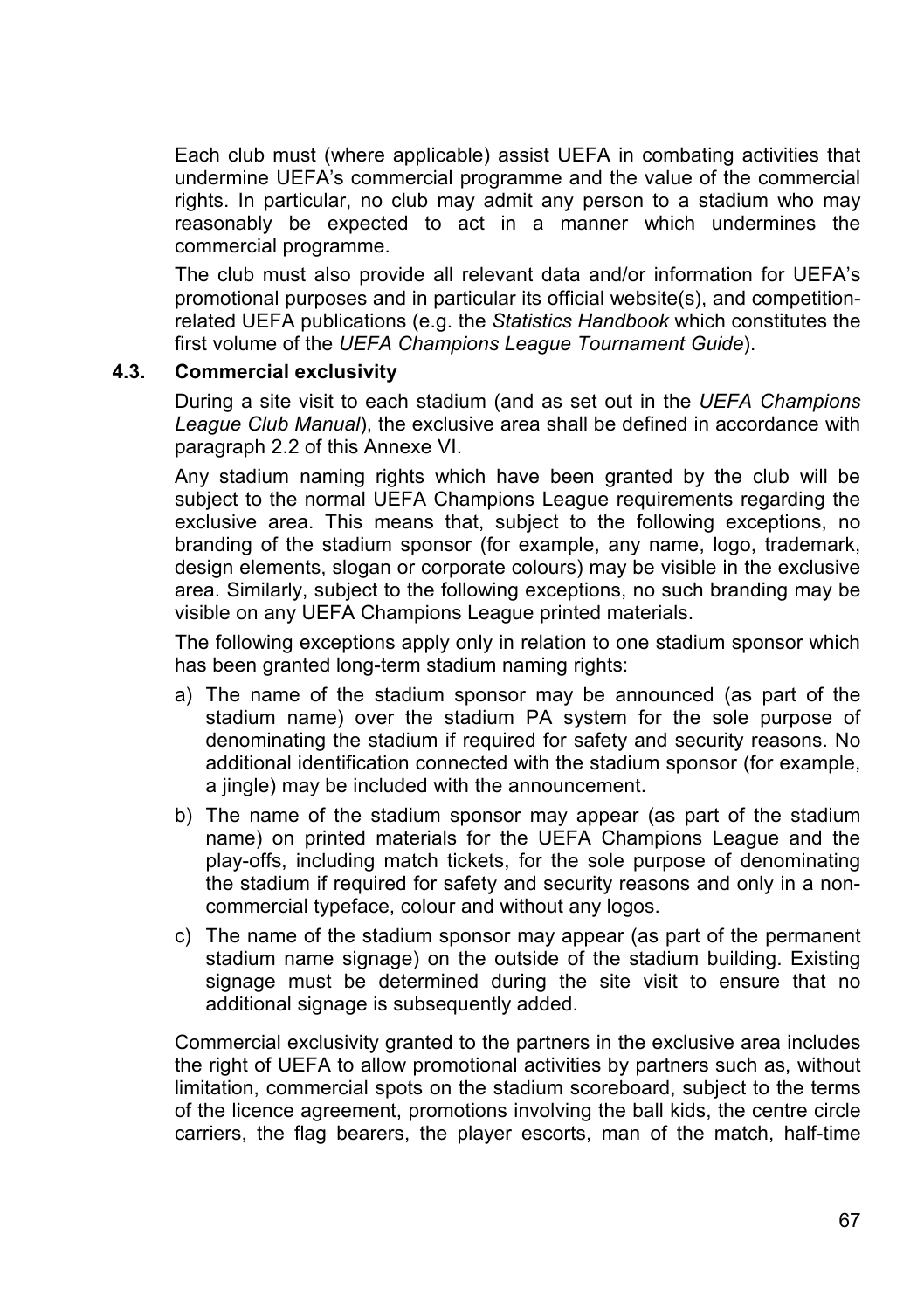promotions, match ball carrier, referee escort, stadium tours and such other activities as designated and required by UEFA.

### **4.4. Press conferences and interviews**

Only the logos of the partners may be displayed at press conferences, flash interviews and in mixed zones at UEFA Champions League and play-off matches. In accordance with Article 19 of these regulations, the clothing of all players, coaches and team personnel participating in press conferences and/or interviews must be free of sponsor advertising (except the playing attire i.e. shirt, shorts and socks) and the manufacturer identification must be in compliance with the *UEFA Kit Regulations*.

### **4.5. Posters, tickets, official printed matter**

The clubs shall produce posters, tickets and official printed matter in connection with the UEFA Champions League and the play-offs, but only in a manner approved by UEFA, including, without limitation, in accordance with UEFA's ticketing policy. When posters, tickets and official printed matter connected with UEFA Champions League or play-off matches are being designed, due attention must be paid to ensuring that any advertising overprint is solely that of the partners. All printed matter must be produced in accordance with the guidelines laid down by UEFA. (See the *UEFA Champions League Club Manual* and the *Brand Manual*.)

### **4.6. Tickets for UEFA and partners**

For every UEFA Champions League match, the clubs undertake to provide UEFA with 50 complimentary tickets to the VIP area, including hospitality, for partners. For the play-offs, the requirement is ten complimentary tickets for the VIP area, including hospitality. However, this number of tickets and hospitality passes must not exceed 10% of the VIP area seating capacity. In such a case, any difference must be offset by tickets in the highest category. Upon request, clubs must locate up to five of UEFA's VIP ticket-holders in the best possible seats next to the UEFA match delegate and/or the club's highest level executives (for example, the club president or chief executive officer).

Likewise, a number of complimentary tickets in the highest category, stated below, in one block, in a section located between the two 16-metre lines, must be provided to UEFA for its own use, as well as for the use of partners. The following numbers of complimentary tickets must be provided:

- a) Play-offs: 50
- b) group matches: 310
- c) round of 16: 350
- d) quarter-finals: 395
- e) semi-finals: 445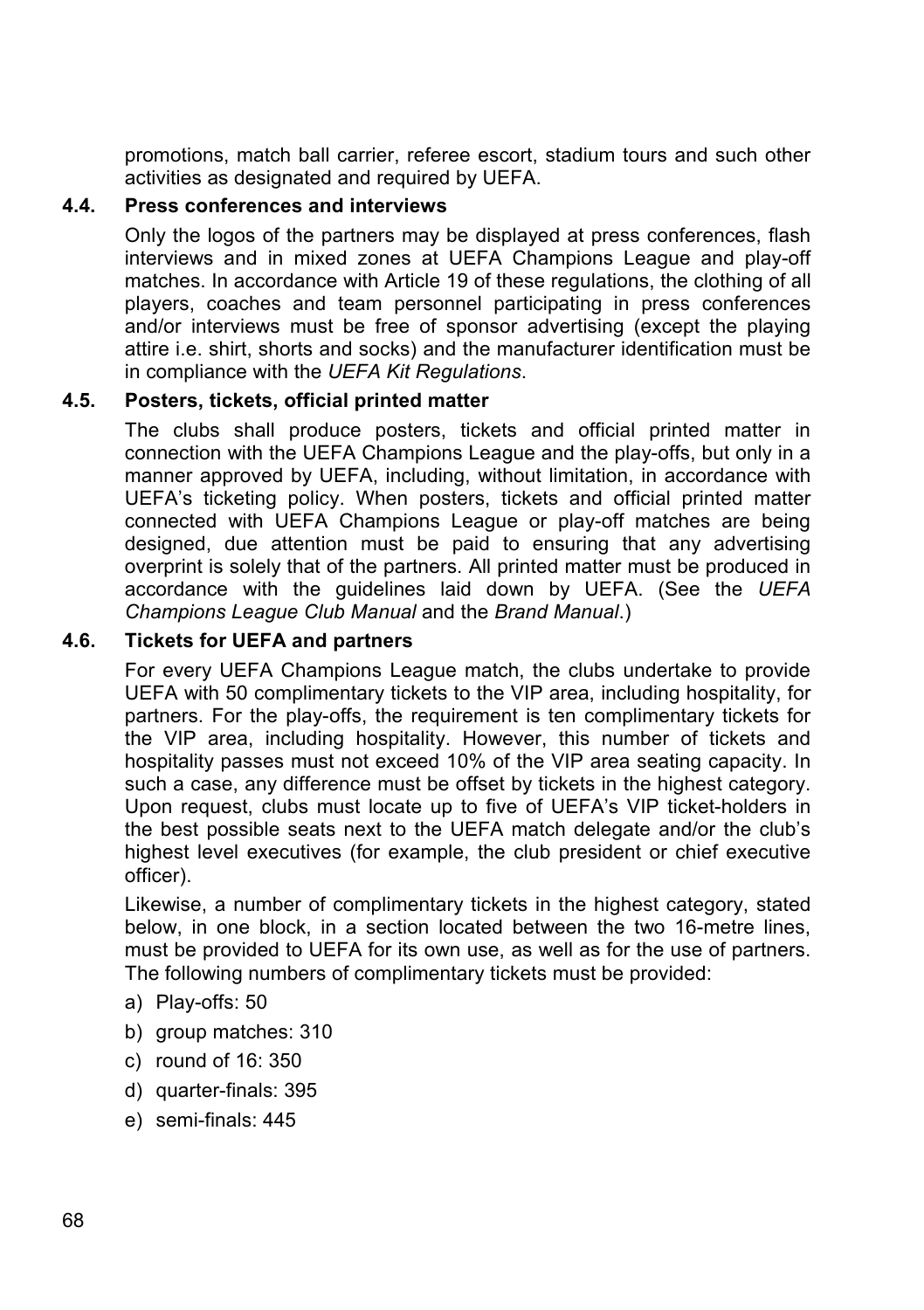In addition, partners must be given the opportunity to acquire, at face value, an agreed number of retail tickets, whereby tickets in the next highest category shall also be situated in one block and in a central section (i.e. not behind the goal):

- Play-offs: minimum of 60 top-category retail tickets
- Group matches: minimum of 350 top-category retail tickets, 330 retail tickets in the next highest category as well as 180 retail tickets in the third highest category;
- First knockout round: minimum of 410 top-category retail tickets, 400 retail tickets in the next highest category as well as 300 retail tickets in the third highest category;
- Quarter-finals: minimum of 660 top-category retail tickets, 610 retail tickets in the next highest category as well as 540 retail tickets in the third highest category;
- Semi-finals: minimum of 880 top-category retail tickets, 800 retail tickets in the next highest category as well as 600 retail tickets in the third highest category;
- The final is exempt from these stipulations.

All tickets must be official UEFA Champions League tickets approved by UEFA prior to production.

#### **4.7. Hospitality for partners**

For every UEFA Champions League match, the host club must provide UEFA, free of charge, with a single exclusive hospitality area of minimum 400m² of open and usable space (excluding fixed installations and doors/fire access routes) within the stadium. The standard of these facilities must be at least comparable to the highest standard available in the stadium. If the host club is not able to offer such facilities within the stadium, it must find an alternative solution at its own expense outside the stadium. Such alternative solution must be of a standard comparable to that of an indoor facility.

#### **4.8. Accreditation**

A number of accreditations for partners, to be agreed upon, will be made available by UEFA, in conjunction with the host club. In every case, accreditation will ensure that all services can be proffered before, during and after the match. Detailed information on the accreditation system, as well as on the design of accreditation cards, is contained in the *UEFA Champions League Club Manual* and the *Brand Manual*.

#### **4.9. Parking places**

In principle, 60 parking places for the play-offs and 180 parking places from the group stage onwards must be provided, free of charge, to UEFA for use by partners. The number and category of parking places will be decided upon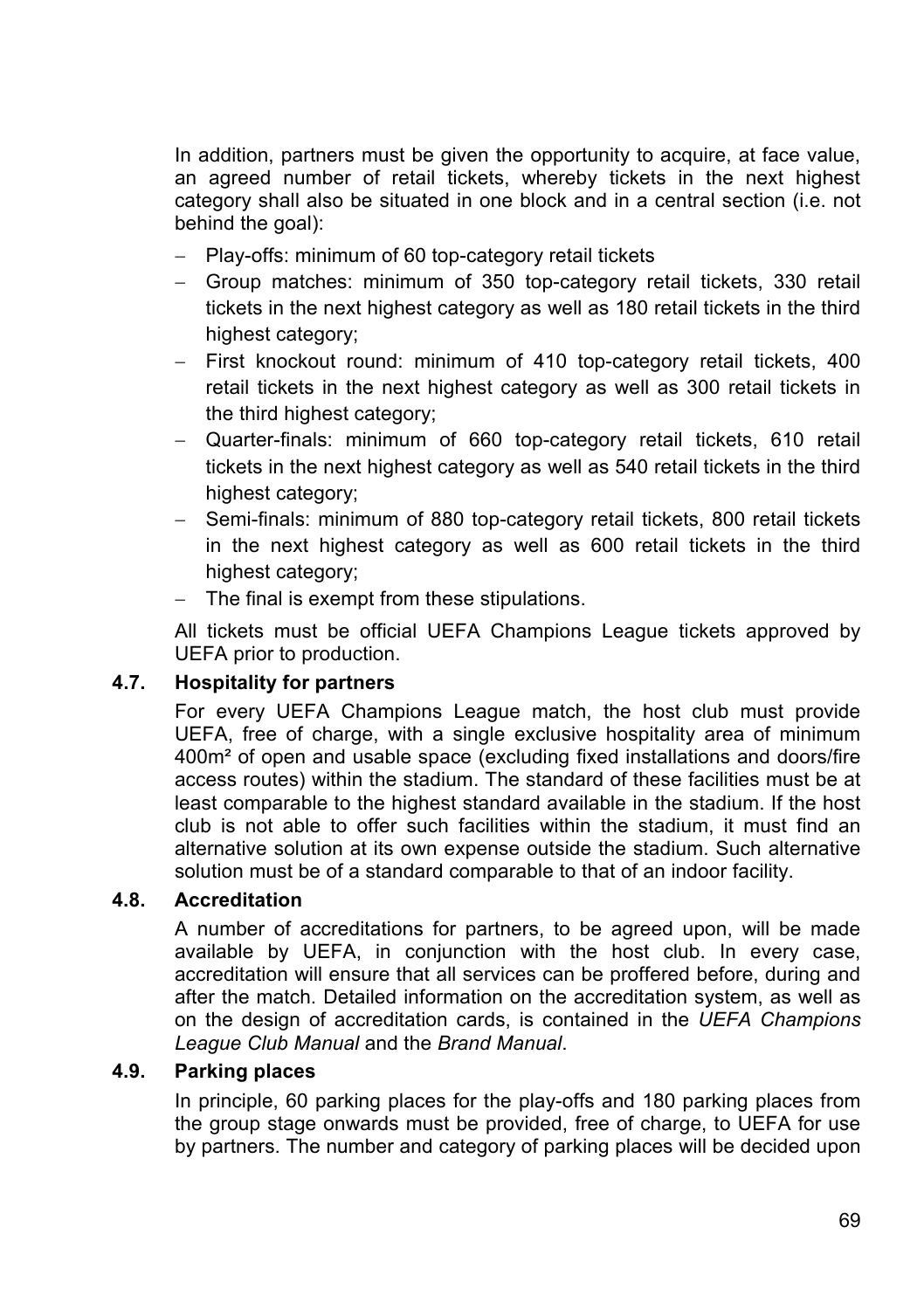by UEFA and the host club. These parking spaces should be in a prime position and wherever possible giving easy access of the Champions Club (i.e. the UEFA Champions League hospitality area as defined in the *UEFA Champions League Club Manual*).

### **4.10. Cooperation**

The clubs undertake to work in close cooperation with UEFA. Each club must appoint a liaison officer, who will be responsible for administrative matters, including all cooperation between the club and UEFA. It is understood that the clubs will provide UEFA, free of charge, with the services, facilities and areas which are referred to in the present annex or are necessary for the implementation of UEFA's requirements pursuant to these regulations. The clubs will endeavour to provide UEFA and its appointed agency, free of charge, with the necessary office and storage facilities within the stadium. The clubs undertake to give their full support in clearing any material imported and re-exported by UEFA or any of its partners or agencies.

### **5. LICENSING AND MERCHANDISING**

#### **5.1. Tasks of the clubs**

The clubs will ensure optimum support in the implementation of the UEFA Champions League licensing programme.

#### **5.2. Club Approval**

Club involvement in specific licensing projects will always be subject to the prior written approval of the respective club, and a contract drafted by UEFA will be submitted to the club for consideration and decision.

For licensing projects which encompass the whole competition, the participating clubs must make reasonable efforts to ensure their participation in such projects.

Details and requirements of the UEFA Champions League licensing programme are laid down in the *UEFA Champions League Club Manual*.

#### **5.3. Final-related licensing**

Without prejudice to the terms of Annex VII, the clubs taking part in the final must not develop, produce or distribute any final-related product without the prior written approval of UEFA.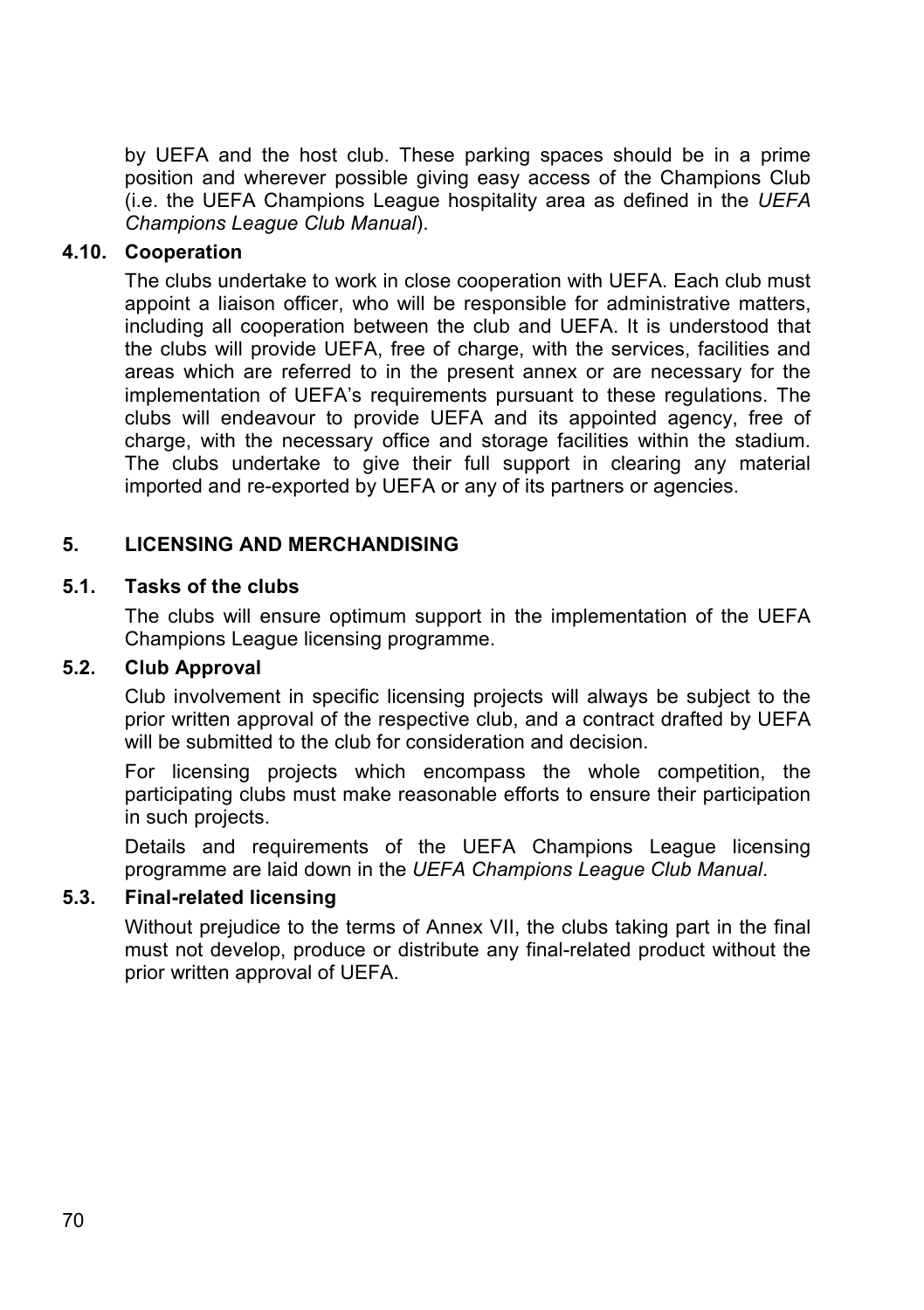### **6. DATA**

#### **6.1. Data rights**

The clubs may compile data relating to their matches in the UEFA Champions League and the play-offs and may use such data and any other data related to the UEFA Champions League and the play-offs for their own internal training purposes and may publish such data on their official club platforms. The clubs may not otherwise exploit any data rights.

#### **6.2. Third party association**

There shall be no direct and/or indirect third party association with any such UEFA Champions League/play-off data (to preserve exclusivity for the official UEFA Champions League/play-off partners). In particular, clubs must therefore ensure that official club platforms do not sell any form of sponsorship that directly and/or indirectly associates a product, service, person or brand with (i) such data or (ii) the UEFA Champions League and the play-offs.

### **7. BREACHES OF THE PROVISIONS OF THE PRESENT ANNEX WILL BE REFERRED TO THE CONTROL AND DISCIPLINARY BODY.**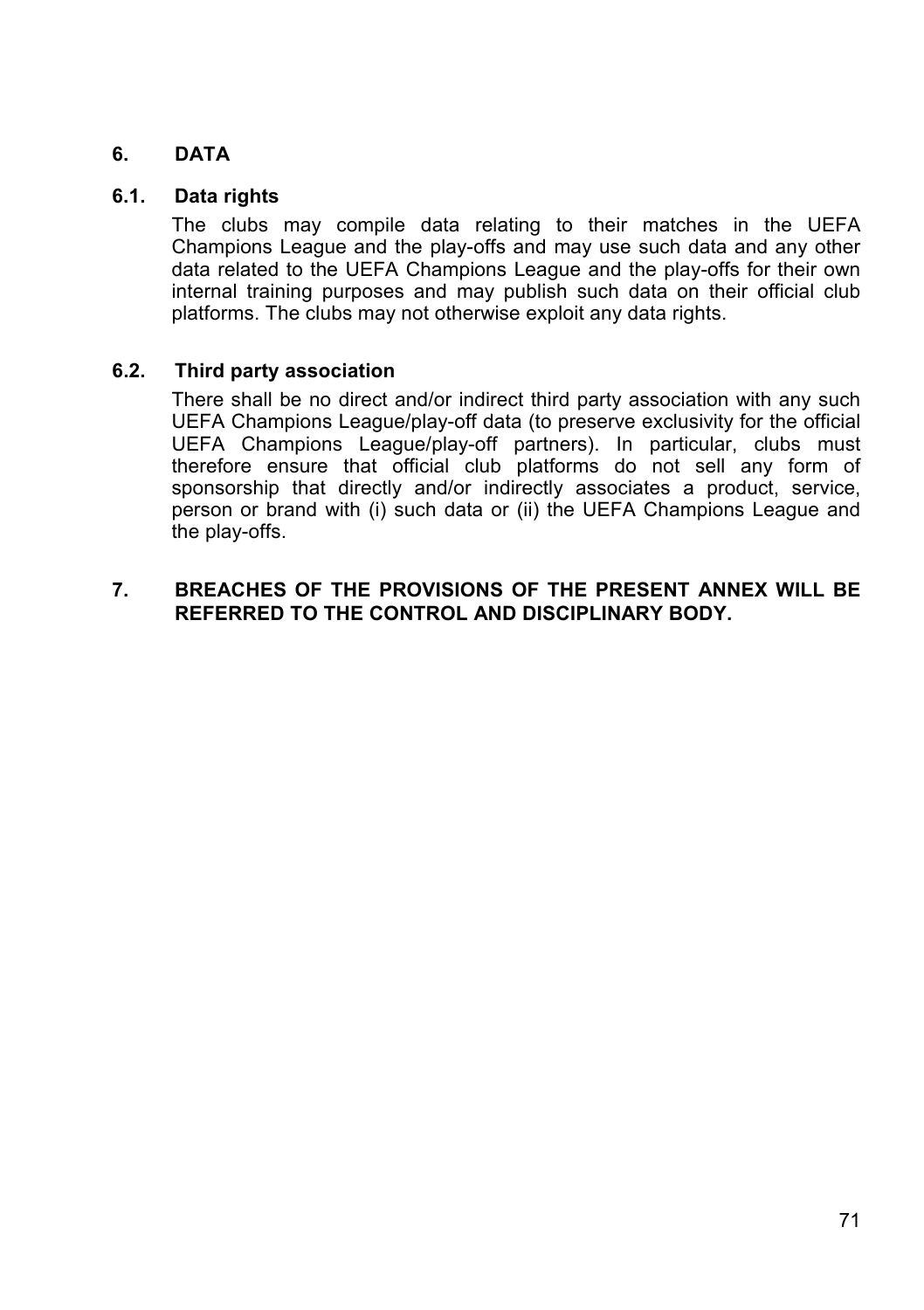### **ANNEX VII: UEFA Champions League Club Media Rights Guidelines**

### **1. Introduction**

For the purposes of these Club Media Rights Guidelines, the following terms have the following meanings:

- "club media partner(s)" means partners which a club may contract or appoint to exploit certain media rights on its behalf, including third party agencies, broadcasters, internet service providers, platform operators, mobile network operators and/or fixed-media producers/distributors;
- "delayed rights" means non-live audiovisual media rights in respect of UEFA Champions League and/or play-off matches in which the club has participated;
- "live rights" means live audiovisual media rights in respect of UEFA Champions League and/or play-off matches in which the club participates;
- "media rights" has the meaning attributed to it in paragraph 28.01 of these regulations;
- "official club platform(s)" means any official club service (as recognised as such by the club and being club branded and exclusively dedicated to the club) made available on any media platform (e.g. a club television channel); and
- "UEFA media partner(s)" means partners which UEFA may contract or appoint to exploit certain media rights, including third party agencies, broadcasters, internet service providers, platform operators, mobile network operators and/or fixed-media producers/distributors.
- 1.1. Central marketing is essential for solidarity and for the branding of the UEFA Champions League. Accordingly, the core audiovisual UEFA Champions League and play-off media rights (live and certain delayed rights) are exclusively centrally marketed by UEFA. The net income generated by UEFA from such central marketing is redistributed to clubs and invested in solidarity.
- 1.2. Clubs also have a framework to enhance their brands, especially through the exploitation of UEFA Champions League and play-off media rights.
- 1.3. Therefore, following consultation between UEFA and the clubs, UEFA has issued these Club Media Rights Guidelines outlining the rules for such exploitation of certain UEFA Champions League and play-off media rights by clubs for the matches in which they participate.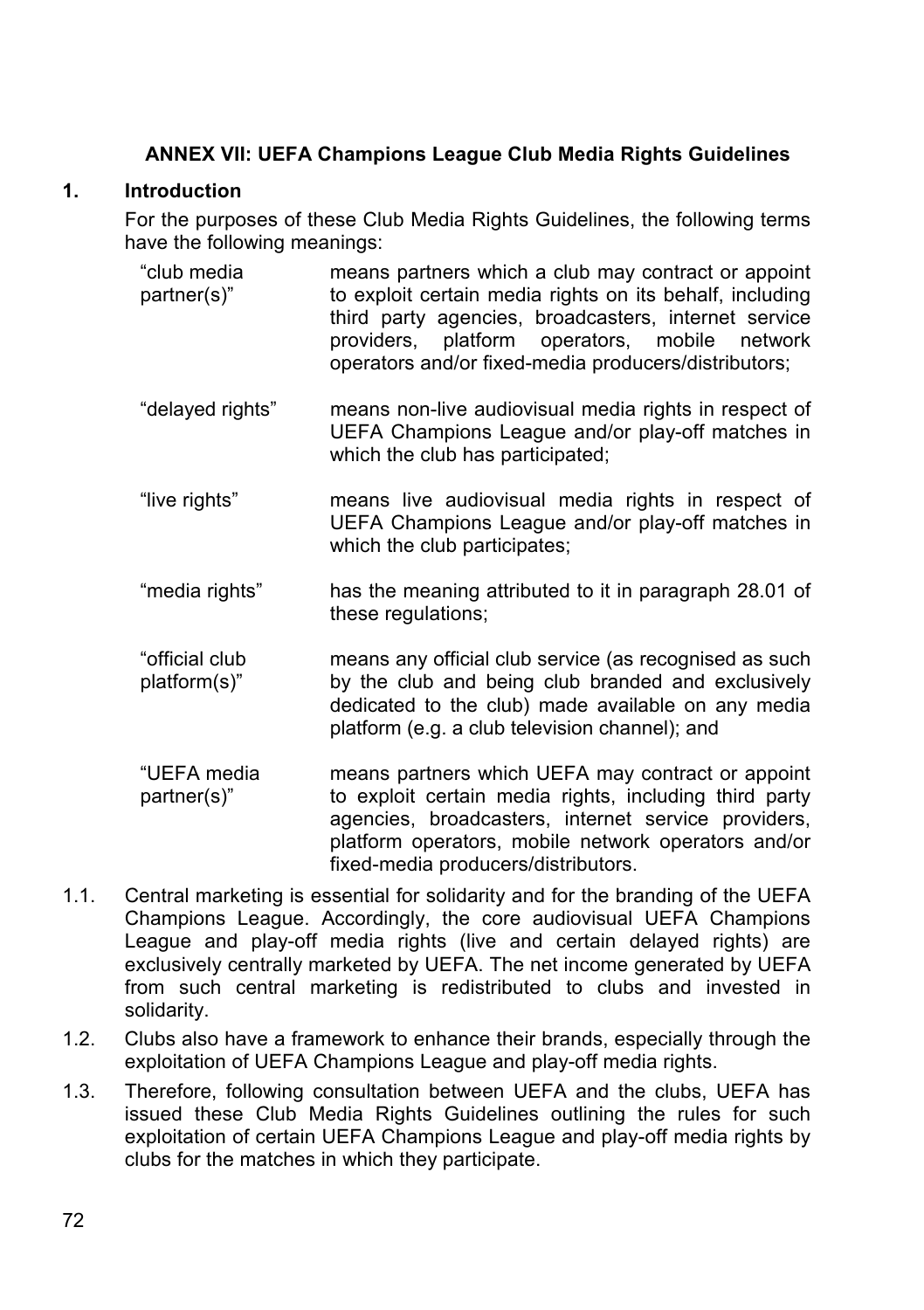- 1.4. The compliance of all parties is essential to the overall success of the commercial exploitation system. If a club, via its official club platforms and/or its club media partners, does not comply with the Club Media Rights Guidelines then, without prejudice to any other term of these regulations, disciplinary and/or economic sanctions (including withholding of prize/participation payments) may be taken against the club by the relevant UEFA body (in addition to any ordinary legal remedies that may be available).
- 1.5. All media rights which are not granted to clubs for exploitation in these Club Media Rights Guidelines may be exploited exclusively by UEFA. All media rights being exploited and/or centrally marketed by UEFA may be exploited, at UEFA's discretion, by (i) UEFA partners under conditions to be defined by UEFA or (ii) UEFA itself and in particular via its digital media services (including services carried on third party platforms). For the avoidance of doubt and in accordance with these UEFA Champions League regulations, any sponsorship, suppliership or merchandising rights relating to the UEFA Champions League and/or play-offs shall be exploited exclusively by UEFA.
- 1.6. Official club platforms and/or club media partners may (subject to availability, compliance with notification deadlines/conditions imposed by UEFA and/or payment of any technical costs):
	- a) use commentary positions for exploitation of club media rights on official club platforms and/or by club media partners as the case may be;
	- b) access the mixed zone; and/or
	- c) access press conferences.

In the event that availability or access is limited, first priority is given to UEFA media partners, second priority is given to official club platforms (and/or club media partners in case of exploitation of live audio and/or audiovisual media rights) and third priority (for access to the mixed zone and access to press conferences only) is given to club media partners and non-rights holders.

Production rights not envisaged in this paragraph 1.6 are not, in principle, available to official club platforms and/or club media partners. On-site decisions regarding these issues are made by the UEFA Venue Director.

- 1.7. UEFA has created a digital video library from which clubs can obtain footage of their own matches for exploitation of media rights in accordance with these Club Media Rights Guidelines (subject to execution of a services agreement and payment of associated costs by the club for the extraction of such footage).
- 1.8. In addition, clubs may have access, via UEFA, to the raw feed (i.e. the international live audiovisual feed) of their own matches under conditions to be determined by UEFA (location to be convenient to the host broadcaster) for exploitation of UEFA Champions League and/or play-off media rights in accordance with these Club Media Rights Guidelines. Requests for such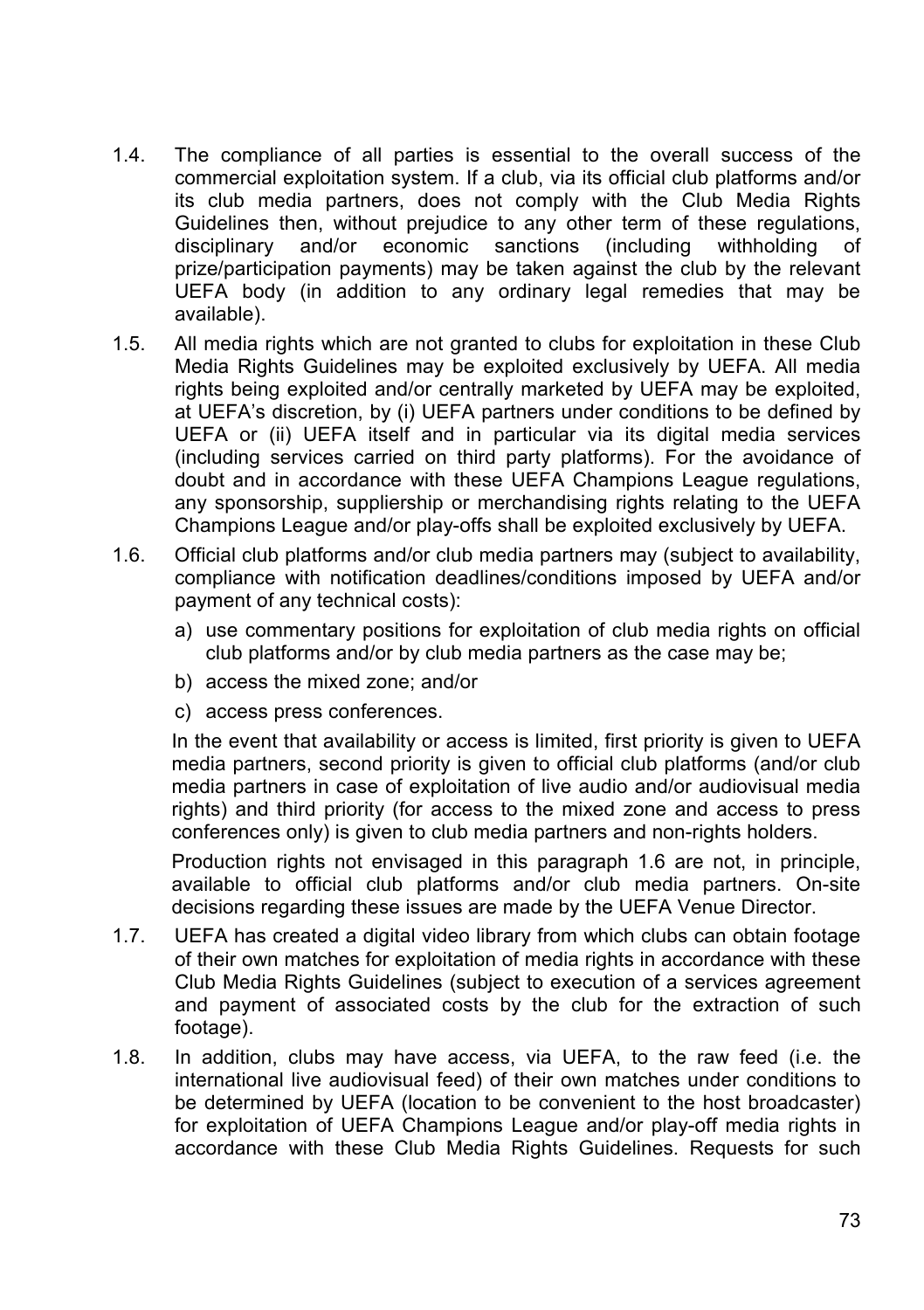access to the raw feed need to be submitted to UEFA under conditions to be determined by UEFA and subject to the execution of a services agreement and payment of associated costs by the club.

### **2. General conditions (valid for all media rights exploited by clubs)**

- 2.1. All commercial contracts that a club enters into for exploitation of media rights on the official club platforms and/or through club media partners must incorporate these Club Media Rights Guidelines so that they are binding on the clubs, their official club platforms and club media partners and suppliers.
- 2.2. Clubs are responsible and liable to UEFA for the compliance of their official club platforms and club media partners and suppliers.
- 2.3. Without prejudice to paragraph 28.07, the maximum duration of such commercial contracts is three UEFA Champions League seasons (2009/10, 2010/11 and 2011/12), ending, in any case, on 30 June 2012 at the latest.
- 2.4. Clubs may exploit delayed rights in perpetuity regardless of whether they are participating in the current UEFA Champions League season, subject to the conditions imposed by the then current Club Media Rights Guidelines. If a club has not participated in the UEFA Champions League since the 2003/04 season (inclusive), it must execute an agreement, to be provided by UEFA on the club's request, undertaking to comply with the relevant version of the Club Media Rights Guidelines.
- 2.5. Clubs may not create a programme or product which competes with any UEFA/UEFA Champions League and/or play-off programme or product centrally marketed by UEFA. To this end, clubs shall not bundle rights with those of any other club participating in the UEFA Champions League and/or the play-offs, including in relation to their official club platforms, nor shall they allow their club media partners to bundle rights. Furthermore, the rights exploited by a club, including the relevant programmes/products, may not feature content of UEFA Champions League and/or play-off matches in which the club is not participating.
- 2.6. All rights exploited by clubs, official club platforms and/or club media partners must be club branded (in order not to create a competing programme/product to the UEFA/UEFA Champions League/play-off programme/product centrally marketed by UEFA). At the same time, UEFA will not exploit rights dedicated to one single club (in order not to create a programme or product which competes with any club programme or product).
- 2.7. Clubs, official club platforms and/or club media partners may not use the UEFA Champions League logo, name, music, typography or trophy or any other UEFA Champions League/play-off designs, including images of the official ball, or graphics. UEFA acknowledges that in practice the following limited exceptions shall be permitted to the above rule: (i) any on-screen graphics and on-screen credits included by the host broadcaster in the raw feed (however, no use of the UEFA Champions League/play-off opening and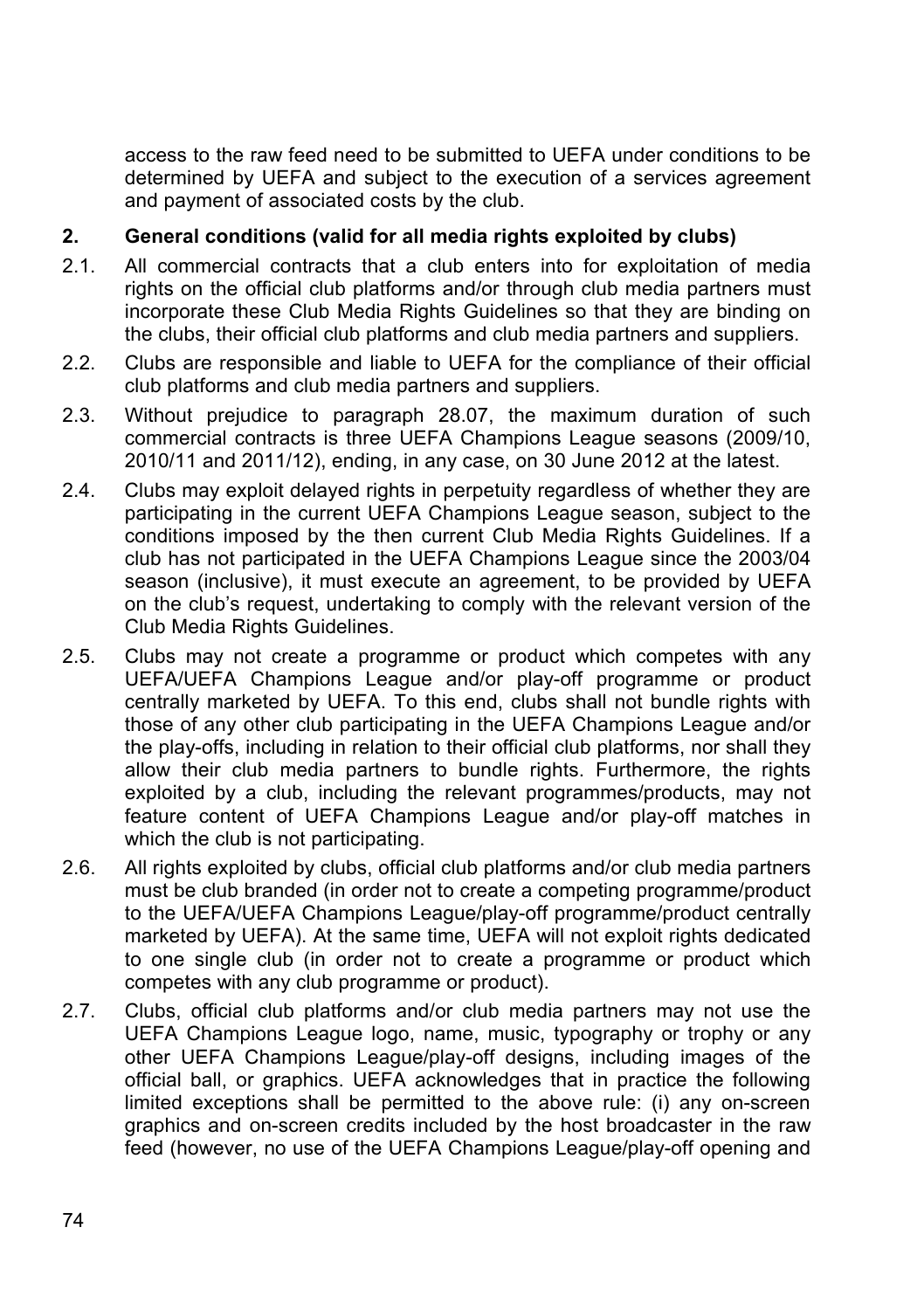closing sequences, match bumpers and break bumpers shall be permitted); (ii) use of the name "UEFA Champions League" in a standard typography (UEFA Champions League typography is specifically excluded) in a descriptive context to inform the consumer of the inclusion of UEFA Champions League/play-off content or in a purely editorial/descriptive context; and (iii) use of the trophy image within still images of the winning club.

- 2.8. No official club platform or club media partner may present itself as a partner of the UEFA Champions League/play-offs or otherwise directly and/or indirectly associate itself and/or any third party, products or services with the UEFA Champions League/play-offs.
- 2.9. All intellectual property rights in UEFA Champions League/play-off images and footage and in the name, logo, music, branding and materials of the UEFA Champions League/play-offs are and remain the exclusive property of UEFA.
- 2.10. If a club, via its official club platforms or its club media partners, exploits media rights in accordance with these Club Media Rights Guidelines, it shall ensure that there is no interference with the raw feed, for example by adding, removing, editing or modifying any graphics, on-screen credits or other branding element with the following exceptions:
	- a) the club, official club platform and/or club media partner may add its normal corporate/channel identification logo provided the logo is placed in a corner of the screen in such a way that it does not disrupt any graphic or other information included in the raw feed; and
	- b) the club, official club platform and/or club media partner may add minor timing and/or score graphics and/or its normal captions for the commentator provided these are placed in such a way that they do not disrupt any graphic or other information included in the signal.
- 2.11. Clubs are liable to UEFA for the protection of the footage/signal/broadcast/transmission against piracy or unauthorised retransmission/use thereof and must therefore take all possible steps (and ensure that official club platforms and club media partners take all possible steps) to prevent the unauthorised use, re-transmission or re-distribution in full or in part of any of the above featuring audio, visual and/or audiovisual material of UEFA Champions League/play-off matches. In addition to any sanctions available to UEFA under paragraph 1.4 of these Club Media Rights Guidelines, any club failing to protect such material, or failing to ensure that its official club platforms and club media partners protect such material, may be required by UEFA to immediately remove the content from the relevant programme or product and/or platform.
- 2.12. Official club platforms and club media partners are subject to any regulations, guidelines and/or instructions that may be issued by UEFA from time to time,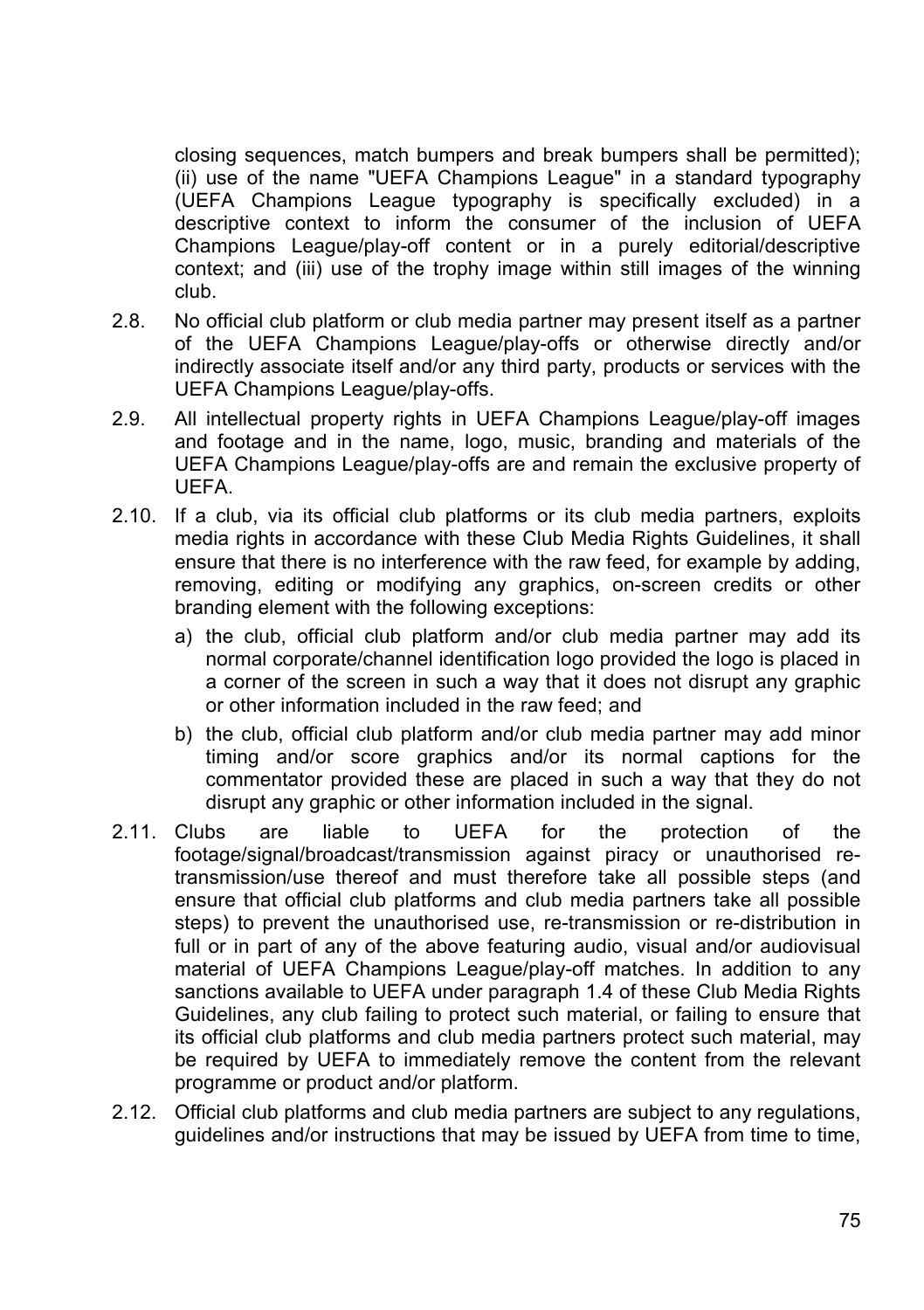including, when relevant, any regulations, guidelines and/or instructions as UEFA may issue to the UEFA media partners.

2.13. In order to enable UEFA to have an overview of the exploitation of UEFA Champions League/play-off media rights by all participating clubs, any club which exploits or intends to exploit any media rights must provide, upon UEFA's request, reasonable information to UEFA relating to such exploitation. UEFA will provide, upon the club's request, reasonable information to the club relating to the UEFA media partners' exploitation. Clubs deciding not to exploit media rights shall inform UEFA accordingly before the beginning of the relevant season.

### **3. Audiovisual media rights**

3.1. In recognition of the convergence of technologies over which audiovisual content may be distributed, a platform neutral approach has been implemented by UEFA. The media rights have been characterised using a time window approach (meaning that live rights are distinguished from delayed rights).

### **A. Exploitation of live rights**

- 3.2. Clubs may exploit live rights in an EU/EAA country only in the event that such rights have not been acquired by a UEFA media partner in that particular country. UEFA will notify the clubs in due time of any EU/EEA country in which it has failed to sell the relevant live rights.
- 3.3. Any exploitation of any such live rights by clubs, official club platforms and/or club media partners shall be in strict accordance with the following conditions:
	- a) there shall be no direct and/or indirect third party association with UEFA Champions League/play-off programming/content (to preserve exclusivity for the official UEFA Champions League/play-off partners). In particular, clubs must therefore ensure that official club platforms and club media partners do not sell any form of sponsorship of or association with (i) the programme featuring the live match and/or (ii) the UEFA Champions League/play-offs;
	- b) all broadcasts and transmissions (including uplinks or downlinks) must be encrypted on a conditional access basis. Furthermore, the clubs, official club platforms and club media partners shall ensure that there is no overspill, broadcast or transmission outside the territory(ies) in which the clubs are entitled to sell (and then broadcast and/or transmit) live rights in accordance with these regulations; and
	- c) the programme shall be available on a subscription basis.
- 3.4. Clubs are not entitled to create products/programmes which compete with the live audiovisual media rights centrally marketed by UEFA. For example, clubs shall not create a live quasi-video service through the combination of an audio/radio commentary and sequential still photographs/images.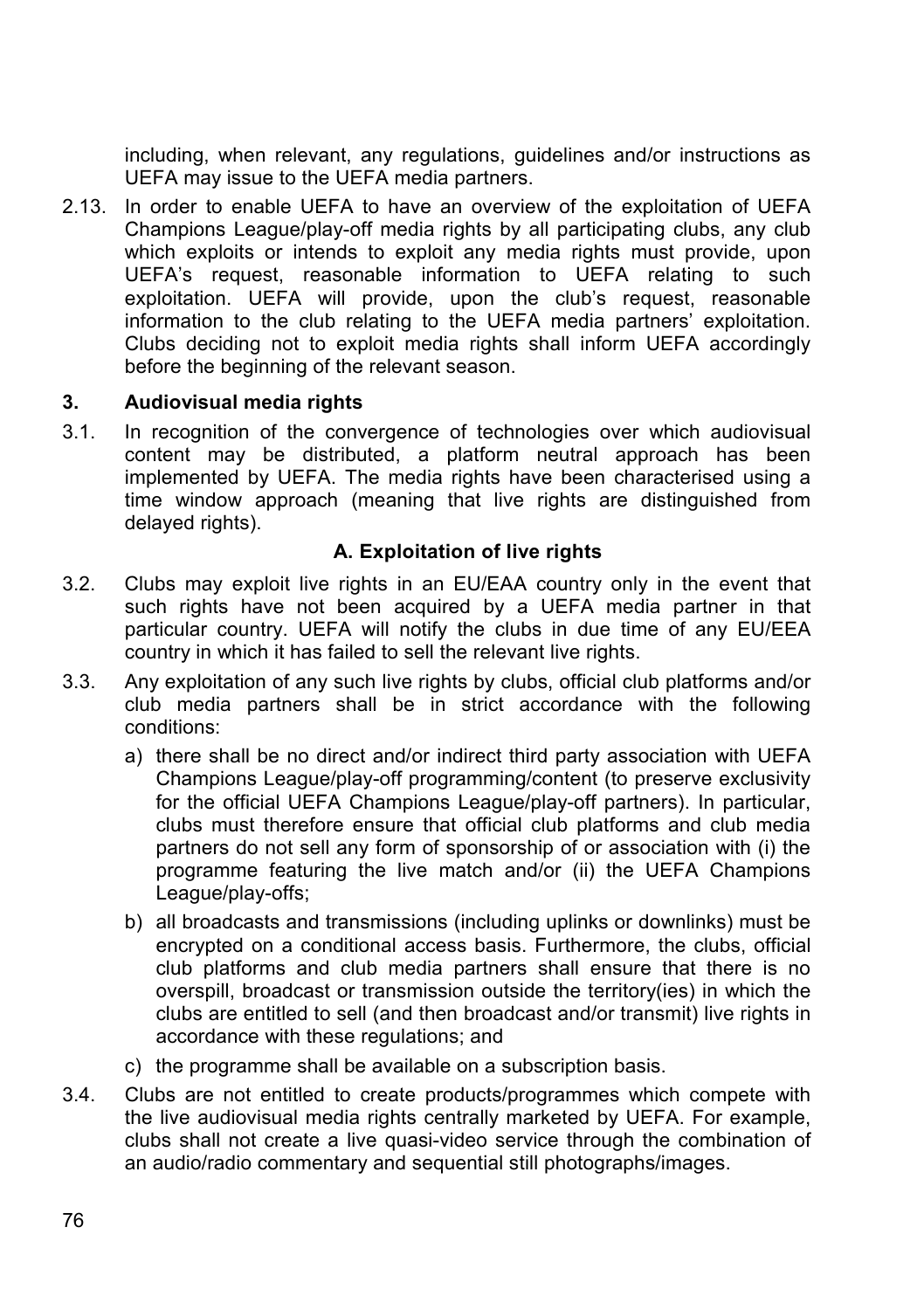### **B. Exploitation of delayed rights**

- 3.5. Subject to the terms of the above section A, as of the 2009/10 season, clubs are not entitled to exploit any form of audiovisual media rights, irrespective of distribution technique or platform, before the end of the relevant embargo period, as detailed in this section B.
- 3.6. Following the end of such embargo periods, clubs may exploit certain delayed rights on a worldwide, non-exclusive basis under the conditions set out in this section B.
- 3.7. Between midnight CET on the day the match is concluded and Thursday midnight CET (Sunday midnight CET for a final match) any delayed rights (whether clips or programmes) may be exploited by the clubs subject to the following conditions:
	- a) the clips or programmes may be made available only on official club platforms (not via club media partners);
	- b) the clips or programmes are available on a subscription basis;
	- c) a single (i.e. only one at any moment in time) short promotional clip dedicated to a club's performance in the UEFA Champions League and/or the play-offs of no more than one minute may be transmitted on a non-downloadable and free-of-charge access basis on each of the official club platforms. Such a clip may not feature footage from a match until after midnight CET after the conclusion of the relevant match;
	- d) in respect of a VOD/pull service whereby the viewing time for the programme may be freely determined by the viewer, the programmes may not be made available before midnight CET after the conclusion of the relevant match;
	- e) in respect of any linear delivery/push services whereby the viewing time is scheduled and fixed by the official club platform, the programmes may not be made available before the later of (i) midnight CET and (ii) midnight local time in the country of exploitation (or in the relevant part of the country if there is more than one time zone in the country) on the day the relevant match is concluded.

If the official club platform is unable to limit its transmissions to different time zones within a particular country, then the relevant programme may only be made available at midnight local time in the latest time zone in that country. For example, an official club platform transmitting in Australia and being unable to split its signal geographically cannot exploit the delayed rights in Sydney until midnight local time in Perth.

Furthermore, there may be no linear/push exploitation of any delayed rights whilst any of the following matches are being played: (i) a UEFA Champions League or play-off match and/or (ii) a UEFA Europa League match;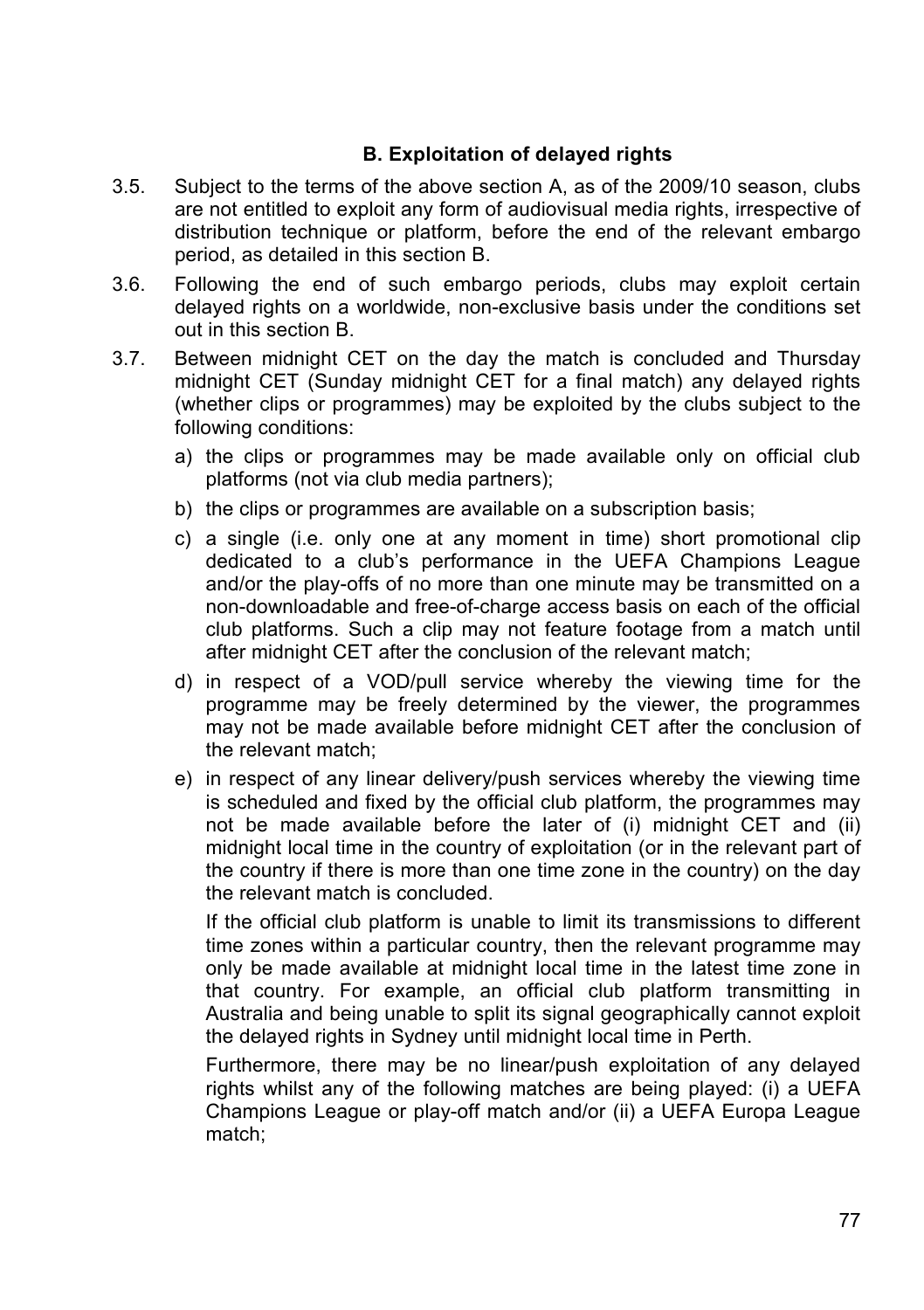- f) all broadcasts and transmissions (including uplinks or downlinks) must be encrypted on a conditional access basis;
- g) the programme may be fully dedicated (i.e. 100%) to UEFA Champions League/play-offs; and
- h) the programme may be sponsored by a third party (but not in a way that creates a direct or indirect association with the UEFA Champions League/play-offs). The sole exceptions relate to programmes containing more than 50% of UEFA content comprising UEFA Champions League/play-off content and any other UEFA-related content, including other UEFA competitions (such as the UEFA Europa League and/or UEFA Super Cup); such programmes cannot have any sponsorship and/or direct/indirect third party association.
- 3.8. After Thursday midnight CET (Sunday midnight CET for a final match), clubs may (i) continue to exercise the delayed rights on the official club platform in strict accordance with the terms of paragraph 3.7 of these Club Media Rights Guidelines and/or (ii) license certain delayed rights to club media partners as part of a club magazine programme which is a club branded programme and fully dedicated to the club (e.g. The Arsenal FC Hour). It is however acknowledged by UEFA that for a city/regional club media partner, the programme could be jointly branded with another club from the city/region (e.g. The Arsenal FC and Chelsea FC Hour, broadcast by a regional club media partner for the London area). Furthermore, the club magazine programme shall comply with the following conditions:
	- a) no individual programme may contain more than 75% of UEFA content comprising UEFA Champions League/play-off content and any other UEFA-related content, including other UEFA competitions (such as the UEFA Europa League and/or UEFA Super Cup). The only exception to this rule is a programme dedicated to the final and released by the winning club (which may have 100% UEFA Champions League final related content). In addition, such UEFA content cannot represent more than 50% of the content of such club magazine programmes over the course of a season;
	- b) no more than two clubs can license to the same club media partner the right to transmit club magazine programmes on the same channel during a given period and no more than four clubs can license such a right to the same club media partner for exploitation on the same platform. Furthermore, there shall be at least a two-hour gap between the end of the linear/push exploitation of one club's club magazine programme and the start of the linear/push exploitation on the same channel of a club magazine programme dedicated to another club; and
	- c) the programme may be sponsored by a third party (but not in a way that creates a direct or indirect association with the UEFA Champions League/play-offs). The sole exceptions relate to (i) a programme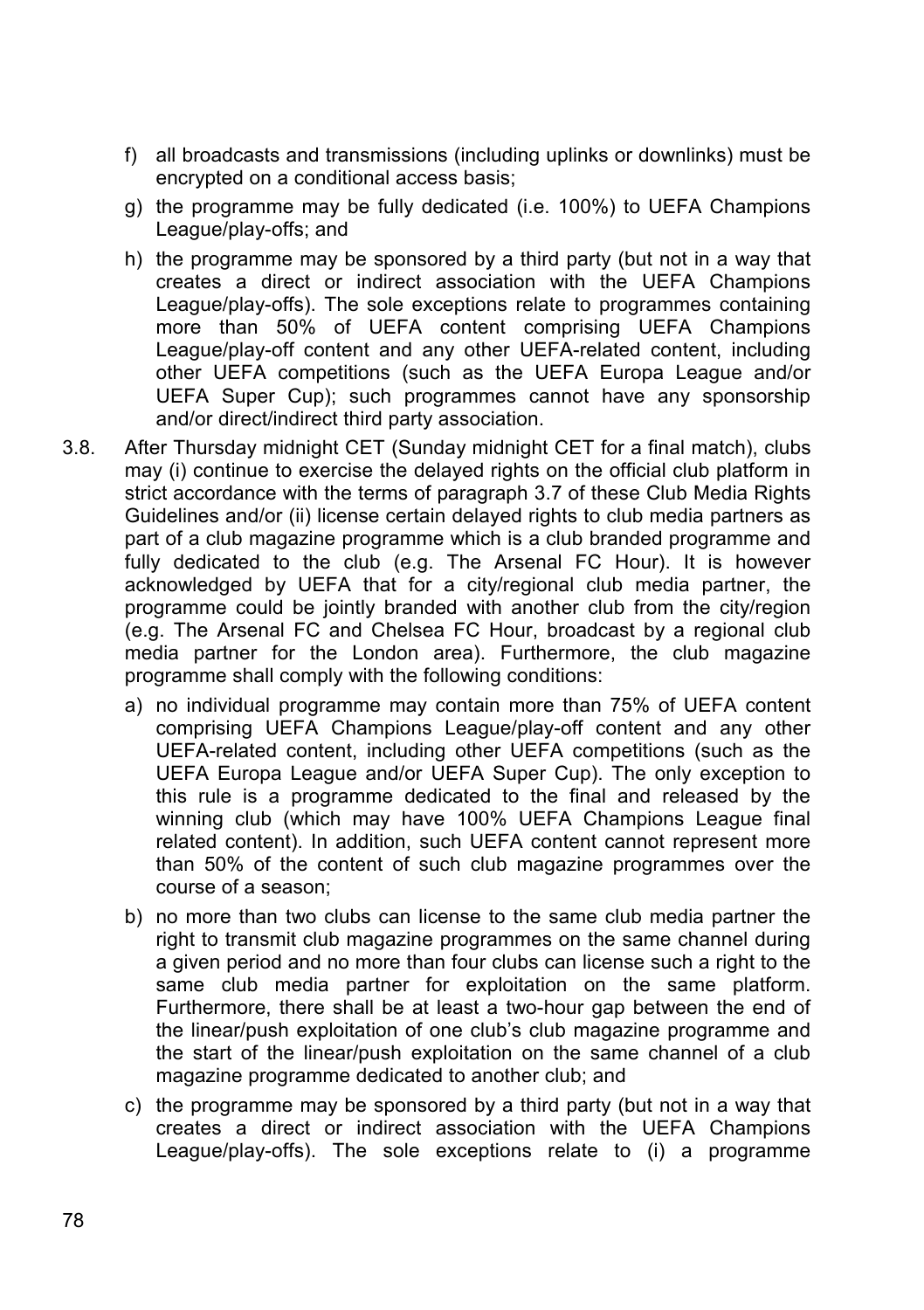containing more than 50% of UEFA content comprising UEFA Champions League/play-off content and any other UEFA-related content, including other UEFA competitions (such as the UEFA Europa League and/or UEFA Super Cup); and (ii) a programme dedicated to the final and released by the winning club in the manner described in point a) above – such programmes cannot have any sponsorship and/or direct/indirect third party association.

#### **C. Fixed-media exploitation**

- 3.9 The conditions for audiovisual fixed-media exploitation of delayed rights are as follows:
	- a) as from Thursday midnight CET (Sunday midnight CET for a final match);
	- b) club branded and dedicated product (e.g. Olympique Lyonnais History);
	- c) an individual product cannot contain more than 75% of UEFA content comprising UEFA Champions League/play-off content and any other UEFA-related content, including other UEFA competitions (such as the UEFA Europa League and/or UEFA Super Cup). The only exception to this rule is a product dedicated to the final and released by the winning club (which may have 100% UEFA Champions League final related content);
	- d) the fixed media devices may be employed to reproduce match footage of the UEFA Champions League/play-off matches together with other editorial elements but may not incorporate any other content (for example, video games or interactive quizzes) and their sole function shall be to store the above content;
	- e) the product may be sponsored by a third party (but not in a way that creates a direct or indirect association with the UEFA Champions League/play-offs). The sole exceptions relate to (i) a product containing more than 50% of UEFA content comprising UEFA Champions League/play-off content and any other UEFA-related content, including other UEFA competitions (such as the UEFA Europa League and/or UEFA Super Cup); and (ii) a product dedicated to the final and released by the winning club in the manner described in point c) above – such products cannot have any sponsorship and/or direct/indirect third party association; and
	- f) in case of production of a series of products, (i) the series and (ii) each product forming part of the series shall be considered as a product for the purpose of this section C.

Example:

Within a series of DVDs dedicated to the history of FC Barcelona:

(i) the series of DVDs shall contain a maximum of 75% of UEFA content comprising UEFA Champions League/play-off content and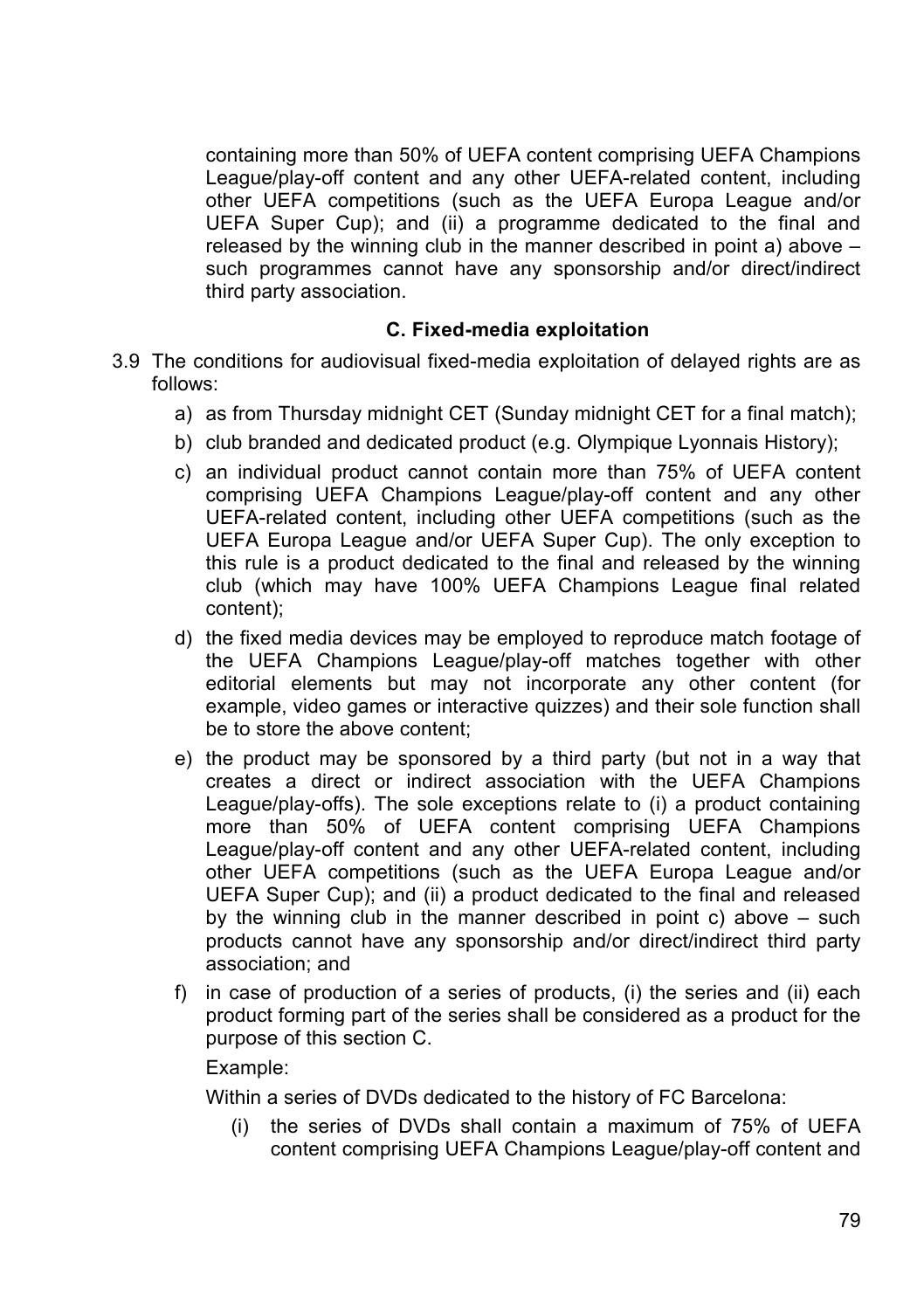any other UEFA-related content, including other UEFA competitions (such as the UEFA Europa League and/or UEFA Super Cup); and

(ii) each DVD shall contain a maximum of 75% of UEFA content comprising UEFA Champions League/play-off content and any other UEFA-related content, including other UEFA competitions (such as the UEFA Europa League and/or UEFA Super Cup), with the exception of a DVD featuring a final won by FC Barcelona.

#### **D. UEFA European Champion Clubs' Cup, UEFA Cup and UEFA European Cup Winners' Cup**

- 3.10 The delayed rights described in sections B and C may also be exploited and/or licensed by the relevant participating clubs in relation to (i) each final of the UEFA European Champion Clubs' Cup played from 1956 to 1992, (ii) each final of the UEFA European Cup Winners' Cup, (iii) each final of the UEFA Cup played from 1998 to 2006; and (iv) each quarter-final, semi-final and final of the UEFA Cup played between 2007 and 2009. This applies only to the clubs that participated in such matches (on a non-exclusive basis but under the conditions set out in sections B and C).
- 3.11 The clubs agree that UEFA may non-exclusively exploit and license, as envisaged in these regulations, the media rights in relation to (i) all other matches of the UEFA European Champion Clubs' Cup played from 1956 to 1992 and (ii) all other matches of (a) the UEFA Cup and (b) the UEFA European Cup Winners' Cup which have not been centrally marketed by UEFA. If a club does not own the rights described in this paragraph 3.11, it shall inform UEFA and it shall provide reasonable assistance to UEFA to obtain from the rights-holder a non-exclusive licence to exploit such rights. If the club owns such rights, it shall grant UEFA a perpetual, irrevocable, nonexclusive worldwide license to exploit such rights.
- 3.12 Both UEFA and the clubs agree to provide reasonable assistance to each other to source the relevant material to exercise the rights envisaged respectively in paragraphs 3.10 and 3.11.

### **4. Audio rights**

- 4.1. UEFA may non-exclusively exploit the audio rights for all UEFA Champions League and play-off matches. Clubs will be given the name of the UEFA media partners to whom rights have been licensed by UEFA in due time. Clubs may not charge any fee to these UEFA media partners.
- 4.2. Clubs may non-exclusively exploit (themselves or via their official club platforms and/or club media partners) the audio rights for their respective home matches (except the final). Unless otherwise specified in this paragraph 4, clubs may charge a fee to such partners to whom they grant audio rights. No sub-licensing by official club platform(s) and/or club media partner(s) is allowed.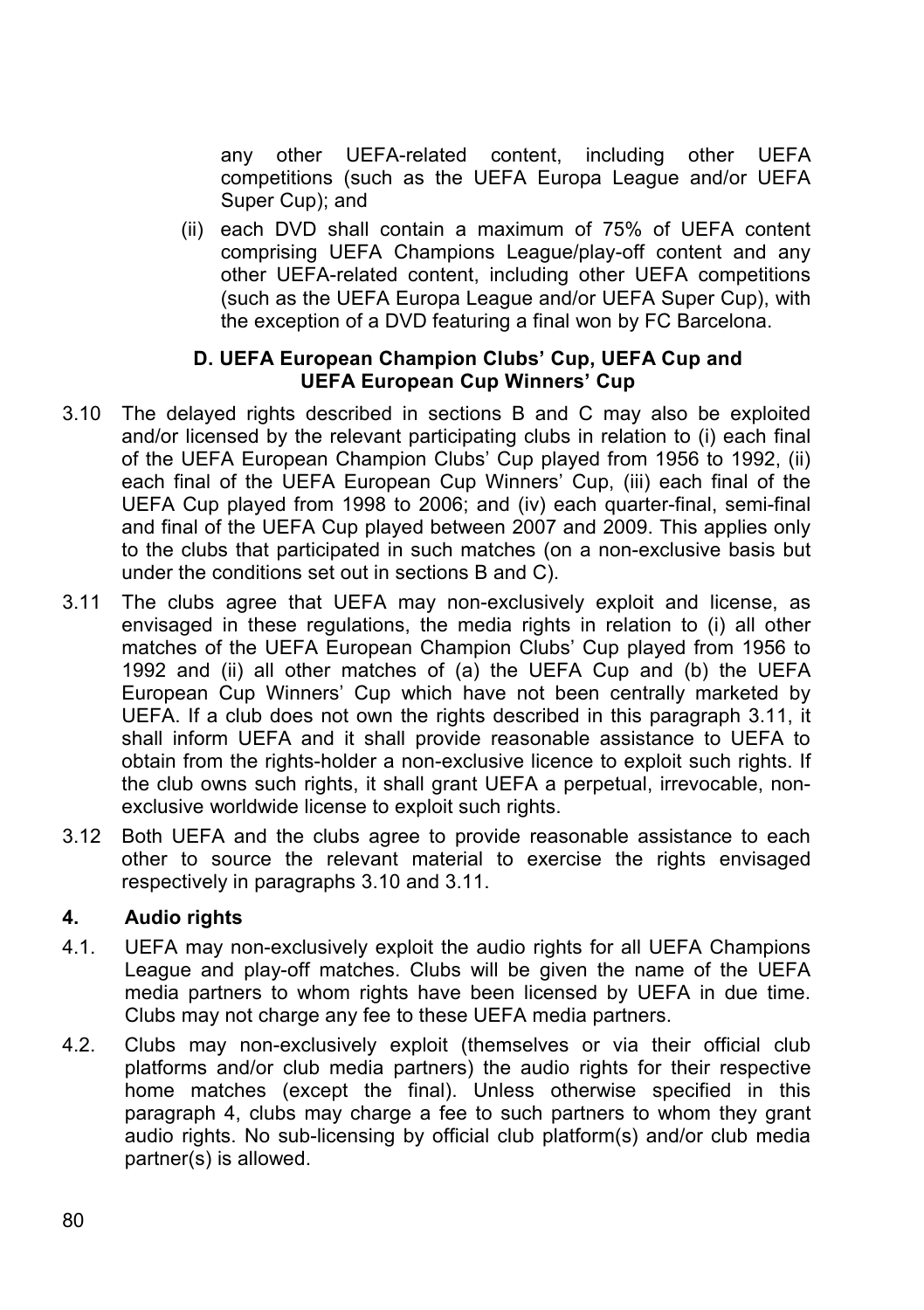- 4.3. On a season by season basis, clubs may decide to grant non-exclusive audio rights for their respective home matches to two domestic club media partners (domestic media partners). The technical cost charged by the clubs to such domestic media partners must not exceed EUR 1,000 per match and the clubs may not charge them any other fee.
- 4.4. On a visiting club's request, the home club must grant to two of the visiting club domestic media partners (as identified by the visiting club) audio rights for the match at technical cost. Such a technical cost must not exceed EUR 1,000 per match and the clubs may not charge them any other fee.
- 4.5. All such domestic media partners must be provided with appropriate technical facilities and commentary positions in the stadium.
- 4.6. Furthermore, if requested by visiting clubs, they may conclude reciprocal agreements with such clubs.
- 4.7. As a general principle, clubs have the right to audio report on their official club platforms, free of charge, UEFA Champions League and play-off matches in which the club is participating.
- 4.8. There shall be no direct and/or indirect third party association with UEFA Champions League/play-off programming/content (to preserve exclusivity for the official UEFA Champions League/play-off partners). In particular, clubs must therefore ensure that official club platforms and club media partners do not sell any form of sponsorship of or association with (i) the programme featuring UEFA Champions League/play-off coverage and/or (ii) the UEFA Champions League/play-offs.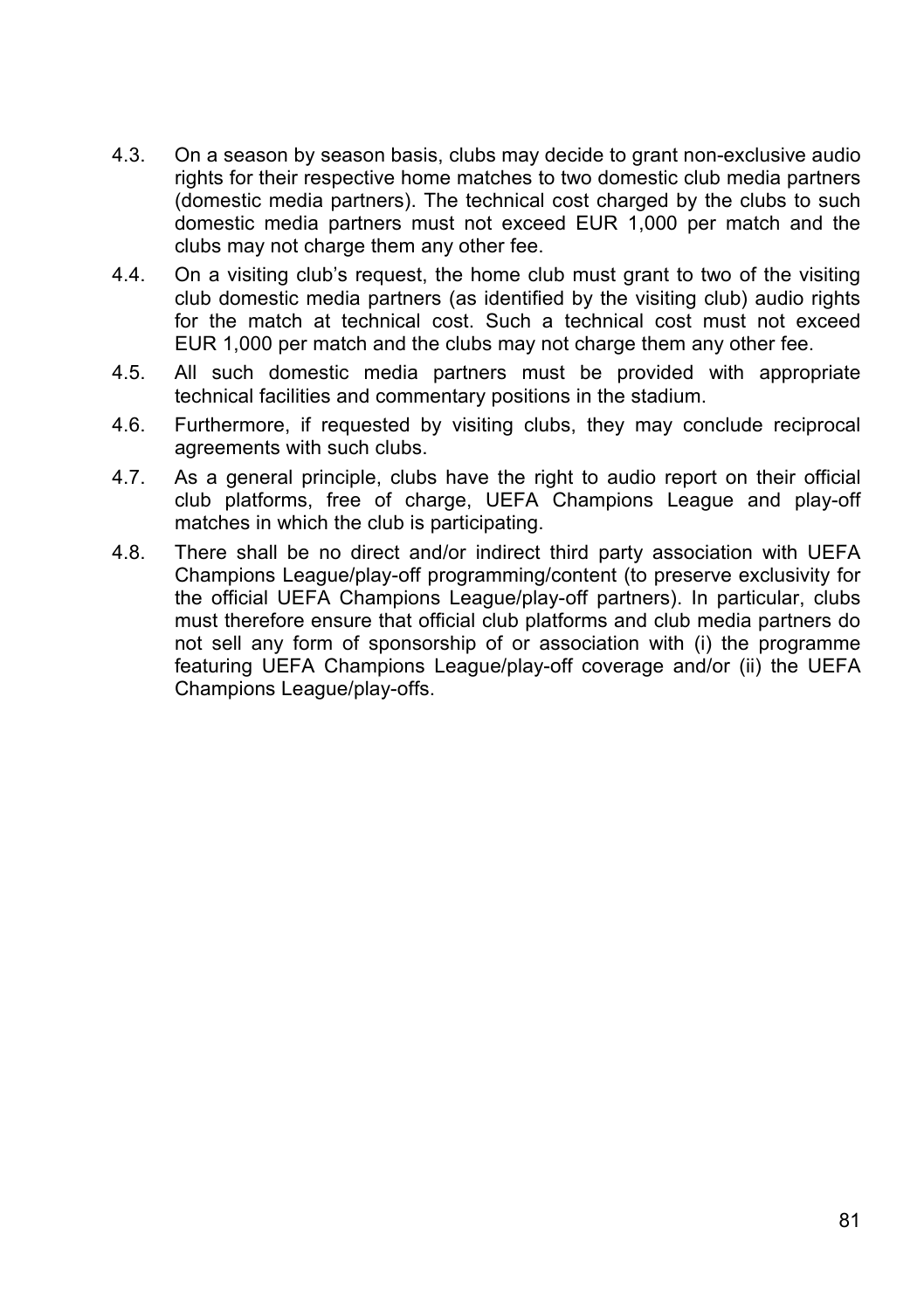## **ANNEX VIII: Locally trained players**

Possible combinations to comply with the List A requirements (as defined in Article 18):

|                | <b>TOTAL</b><br><b>LIST A</b><br>(potential) | "FREE"<br><b>PLAYERS</b> | <b>CLUB</b><br><b>TRAINED</b> | <b>ASSOCIATION</b><br><b>TRAINED</b> | <b>TOTAL</b><br><b>LIST A</b><br>(effective) |
|----------------|----------------------------------------------|--------------------------|-------------------------------|--------------------------------------|----------------------------------------------|
| $\mathbf{1}$   | 25                                           | 17                       | 8                             | $\pmb{0}$                            | 25                                           |
| $\overline{2}$ | 25                                           | 17                       | $\overline{7}$                | $\mathbf{1}$                         | 25                                           |
| 3              | 25                                           | 17                       | $\overline{7}$                | 0                                    | 24                                           |
| 4              | 25                                           | 17                       | 6                             | $\overline{2}$                       | 25                                           |
| 5              | 25                                           | 17                       | 6                             | $\mathbf{1}$                         | 24                                           |
| 6              | 25                                           | 17                       | 6                             | 0                                    | 23                                           |
| $\overline{7}$ | 25                                           | 17                       | 5                             | 3                                    | 25                                           |
| 8              | 25                                           | 17                       | 5                             | $\overline{2}$                       | 24                                           |
| 9              | 25                                           | 17                       | 5                             | $\mathbf{1}$                         | 23                                           |
| 10             | 25                                           | 17                       | 5                             | 0                                    | 22                                           |
| 11             | 25                                           | 17                       | 4                             | 4                                    | 25                                           |
| 12             | 25                                           | 17                       | 4                             | 3                                    | 24                                           |
| 13             | 25                                           | 17                       | 4                             | $\overline{2}$                       | 23                                           |
| 14             | 25                                           | 17                       | 4                             | $\mathbf{1}$                         | 22                                           |
| 15             | 25                                           | 17                       | 4                             | 0                                    | 21                                           |
| 16             | 25                                           | 17                       | 3                             | 4                                    | 24                                           |
| 17             | 25                                           | 17                       | 3                             | 3                                    | 23                                           |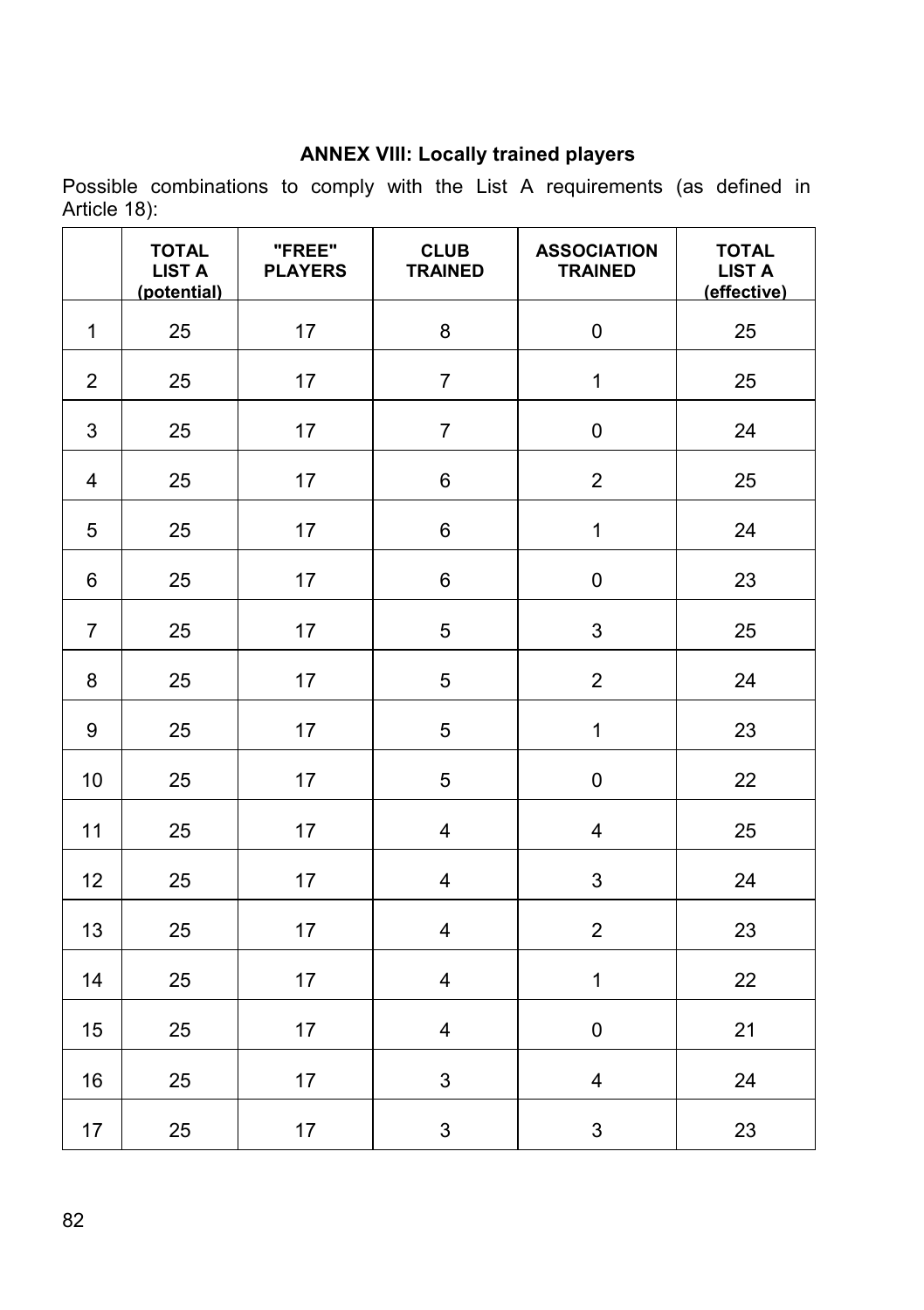|    | <b>TOTAL</b><br><b>LIST A</b><br>(potential) | "FREE"<br><b>PLAYERS</b> | <b>CLUB</b><br><b>TRAINED</b> | <b>ASSOCIATION</b><br><b>TRAINED</b> | <b>TOTAL</b><br><b>LIST A</b><br>(effective) |
|----|----------------------------------------------|--------------------------|-------------------------------|--------------------------------------|----------------------------------------------|
| 18 | 25                                           | 17                       | 3                             | $\overline{2}$                       | 22                                           |
| 19 | 25                                           | 17                       | 3                             | $\mathbf{1}$                         | 21                                           |
| 20 | 25                                           | 17                       | 3                             | $\pmb{0}$                            | 20                                           |
| 21 | 25                                           | 17                       | $\overline{2}$                | $\overline{\mathbf{4}}$              | 23                                           |
| 22 | 25                                           | 17                       | $\overline{c}$                | 3                                    | 22                                           |
| 23 | 25                                           | 17                       | $\overline{c}$                | $\overline{c}$                       | 21                                           |
| 24 | 25                                           | 17                       | $\overline{2}$                | $\mathbf 1$                          | 20                                           |
| 25 | 25                                           | 17                       | $\overline{\mathbf{c}}$       | 0                                    | 19                                           |
| 26 | 25                                           | 17                       | $\mathbf{1}$                  | $\overline{\mathbf{4}}$              | 22                                           |
| 27 | 25                                           | 17                       | $\mathbf{1}$                  | 3                                    | 21                                           |
| 28 | 25                                           | 17                       | $\mathbf{1}$                  | $\overline{c}$                       | 20                                           |
| 29 | 25                                           | 17                       | $\mathbf{1}$                  | $\mathbf{1}$                         | 19                                           |
| 30 | 25                                           | 17                       | $\mathbf{1}$                  | 0                                    | 18                                           |
| 31 | 25                                           | 17                       | $\pmb{0}$                     | $\overline{\mathbf{4}}$              | 21                                           |
| 32 | 25                                           | 17                       | $\pmb{0}$                     | 3                                    | 20                                           |
| 33 | 25                                           | 17                       | 0                             | $\overline{\mathbf{c}}$              | 19                                           |
| 34 | 25                                           | 17                       | 0                             | $\mathbf{1}$                         | 18                                           |
| 35 | 25                                           | 17                       | 0                             | 0                                    | 17                                           |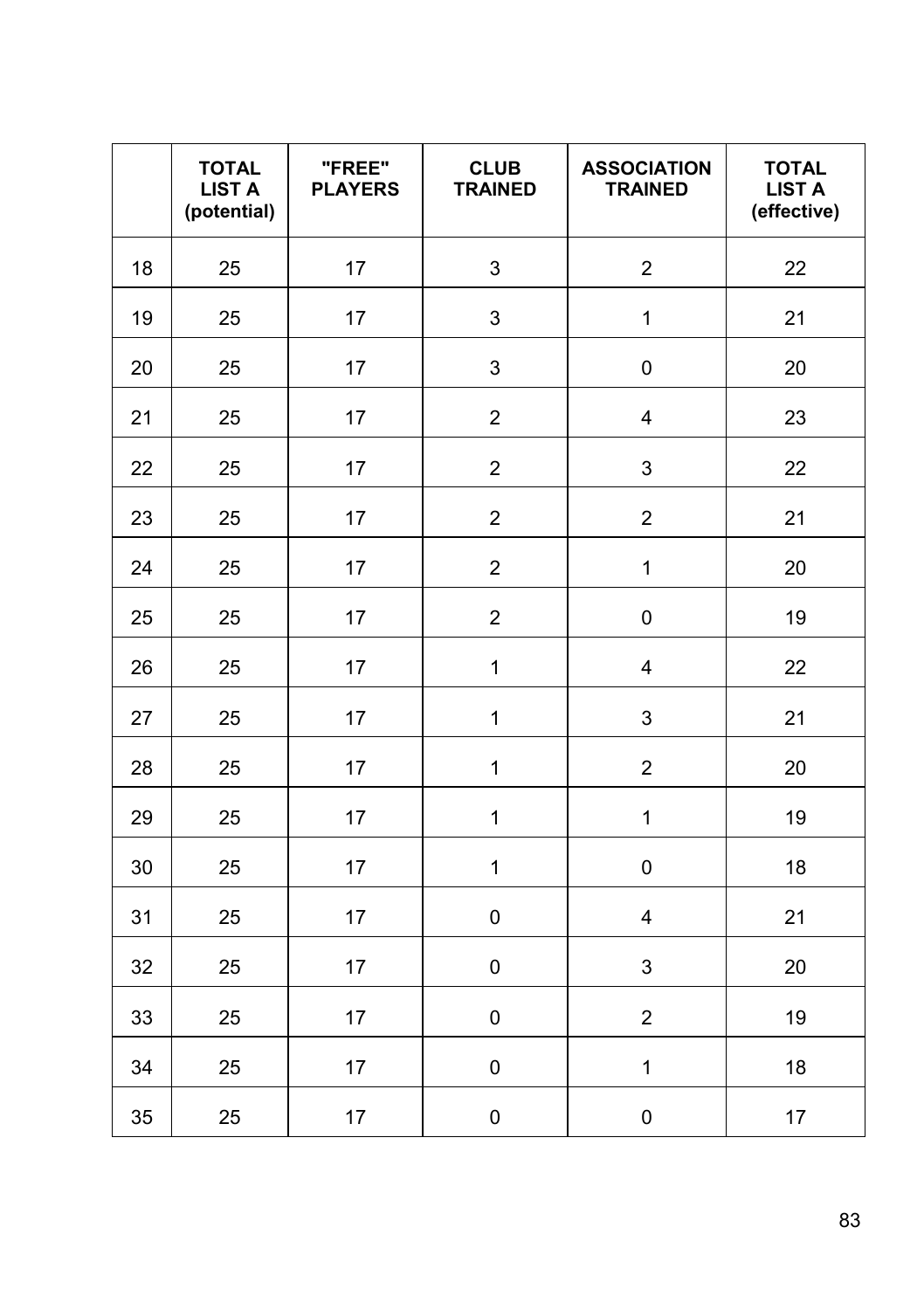### **ANNEX IX: Medical care of players**

The following tables A) to G) explain the examinations and tests that are required to be performed either on a mandatory or optional basis, and within the specifically stated timeframe (e.g. annually):

### **A. Personal football history**

The personal football history represents the football-specific basis for the medical examination. It should be documented and kept up-to-date throughout the player's career.

UEFA recommends these recordings as best practice following several footballspecific medical research studies that would assist medical doctors with their internal medical audit.

|            | Total number of matches played in previous season<br>(incl. friendly matches) | recommended |
|------------|-------------------------------------------------------------------------------|-------------|
| $\cdot$ 2. | Dominant leg                                                                  | annually    |
| 3.         | Position on the field                                                         |             |

### **B. Medical history and heredity of the player**

This general part 'Medical history and heredity' is the starting point for the player's medical record. It is essential that the outcome of these checks is kept up-to-date throughout the player's career.

| 1. |    | Family history (1 <sup>st</sup> generation, i.e. parents, brothers<br>and sisters) |                             |
|----|----|------------------------------------------------------------------------------------|-----------------------------|
|    | a) | Hypertension, stroke;                                                              |                             |
|    | b) | Heart conditions incl. sudden cardiac death;                                       |                             |
|    | C) | Vascular problems, varicose, deep venous<br>thrombosis;                            | mandatory, to<br>be updated |
|    | d) | Diabetes:                                                                          | annually                    |
|    | e) | Allergies, asthma;                                                                 |                             |
|    | f) | Cancer, blood disease;                                                             |                             |
|    | g) | Chronic joint or muscle problems;                                                  |                             |
|    | h) | Hormonal problems.                                                                 |                             |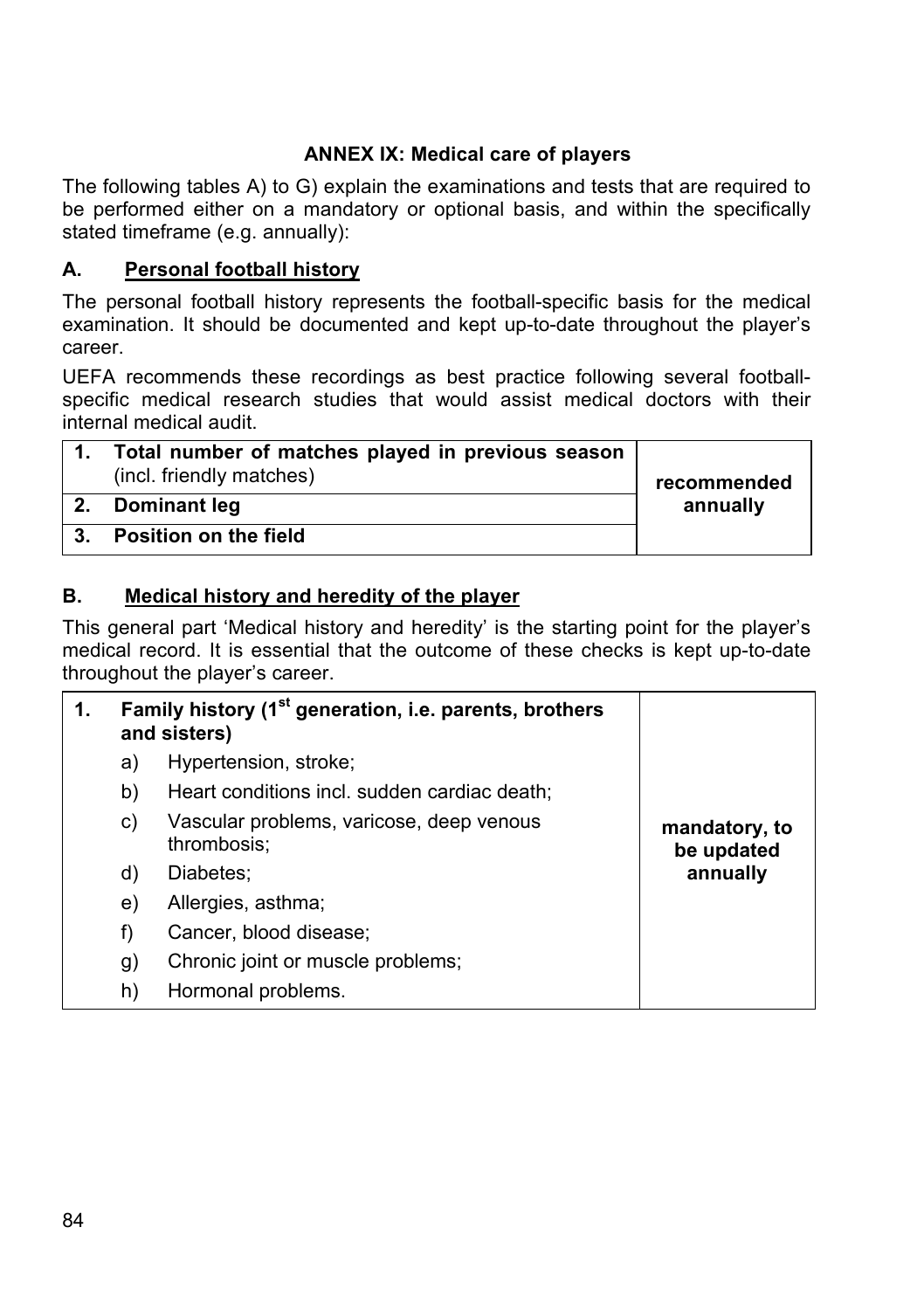| 2. |    | Medical history of the player                                                                   |                                         |  |
|----|----|-------------------------------------------------------------------------------------------------|-----------------------------------------|--|
|    | a) | Heart problems, arrhythmias, syncope;                                                           |                                         |  |
|    | b) | Concussion;                                                                                     |                                         |  |
|    | c) | Allergies, asthma;                                                                              | mandatory, to<br>be updated             |  |
|    | d) | Recurrent infections;                                                                           | annually                                |  |
|    | e) | Major diseases;                                                                                 |                                         |  |
|    | f) | Major injuries causing surgery, hospitalisation,<br>absence from football of more than 1 month. |                                         |  |
| 3. |    | <b>Present complaints</b>                                                                       |                                         |  |
|    | a) | Symptoms such as pain in general (muscle,<br>articulation);                                     |                                         |  |
|    | b) | Chest pain, dyspnoea, palpitation, arrhythmia;                                                  |                                         |  |
|    | c) | Dizziness, syncope;                                                                             | mandatory                               |  |
|    | d) | Flu-like symptoms, cough, expectoration;                                                        | annually                                |  |
|    | e) | Loss of appetite, weight loss;                                                                  |                                         |  |
|    | f) | Sleeplessness;                                                                                  |                                         |  |
|    | g) | Gastrointestinal upset.                                                                         |                                         |  |
| 4. |    | <b>Medication / supplements</b>                                                                 |                                         |  |
|    | a) | Current specific medication being taken by the<br>player;                                       |                                         |  |
|    | b) | Evidence that a TUE (Therapeutic Use Exemption)<br>has been granted (if required);              | mandatory<br>annually                   |  |
|    | c) | Nutritional supplements being taken by the player;                                              |                                         |  |
|    | d) | Player educated about Anti-Doping Codes.                                                        |                                         |  |
| 5. |    | <b>Vaccination</b>                                                                              |                                         |  |
|    |    | Record of status of vaccination (incl. date);                                                   | mandatory, to<br>be updated<br>annually |  |
|    |    | Strongly recommended:                                                                           |                                         |  |
|    |    | Vaccination against Tetanus and Hepatitis A and B                                               |                                         |  |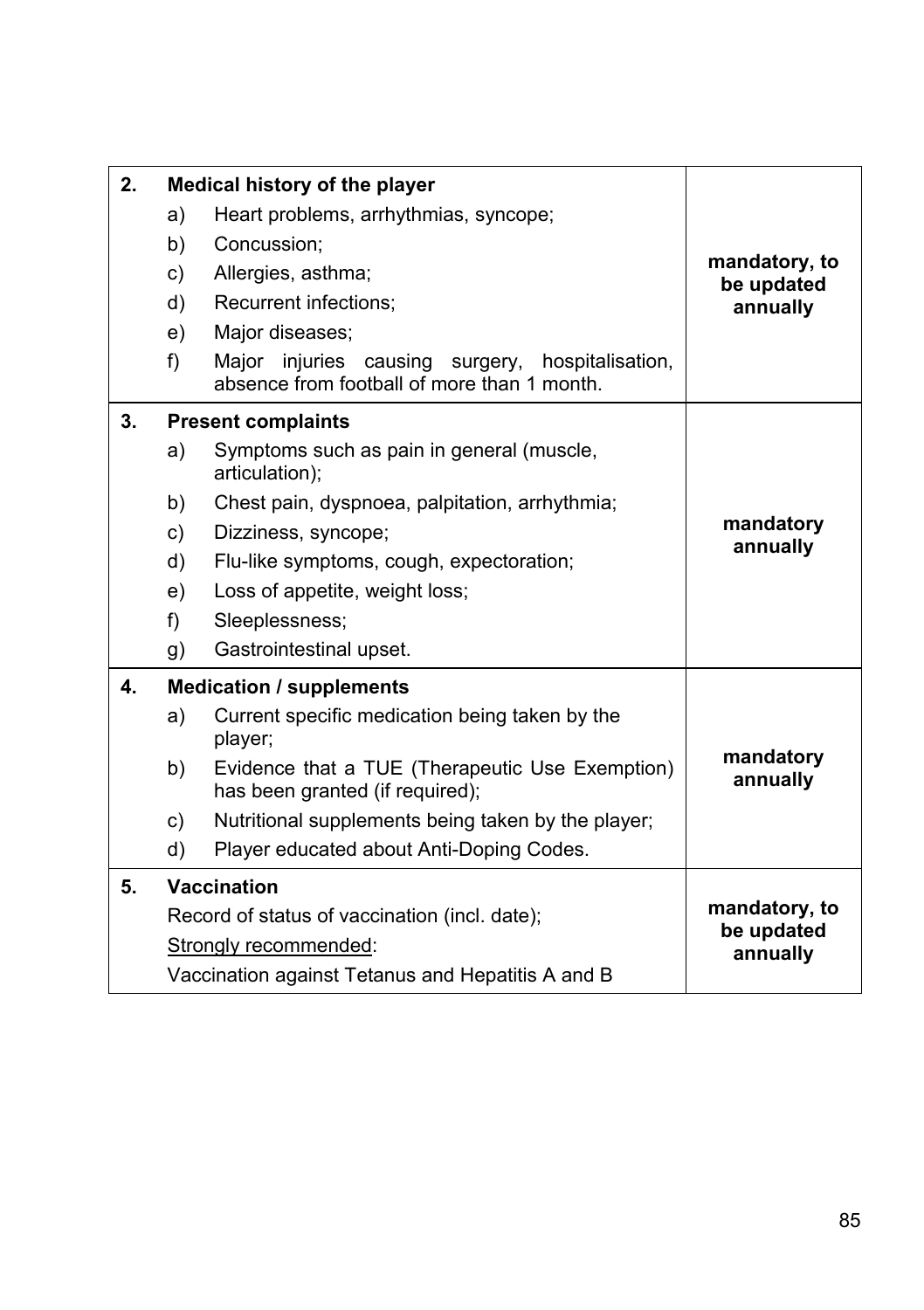# **C. General medical examination**

This is the 2nd part of the doctor's routine physical examination.

| 1.  | <b>Height</b>                                                                                                                                                          |                       |
|-----|------------------------------------------------------------------------------------------------------------------------------------------------------------------------|-----------------------|
| 2.  | Weight                                                                                                                                                                 |                       |
| 3.  | <b>Blood pressure</b> (to ensure validity of continuous testing,<br>it is recommended to always use the same arm and to<br>specify it in the player's medical records) |                       |
| 4.  | Head and neck (eyes with vision test, nose, ears,<br>teeth, throat, thyroid gland)                                                                                     |                       |
| 5.  | Lymph nodes                                                                                                                                                            |                       |
| 6.  | lungs (inspection,<br>Chest and<br>auscultation,<br>inspiratory and<br>expiratory<br>percussion,<br>chest<br>expansion)                                                | mandatory<br>annually |
| 7.  | Heart (sounds, murmurs, pulse, arrhythmias)                                                                                                                            |                       |
| 8.  | Abdomen (incl. hernia, scars)                                                                                                                                          |                       |
| 9.  | <b>vessels</b> (e.g. peripheral pulses, vascular<br>Blood<br>murmurs, varicoses)                                                                                       |                       |
| 10. | <b>Skin inspection</b>                                                                                                                                                 |                       |
| 11. | <b>Nervous system</b> (e.g. reflexes, sensory abnormalities)                                                                                                           |                       |
| 12. | Motor system (e.g. weakness, atrophy)                                                                                                                                  |                       |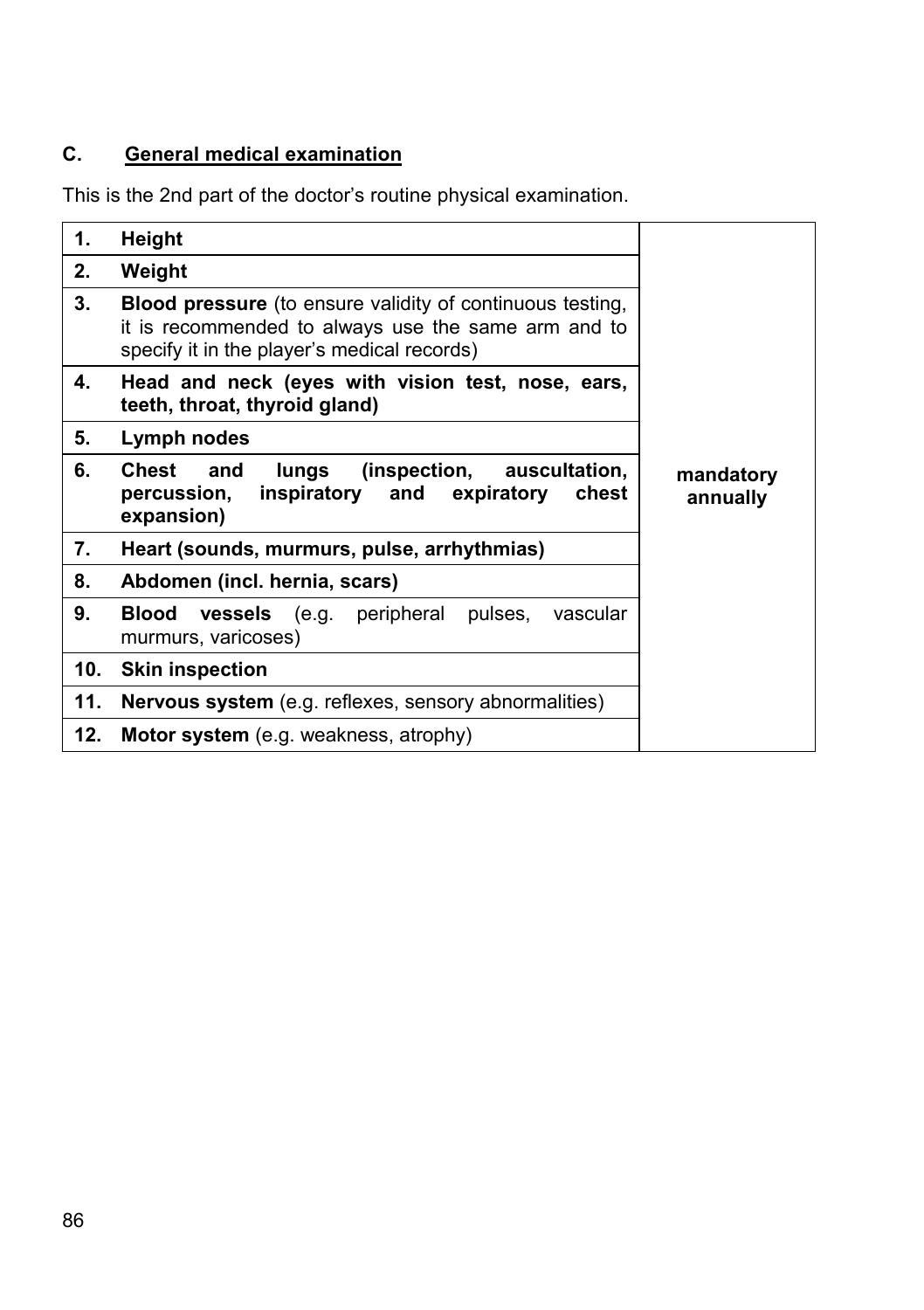### **D. Special cardiological examination**

As a principle, a standard 12-lead electrocardiogram (ECG) and an echocardiography must be performed at the earliest opportunity during the career of a player and in particular if indicated by clinical examination. If indicated by anamnestic and clinical indication it is recommended to perform repeated testing including an Exercise-ECG and an echocardiography.

It is mandatory to perform one standard 12-lead ECG and one echocardiography

- a) to all players who belong to the first squad at the latest before their 21st birthday; and
- b) to all players who are older than 21 years and belong to the first squad if they have not yet an ECG and echocardiography in their personal medical records.

### **The result of the performed examinations must be contained in the player's medical records.**

| Electrocardiogram (12-leads ECG) | mandatory according |
|----------------------------------|---------------------|
| Echocardiography                 | to a) and b) above  |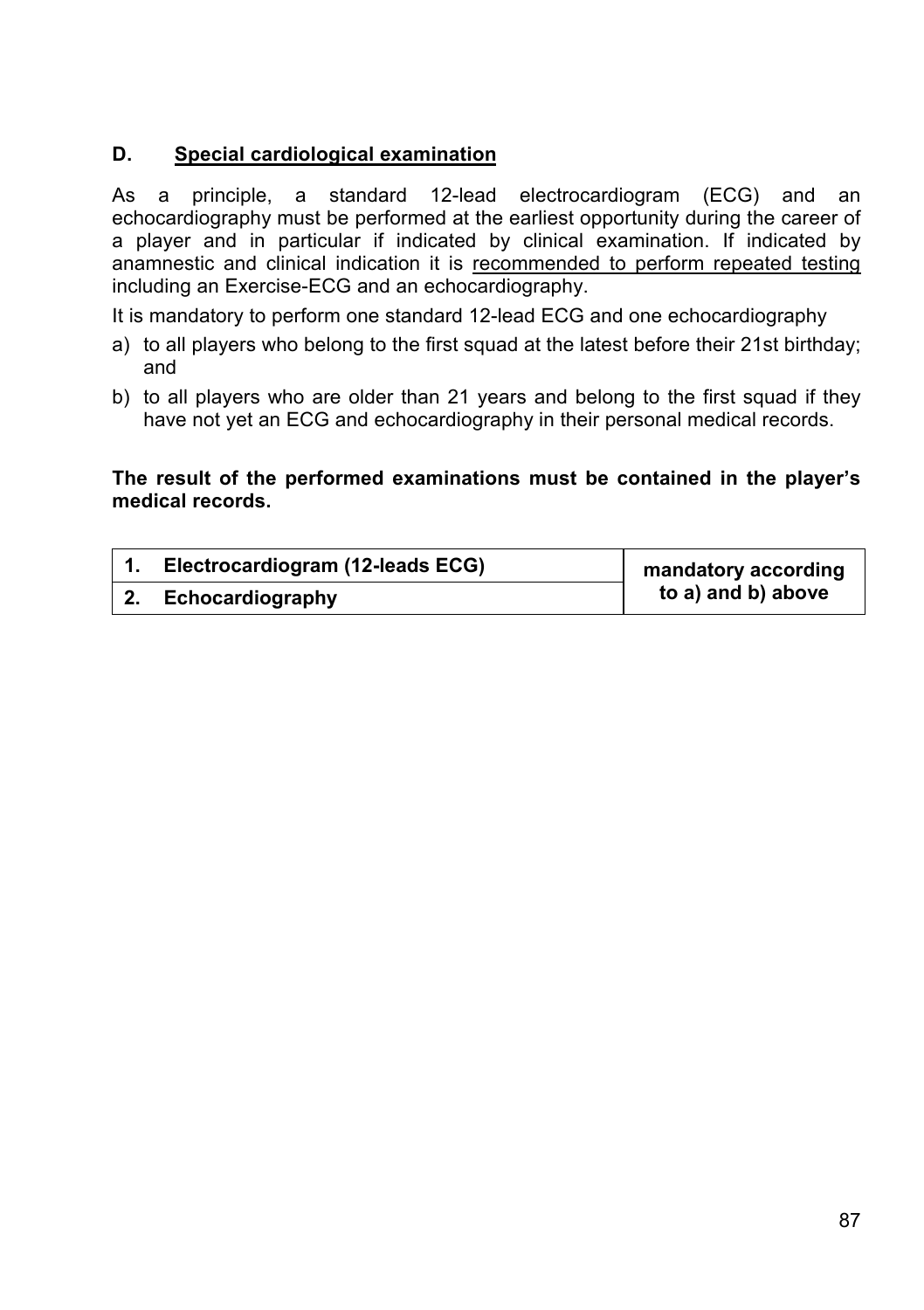### **E. Laboratory examination**

Clubs involved in UEFA competitions will normally have a multinational squad. Therefore mandatory and strongly recommended tests are detailed below as a means of conducting a comprehensive laboratory screening. This list is by no means complete.

**All laboratory tests must be conducted with the informed consent of the player and be in accordance with national legislation (cf. confidentiality, discrimination issues etc.).** 

| 1. | Blood count (haemoglobin, haematocrit, erythrocytes,<br>leukocytes, thrombocytes) | <b>Mandatory</b> |  |
|----|-----------------------------------------------------------------------------------|------------------|--|
| 2. | Urine test ('dipstick test' to determine level of protein and<br>sugar)           | annually         |  |
| 3. | <b>Sedimentation rate</b>                                                         |                  |  |
| 4. | <b>CRP</b>                                                                        |                  |  |
| 5. | Blood fats (cholesterol, HDL- and LDL cholesterol,<br>triglycerides)              |                  |  |
| 6. | Glucose                                                                           |                  |  |
| 7. | Uric acid                                                                         |                  |  |
| 8. | <b>Creatinine</b>                                                                 |                  |  |
| 9. | Aspartate amino-transferase                                                       | recommended      |  |
|    | 10. Alanine amino-transferase                                                     |                  |  |
|    | 11. Gamma-glutamyl-transferase                                                    |                  |  |
|    | 12. Creatine kinase                                                               |                  |  |
|    | 13. Potassium                                                                     |                  |  |
|    | 14. Sodium                                                                        |                  |  |
|    | 15. Magnesium                                                                     |                  |  |
|    | 16. Iron                                                                          |                  |  |
|    | 17. Ferritin                                                                      |                  |  |
|    | 18. Blood group                                                                   | recommended      |  |
|    | 19. HIV test                                                                      |                  |  |
|    | 20. Hepatitis screening                                                           |                  |  |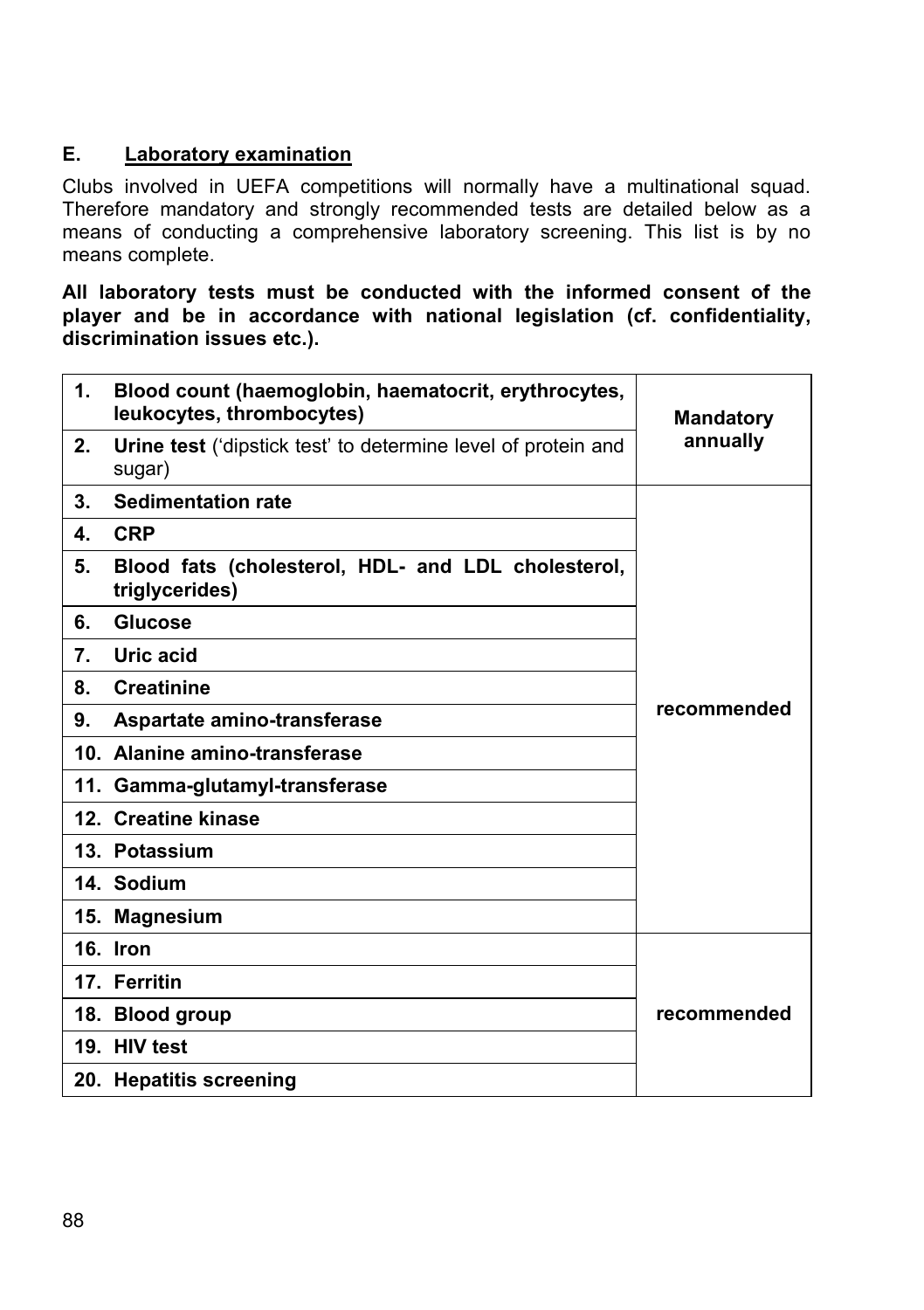# **F. Orthopaedic examination and functional tests**

Points 1-6 are mandatory checks that are common in a sports medical examination.

Points 7 to 9 are recommended to assist club doctors with preventive strategies and tests in the rehabilitation of injured players.

In addition, the club doctors are advised to consider the exclusion of the condition of spondylolysis and spondylolisthesis.

References to further assistance in respect of functional tests:

- Simple but reliable functional tests: Ekstrand J, Karlsson J, Hodson A. Football Medicine. London: Martin Dunitz (Taylor & Francis Group), 2003:562;
- Range of motion and tests for muscle tightness: Ekstrand J, Wiktorsson M, Öberg B et al. Lower extremity goniometric measurements: a study to determine their reliability. Arch Phys Med Rehabil 1982;63:171-5;
- x One-leg hop test: Ageberg E, Zatterstrom R, Moritz U. Stabilometry and one-leg hop test have high test-retest reliability. Scand J Med Sci Sports 1998;8-4:198- 202.
- SOLEC test: Ageberg E, Zatterstrom R, Moritz U, Stabilometry and one-leg hop test have high test-retest reliability. Scand J Med Sci Sports 1998:8-4:198-202.

| 1. | Spinal column: inspection and functional<br>examination (tenderness, pain, range of movement)                                                            |             |
|----|----------------------------------------------------------------------------------------------------------------------------------------------------------|-------------|
| 2. | Shoulder: pain, mobility and stability                                                                                                                   |             |
| 3. | Hip, groin and thigh: pain and mobility                                                                                                                  | mandatory   |
| 4. | Knee: pain, mobility, stability and effusion                                                                                                             | annually    |
| 5. | Lower leg: pain (shin splint syndrome, achilles<br>tendon)                                                                                               |             |
| 6. | Ankle and foot: pain, mobility, stability and effusion                                                                                                   |             |
| 7. | Range of motion (ROM) and test for muscle tightness<br>Adductors<br>a)<br>Hamstrings<br>b)<br>lliopsoas<br>C)<br>Quadriceps<br>d)<br>Gastrocnemius<br>e) | recommended |
|    | Soleus<br>f)                                                                                                                                             |             |
| 8. | <b>Muscle strength</b> (one leg hop test)                                                                                                                |             |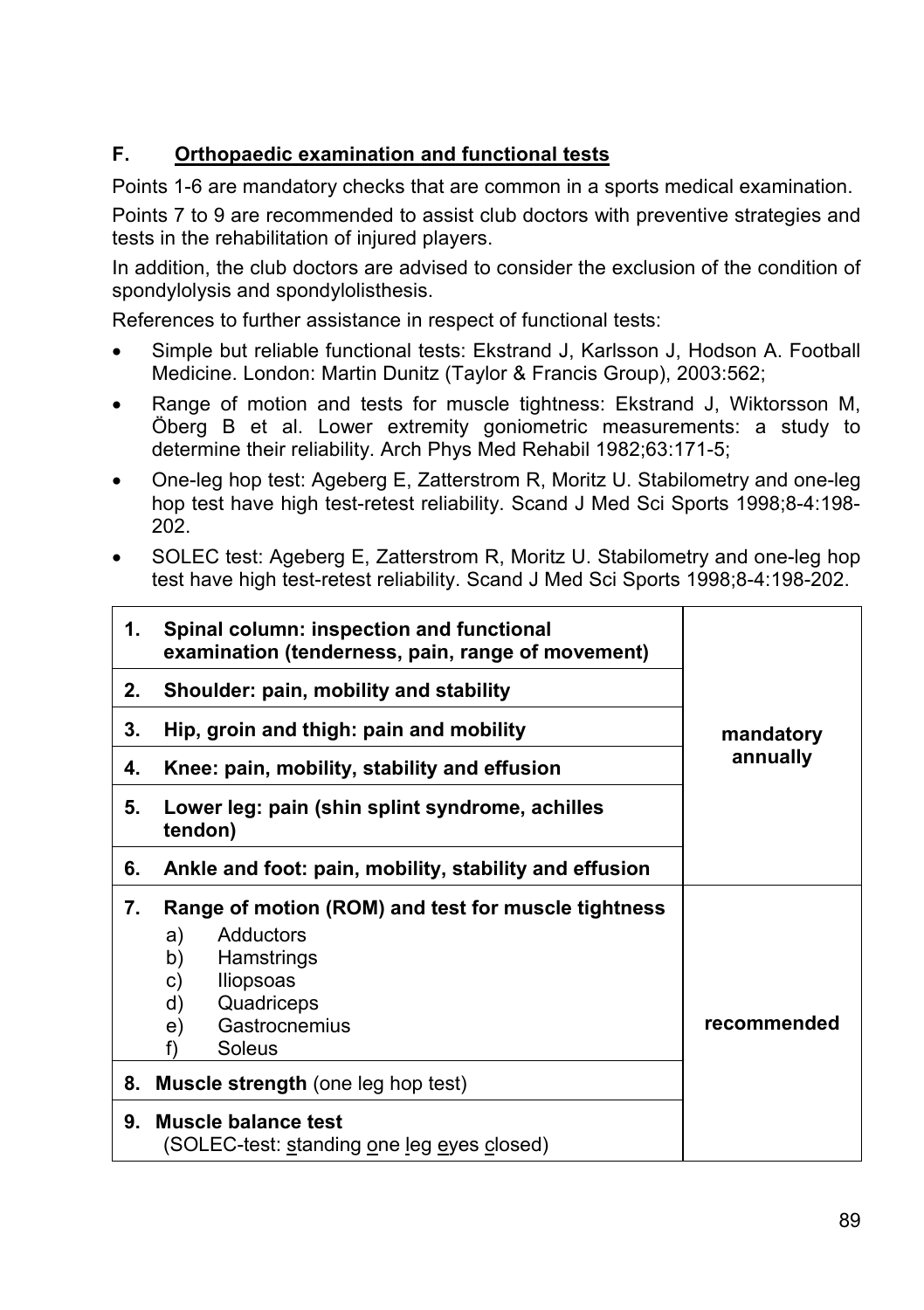# **G. Radiological examination and ultrasound scan**

If indicated by clinical and functional findings out of the medical examination performed, a radiological examination including ultrasound scan, X-ray and MRI may be appropriate.

Performed radiographies, particularly after injuries, must be part of the player's medical records.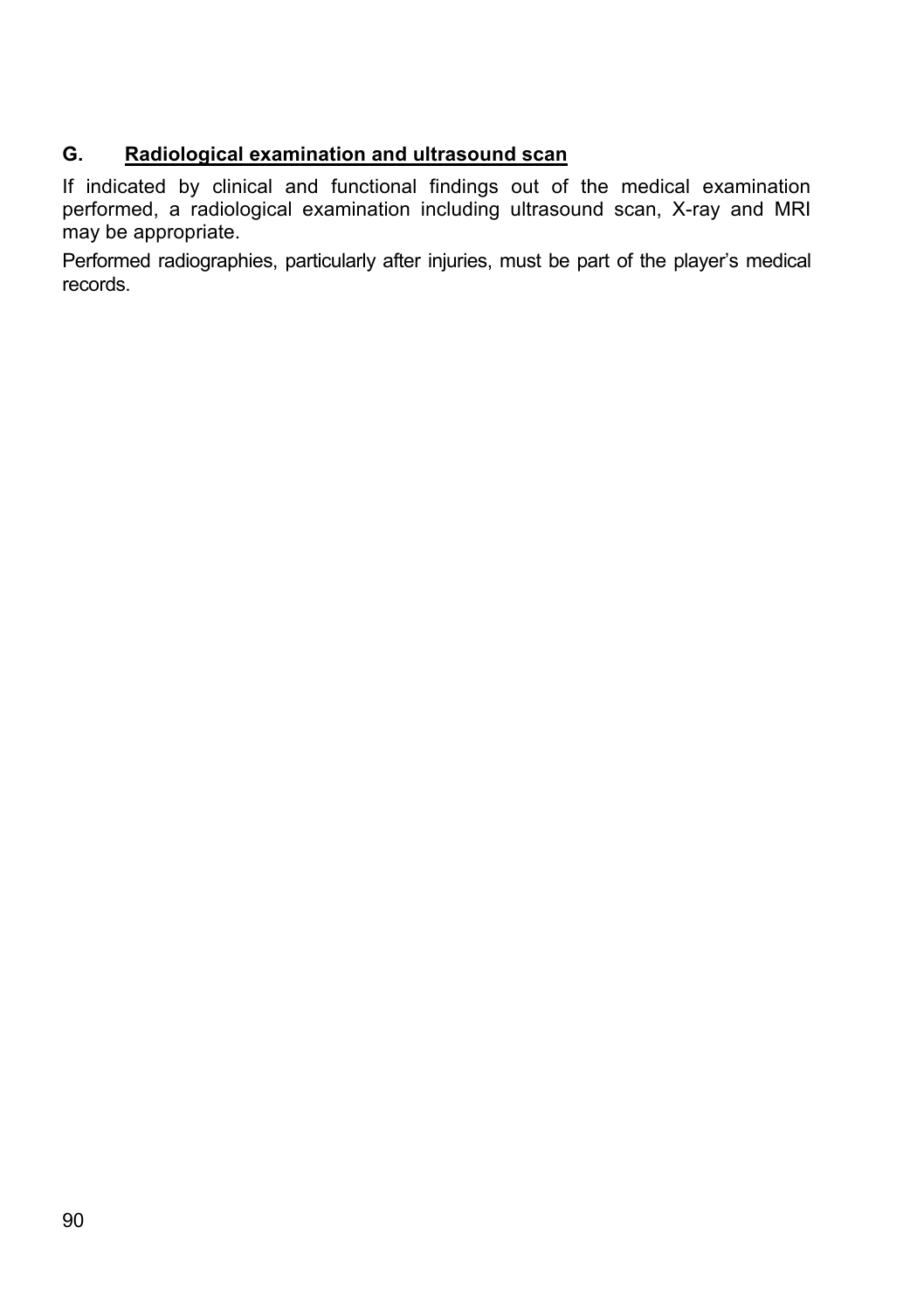# **INDEX**

| Access list for the 2009/10 UEFA club     |  |
|-------------------------------------------|--|
| competitions 42                           |  |
|                                           |  |
| Admission procedure 3                     |  |
| Alternative venues 17                     |  |
|                                           |  |
| Appointment of referees  30               |  |
| Arrival of referees  31                   |  |
| Artificial turf standard 18               |  |
| Automatic reversals 16                    |  |
| Away goals, extra time  12                |  |
| Break before extra time  23               |  |
|                                           |  |
| Change of shirt sponsor 28                |  |
| Choice of sponsor 28                      |  |
| Clash of shirt sponsor29                  |  |
|                                           |  |
| Closing provisions  41                    |  |
| Club Media Rights Guidelines  72          |  |
| Coefficient ranking system  45            |  |
|                                           |  |
| Commercial matters  64                    |  |
| Commercial rights  36                     |  |
| Competition logo 29                       |  |
| Competition system9, 43                   |  |
| Conditions for registration               |  |
|                                           |  |
|                                           |  |
| Court of Arbitration for Sport 40         |  |
| Deadline for shirt sponsor29              |  |
| Declaration of protests 33                |  |
| Disciplinary law and procedures32         |  |
|                                           |  |
|                                           |  |
|                                           |  |
|                                           |  |
|                                           |  |
| Exceptions to a structural criterion . 17 |  |
|                                           |  |
|                                           |  |
| Fields of play  14                        |  |
|                                           |  |

| Financial provisions 34             |  |
|-------------------------------------|--|
| Financial provisions - final35      |  |
| Financial provisions - qualifying   |  |
|                                     |  |
| Financial provisions - UEFA         |  |
| Champions League 34                 |  |
| First knock-out round 11            |  |
|                                     |  |
|                                     |  |
| General provisions24                |  |
|                                     |  |
|                                     |  |
| Half-time interval23                |  |
|                                     |  |
| Integrity of the competition1, 4    |  |
| Intellectual Property Rights40      |  |
| Items which do not form part of the |  |
| playing attire30                    |  |
|                                     |  |
| Kicks from the penalty mark23       |  |
| Kit approval procedure27            |  |
| Laws of the Game22                  |  |
| Liaison officer31                   |  |
| Locally trained players82           |  |
| Match abandoned 14                  |  |
|                                     |  |
| Match organisation 20               |  |
|                                     |  |
|                                     |  |
| Media matters47                     |  |
| Media positioning at UEFA           |  |
|                                     |  |
| Medical care of players84           |  |
|                                     |  |
| Number of clubs per UEFA            |  |
| member association 1                |  |
| Number of rounds9                   |  |
| Payments to clubs 36                |  |
|                                     |  |
| Pitch conditions17                  |  |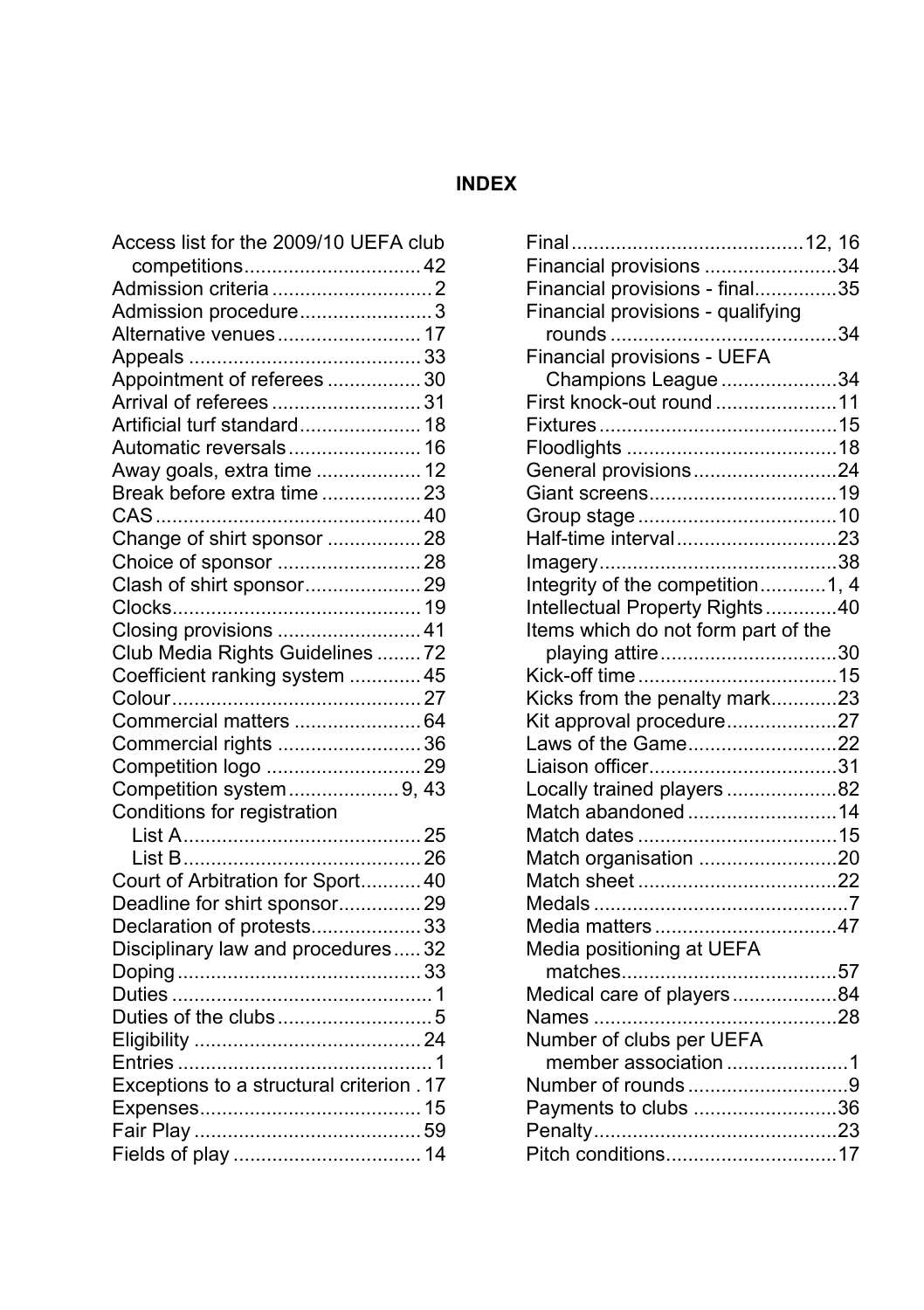| Player eligibility 24                |  |
|--------------------------------------|--|
| Player names 28                      |  |
|                                      |  |
|                                      |  |
|                                      |  |
| Qualifying phase 10, 16              |  |
|                                      |  |
|                                      |  |
| Reasons beyond control 15            |  |
| Reasons for protest33                |  |
|                                      |  |
| Referee liaison officer31            |  |
| Referee's report31                   |  |
|                                      |  |
| Referees' costs34                    |  |
| Refusal to play 13                   |  |
| Replacement of players on the        |  |
| match sheet 23                       |  |
|                                      |  |
|                                      |  |
|                                      |  |
| Responsibilities of the associations |  |
|                                      |  |
| Revenue from UEFA Champions          |  |
| League contracts 34                  |  |
|                                      |  |

| Safety certificate 17           |  |
|---------------------------------|--|
| Scope of application 1          |  |
| Seeding of clubs 12             |  |
|                                 |  |
| Special material used in the    |  |
|                                 |  |
| Stadium categories 16           |  |
| Stadium certificate 17          |  |
| Stadium inspections17           |  |
| Subsequent registration26       |  |
| Substitution of players 22      |  |
| Ties…………………………………………13          |  |
|                                 |  |
| Title-holder logo 29            |  |
|                                 |  |
| TV camera positions 58          |  |
| UEFA Disciplinary Regulations32 |  |
| UEFA Kit Regulations 27         |  |
| UEFA match calendar 2009/1044   |  |
| UEFA responsibilities7          |  |
|                                 |  |
| Unforeseen circumstances 40     |  |
| Weather conditions 14           |  |
| Yellow and red cards 32         |  |
|                                 |  |